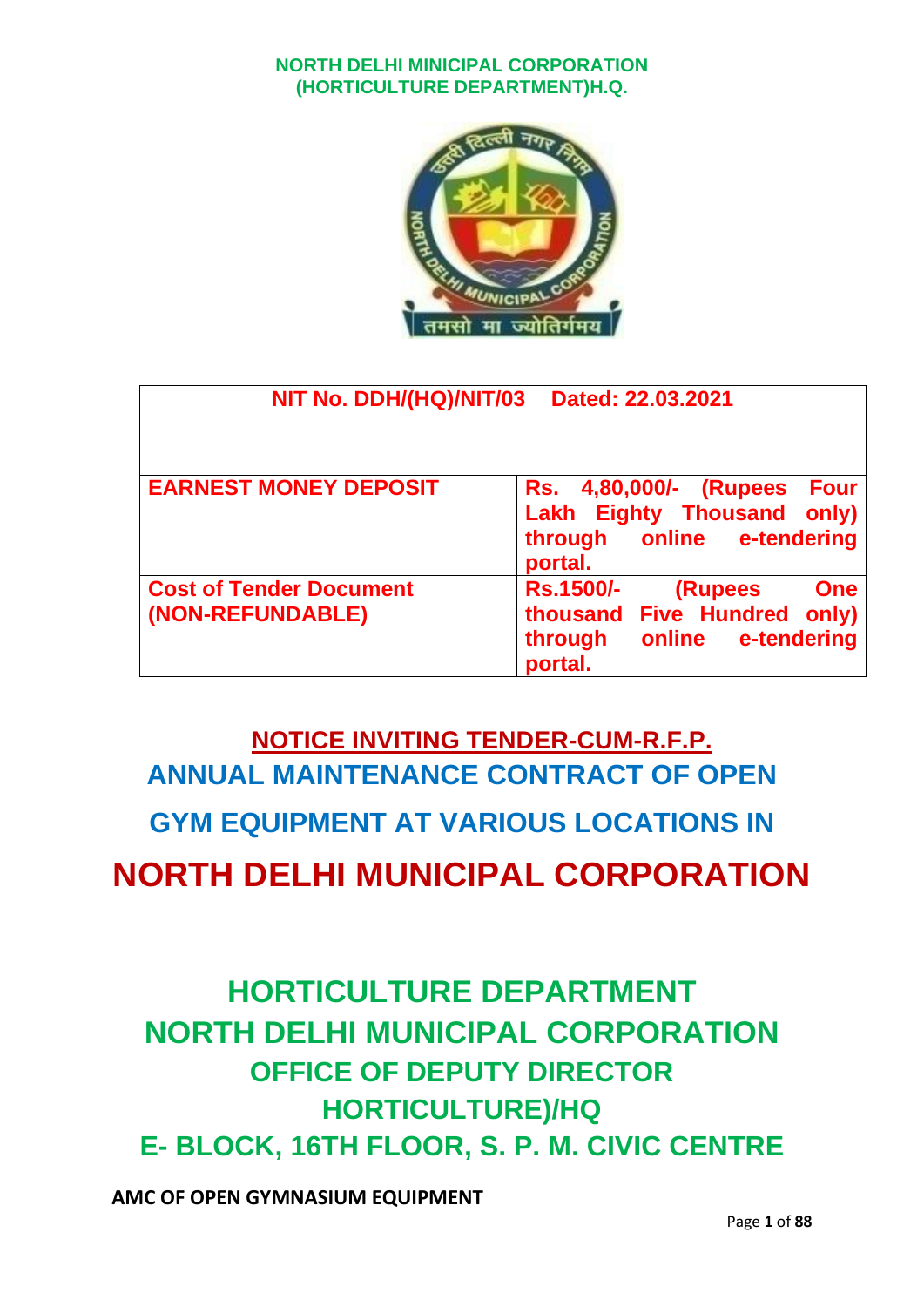#### **NEW DELHI - 110002**

#### **ANNUAL MAINTENANCE CONTRACT OF OPEN GYM EQUIPMENT AT VARIOUS LOCATIONS IN NORTH DELHI MUNICIPAL CORPORATION**

Tenders are invited under two bid system (Technical Bid and Financial Bid) from reputed, experienced and financially sound firms for the following work:

| Name of Work                 | Annual Maintenance Contract of Open Gym Equipment at<br>various locations in North Delhi Municipal Corporation                                           |  |  |  |
|------------------------------|----------------------------------------------------------------------------------------------------------------------------------------------------------|--|--|--|
| <b>Estimated Amount</b>      | Rs. 240 Lakhs (Rupees Two Crore Forty Lakh only)                                                                                                         |  |  |  |
| <b>Tender Cost</b>           | Rs.1500/- (Rupees One Thousand Five Hundred only)                                                                                                        |  |  |  |
| (Non Refundable)             | through online e-tendering portal.                                                                                                                       |  |  |  |
| <b>EMD</b>                   | Rs. 4,80,000/- (Rupees Four Lakh Eighty Thousands only)                                                                                                  |  |  |  |
|                              | through online e-tendering portal.                                                                                                                       |  |  |  |
| <b>Contract Period</b>       | The contract shall be valid initially for one year and the North-                                                                                        |  |  |  |
|                              | DMC reserves the right to curtail or to extend the validity of                                                                                           |  |  |  |
|                              | contract on such rates, terms and conditions for such period as                                                                                          |  |  |  |
|                              | may be agreed to, but not beyond maximum of three years,                                                                                                 |  |  |  |
|                              | subject to satisfactory performance of the bidder. The rates for the                                                                                     |  |  |  |
|                              | first two years will remain unchanged. The performance of the                                                                                            |  |  |  |
|                              | contractor will be reviewed periodically.                                                                                                                |  |  |  |
| <b>Issue of Tender</b>       | The Tender document can be downloaded from the website                                                                                                   |  |  |  |
|                              | tenderwizard.com/NORTHDMCETENDER<br><b>OR</b><br>visit<br><b>NDMC</b><br>website<br>www.mcdonline.nic.in / North Delhi Municipal Corporation /Tenders/e- |  |  |  |
|                              | tendering. Please keep visiting our website for nay corrigendum /                                                                                        |  |  |  |
|                              | amendments and submit the bid documents accordingly.                                                                                                     |  |  |  |
| <b>Eligible for Bidding</b>  | The bidder should be Indian Manufacturer OR its Dealer OR its                                                                                            |  |  |  |
|                              | Distributor OR its Authorized Service Provider of Open/Outdoor                                                                                           |  |  |  |
|                              | Gym Equipments. The Tenderer / Bidder should have adequate                                                                                               |  |  |  |
|                              | localized service facilities / centre(s) in Delhi / NCR.                                                                                                 |  |  |  |
| Pre-Bid Meeting              | 05.04.2021 at 1500 hrs.                                                                                                                                  |  |  |  |
|                              |                                                                                                                                                          |  |  |  |
| Date and time for            | 12.04.2021 at 1505 hours                                                                                                                                 |  |  |  |
| opening of Technical Bids    |                                                                                                                                                          |  |  |  |
| Date of opening of           |                                                                                                                                                          |  |  |  |
| financial bids for           | TO BE NOTIFIED LATER                                                                                                                                     |  |  |  |
| technically qualified        |                                                                                                                                                          |  |  |  |
| bidder                       |                                                                                                                                                          |  |  |  |
| <b>Address and Venue of</b>  | Dy. Director (Horticulture)/HQ, North Delhi Municipal                                                                                                    |  |  |  |
| <b>Pre-bid Meeting &amp;</b> | Corporation, E- Block, 16TH Floor, Dr. S.P. M. Civic                                                                                                     |  |  |  |
| submission of bids           | Centre, J.L. Nehru Marg, New Delhi-110002. E-mail:-                                                                                                      |  |  |  |
|                              | ddhhq.North-DMC@gmail.com Ph. No. 011-23226604                                                                                                           |  |  |  |
| Online<br>tender<br>contact  | Phone No. 011-49424365 & Mob. 8800991868                                                                                                                 |  |  |  |
| helpdesk                     | or mail to: mcd-ithelpdesk@mcd.gov.in                                                                                                                    |  |  |  |
| Proposed<br>Date<br>to       | 01.04.2021                                                                                                                                               |  |  |  |
| Commence the AMC             |                                                                                                                                                          |  |  |  |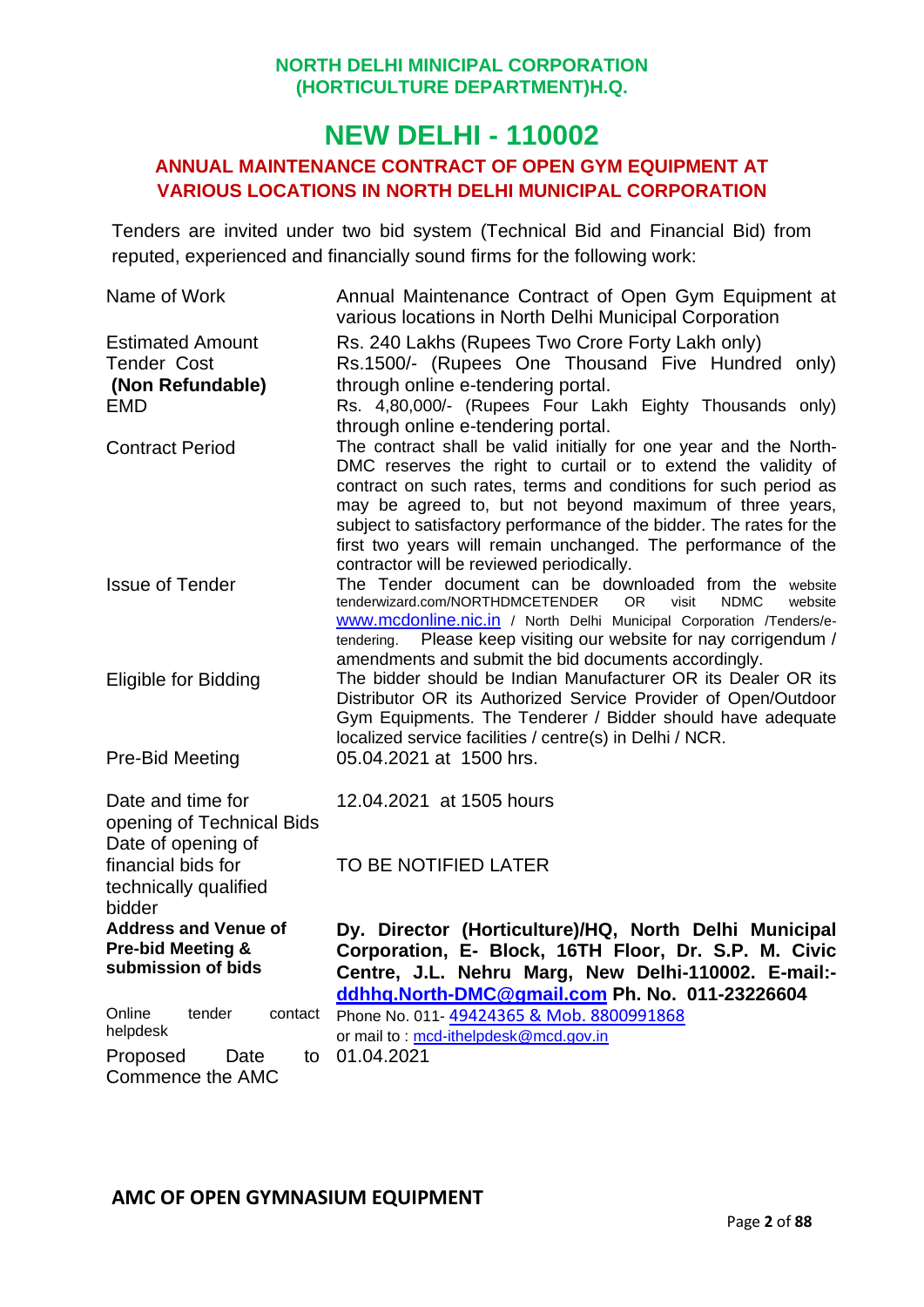## **SECTION-1 NOTICE INVITING TENDER**

#### **NIT No. DDH(HQ)/NIT/03 Dated: 22.03.2021**

#### **NOTICE INVITING TENDER**

| <b>Request of Tender Document from</b> | : 25.03.2021 | 1000Hours                     |
|----------------------------------------|--------------|-------------------------------|
| <b>Issue of Tender Document from</b>   | : 25.03.2021 | 1001Hours                     |
| <b>Request of Tender Document to</b>   | : 12.04.2021 | 1500Hours                     |
| <b>Issue of Tender Document to</b>     | : 12.04.2021 | 1501 Hours                    |
| <b>Pre-Bid Meeting</b>                 | : 05.04.2021 | 1500 Hours                    |
| <b>Tender Closing Date and Time</b>    | : 12.04.2021 | 1502Hours                     |
| <b>Technical Bid Opening</b>           | : 12.04.2021 | 1505Hours                     |
| <b>Cost Open</b>                       | : 30.04.2021 | <b>1500 Hours (Tentative)</b> |

1. Open Online tenders for are invited on behalf of Commissioner, NORTH-DMC under two bid system i.e. Technical Bid and Financial Bid from Manufacturer OR Authorized Dealer OR Distributor OR Service Provider / Centre of Open Gym Equipments, duly experienced and financially sound firms / agencies for the work of "Annual Maintenance Contract of Open Gym Equipment at various locations in NORTH Delhi Municipal Corporation". Tenders will be received as per time table and Technical bids will be opened on 12.04.2021 at 3.05 PM on website tenderwizard.com/NORTHDMCETENDER by NORTH-DMC E-Tendering Project Champion. The Tenderer/Bidder should have adequate localized service facilities / centres in Delhi / NCR. The registered contractors of MCD (NORTH-DMC/NSDM/EDMC) are also eligible to tender for the amount they are registered subject to the condition that they fulfil eligibility requirement in Technical Bid submission. For other contractor(s) / New bidders they may get themselves registered for tendering / bidding in NORTH-DMC. The Helpdesk 011-

[49424365 & Mob. 8800991868](mailto:49424365%20&%20Mob.%208800991868) or mail to: [mcd-ithelpdesk@mcd.gov.in](mailto:mcd-ithelpdesk@mcd.gov.in) Bidding Documents can be downloaded from the website tenderwizard.com/NORTHDMCETENDER OR visit NDMC website [www.mcdonline.nic.in](http://www.mcdonline.nic.in/) / North Delhi Municipal Corporation /Tenders/e-tendering.

2. Bidding Documents can be downloaded from the website-tenderwizard.com/NORTHDMCETENDER OR visit NDMC websit[e www.mcdonline.nic.in](http://www.mcdonline.nic.in/) / North Delhi Municipal Corporation /Tenders/e-tendering..

3. The Tenderer/Bidder should have valid Income Tax PAN No. & CST/VAT/GST registration certificate.

4. SELECTION PROCESS A single stage, two-bid system (Technical & Financial Bid) will be followed for selection of a suitable contractor for this work. All interested firms that qualify each of the following eligibility criteria may apply. Based on the Technical compliance of each proposal as submitted by the Applicant, NORTH-DMC shall shortlist bidders for opening of financial proposal. Financial proposal of the firm/s that qualify the said eligibility criteria shall be opened. The firm having lowest financial bid may be considered for award of work.

5. Pre-Bid Meeting: Pre-bid meeting will be held on 05.04.2021 at 3.00 pm. in the office of Dy. Director (Horticulture) HQ, NORTH-DMC, E- Block, 16TH Floor, Dr. S.P. M. Civic Centre, J.L. Nehru Marg, New Delhi-110002.

6. **BID SUBMISSION:** Download, Bid Preparation and Hash Submission is w.e.f. **25.03.2021, 10.00 AM** to **12.04.2021 up to 0300 P.M. TECHNICAL BID** The Technical Bids may be submitted online as well as Manually. Date for submission of manual Technical Bids w.e.f. **25.03.2021, 10.00 AM** to **12.04.2021 up to 03.00 P.M.** The copy of documents submitted online for technical bids must also be submitted in the office of Dy. Director upto **12.04.2021 up to 03.00 P.M.** alongwith technical bid. The Technical Bids shall be opened on the same day at **03.05 PM** Hrs. **FINANCIAL BID** The Financial bids be submitted online at NDMC e-tenders portal websitetenderwizard.com/NORTHDMCETENDER After evaluation of Technical bids by Evaluation Committee constituted by NDMC, the financial bid of only technically qualifying firms shall be opened thereof and date of opening of financial bids shall be informed to the technically qualified bidders through mail or uploading its notice on NDMC website.

7. **TURNOVER:** Minimum Average annual financial turnover on works should be at least Rs.120.00 Lacs during the immediate last 3 consecutive financial years.

8. **EXPERIENCE** Bidder should have experience of successfully executing similar nature of works costing above Rs. 96.00 lacs(minimum three works) OR work above Rs. 144.00 Lacs (minimum two works) OR work above Rs. 192.00 lacs (minimum one work) AND One completed work of any nature costing not less than the amount equal to Rs. 96.00 Lacs with some Central Government Department/ State Government Department/ Central Autonomous Body/Central Public Sector undertaking/State Public Sector Undertaking/ City Development Authority/ Municipal Corporation of City formed under any act by Central/State Government and published in Central/State Gazette. Completed similar work/s means the work of Supply/Installation of Outdoor Gym/Open Gym Equipments.

9. **SOLVENCY CERTIFICATE:** Bidders will submit Solvency certificate in original for an equal /more amount of Rs. 96.00 Lacs from a Nationalised/Scheduled bank in India.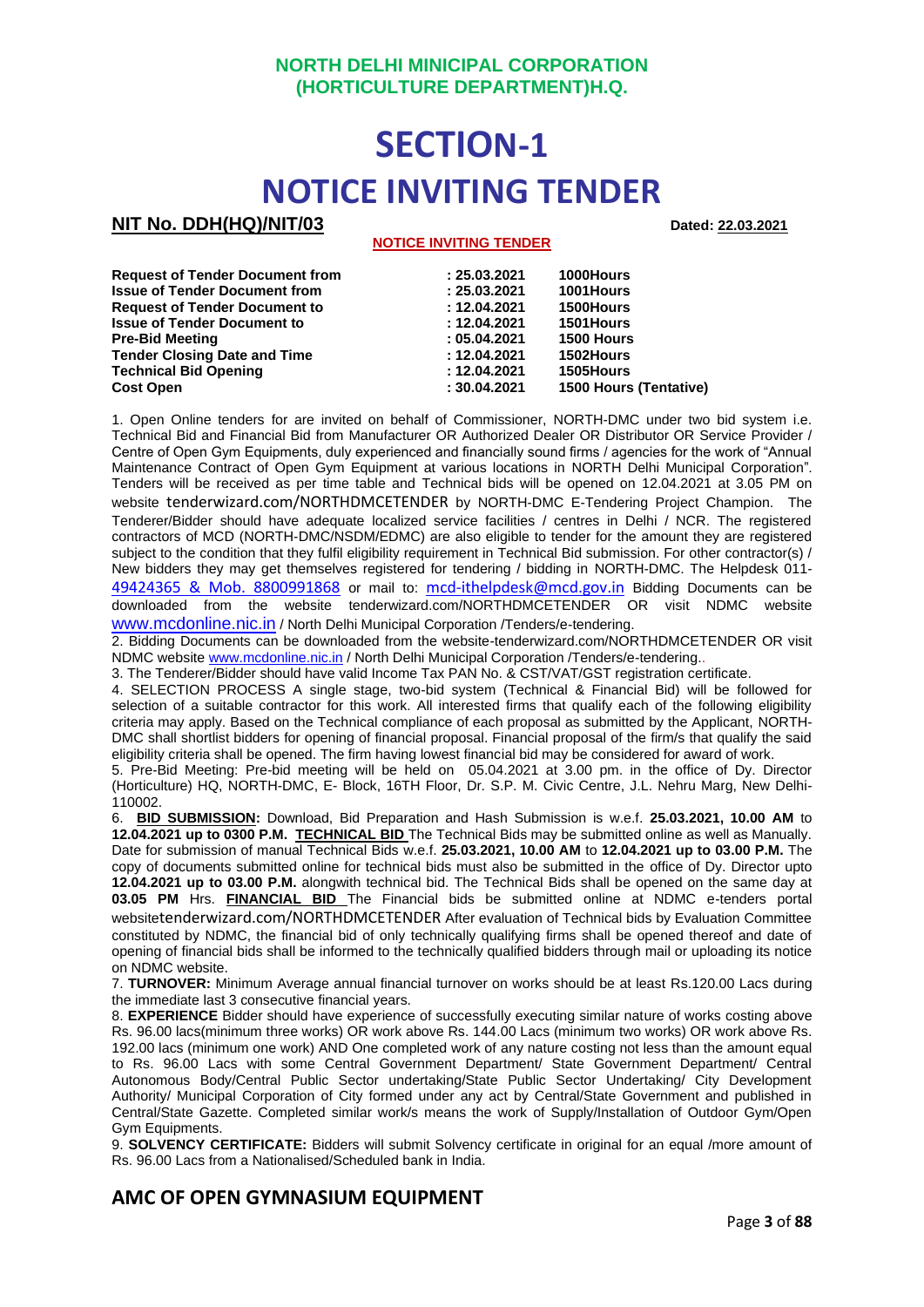10. The quoted rates will hold good for 06 months for acceptance. The date & time of different activities of tendering process may be checked on the NORTH-DMC website http://engineering.mcdetenders.com/common OR [http://NORTH-DMCetenders.com](http://sdmcetenders.com/) from time to time. In case of holiday / holiday declared on the scheduled dates of closing/opening the same will be done on the next working day.

11. Tender cost of Rs.1500/-( Non refundable) shall be received through e-tendering portal only. The bid security (EMD) is Rs. 4,80,000/- (Rupees only) shall be received through e-tendering portal only.

12. Total Estimated Amount=**Rs. 2,40,00,000/- (Two Crore Forty Lakhs only)**, Time Period of Contract=Twelve **Months**. Head of account : 77/1004

13. **PERFORMANCE** SECURITY The L-1 firm decided by the department as per evaluation criteria will be considered for award of work .The successful L-1 Bidder will have to submit the requisite interest free Performance Security equivalent to 3% (three percent) of the contractual amount in the form of Bank Draft/Pay Order/ Bank Guarantee/ FDR in favour of commissioner, NORTH-DMC payable at New Delhi. The said performance security shall be deposited within 15 (fifteen) days of issue of Letter of Intent/Acceptance from NORTH-DMC. Failure in timely submission of required Performance Security the EMD deposited by contractor shall be forfeited to the NORTH-DMC and further necessary action for debarring / blacklisting of bidder will be initiated by NORTH-DMC

14. In case of holiday / holiday declared on the scheduled dates of Pre-bid Meeting / closing / opening the same will be done on the next working day.

15. The tender documents will be downloaded by the contractors / bidders from the website website tenderwizard.com/NORTHDMCETENDER OR visit NDMC website [www.mcdonline.nic.in](http://www.mcdonline.nic.in/) / North Delhi Municipal Corporation /Tenders/e-tendering. Tender will be received as per time table and will be opened on 12.04.2021 at 03.05 P.M. at website http://NORTH-DMCetenders.com by NORTH-DMC E-Tendering Project **Champion** 

16. Submission of a tender by a bidder implies that he has read this notice and all other contract documents and has made himself aware of the scope and specifications of the work to be done and other factors having a bearing on the execution of the work.

17. The competent authority on behalf of the NORTH-DMC does not bind itself to accept the lowest or any other tender and reserves to itself the authority to reject any or all the tenders received without the assignment of any reason. All tenders in which any of the prescribed conditions is not fulfilled or any condition or any condition including that of conditional rebate is put forth by the bidder shall be summarily rejected.

18. Canvassing whether directly or indirectly, in connection with tenders is strictly prohibited and the tenders submitted by the contractors who resort to canvassing will be liable to rejection.

19. NORTH-DMC may disqualify any Applicant/Bidder without notice who submits an incomplete/non-eligible bid. NORTH-DMC reserves the right, without any obligation or liability, to accept or reject any or all the proposals at any stage of the process, to cancel or modify the process or any part thereof or to vary any of the terms and conditions at any time, without assigning any reason whatsoever. All interested participants/Bidders/stakeholders are requested to visit/follow the NORTH-DMC website [www.mcdonline.gov.in](http://www.mcdonline.gov.in/) / NORTH Delhi Municipal Corporation /Tenders/e-tendering for regular update and details thereof.

| S.<br>No. | Name of Work                                                                                                         | Estima<br>ted<br>Amt. | Earnest<br>Money<br>(Rupees) | Head of<br>Account | Period of Tender<br>Rate<br>contract | Cost        | Tender<br>No.                                                          |
|-----------|----------------------------------------------------------------------------------------------------------------------|-----------------------|------------------------------|--------------------|--------------------------------------|-------------|------------------------------------------------------------------------|
|           | Annual Maintenance Contract of<br>Open Gym Equipment at various<br>locations in NORTH Delhi Municipal<br>Corporation | 240<br>Lacs           | 4,80,000/ 77/1031            |                    | 12<br>Months                         | $Rs.1500/-$ | NIT No.<br>DDH(H<br>$Q$ )/NIT/<br>03<br><b>DATED</b><br>22.03.2<br>021 |

**Dy. Director(Hort.)/H.Q./NORTH-DMC Phone : 011-23226604 E-mail ID [ddhhq.North-DMC@gmail.com](mailto:ddhhq.sdmc@gmail.com)**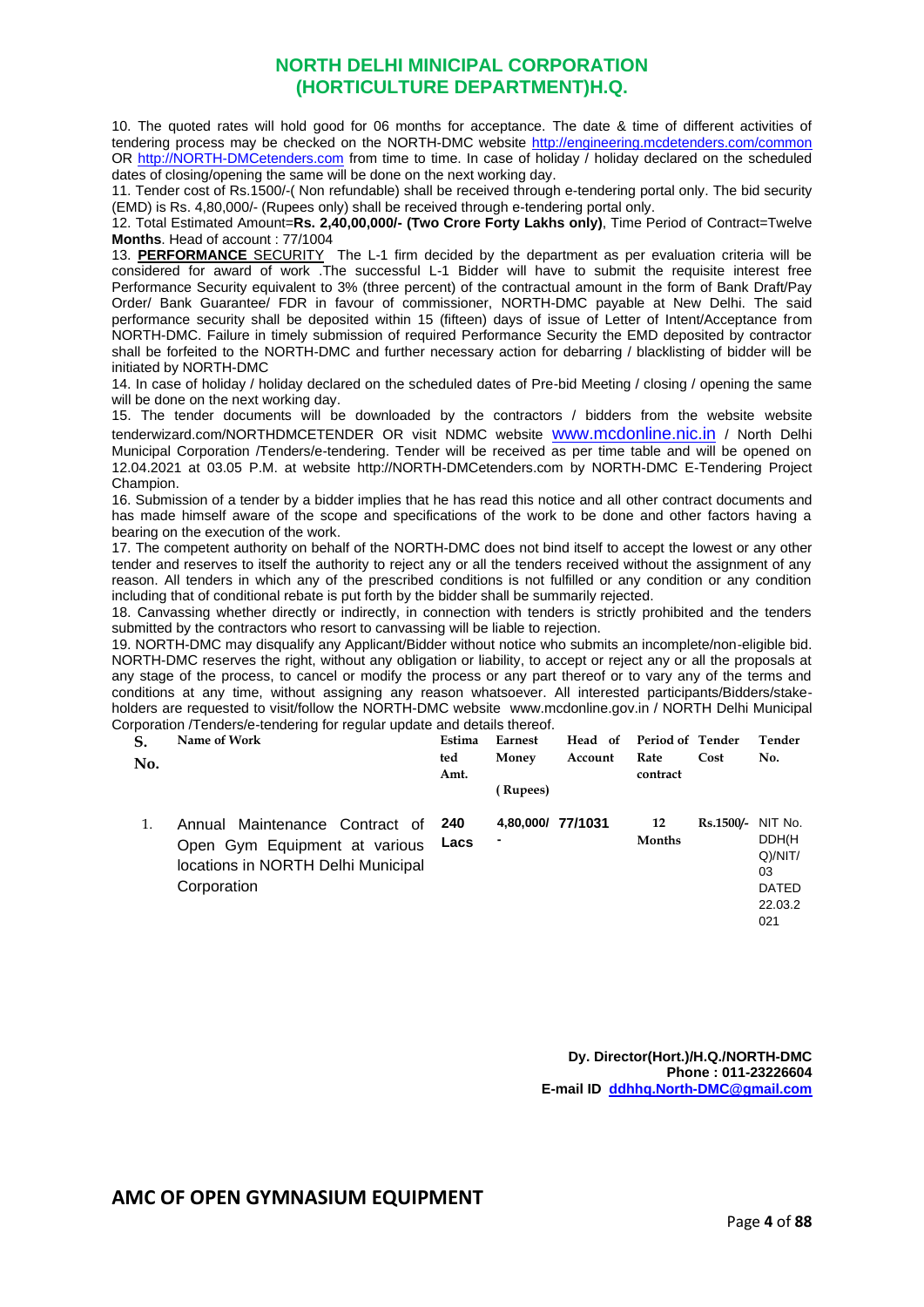## **SECTION-2 SCOPE OF WORK WITH GENERAL TERMS AND CONDITIONS**

#### **1. SCOPE OF WORK**

1.1 NORTH-DMC is looking for contracts to provide onsite (i) high quality preventive maintenance, (ii) repairing services using trained manpower and (iii) supply of best quality genuine/compatible parts and material at costeffective rates for maintenance of Open Gyms installed in the NORTH-DMC Parks.

1.2 NORTH-DMC is exploring Non-Comprehensive Onsite Maintenance Contract. The bidder should be Indian Manufacturer OR its Dealer OR its Distributor OR its Authorized Service Provider of Open/Outdoor Gym Equipments. The Tenderer / Bidder should have adequate localized service facilities/ centres in Delhi/NCR. The list of locations of Open Gym Equipments, installed by NORTH-DMC, are provided in this tender document. However in case of eventuality the maintenance of Open Gym Equipments of other than the annexed list may be extended at the agreed rates for which payment as per agreed / approved rates will be made separately.

1.3 The Non-Comprehensive Onsite Maintenance Contract will include preventive maintenance of equipments including engineering and labour charges, routine check-up of equipment and cleaning. Breakdown, Equipments spares parts shall be payable separately for which the rates are being invited to be fixed for this AMC contract.

1.4 The contract shall be valid initially for one year and the NORTH-DMC reserves the right to curtail or to extend the validity of contract on such rates, terms and conditions for such period as may be agreed to, but not beyond maximum of three years. The performance of the contractor will be reviewed periodically. The rates for the first two years will remain unchanged. Further on extension of the contract further, the same will be done as per satisfactory performance.

1.5 General checking along-with required Oiling & Greasing on minimum quarterly basis essential. However, If the need arises the successful bidder may be asked at any time for repair of equipments, as and when required. The payment of only the spares replaced shall be payable on actual basis.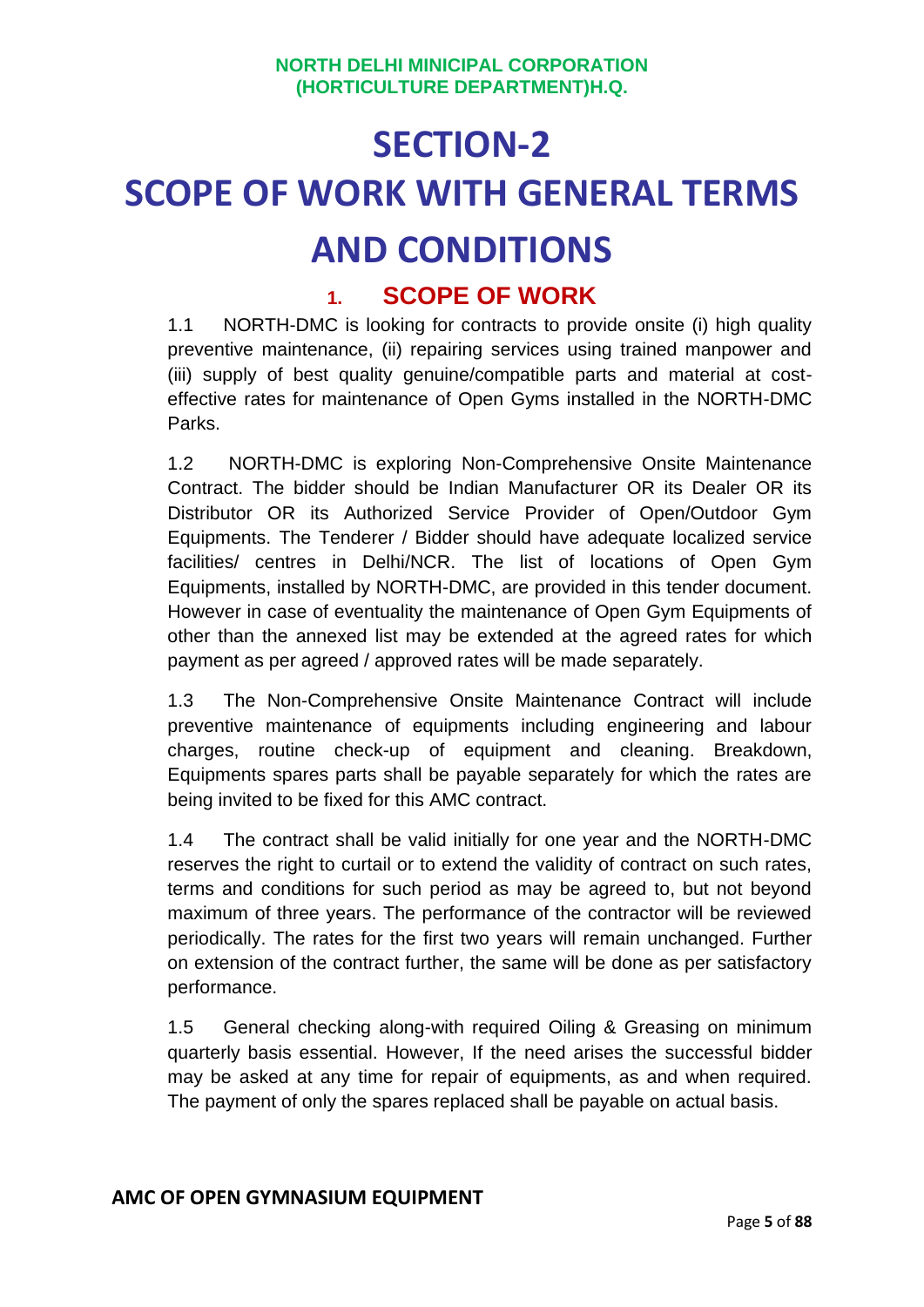1.6. The Open/Outdoor Gyms requiring any change of spares like bearing, paddles, footrest, seats etc. The same will be done by the A.M.C. holder as per approved/awarded rates without any extra charge.

1.7 If need arises for re-installation of any Open Gym Equipment, the same will also be done by A.M.C. holder / Contractor as per approved / awarded rates without any extra charge.

#### **2. GENERAL TERMS AND CONDITIONS**

2.1 Sealed quotations and online bids are invited for AMC of Open Gym equipments installed / functioning in parks under the jurisdiction of of NORTH Delhi Municipal Corporation.

2.2 Completed Technical Bids should be accompanied by non-refundable Tender cost and EMD through e-tendering portal. The bids without the prescribed Tender cost and EMD will not be considered and liable to be rejected outrightly

2.3 The Technical Bids may be submitted online as well as Mannual. However the copy of documents submitted online for technical bids must also be submitted in the office of Dy. Director (Hort.) HQ upto 12.04.2021 upto 3.00 PM. The financial bids shall only be submitted on e-tenders portal of NORTH-DMC. websitetenderwizard.com/NORTHDMCETENDER.

2.4 NORTH-DMC accepts no responsibility for any loss / delay / nonreceipt of bids not submitted in within the stipulated time. Offers/bids received late/incomplete are liable for rejection.

2.5 The manual technical bid will be opened on 12.04.2021 at 3.05 PM in presence of the representatives of the Bidders / Tenderers, present if any.

2.6 The financial bids of only those Tenderers whose technical bids are recommended by competent committee / authority will be opened at a later date. The date & time of opening the financial bid will be intimated. Please keep visiting our website for any corrigendum / amendments and submit the bid documents accordingly.

2.7 The offer for acceptance of the Tenderer shall be valid for six months from the last date of submission of Tender/Revised offer (if any). No Bidder will be allowed to withdraw his tender after submission and during the bid validity period of six months. In case the Bidder does not honour his/her bid, the EMD submitted by the tendering firm would stand forfeited.

2.8 In deciding upon the selection of contractors for the work, great emphasis will be put on the ability and competency of contractors to provide high quality maintenance services using trained/qualified manpower and best quality parts and material at cost-effective rates. NORTH-DMC reserves the right to accept/reject any tender in part or full, without assigning any reason whatsoever.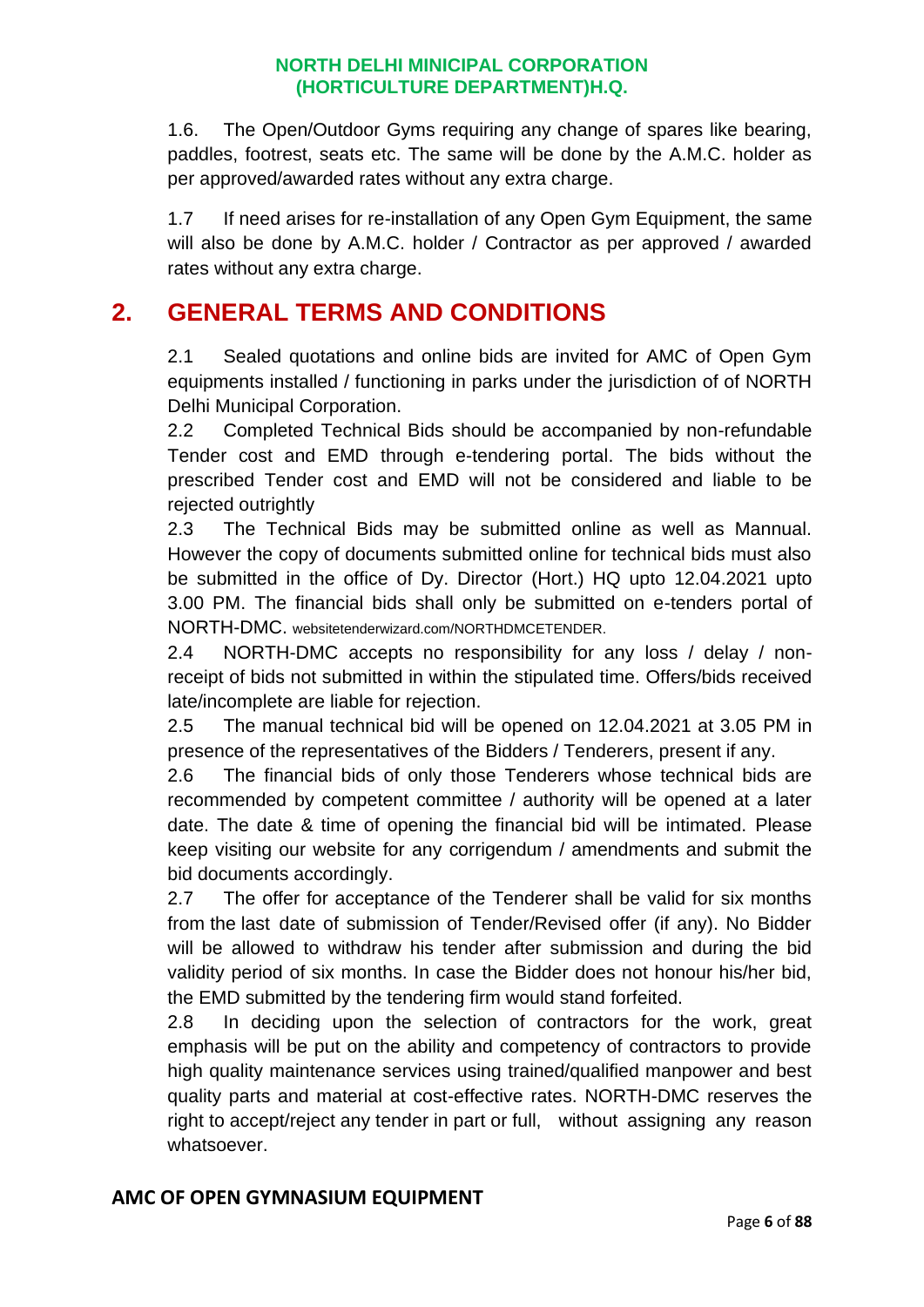2.9 The successful Bidders, who will execute the agreement with NORTH-DMC for the A.M.C. of Open Gyms shall have to deposit a performance security amount equivalent to 3% of total tentative A.M.C. Value with in 15 (fifteen) days from the date of issue of Letter of Intent/Acceptance. Failing which the Earnest Money Deposited with the TD may be forfeited and his bid will be held void. In case of Non deposit of Performance Security by the bidder he/she/they may be blacklisted in NORTH-DMC for further business.

2.10 In case of holiday / holiday declared on the scheduled dates of closing/opening the same will be done on the next working day.

2.11 Before filling the tender document, the bidder should inspect the Open Gym equipments installed at different location under the jurisdictions of NORTH-DMC to familiarize himself/herself with the various elements of services that are required to be rendered and to understand the quality levels of service that are required to be rendered. The costs of such visiting shall be borne by the bidder. It shall be deemed that the contractor has undertaken a visit to the site of NORTH-DMC and is aware of the operational conditions prior to submission of the Bids for A.M.C. of Open Gym Equipments.

2.11 The Technical Bid for opening of Financial Bid qualification shall comprise -(i)Tender Cost in specified form. (ii) Earnest Money in specified form. (iii) Copy of Valid PAN Registration. (iv) Valid GST Registration. (v) Experience certificate issued from competent authority in respect of completed similar work & one government work. (vi) Financial Turnover Certificate duly certified by Registered C.A. (vii) The Company/Firm profile Detail of the firm/bidder whether participating as Indian Manufacturer OR its Dealer OR its Distributor OR its Authorized Service Provider of Open/Outdoor Gym Equipments by way of Partnership Firm OR Proprietor-ship Firm OR Individual Firm OR Private Limited Firm or other please specify and submit. (viii) Acceptance of all Terms & Conditions of Tender (ix) Undertaking by the bidder that the Bidder or his firm has not been Blacklisted / Debarred / Banned anywhere in India by any Government Department / Government Undertaking. (x) Solvency Certificate of relevant amount, as applicable. (xi) If the bidder is a Authorized Dealer OR Distributor OR Service Provider, the bidder must submit the relevant certificate of Dealership/Distributorship/Service Provider of Open Gym Equipments. (xii) Detail of localized service facilities / centres in Delhi / NCR.

2.13 The price quoted should include all taxes and duties, custom duty, excise duty, service tax, C.S.T., local taxes, Trade Tax, G.S.T. etc. if any. The rate quoted should be inclusive of onsite repairing, servicing, maintenance of Open Gym Equipments. The cost of bearing / spares to be replaced shall be paid to the successful bidder(s) at the accepted rates of NORTH-DMC.

2.14 In the event of breach of any terms and/or conditions of the contract, NORTH-DMC the right to annual the contract and have the work completed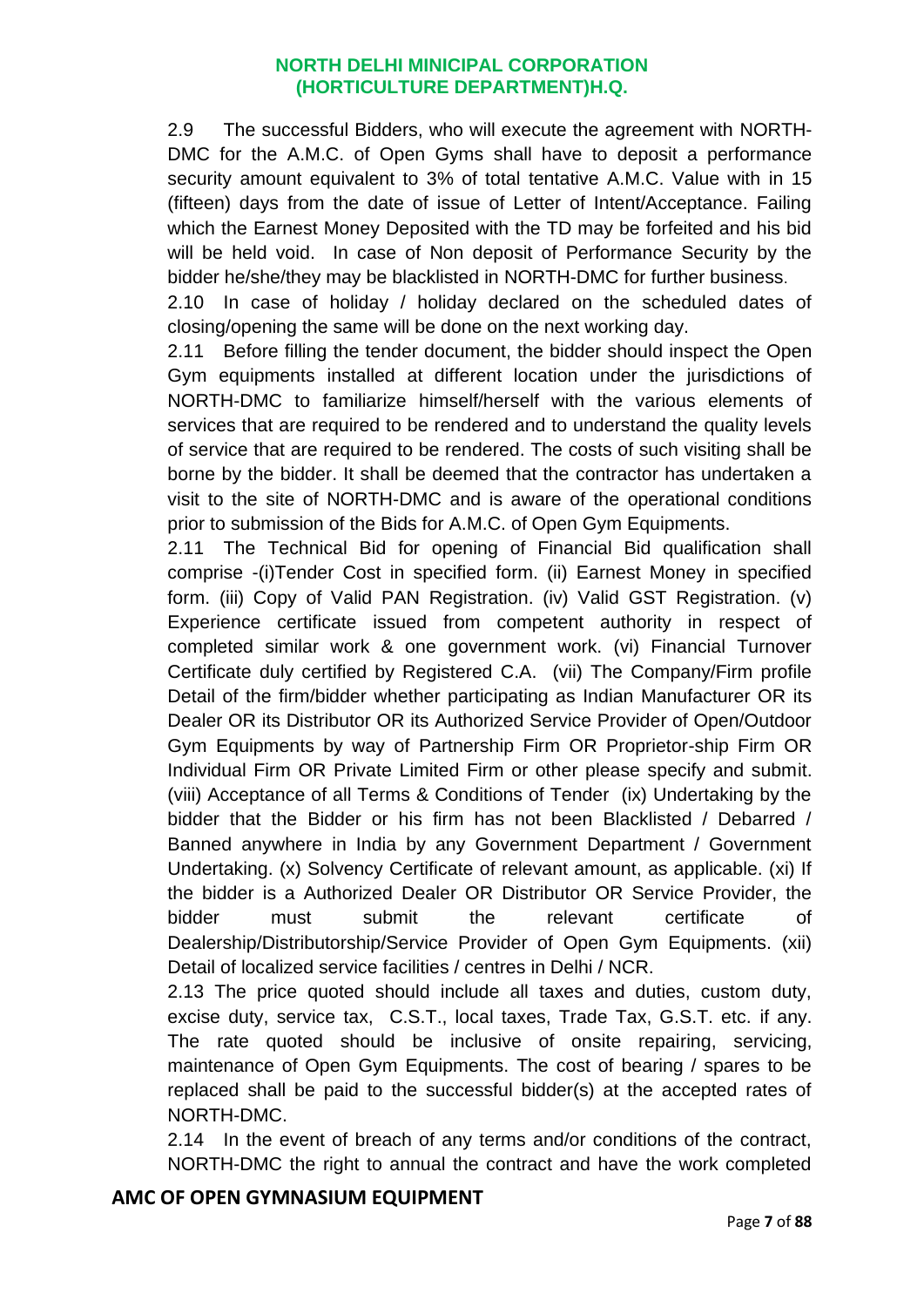alternatively at the contractor's risk and expenses without any further notice to him. The contractor will have no claim for compensation for any loss, which he suffers in case of default of the contracted terms. In case of any default by the contractor, his security deposit will be forfeited.

2.15 In case of any dispute, the decision of NORTH-DMC will be final and binding on both the parties. Further dispute, if any, will be settled in the court of law at Delhi.

2.16 Financial bid of only those tenderers will be opened, who qualify technically.

2.17 The tenderer should sign and stamp with official seal on each page of the tender.

2.18 Bids which are late/vague/conditional/incomplete/not conforming to the laid down procedure in any respect will be rejected.

2.19 Tenders sent by telex/fax/telegram & e-mail will not be accepted.

2.20 The tender documents are neither transferable nor the cost of tender document is refundable under any circumstances.

2.21 Even after approval, if information/facts submitted by a tenderer are found misleading/incorrect/fabricated/false etc., NORTH-DMC reserves the right to disapprove an item/items for the current/future contract or may impose penalties as deemed fit. Non-compliance of any of the terms of tender and future instructions by NORTH-DMC will also warrant above penalties.

2.22 The Open Gyms requiring any change of spares like bearing, paddles, footrest, seats etc. The same will be done by the A.M.C. holder as per approved/awarded rates without any extra charge. The rates of spare-parts to be replaced shall be inclusive of all kinds of taxes and labour. Nothing shall be paid extra on this account.

2.23 In case of differences arising in the terms and conditions of the tender documents with the firms, the decision of NORTH-DMC shall prevail.

2.24 The successful tenderer who has been awarded the contract is required to make an agreement within 30 days from the date of award of this contract for AMC of Open Gym Equipment. The rates of successful tenderers will be valid for 24 months from the date of execution of this contract and no increase on any account will be considered.

2.27 NORTH-DMC reserves the right to modify/change/delete/add any further terms and conditions prior to finazation.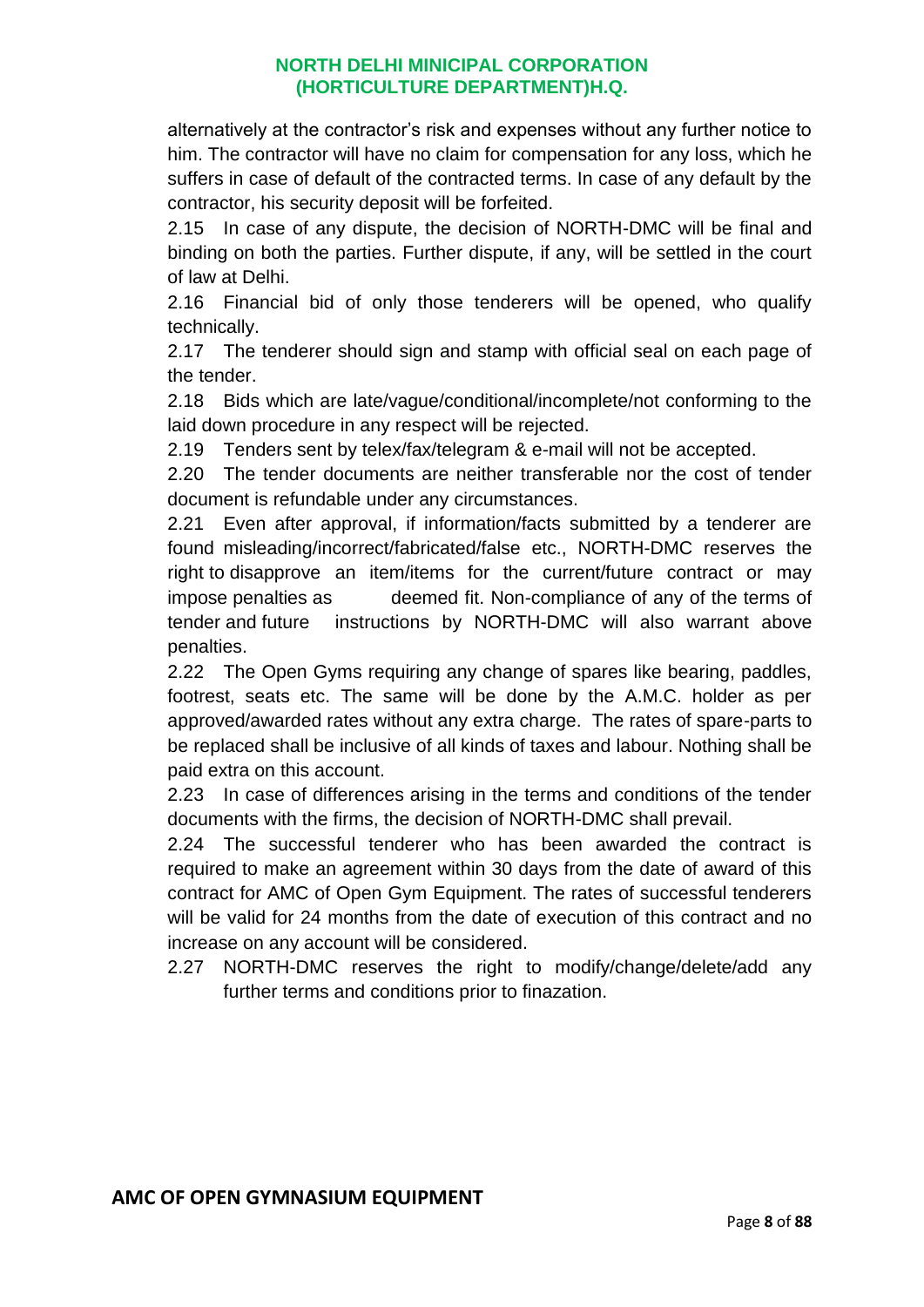## **SECTION-3**

# **ELIGIBILITY CRITERIA**

### **ELIGIBILITY CRITERIA**

3.1 The intending bidder should have experience in providing maintenance contract services to reputed companies / institutions / Art PSUs / Central / State Government Organizations

3.2 The bidder should be Indian Manufacturer OR its Dealer OR its Distributor OR its Authorized Service Provider of Open / Outdoor Gym Equipments. The Tenderer / Bidder should have adequate localized service facilities/ centre(s) in Delhi / NCR.

3.3 **TURNOVER:** Minimum Average annual financial turnover on works should be at least Rs.120.00 Lacs during the immediate last 3 consecutive financial years. Financial Turnover Certificate duly certified by Registered C.A. Profit & loss account and balance sheet duly audited by Chartered Accountant and the same should be attached with documentary proof.

3.4 **EXPERIENCE**:- Bidder should have experience of successfully executing similar nature of works costing above Rs. 96.00 lacs(minimum three works) OR work above Rs. 144.00 Lacs (minimum two works) OR work above Rs. 192.00 lacs (minimum one work) AND One completed work of any nature costing not less than the amount equal to Rs. 96.00 Lacs with some Central Government Department/ State Government Department/ Central Autonomous Body/Central Public Sector undertaking/State Public Sector Undertaking/ City Development Authority/ Municipal Corporation of City formed under any act by Central/State Government and published in Central/State Gazette. **Completed similar work/s means the work of supply / installation / Maintenance of Open / Outdoor Gym.**

3.5 **SOLVENCY CERTIFICATE**: Bidders will submit Solvency certificate for an amount equal to Rs. 96.00 Lacs or more from a Nationalised/Scheduled bank in India.

- 3.6 Tender Cost AND Earnest Money in specified form.
- 3.7 Copy of Valid PAN Registration.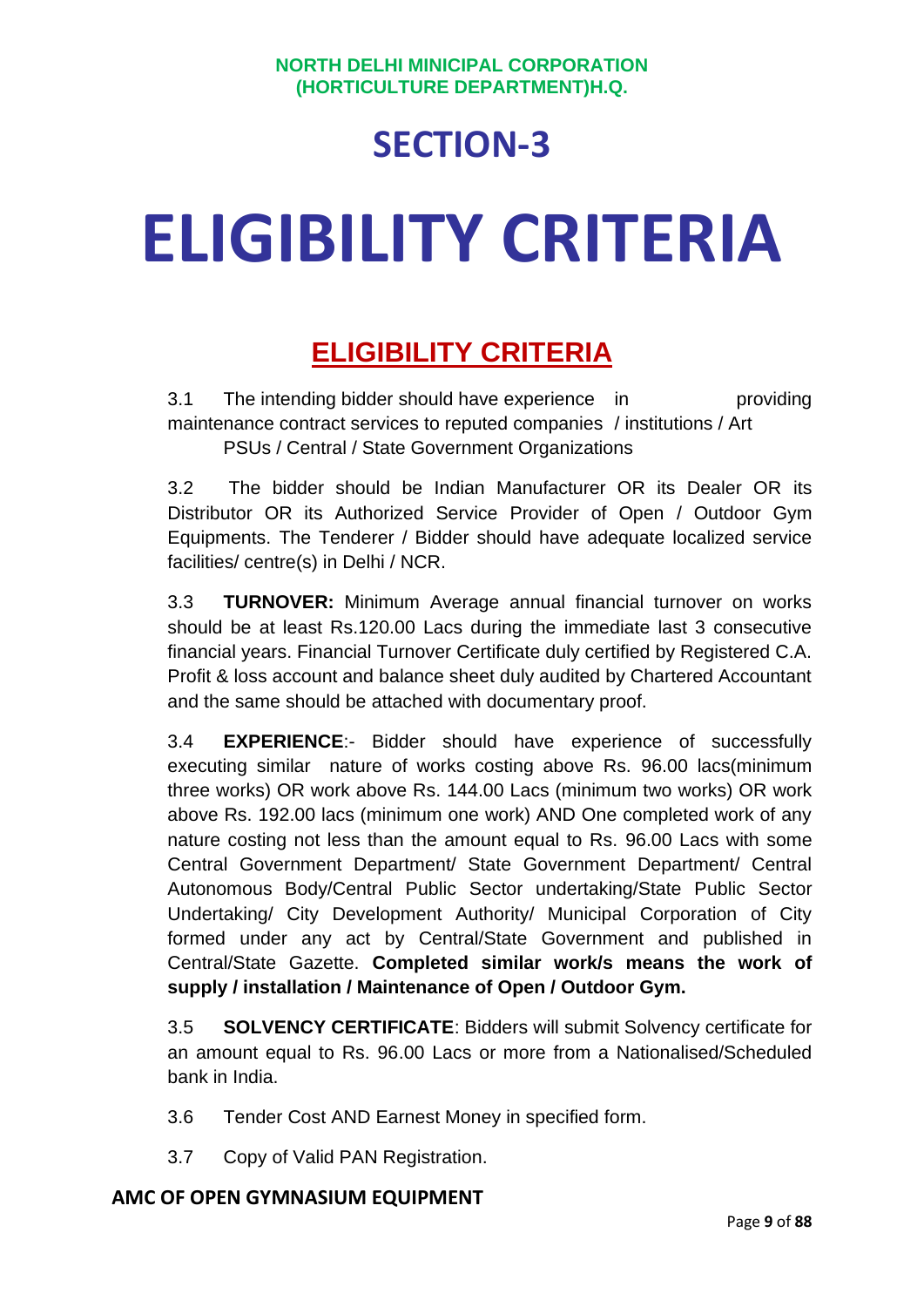3.8 Valid GST Registration.

3.9 The Company/Firm profile Detail of the firm/bidder whether participating as Indian Manufacturer OR its Dealer OR its Distributor OR its Authorized Service Provider of Open/Outdoor Gym Equipments by way of Partnership Firm OR Proprietor-ship Firm OR Individual Firm OR Private Limited Firm or other please specify and submit.

3.10 If the bidder is a Indian Manufacturer of Open Gym Equipments, the Bidder shall submit Valid Registration of Manufacturing Unit/Plant located in India with certificate/s issued by Government Agency mentioning of Manufacturer of Open Gym Equipments.

3.11 If the bidder is an Authorized Dealer OR Distributor OR Service Provider, the bidder will also submit the relevant certificate of Dealership/ Distributorship/ Service Provider issued from Original Indian Manufacturer of Open Gym Equipments. These Bidders shall also submit Valid Registration of Original Manufacturer with certificate/s issued by Government Agency mentioning of Manufacturer of Open Gym Equipments.

3.12 Acceptance of all Terms & Conditions of Tender.

3.13 Undertaking by the bidder that the Bidder or his firm has not been Blacklisted / Debarred / Banned anywhere in India by any Government Department / Government Undertaking.

3.14 Give location(s) of Service Centre in Delhi/New Delhi / NCR with contact person detail.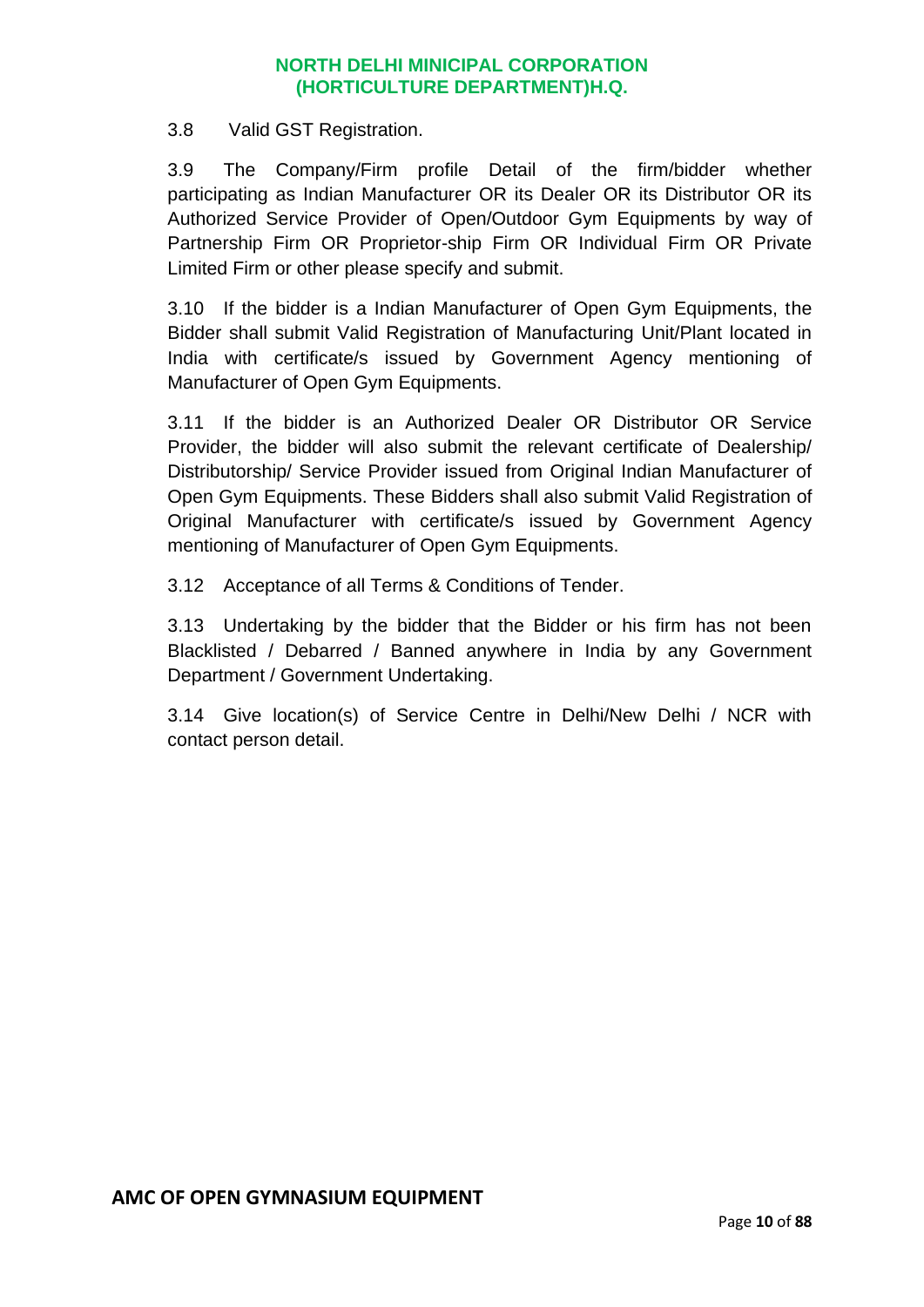## **SECTION-4**

## **SPECIAL TERMS & CONDITIONS**

#### **SPECIAL TERMS AND CONDITIONS**

4.1 AMC for the Open Gyms Equipment would be non-comprehensive (without spares) onsite for a period of one year, may be extended to three years as decided by the NORTH-DMC. The non-comprehensive onsite contract will include repairing, preventive maintenance of equipment regularly including cleaning, checkup etc except for spares required to replace defective parts. It will be carried out and a report be given by an authorized personnel of the firm to the authorized personnel of NORTH-DMC. It also includes on-sites need-based repairing. In such cases the complaints would be attended to preferably on the day these are reported or maximum within 3 working days. There will be no extra payment for attending need-based repairing. The cost of only spares to be replaced shall be paid on approved/accepted rates

4.2 The equipments are normally required to be repaired in the NORTH-DMC premises only. In exceptional cases when the equipment cannot be repaired in the premises and required to be taken out of site NORTH-DMC will not make any payment towards cartage and the expenses for the to and from transportation of the equipment. It will be borne by the bidder / tenderer. Only genuine/ compatible spare parts parts will be used by the contractor.

4.3 Payment will be released/raised on quarterly basis after review of the work done in every three months, on production of location-wise work done/ performed certificate from authorized personnel of NORTH-DMC, supported by bill invoice by the firm.

| Sr.<br>No.   | Nature of Errors / Discrepancies                                                                                       | Minimum penalty amount (Maximum to be<br>decided by the NORTH-DMC in view of the<br>nature of error(s)).                                                                                                 |
|--------------|------------------------------------------------------------------------------------------------------------------------|----------------------------------------------------------------------------------------------------------------------------------------------------------------------------------------------------------|
|              | For not attending work/services as per<br>complaint / breakdown of equipment                                           | The complaint given by the department through<br>e-mail, telephonically etc. Service must be<br>attended within two working days failing which<br>Rs.2000/- per week till attend the site for<br>service |
| $\mathbf{2}$ | For not attending need-based repairing<br>request within 3 working days (after<br>issuing of work order)               | Rs.300/- per day till default continues.                                                                                                                                                                 |
| 3            | Breach of any of the conditions of the<br>contract other than above conditions<br>mentioned above at Point No.1 and 2. | Minimum penalty of Rs.5000/- per default or<br>suitable higher amount as decided by the<br>NORTH-DMC or termination of Contract and<br>forfeiture of performance Security.                               |

#### 4.4 **PENALTY**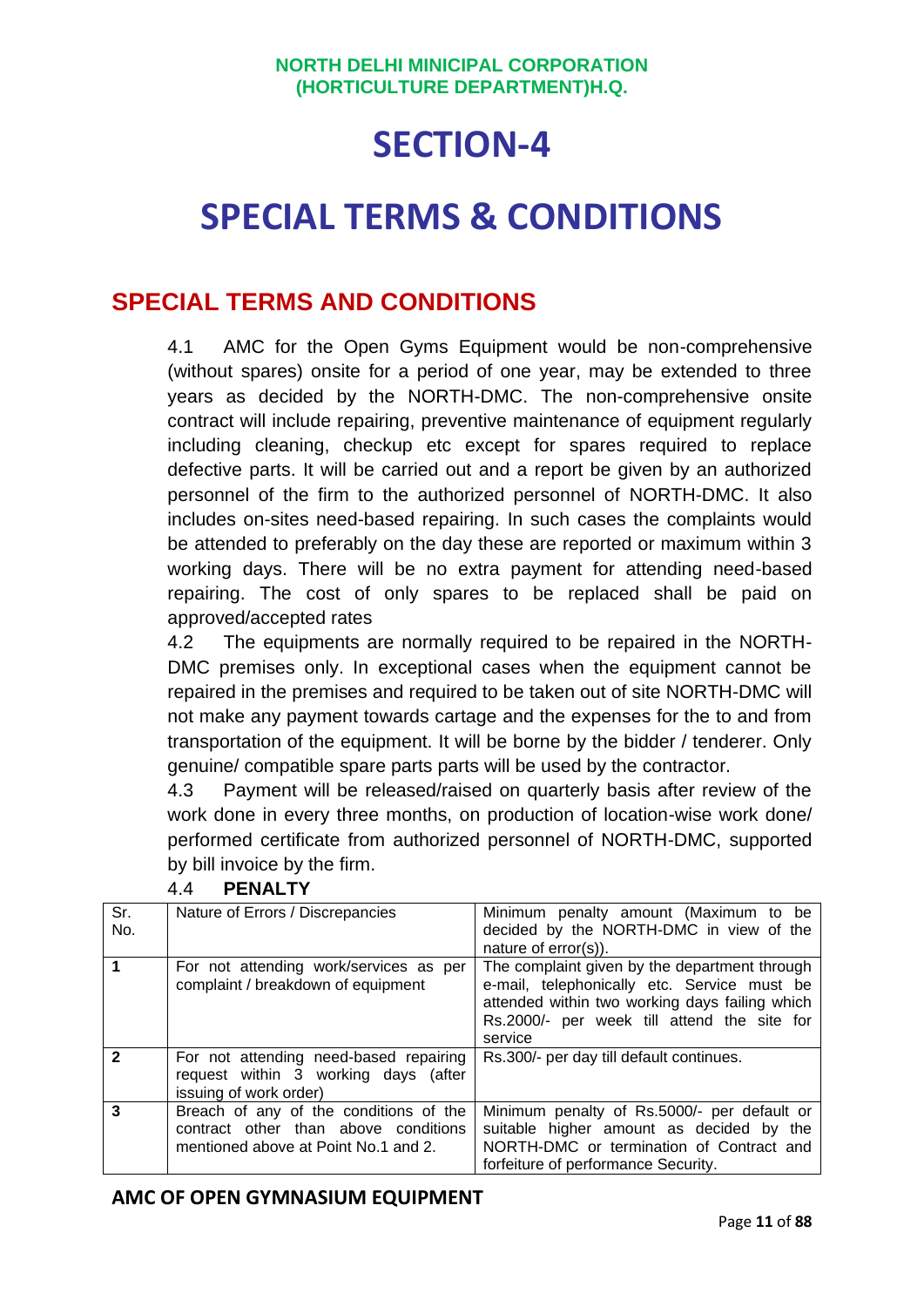- 4.5 The penalty will be deducted from contractor's pending bills or through forfeiture of performance Security. The decision of the NORTH-DMC regarding penalty will be final and binding in deciding the nature of the default.
- 4.6 NORTH-DMC through its officers, reserves the right of altering the specifications of works of adding to or omitting any items of work or of having portions of the same carried out in the NORTH-DMC by others and such alterations and variations shall not violate this contract.
- **4.7 The NORTH-DMC will have the right to arrive at reasonable L-1 price may counter offer to higher quoting eligible firms, in case of eventuality, for awarding A.M.C. Contract. Thereafter the L-1 will be decided on total and work will be awarded to one agency for overall work accordingly.**
- 4.8 NORTH-DMC reserves the right of **negotiation** with eligible bidder/s before the finalization of the Tender. If the price of L1 is not acceptable, NORTH-DMC may in the first instance negotiate with L1 only for arriving at a reasonable/ acceptable price. However, in case of eventuality the department may counter offer to other eligible in sequence.
- 4.9 In case there is situation arises where the work required for functionality is beyond the scope of work (damaged / broken / to be replaced) of this contract, the agency will immediately submit its report to DDH(HQ)/NORTH-DMC, so that the same can be taken care of separately. Any delay in submitting the said report will amount to penal action.

#### **4.10 Arbitration and Dispute Resolution.**

a. Any dispute and/or difference arising out of or relating to this contract will be resolved through joint discussion of the authorized representatives of the concerned parties. However, if the disputes are not resolved by joint discussions, then the matter will be referred for adjudication to a sole Arbitrator appointed by the NORTH-DMC. b. The award of the sole Arbitrator shall be final and binding on all the

parties. The arbitration proceedings shall be governed by Indian Arbitration and Conciliation Act 1996 as amended from time to time. The cost of Arbitration shall be borne by the respective parties in equal proportions. During the pendency of the arbitration proceeding and currency of contract, neither party shall be entitled to suspend the work/service to which the dispute relates on account of the arbitration and payment to the contractor shall continue to be made in terms of the contract. Arbitration proceedings will be held at New Delhi only.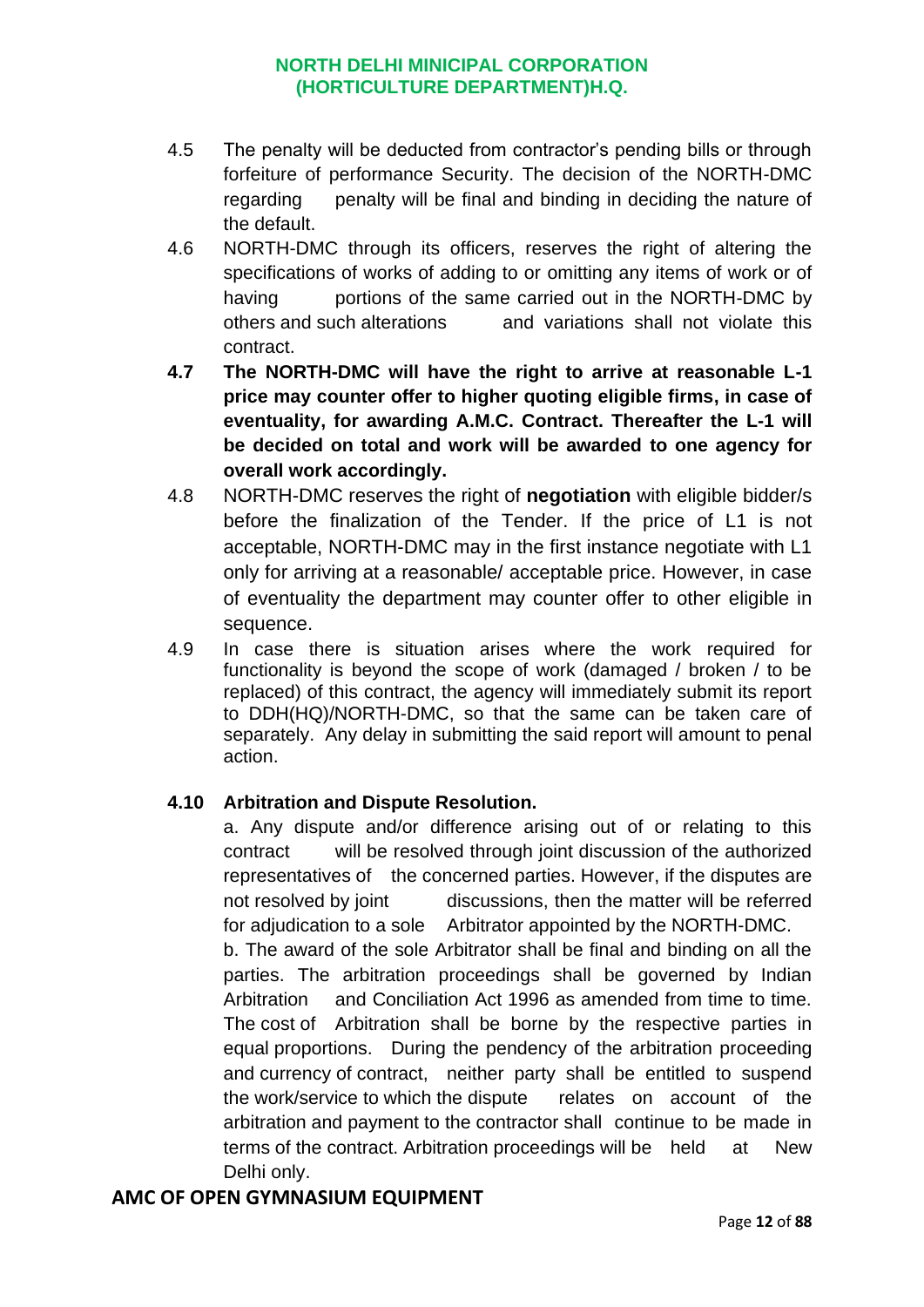#### **4.11 Jurisdiction of Court**

The courts at NORTH-DMC, New Delhi shall have the exclusive jurisdiction to try all disputes, if any, arising out of this agreement between the parties.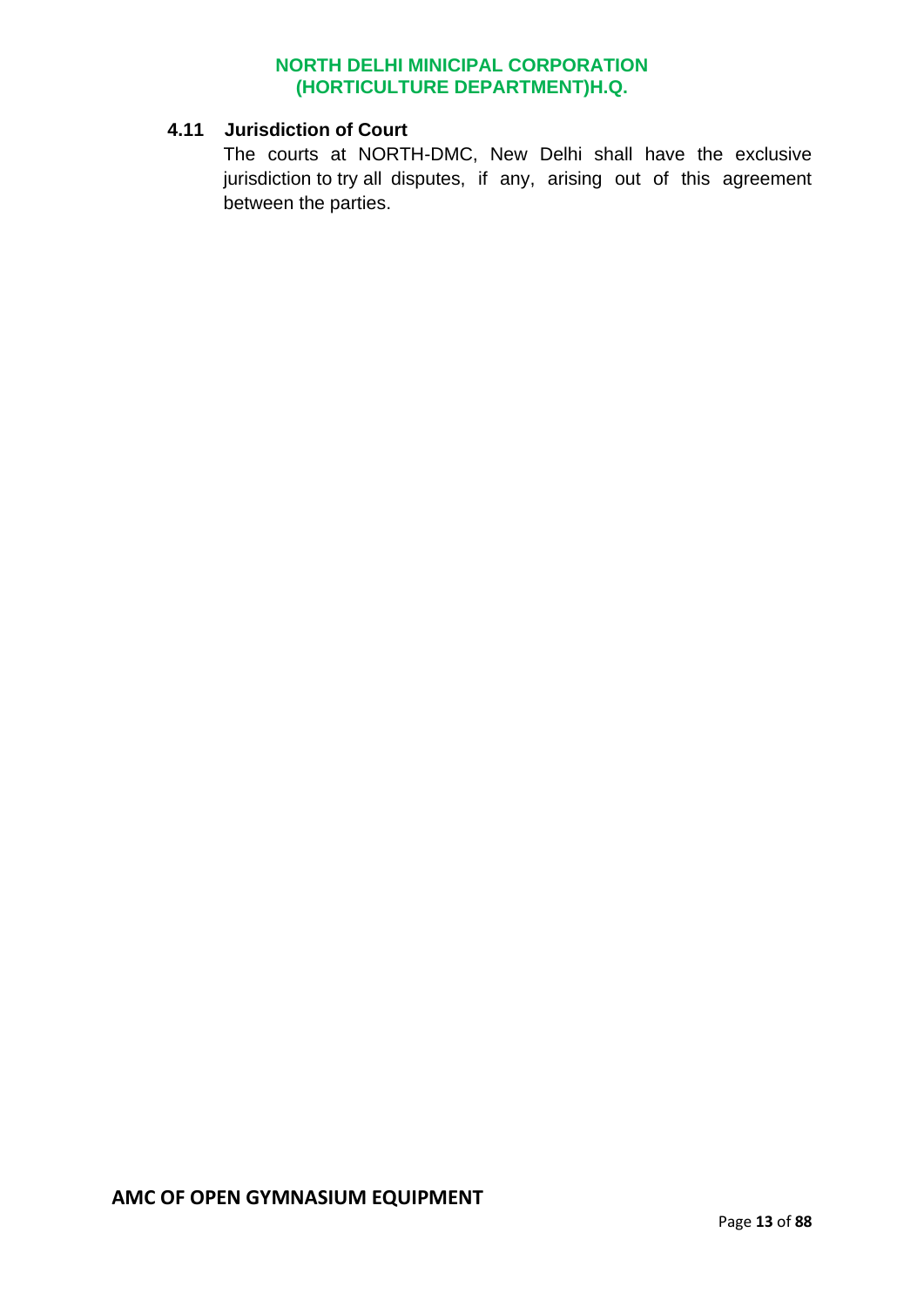## **SECTION-4**

## **ANNEXURES**

## **ANNEXURE I**

|                | <b>LOCATION OF OPEN GYMS INSTALLED BY NORTH-DMC</b>                                                                               |               |                                              |                                      |                                    |             |
|----------------|-----------------------------------------------------------------------------------------------------------------------------------|---------------|----------------------------------------------|--------------------------------------|------------------------------------|-------------|
| S.<br>No.      | <b>Name of Work</b>                                                                                                               | <b>Amount</b> | Name of<br><b>Firm</b>                       | Name of<br><b>MP/MLA</b>             | <b>Work</b><br><b>Order</b><br>No. | <b>Date</b> |
| $\mathbf{1}$   | Providing and<br>Installation of Open<br>Gym Equipment in<br>Park of 1-Block, Ashok<br>Vihar Ph-1 in Ward No.<br>75, Keshav Puram | 831639        | M/s Greenz<br>Ganesh                         | Dr. Harsh<br>Vardhan<br>MP(LS)       | 1                                  | 10.08.2018  |
| 2              | Providing and<br>Installation of Open<br>Gym Equipment in<br>Park Opp. H. No. A-<br>657, Jahagir Puri                             | 949880        | M/s Valsons<br><b>Tadellos</b>               | Sh.<br>Janardan<br>Dwivedi<br>MP(RS) | $\overline{2}$                     | 10.08.2018  |
| 3              | Providing and<br>Installation of Open<br>Gym Equipment in WZ-<br>94, Jawala Heri Village<br>in Ward No. 67/KPZ                    | 831639        | M/s Radhey<br>Mohan<br>International         | Dr. Harsh<br>Vardhan<br>MP(LS)       | 3                                  | 10.08.2018  |
| 4              | Providing and<br>Installation of Open<br>Gym Equipment in<br>Park Opp. H. NO. A-<br>1231, Jahangir Puri                           | 949880        | M/s Grand<br><b>Slam Fitness</b><br>Pvt. Ltd | Sh.<br>Janardan<br>Dwivedi<br>MP(RS) | $\overline{4}$                     | 10.08.2018  |
| 5              | Providing and<br>Installation of Open<br>Gym Equipment in<br>Park Opp. H. No. A-<br>140, Jahangir Puri                            | 949880        | M/s Hiravati<br>Honey Fun                    | Sh.<br>Janardan<br>Dwivedi<br>MP(RS) | 5                                  | 10.08.2018  |
| 6              | Providing and<br>Installation of Open<br>Gym Equipment in<br>Park of AM-AN Block,<br>Shalimar Bagh in Ward<br>No. 63/KPZ          | 831639        | M/s Greenz<br>Ganesh                         | Dr. Harsh<br>Vardhan<br>MP(LS)       | 6                                  | 10.08.2018  |
| $\overline{7}$ | Providing and<br>Installation of Open<br>Gym Equipment in<br>Park Opp. H. No. C-                                                  | 949880        | M/s Valsons<br><b>Tadellos</b>               | Sh.<br>Janardan<br>Dwivedi<br>MP(RS) | 7                                  | 10.08.2018  |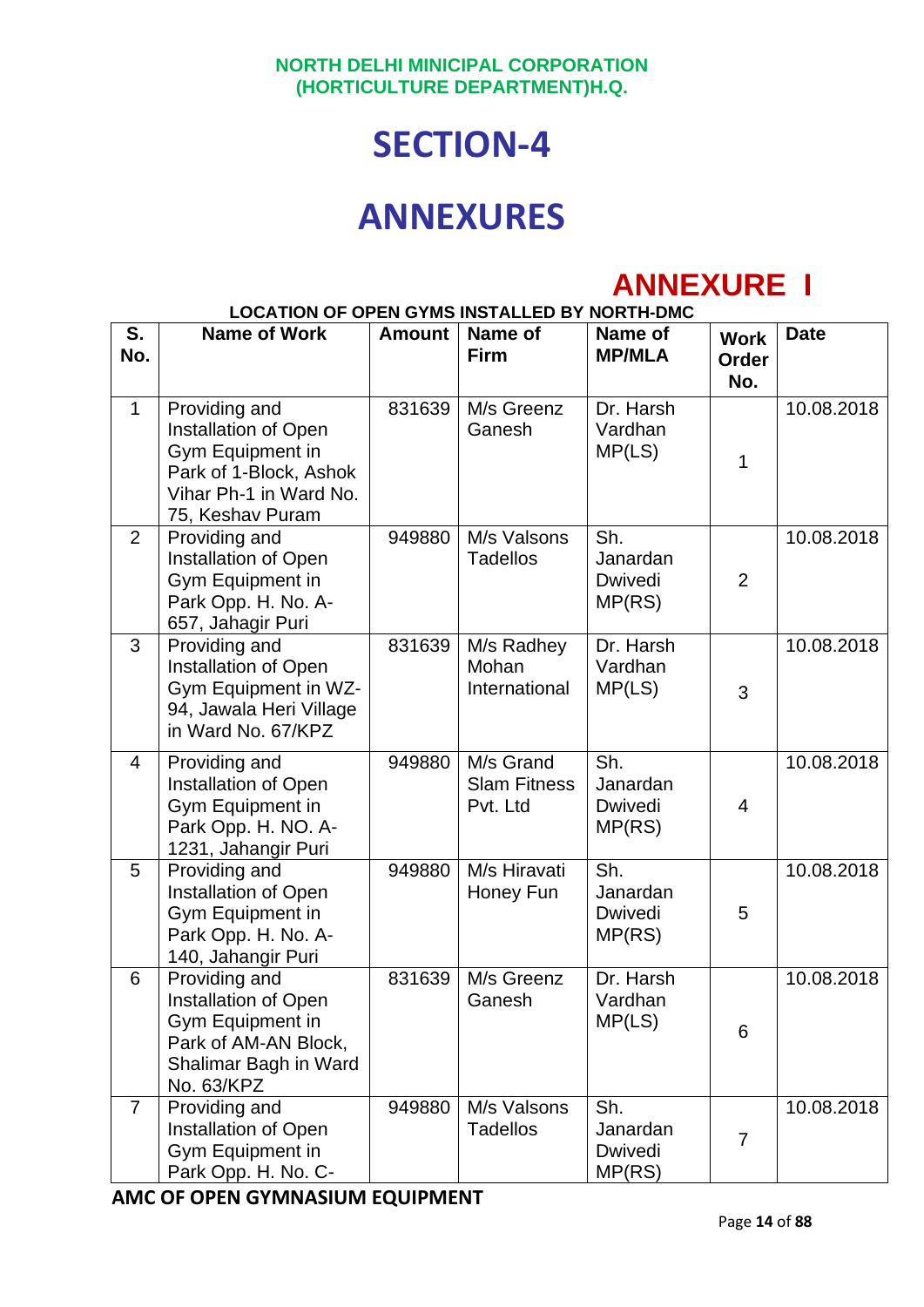|    | 85X, DDA Flats,<br>Jahangir Puri                                                                                                                     |        |                                              |                                             |    |            |
|----|------------------------------------------------------------------------------------------------------------------------------------------------------|--------|----------------------------------------------|---------------------------------------------|----|------------|
| 8  | Providing and<br>Installation of Open<br><b>Gym Equipment IN E</b><br><b>Block Park, Saraswati</b><br>Vihar, Ward No.<br>65/KPZ                      | 831639 | M/s Radhey<br>Mohan<br>International         | Dr. Harsh<br>Vardhan<br>MP(LS)              | 8  | 10.08.2018 |
| 9  | Providing and<br>Installation of Open<br>Gym Equipment in<br>Park Opp. H. No. A-<br>268X, DDA in Sarai<br>Pipal Thala                                | 949880 | M/s Grand<br><b>Slam Fitness</b><br>Pvt. Ltd | Sh.<br>Janardan<br>Dwivedi<br>MP(RS)        | 9  | 10.08.2018 |
| 10 | Providing and<br>Installation of Open<br>Gym Equipment at<br>Mahila Park, B.D.<br>Estate in Ward No.<br>12/N Timar Pur                               | 949880 | M/s Hiravati<br>Honey Fun                    | Sh.<br>Janardan<br><b>Dwivedi</b><br>MP(RS) | 10 | 10.08.2018 |
| 11 | Providing and<br>Installation of Open<br>Gym Equipment with<br>Platform in Park Opp.<br>H.No. B-139 in Tarun<br>Enclave in Ward No.<br><b>65 KPZ</b> | 949880 | M/s Greenz<br>Ganesh                         | Dr. Harsh<br>Vardhan<br>MP(LS)              | 11 | 10.08.2018 |
| 12 | Providing and<br>Installation of Open<br>Gym Equipment in<br>Jawahar Market, New<br>Market Opposite Dak<br>Khana in Ward No.<br>12/N Timar Pur       | 949880 | M/s Valsons<br><b>Tadellos</b>               | Sh.<br>Janardan<br><b>Dwivedi</b><br>MP(RS) | 12 | 10.08.2018 |
| 13 | Providing and<br>Installation of Open<br>Gym Equipment in C<br><b>Block Park Saraswati</b><br>Vihar in Ward NO.<br>65/KPZ                            | 831639 | M/s Radhey<br>Mohan<br>International         | Dr. Harsh<br>Vardhan<br>MP(LS)              | 13 | 10.08.2018 |
| 14 | Providing and<br>Installation of Open<br>Gym Equipment in<br>Park near Sheed Bed,<br><b>Vivekanand Puri.</b>                                         | 949880 | M/s Grand<br><b>Slam Fitness</b><br>Pvt. Ltd | Sh.<br>Janardan<br>Dwivedi<br>MP(RS)        | 14 | 10.08.2018 |
| 15 | Providing and<br>Installation of Open<br>Gym Equipment in H-                                                                                         | 949880 | M/s Hiravati<br>Honey Fun                    | Sh.<br>Janardan<br>Dwivedi                  | 15 | 10.08.2018 |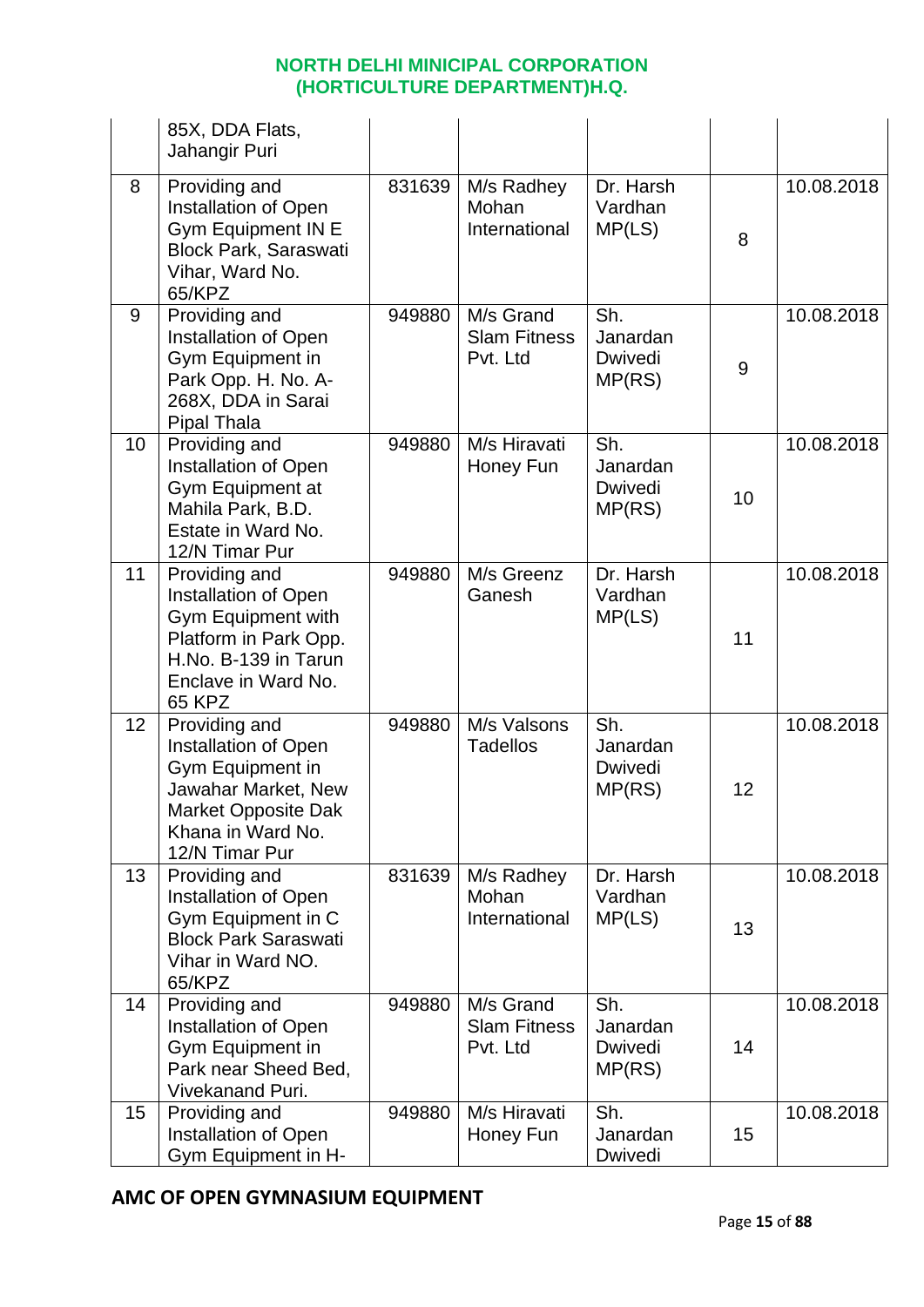|    | <b>Block Park, Pratap</b><br>Nagar                                                                                            |        |                                              | MP(RS)                                      |    |            |
|----|-------------------------------------------------------------------------------------------------------------------------------|--------|----------------------------------------------|---------------------------------------------|----|------------|
| 16 | Providing and<br>Installation of Open<br>Gym Equipment in<br>Park Opp. H. No.<br>1/238, Jahangir Puri                         | 949880 | M/s Greenz<br>Ganesh                         | Sh.<br>Janardan<br>Dwivedi<br>MP(RS)        | 16 | 10.08.2018 |
| 17 | Providing and<br>Installation of Open<br>Gym Equipment in P-<br><b>Block Park, Chander</b><br><b>Shekher Azad Colony</b>      | 949880 | M/s Valsons<br><b>Tadellos</b>               | Sh.<br>Janardan<br><b>Dwivedi</b><br>MP(RS) | 17 | 10.08.2018 |
| 18 | Providing and<br>Installation of Open<br>Gym Equipment in<br>MCD Park, T.P. Block,<br>Pitam Pura Ward No.<br>64, KPZ          | 831639 | M/s Radhey<br>Mohan<br>International         | Dr. Harsh<br>Vardhan<br>MP(LS)              | 18 | 10.08.2018 |
| 19 | Providing and<br>Installation of Open<br>Gym Equipment in L-<br>Shape Park, D-Block,<br>Daayanad Colony                       | 949880 | M/s Grand<br><b>Slam Fitness</b><br>Pvt. Ltd | Sh.<br>Janardan<br><b>Dwivedi</b><br>MP(RS) | 19 | 10.08.2018 |
| 20 | Providing and<br>Installation of Open<br>Gym Equipment in C-<br>1200, Jahangir Puri,<br>Ward No. 21/CLZ                       | 918830 | M/s Hiravati<br>Honey Fun                    | Sh.<br>Janardan<br>Dwivedi<br>MP(RS)        | 20 | 10.08.2018 |
| 21 | Providing and<br>Installation of Open<br>Gym Equipment in<br>Park No. 1, Sanjay<br>Enclave, Jahangir Puri                     | 949880 | M/s Greenz<br>Ganesh                         | Sh.<br>Janardan<br><b>Dwivedi</b><br>MP(RS) | 21 | 10.08.2018 |
| 22 | Providing and<br>Installation of Open<br>Gym Equipment in<br>kamla Nehru Park in<br>Ward No. 88, City-SP<br>Zone              | 949880 | M/s Valsons<br><b>Tadellos</b>               | Sh.<br>Janardan<br>Dwivedi<br>MP(RS)        | 22 | 10.08.2018 |
| 23 | Providing and<br><b>Installation of Open</b><br>Gym Equipment in<br>MCD Park, P.D. Block,<br>Pitam Pura in ward<br>No. 64/KPZ | 831639 | M/s Radhey<br>Mohan<br>International         | Dr. Harsh<br>Vardhan<br>MP(LS)              | 23 | 10.08.2018 |
| 24 | Providing and<br>Installation of Open<br>Gym Equipment in<br>Mata Sundari Park in                                             | 949880 | M/s Grand<br><b>Slam Fitness</b><br>Pvt. Ltd | Sh.<br>Janardan<br>Dwivedi<br>MP(RS)        | 24 | 10.08.2018 |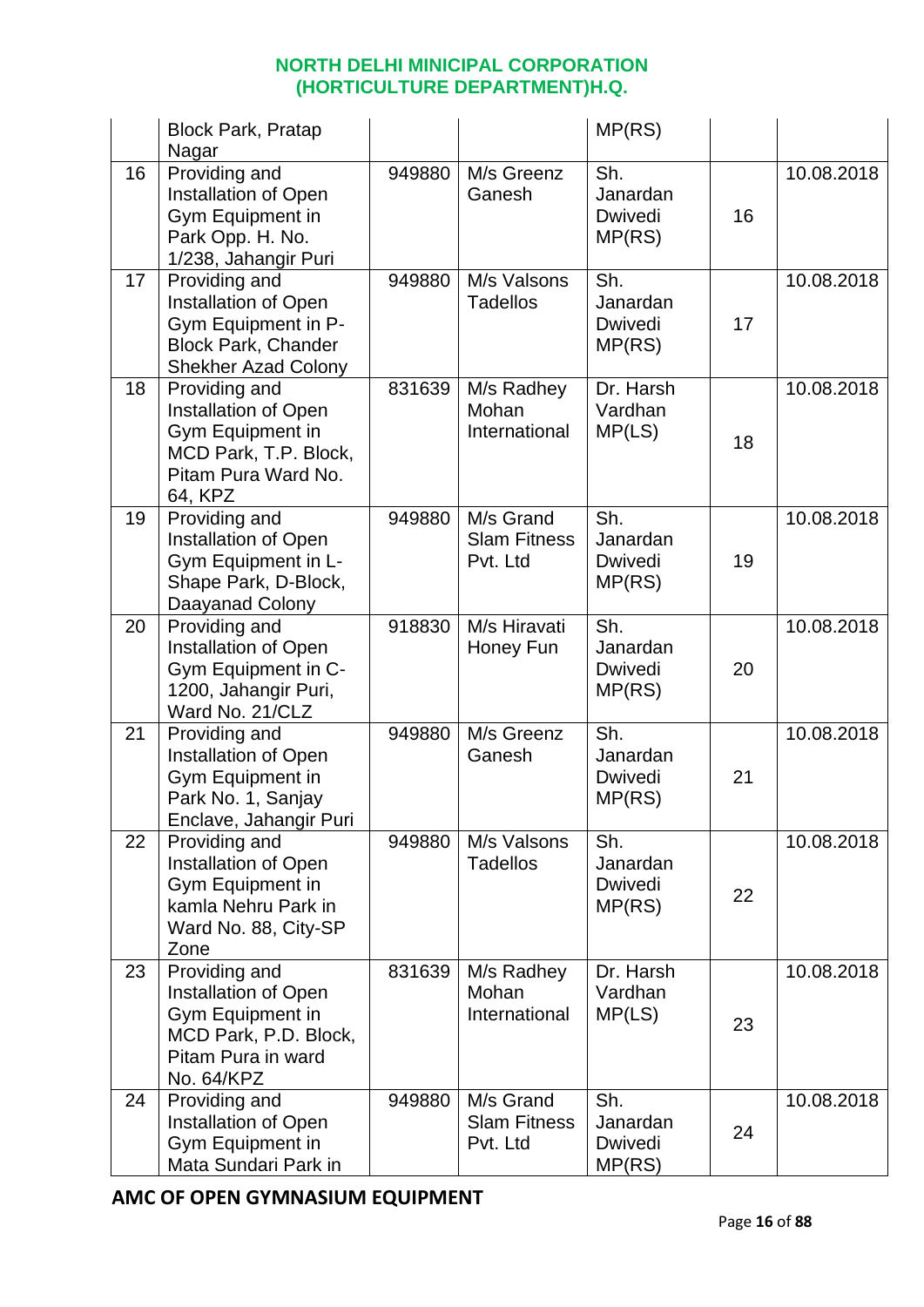|    | Ward No. 88, City-SP<br>Zone                                                                                                                  |        |                                              |                                             |    |            |
|----|-----------------------------------------------------------------------------------------------------------------------------------------------|--------|----------------------------------------------|---------------------------------------------|----|------------|
| 25 | Providing and<br>Installation of Open<br>Gym Equipment in<br>Shivaji Park in Ward<br>No. 88, City SP Zone                                     | 949880 | M/s Hiravati<br>Honey Fun                    | Sh.<br>Janardan<br><b>Dwivedi</b><br>MP(RS) | 25 | 10.08.2018 |
| 26 | Providing and<br>Installation of Open<br>Gym Equipment in<br>Nehru Hill Park in<br>Ward No. 88 City-SP<br>Zone                                | 949880 | M/s Greenz<br>Ganesh                         | Sh.<br>Janardan<br>Dwivedi<br>MP(RS)        | 26 | 10.08.2018 |
| 27 | Providing and<br>Installation of Open<br>Gym Equipment in<br>Mother Dairy Park,<br>Pratap Nagar                                               | 949880 | M/s Valsons<br><b>Tadellos</b>               | Sh.<br>Janardan<br><b>Dwivedi</b><br>MP(RS) | 27 | 10.08.2018 |
| 28 | Providing and<br>Installation of Open<br>Gym Equipment in<br>Park Opp H. No. 192<br>to 196 in A-3 Block,<br>Paschim Vihar, Ward<br>No. 67/KPZ | 949980 | M/s Radhey<br>Mohan<br>International         | Dr. Harsh<br>Vardhan<br>MP(LS)              | 28 | 10.08.2018 |
| 29 | Providing and<br>Installation of Open<br>Gym Equipment in D-<br>Block, Pushpanjali<br>Enclave in Ward No.<br>65/KPZ                           | 831639 | M/s Grand<br><b>Slam Fitness</b><br>Pvt. Ltd | Dr. Harsh<br>Vardhan<br>MP(LS)              | 29 | 10.08.2018 |
| 30 | Providing and<br>Installation of Open<br>Gym Equipment in E-<br>Block park Opp.<br>Ramlila Park, CC<br>Colony in Ward No.<br>65/KPZ           | 831639 | M/s Hiravati<br>Honey Fun                    | Dr. Harsh<br>Vardhan<br>MP(LS)              | 30 | 10.08.2018 |
| 31 | Providing and<br>Installation of Open<br>Gym Equipment in AC-<br>Block, Shalimar Bagh<br>in Ward No. 65/KPZ                                   | 831639 | M/s Greenz<br>Ganesh                         | Dr. Harsh<br>Vardhan<br>MP(LS)              | 31 | 10.08.2018 |
| 32 | Providing and<br><b>Installation of Open</b><br>Gym Equipment in<br>Singhora Kala, Kamla<br>Nagar, W. No. 78/KPZ                              | 836703 | M/s Valsons<br><b>Tadellos</b>               | Dr. Harsh<br>Vardhan<br>MP(LS)              | 32 | 10.08.2018 |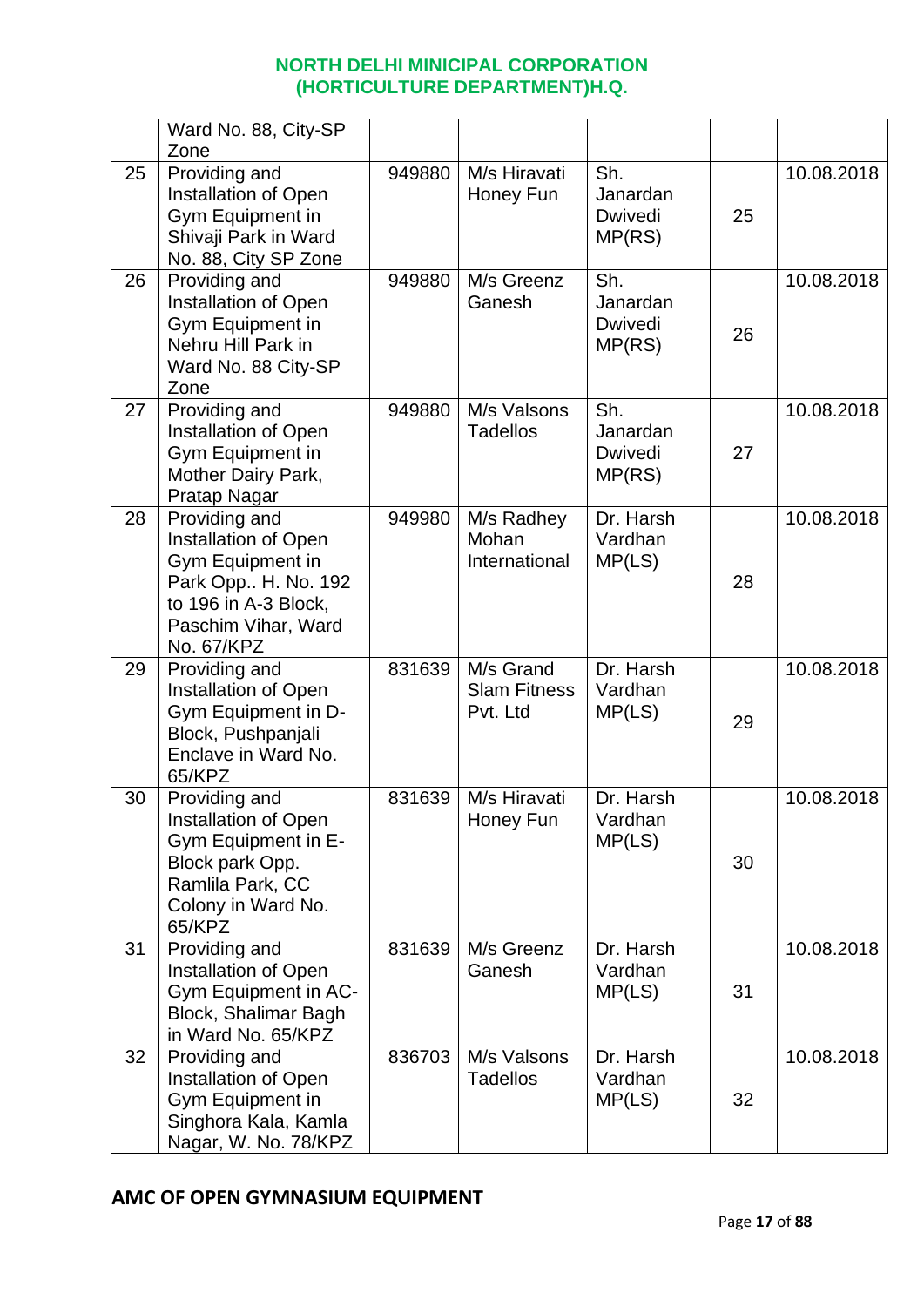| 33 | Providing and<br>Installation of Open<br>Gym Equipment in<br>MCD Park, Y.P. Block,<br>Pitam Pura in Ward<br>No. 64/KPZ                                                                                                                                       | 831639 | M/s Radhey<br>Mohan<br>International         | Dr. Harsh<br>Vardhan<br>MP(LS) | 33 | 10.08.2018 |
|----|--------------------------------------------------------------------------------------------------------------------------------------------------------------------------------------------------------------------------------------------------------------|--------|----------------------------------------------|--------------------------------|----|------------|
| 34 | Providing and<br>Installation of Open<br>Gym Equipment in<br>Roop Nagar-3 Block,<br>W. No. 78/KPZ site<br>changed from Roop<br>Nagar 3-Block to 2-<br><b>Block Roop Nagar as</b><br>per request of Sh. Jogi<br>Ram Jain to Dr. Harsh<br>Vardhan, Hon'ble MP. | 836703 | M/s Grand<br><b>Slam Fitness</b><br>Pvt. Ltd | Dr. Harsh<br>Vardhan<br>MP(LS) | 34 | 10.08.2018 |
| 35 | Providing and<br>Installation of Open<br>Gym Equipment in<br>DDA Flat Gulabi Bagh,<br>W. NO. 78/KPZ                                                                                                                                                          | 836703 | M/s Hiravati<br>Honey Fun                    | Dr. Harsh<br>Vardhan<br>MP(LS) | 35 | 10.08.2018 |
| 36 | Providing and<br>Installation of Open<br>Gym Equipment in<br>Park near MCD School<br>in Village Azad Pur in<br>Ward No. 17<br>Azadpur/CLZ                                                                                                                    | 935251 | M/s Greenz<br>Ganesh                         | Dr. Harsh<br>Vardhan<br>MP(LS) | 36 | 10.08.2018 |
| 37 | Providing and<br>Installation of Open<br>Gym Equipment in BP-<br><b>BQ Block Shalimar</b><br>Bagh in Ward No.<br>63/KPZ                                                                                                                                      | 831639 | M/s Valsons<br><b>Tadellos</b>               | Dr. Harsh<br>Vardhan<br>MP(LS) | 37 | 10.08.2018 |
| 38 | Providing and<br>Installation of Open<br>Gym Equipment in<br>Park Opp. H. No. 177,<br>SBI Colony in Ward Bi,<br>67/KPZ                                                                                                                                       | 949880 | M/s Radhey<br>Mohan<br>International         | Dr. Harsh<br>Vardhan<br>MP(LS) | 38 | 10.08.2018 |
| 39 | Providing and<br>Installation of Open<br>Gym Equipment with<br><b>Platform in Pushkar</b><br>Enclave, G-Block Main<br>Park in Ward No. 67,<br><b>KPZ</b>                                                                                                     | 949880 | M/s Grand<br><b>Slam Fitness</b><br>Pvt. Ltd | Dr. Harsh<br>Vardhan<br>MP(LS) | 39 | 10.08.2018 |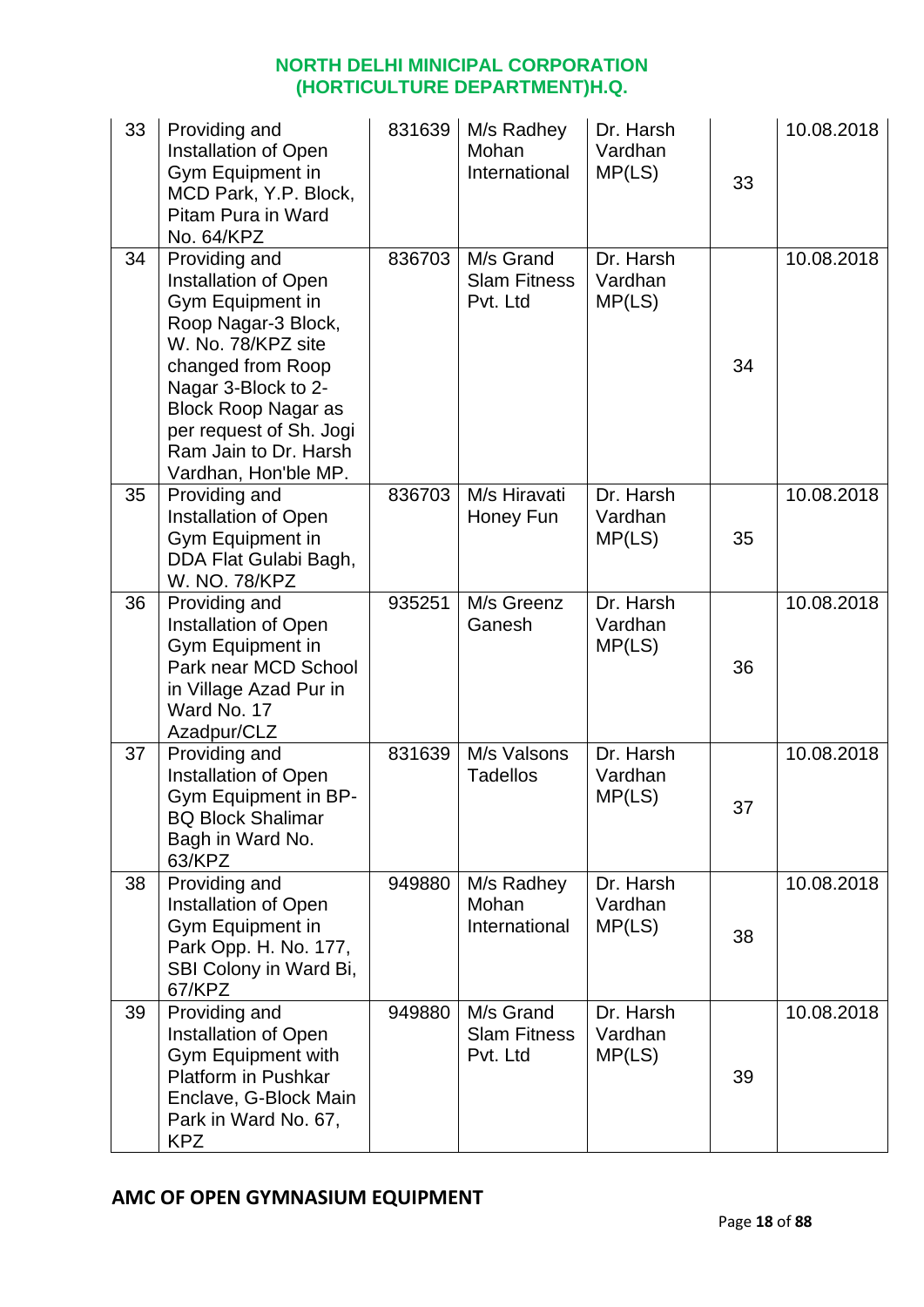| 40 | Providing and<br>Installation of Open<br>Gym Equipment in<br>Park B-3, Keshav<br>Puram in Ward No.-<br><b>75/KPZ</b>                               | 831639 | M/s Hiravati<br>Honey Fun                    | Dr. Harsh<br>Vardhan<br>MP(LS) | 40 | 10.08.2018 |
|----|----------------------------------------------------------------------------------------------------------------------------------------------------|--------|----------------------------------------------|--------------------------------|----|------------|
| 41 | Providing and<br><b>Installation of Open</b><br>Gym Equipment in<br>Park J-Block, Ashok<br>Vihar Ph-1 in ward No.<br>65, KPZ                       | 831639 | M/s Greenz<br>Ganesh                         | Dr. Harsh<br>Vardhan<br>MP(LS) | 41 | 10.08.2018 |
| 42 | Providing and<br>Installation of Open<br>Gym Equipment Opp.<br>H. No. 189, Deepali<br>Enclave in Ward No.<br>65/KPZ                                | 831639 | M/s Valsons<br><b>Tadellos</b>               | Dr. Harsh<br>Vardhan<br>MP(LS) | 42 | 10.08.2018 |
| 43 | Providing and<br>Installation of Open<br>Gym Equipment with<br>Platform in Park Opp.<br>H.No. 60 ub Suvidha<br>Kunj in Ward No.<br>65/KPZ          | 949880 | M/s Radhey<br>Mohan<br>International         | Dr. Harsh<br>Vardhan<br>MP(LS) | 43 | 10.08.2018 |
| 44 | Providing and<br>Installation of Open<br>Gym Equipment in<br>Rohit Kunj Park in<br>Ward No. 68/KPZ                                                 | 831639 | M/s Grand<br><b>Slam Fitness</b><br>Pvt. Ltd | Dr. Harsh<br>Vardhan<br>MP(LS) | 44 | 10.08.2018 |
| 45 | Providing and<br>Installation of Open<br>Gym Equipment in<br>Park of Deep Enclave<br>Ashok Vihar, Ph-III in<br>Ward No. 73/KPZ                     | 831639 | M/s Hiravati<br>Honey Fun                    | Dr. Harsh<br>Vardhan<br>MP(LS) | 45 | 10.08.2018 |
| 46 | Providing and<br>Installation of Open<br>Gym Equipment in<br>Park near H. No. G-<br>1700 (Near Gurdwara),<br>in Jahangirpuri in Ward<br>No. 17/CLZ | 831639 | M/s Greenz<br>Ganesh                         | Dr. Harsh<br>Vardhan<br>MP(LS) | 46 | 10.08.2018 |
| 47 | Providing and<br>Installation of Open<br>Gym Equipment in<br>Shakti Nagar, W. No.<br>78/KPZ                                                        | 831639 | M/s Valsons<br>Tadellos                      | Dr. Harsh<br>Vardhan<br>MP(LS) | 47 | 10.08.2018 |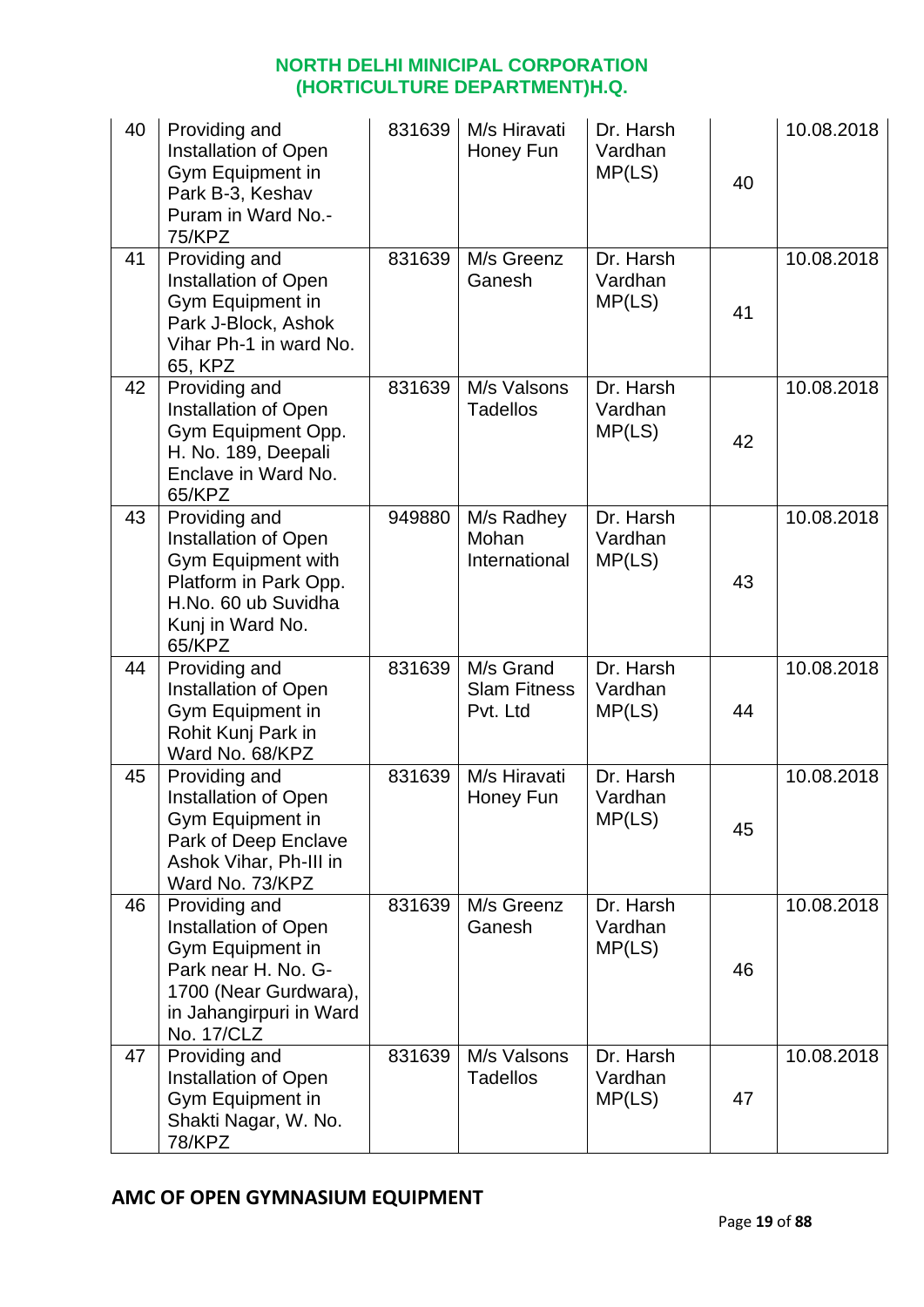| 48 | Providing and<br>Installation of Open<br>Gym Equipment in<br><b>MCD Park in UP-MP</b><br>Block, Pitam Pura in<br>Ward No. 64/KPZ | 831639 | M/s Radhey<br>Mohan<br>International         | Dr. Harsh<br>Vardhan<br>MP(LS)       | 48 | 10.08.2018 |
|----|----------------------------------------------------------------------------------------------------------------------------------|--------|----------------------------------------------|--------------------------------------|----|------------|
| 49 | Providing and<br>Installation of Open<br>Gym Equipment in<br>Ekta Apartment,<br>Paschim Viharin Ward<br>No. 65/KPZ               | 831639 | M/s Grand<br><b>Slam Fitness</b><br>Pvt. Ltd | Dr. Harsh<br>Vardhan<br>MP(LS)       | 49 | 10.08.2018 |
| 50 | Providing and<br>Installation of Open<br>Gym Equipment in<br>Ambedkar Park C&D<br>Block, Ward No.<br>21/CLZ                      | 918830 | M/s Hiravati<br>Honey Fun                    | Sh.<br>Janardan<br>Dwivedi<br>MP(RS) | 50 | 10.08.2018 |
| 51 | Providing and<br>Installation of Open<br>Gym Equipment in B-<br>600, Jahnagir Puri,<br>Ward No. 21/CLZ                           | 918830 | M/s Greenz<br>Ganesh                         | Sh.<br>Janardan<br>Dwivedi<br>MP(RS) | 51 | 10.08.2018 |
| 52 | Providing and<br>Installation of Open<br>Gym Equipment in B-<br>1800, Jahangir Puri,<br>Ward No. 21/CLZ                          | 918830 | M/s Valsons<br><b>Tadellos</b>               | Sh.<br>Janardan<br>Dwivedi<br>MP(RS) | 52 | 10.08.2018 |
| 53 | Providing and<br>Installation of Open<br><b>Gym Equipment A-1</b><br>Centre Park, Paschim<br>Vihar in Ward No.<br>65/KPZ         | 831639 | M/s Radhey<br>Mohan<br>International         | Dr. Harsh<br>Vardhan<br>MP(LS)       | 53 | 10.08.2018 |
| 54 | Providing and<br>Installation of Open<br>Gym Equipment in<br>park of UA Jawahar<br>Nagar, Ward No.<br><b>78/KPZ</b>              | 831639 | M/s Grand<br><b>Slam Fitness</b><br>Pvt. Ltd | Dr. Harsh<br>Vardhan<br>MP(LS)       | 54 | 10.08.2018 |
| 55 | Providing and<br>Installation of Open<br>Gym Equipment in B-2,<br><b>Keshav Puram Ward</b><br>No. 75/KPZ                         | 831639 | M/s Hiravati<br>Honey Fun                    | Dr. Harsh<br>Vardhan<br>MP(LS)       | 55 | 10.08.2018 |
| 56 | Providing and<br>Installation of Open<br>Gym Equipment in<br>Park of BR Blcok,                                                   | 831639 | M/s Greenz<br>Ganesh                         | Dr. Harsh<br>Vardhan<br>MP(LS)       | 56 | 10.08.2018 |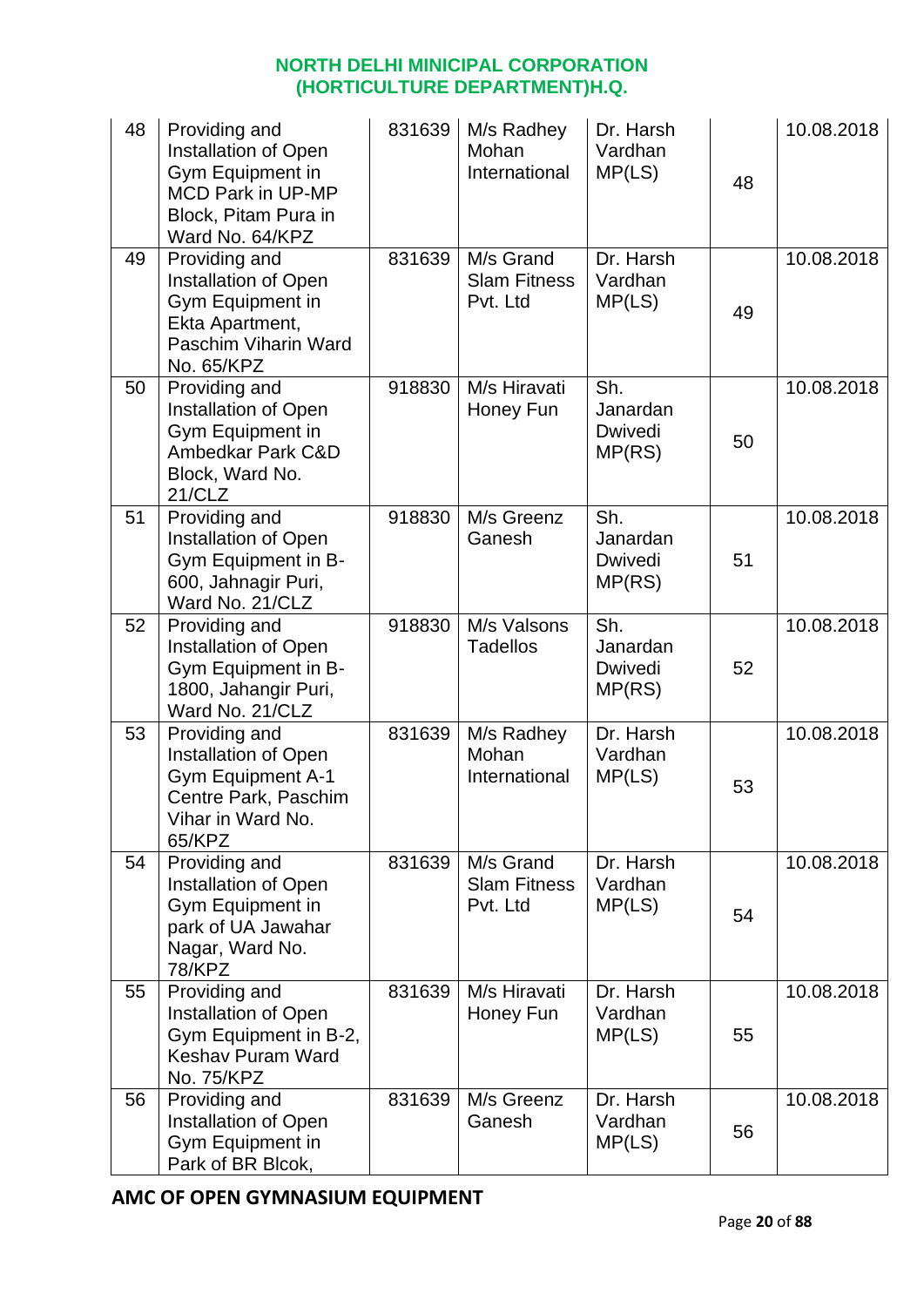|    | Shalimar Bagh in Ward<br>No. 63/KPZ                                                                                                   |        |                                              |                                |    |            |
|----|---------------------------------------------------------------------------------------------------------------------------------------|--------|----------------------------------------------|--------------------------------|----|------------|
| 57 | Providing and<br>Installation of Open<br>Gym Equipment in<br>Park of Milan<br>Apartment, Paschim<br>Vihar in Ward No.<br>65/KPZ       | 831639 | M/s Valsons<br><b>Tadellos</b>               | Dr. Harsh<br>Vardhan<br>MP(LS) | 57 | 10.08.2018 |
| 58 | Providing and<br>Installation of Open<br>Gym Equipment A-6<br>Block, Paschim Vihar<br>in Ward No. 67/KPZ                              | 831639 | M/s Radhey<br>Mohan<br>International         | Dr. Harsh<br>Vardhan<br>MP(LS) | 58 | 10.08.2018 |
| 59 | Providing and<br>Installation of Open<br>Gym Equipment in<br>Park Opp. H. No.<br>863, Mahila Park, Rani<br>Bagh in ward NO.<br>66/KPZ | 831639 | M/s Grand<br><b>Slam Fitness</b><br>Pvt. Ltd | Dr. Harsh<br>Vardhan<br>MP(LS) | 59 | 10.08.2018 |
| 60 | Providing and<br>Installation of Open<br>Gym Equipment in<br>Meera Bai Park, Gupta<br>Colony in Ward No.<br>77/KPZ                    | 831639 | M/s Hiravati<br>Honey Fun                    | Dr. Harsh<br>Vardhan<br>MP(LS) | 60 | 10.08.2018 |
| 61 | Providing and<br>Installation of Open<br>Gym Equipment in BM<br><b>Block Children Park,</b><br>Shalimar Bagh in Ward<br>No. 63/KPZ    | 831639 | M/s Greenz<br>Ganesh                         | Dr. Harsh<br>Vardhan<br>MP(LS) | 61 | 10.08.2018 |
| 62 | Providing and<br>Installation of Open<br>Gym Equipment in D-<br>Park, Model Town in<br>Ward No. 77/KPZ                                | 831639 | M/s Valsons<br><b>Tadellos</b>               | Dr. Harsh<br>Vardhan<br>MP(LS) | 62 | 10.08.2018 |
| 63 | Providing and<br><b>Installation of Open</b><br><b>Gym Equipment IN</b><br>GH-2, Paschim Vihar,<br>Ward No. 67/KPZ                    | 831639 | M/s Radhey<br>Mohan<br>International         | Dr. Harsh<br>Vardhan<br>MP(LS) | 63 | 10.08.2018 |
| 64 | Providing and<br>Installation of Open<br>Gym Equipment in<br>Opp. H. No. 417, Rishi<br>Nagar, Shraddhanand                            | 831639 | M/s Grand<br><b>Slam Fitness</b><br>Pvt. Ltd | Dr. Harsh<br>Vardhan<br>MP(LS) | 64 | 10.08.2018 |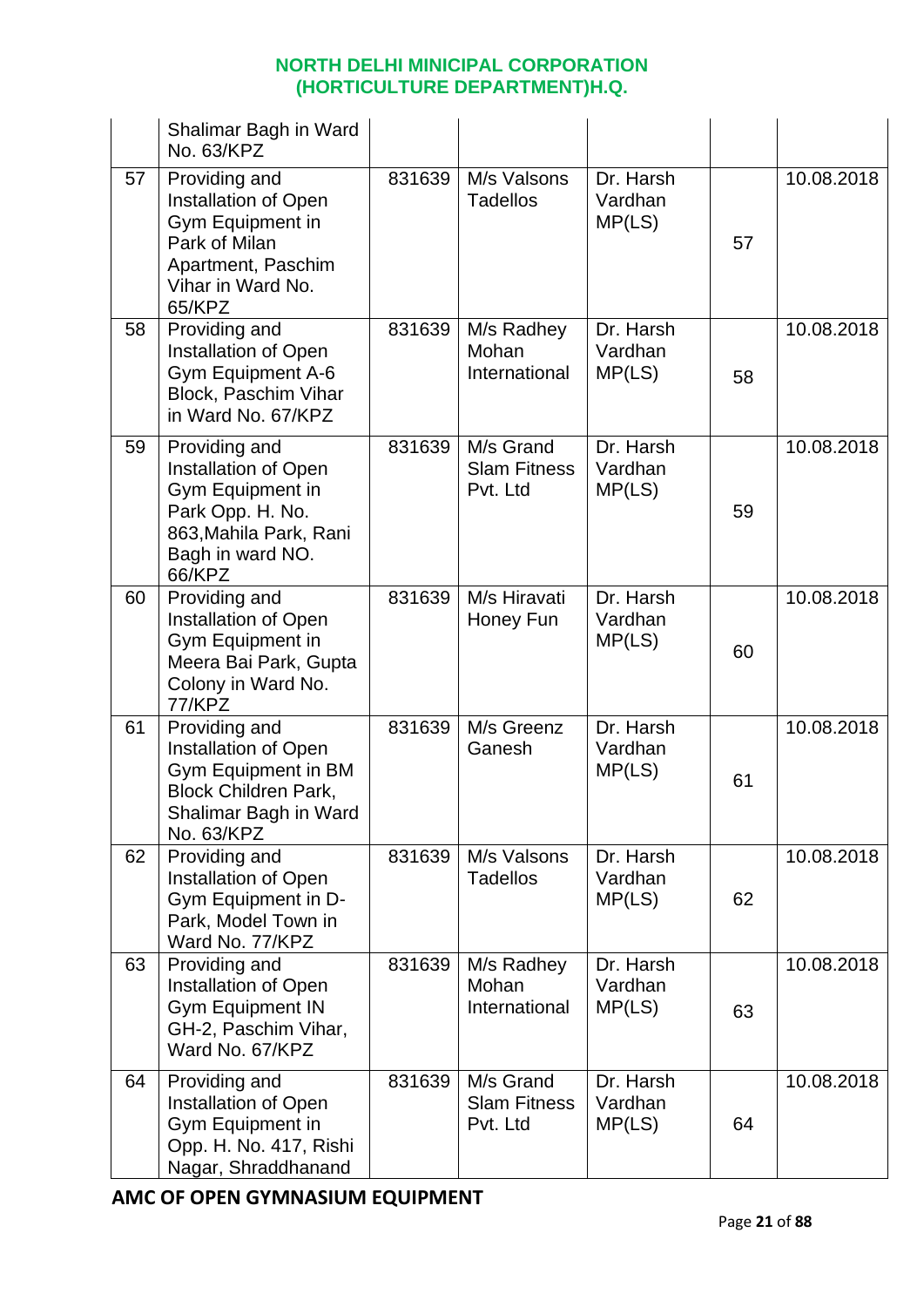|    | park, Rani Bagh in<br>Ward No. 66/KPZ                                                                                                              |        |                                              |                                |    |            |
|----|----------------------------------------------------------------------------------------------------------------------------------------------------|--------|----------------------------------------------|--------------------------------|----|------------|
| 65 | Providing and<br>Installation of Open<br>Gym Equipment in<br>Sandesh Vihar Park in<br>Ward No. 68/KPZ                                              | 831639 | M/s Hiravati<br>Honey Fun                    | Dr. Harsh<br>Vardhan<br>MP(LS) | 65 | 10.08.2018 |
| 66 | Providing and<br>Installation of Open<br>Gym Equipment in C-<br>Block, Pushpanjali<br><b>Enclave Keshav</b><br>Puram Zone                          | 831639 | M/s Greenz<br>Ganesh                         | Dr. Harsh<br>Vardhan<br>MP(LS) | 66 | 10.08.2018 |
| 67 | Providing and<br><b>Installation of Open</b><br>Gym Equipment in<br>Park of Pushpanja; I<br>Enclave in ward No.<br>65/KPZ                          | 831639 | M/s Valsons<br><b>Tadellos</b>               | Dr. Harsh<br>Vardhan<br>MP(LS) | 67 | 10.08.2018 |
| 68 | Providing and<br>Installation of Open<br>Gym Equipment in<br>Avtar Enclave,<br>Paschim Vihar, Ward<br>No. 67, Keshav Puram<br>Zone                 | 831639 | M/s Radhey<br>Mohan<br>International         | Dr. Harsh<br>Vardhan<br>MP(LS) | 68 | 10.08.2018 |
| 69 | Providing and<br>Installation of Open<br>Gym Equipment in<br>Park C-2, Keshav<br>Puram ward No.<br>75/KPZ                                          | 831639 | M/s Grand<br><b>Slam Fitness</b><br>Pvt. Ltd | Dr. Harsh<br>Vardhan<br>MP(LS) | 69 | 10.08.2018 |
| 70 | Providing and<br>Installation of Open<br>Gym Equipment in<br>Park Opp. H. No. E-29,<br>Dairy Road, Adarsh<br>Nagar Extension in<br>Ward No. 17/CLZ | 831639 | M/s Hiravati<br>Honey Fun                    | Dr. Harsh<br>Vardhan<br>MP(LS) | 70 | 10.08.2018 |
| 71 | Providing and<br>Installation of Open<br>Gym Equipment in<br>Park of B-Block, Shakti<br>Nagar Ext.in ward No.<br>73/KPZ                            | 831639 | M/s Greenz<br>Ganesh                         | Dr. Harsh<br>Vardhan<br>MP(LS) | 71 | 10.08.2018 |
| 72 | Providing and<br>Installation of Open<br>Gym Equipment in<br>Park 29 Block Shakti                                                                  | 831639 | M/s Valsons<br><b>Tadellos</b>               | Dr. Harsh<br>Vardhan<br>MP(LS) | 72 | 10.08.2018 |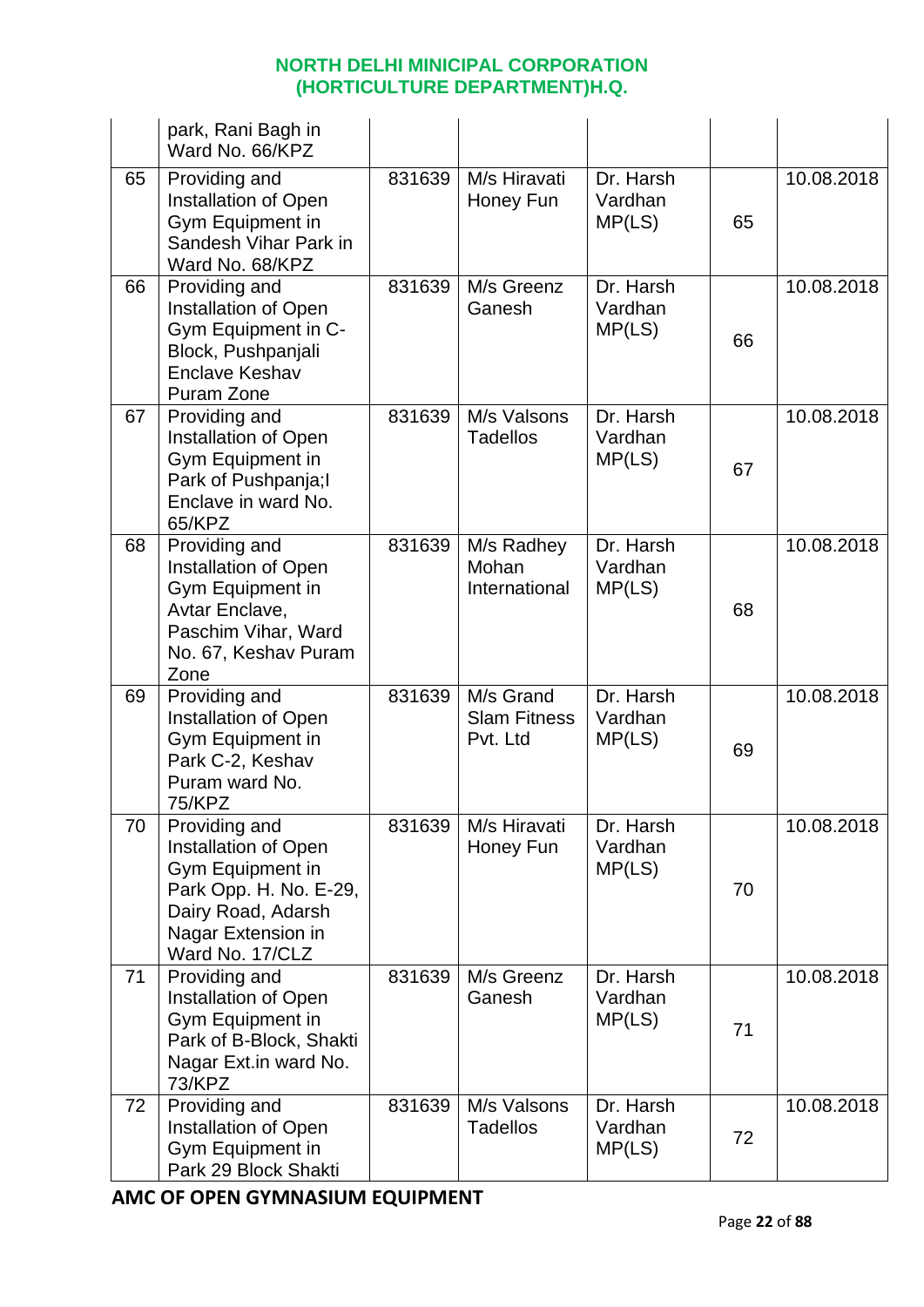|    | Nagar, Ward No.<br><b>78/KPZ</b>                                                                                               |        |                                              |                                      |    |            |
|----|--------------------------------------------------------------------------------------------------------------------------------|--------|----------------------------------------------|--------------------------------------|----|------------|
| 73 | Providing and<br>Installation of Open<br>Gym Equipment in B3-<br>380, Paschim Vihar in<br>Ward No. 67/KPZ                      | 831639 | M/s Radhey<br>Mohan<br>International         | Dr. Harsh<br>Vardhan<br>MP(LS)       | 73 | 10.08.2018 |
| 74 | Providing and<br><b>Installation of Open</b><br>Gym Equipment in<br>Park of C-3 Block,<br>Keshav Puram ward<br>No. 75/KPZ      | 831639 | M/s Grand<br><b>Slam Fitness</b><br>Pvt. Ltd | Dr. Harsh<br>Vardhan<br>MP(LS)       | 74 | 10.08.2018 |
| 75 | Providing and<br>Installation of Open<br>Gym Equipment in<br>Park A-1, Keshav<br>Puram in Ward No.<br><b>75/KPZ</b>            | 831639 | M/s Hiravati<br>Honey Fun                    | Dr. Harsh<br>Vardhan<br>MP(LS)       | 75 | 10.08.2018 |
| 76 | Providing and<br>Installation of Open<br>Gym Equipment at BE<br><b>Block Shiv Park,</b><br>Shalimar Bagh in Ward<br>No. 62/KPZ | 831639 | M/s Greenz<br>Ganesh                         | Dr. Harsh<br>Vardhan<br>MP(LS)       | 76 | 10.08.2018 |
| 77 | Providing and<br>Installation of Open<br>Gym Equipment in<br>Park Opp. H. No.H-<br>2/838, Jahangir Puri                        | 949880 | M/s Valsons<br><b>Tadellos</b>               | Sh.<br>Janardan<br>Dwivedi<br>MP(RS) | 77 | 10.08.2018 |
| 78 | Providing and<br>Installation of Open<br><b>Gym Equipment A-2</b><br>Block, Paschim Vihar<br>in Ward No. 65/KPZ                | 831639 | M/s Radhey<br>Mohan<br>International         | Dr. Harsh<br>Vardhan<br>MP(LS)       | 78 | 10.08.2018 |
| 79 | Providing and<br><b>Installation of Open</b><br>Gym Equipment in<br>Pocket-1, Paschim<br>Puri in ward No.<br>67/KPZ            | 831639 | M/s Grand<br><b>Slam Fitness</b><br>Pvt. Ltd | Dr. Harsh<br>Vardhan<br>MP(LS)       | 79 | 10.08.2018 |
| 80 | Providing and<br>Installation of Open<br>Gym Equipment in BG-<br>1, Paschim Vihar in<br>Ward No. 67/KPZ                        | 831639 | M/s Hiravati<br>Honey Fun                    | Dr. Harsh<br>Vardhan<br>MP(LS)       | 80 | 10.08.2018 |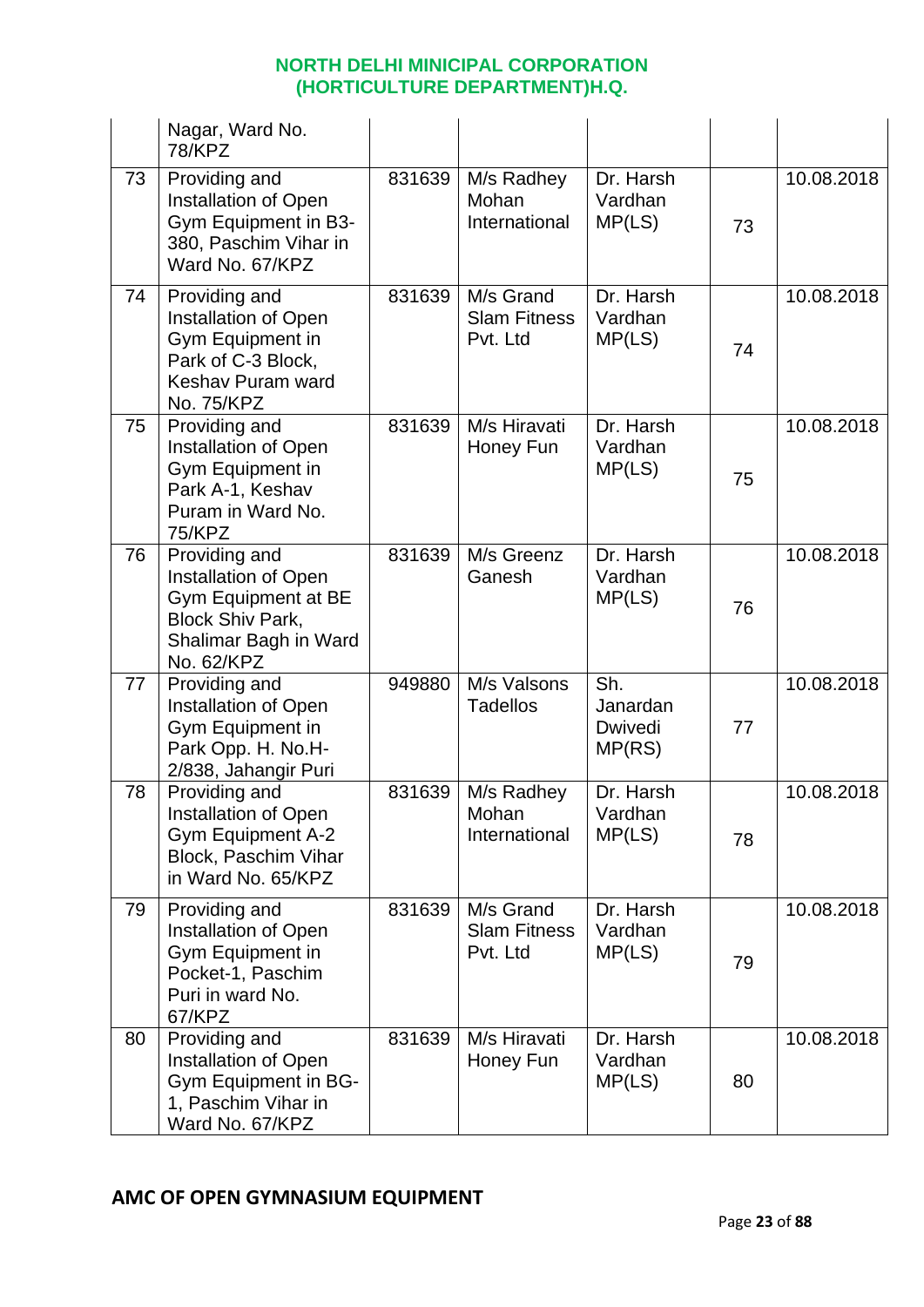| 81 | Providing and<br>Installation of Open<br>Gym Equipment in<br>Park behind Vidya<br>Vihar in Ward No.<br>65/KPZ                     | 831639 | M/s Greenz<br>Ganesh                         | Dr. Harsh<br>Vardhan<br>MP(LS) | 81 | 10.08.2018 |
|----|-----------------------------------------------------------------------------------------------------------------------------------|--------|----------------------------------------------|--------------------------------|----|------------|
| 82 | Providing and<br>Installation of Open<br>Gym Equipment in<br>Mpl. Park of BD-FD<br>Block in Pitam Pura in<br>Ward No. 64/KPZ      | 831639 | M/s Valsons<br><b>Tadellos</b>               | Dr. Harsh<br>Vardhan<br>MP(LS) | 82 | 10.08.2018 |
| 83 | Providing and<br>Installation of Open<br><b>Gym Equipment KL</b><br>Sharma Park, Paschim<br>Vihar in Ward No.<br>65/KPZ           | 831639 | M/s Radhey<br>Mohan<br>International         | Dr. Harsh<br>Vardhan<br>MP(LS) | 83 | 10.08.2018 |
| 84 | Providing and<br>Installation of Open<br>Gym Equipment in<br>Mpl. Park of CP-Block<br>in Pitam Pura in Ward<br>No. 64/KPZ         | 831639 | M/s Grand<br><b>Slam Fitness</b><br>Pvt. Ltd | Dr. Harsh<br>Vardhan<br>MP(LS) | 84 | 10.08.2018 |
| 85 | Providing and<br>Installation of Open<br>Gym Equipment in BG-<br>5, Paschim Vihar in<br>Ward No. 67/KPZ                           | 831639 | M/s Hiravati<br>Honey Fun                    | Dr. Harsh<br>Vardhan<br>MP(LS) | 85 | 10.08.2018 |
| 86 | Providing and<br>Installation of Open<br>Gym Equipment in A-5,<br>Centre Park, Paschim<br>Vihar in Ward No.<br>65/KPZ             | 831639 | M/s Greenz<br>Ganesh                         | Dr. Harsh<br>Vardhan<br>MP(LS) | 86 | 10.08.2018 |
| 87 | Providing and<br><b>Installation of Open</b><br>Gym Equipment in<br>Park Opp. H. No. N-86<br>Lawarence Road in<br>Ward No. 71/KPZ | 831639 | M/s Valsons<br><b>Tadellos</b>               | Dr. Harsh<br>Vardhan<br>MP(LS) | 87 | 10.08.2018 |
| 88 | Providing and<br>Installation of Open<br>Gym Equipment in<br><b>Park Near Parmarth</b><br>Hospial in Ward No.<br>65/KPZ           | 831639 | M/s Radhey<br>Mohan<br>International         | Dr. Harsh<br>Vardhan<br>MP(LS) | 88 | 10.08.2018 |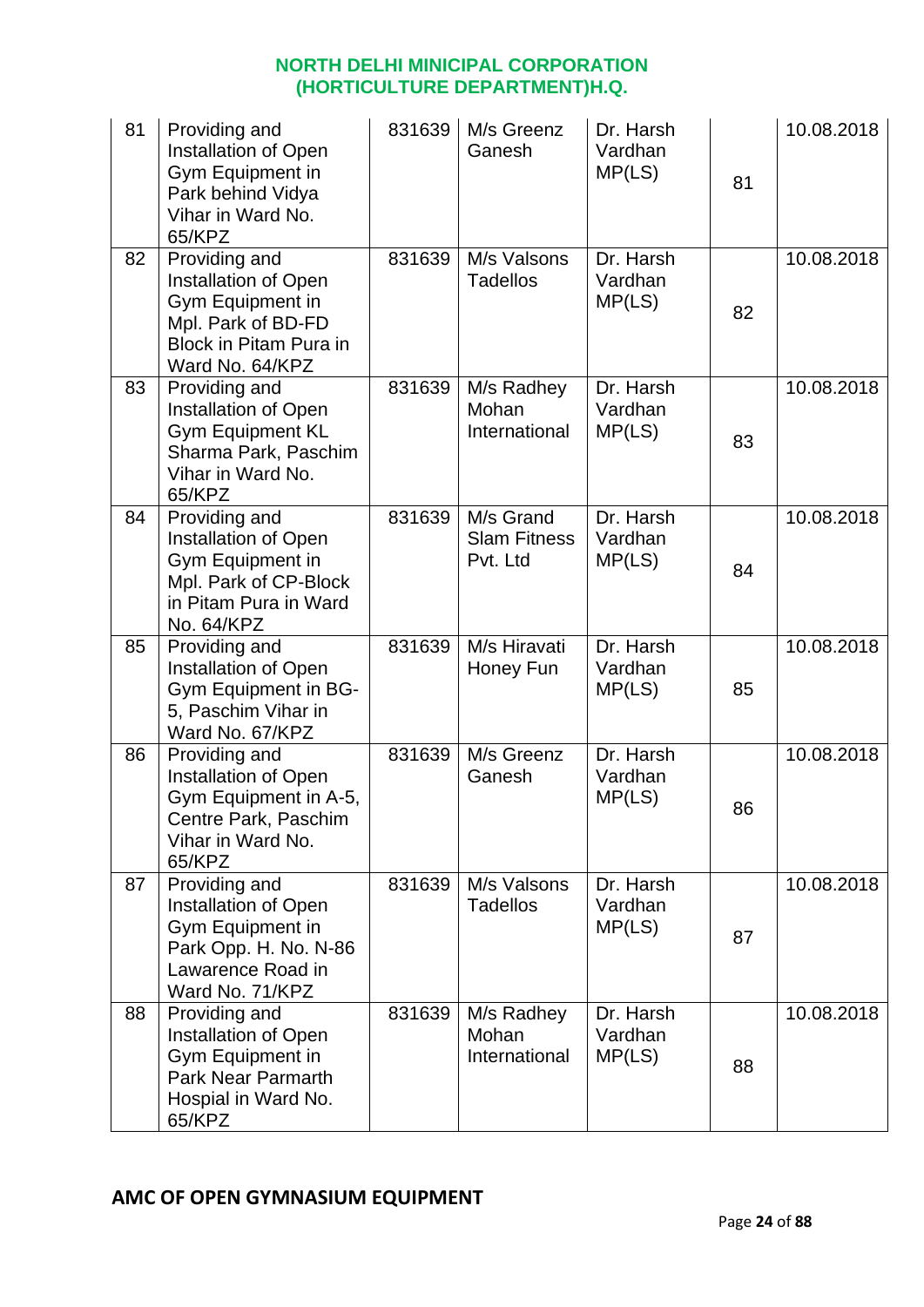| 89 | Providing and<br>Installation of Open<br><b>Gym Equipment in</b><br>Park of Harihar<br>Apartment Pkt-A,<br>Ashok Vihar, Ph-2 in<br>Ward No. 73/KPZ | 831639 | M/s Grand<br><b>Slam Fitness</b><br>Pvt. Ltd | Dr. Harsh<br>Vardhan<br>MP(LS)       | 89 | 10.08.2018 |
|----|----------------------------------------------------------------------------------------------------------------------------------------------------|--------|----------------------------------------------|--------------------------------------|----|------------|
| 90 | Providing and<br><b>Installation of Open</b><br>Gym Equipment in<br>Park of U&V Block,<br>Shalimar Bagh in Ward<br>No. 62/KPZ                      | 831639 | M/s Hiravati<br>Honey Fun                    | Dr. Harsh<br>Vardhan<br>MP(LS)       | 90 | 10.08.2018 |
| 91 | Providing and<br>Installation of Open<br>Gym Equipment in C-<br>4, Keshav Puram Ward<br>No. 75/KPZ                                                 | 831639 | M/s Greenz<br>Ganesh                         | Dr. Harsh<br>Vardhan<br>MP(LS)       | 91 | 10.08.2018 |
| 92 | Providing and<br>Installation of Open<br>Gym Equipment in<br>Jhorwala Park Piram<br>Pura Ward No. 68/KPZ                                           | 831639 | M/s Valsons<br><b>Tadellos</b>               | Dr. Harsh<br>Vardhan<br>MP(LS)       | 92 | 10.08.2018 |
| 93 | Providing and<br>Installation of Open<br>Gym Equipment in<br>Swami Vivekanand<br>Park in BU Block,<br>Pitam Pura ward No.<br>61/KPZ                | 831639 | M/s Radhey<br>Mohan<br>International         | Dr. Harsh<br>Vardhan<br>MP(LS)       | 93 | 10.08.2018 |
| 94 | Providing and<br>Installation of Open<br>Gym Equipment in<br>Park of C-2 Block,<br>Ashok Vihar Ph-II in<br>Ward No. 73/KPZ                         | 831639 | M/s Grand<br><b>Slam Fitness</b><br>Pvt. Ltd | Dr. Harsh<br>Vardhan<br>MP(LS)       | 94 | 10.08.2018 |
| 95 | Providing and<br>Installation of Open<br>Gym Equipment in<br>Park Opp. H. No. A-<br>1872, Jahangir Puri                                            | 949880 | M/s Hiravati<br>Honey Fun                    | Sh.<br>Janardan<br>Dwivedi<br>MP(RS) | 95 | 10.08.2018 |
| 96 | Providing and<br>Installation of Open<br>Gym Equipment in<br>Park Opp. H. No. H-<br>4/1659, Jahangir Puri                                          | 949880 | M/s Greenz<br>Ganesh                         | Sh.<br>Janardan<br>Dwivedi<br>MP(RS) | 96 | 10.08.2018 |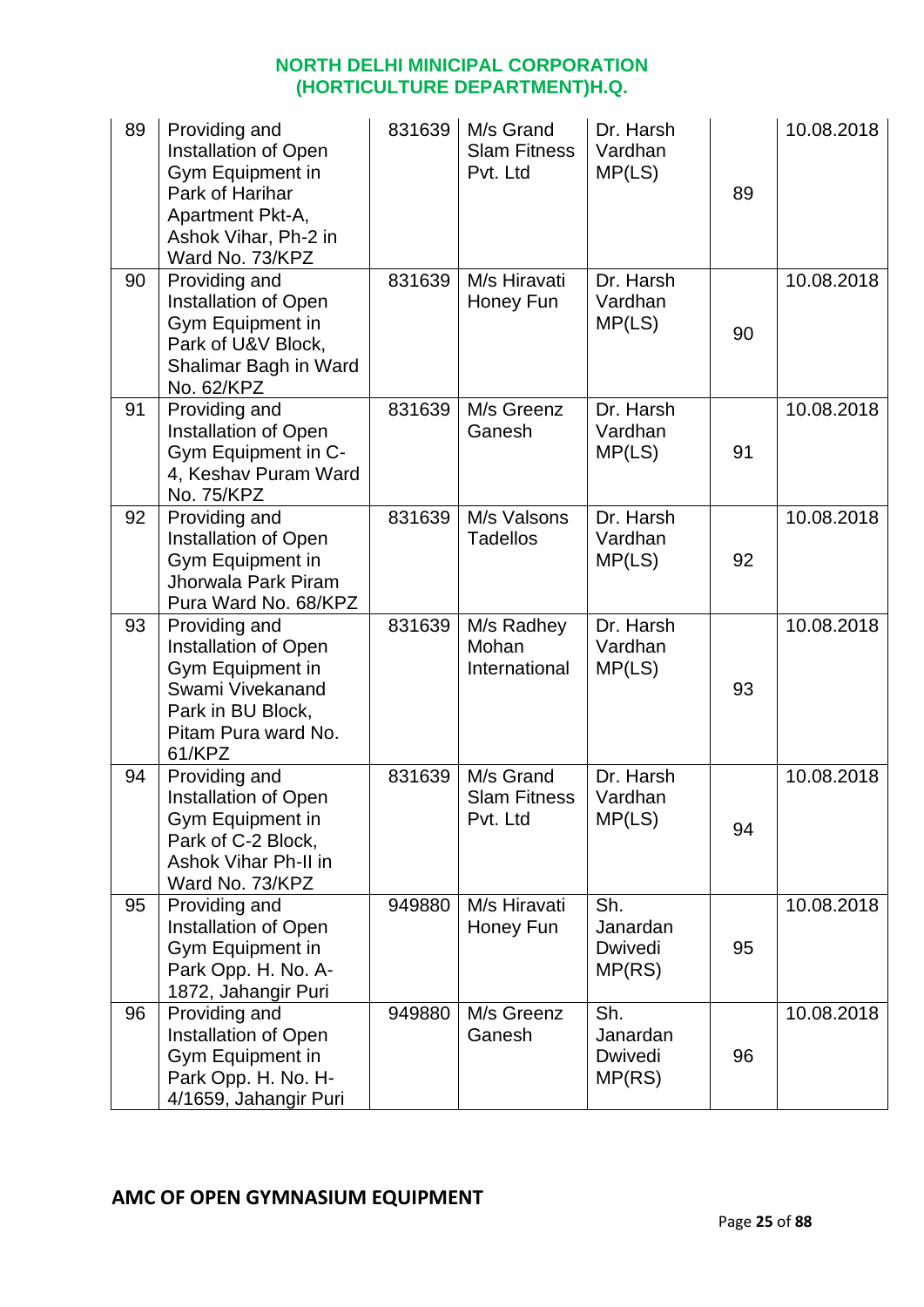| 97  | Providing and<br><b>Installation of Open</b><br>Gym Equipment in<br>Park Opp. H. No. H-<br>3/1115, Jahangir Puri                                                                                   | 949880 | M/s Valsons<br><b>Tadellos</b>               | Sh.<br>Janardan<br>Dwivedi<br>MP(RS) | 97  | 10.08.2018 |
|-----|----------------------------------------------------------------------------------------------------------------------------------------------------------------------------------------------------|--------|----------------------------------------------|--------------------------------------|-----|------------|
| 98  | Providing and<br>Installation of Open<br>Gym Equipment in<br>MCD Park, PHC,<br>Narela ward No. 1/N<br>Narela Zone                                                                                  | 798203 | M/s Radhey<br>Mohan<br>International         | Dr. Udit Raj,<br>MP(LS)              | 98  | 10.08.2018 |
| 99  | Providing and<br>Installation of Open<br>Gym Equipment in<br>MCD Park, infront of H.<br>No. 147, Refugee<br><b>Colony Narela</b>                                                                   | 798203 | M/s Grand<br><b>Slam Fitness</b><br>Pvt. Ltd | Dr. Udit Raj,<br>MP(LS)              | 99  | 10.08.2018 |
| 100 | Providing and<br>Installation of Open<br>Gym Equipment in<br>Park No. 04, Opp. H.<br>No. C-662, Ph-I, Metro<br>Vihar, Holambi Kalan,<br>Ward No. 4N, Narela<br>Zone                                | 798203 | M/s Hiravati<br>Honey Fun                    | Dr. Udit Raj,<br>MP(LS)              | 100 | 10.08.2018 |
| 101 | Providing and<br>Installation of Open<br>Gym Equipment in<br>Park No. 05, Opp.<br>Dispensary, Ph-Ii, B-<br>Blcok, Metro Vihar,<br>Holambi Kalan, Ward<br>No. 4/N, narela Zone                      | 798203 | M/s Greenz<br>Ganesh                         | Dr. Udit Raj,<br>MP(LS)              | 101 | 10.08.2018 |
| 102 | Providing and<br>Installation of Open<br>Gym Equipment in<br>park No. 09, Opp.<br><b>Higher Secondary</b><br>School Ph-II, B-Block,<br>Metro Vihar, Holambi<br>Kalan, ward No. 4/N,<br>Narela Zone | 798203 | M/s Valsons<br><b>Tadellos</b>               | Dr. Udit Raj,<br>MP(LS)              | 102 | 10.08.2018 |
| 103 | Providing and<br>Installation of Open<br>Gym Equipment in<br>Park No. 12, Opp. Mpl.<br>School, Ph-II, C-Block,<br>Metro Vihar, Holambi<br>Kalan, Ward No. 4/N,                                     | 798203 | M/s Radhey<br>Mohan<br>International         | Dr. Udit Raj,<br>MP(LS)              | 103 | 10.08.2018 |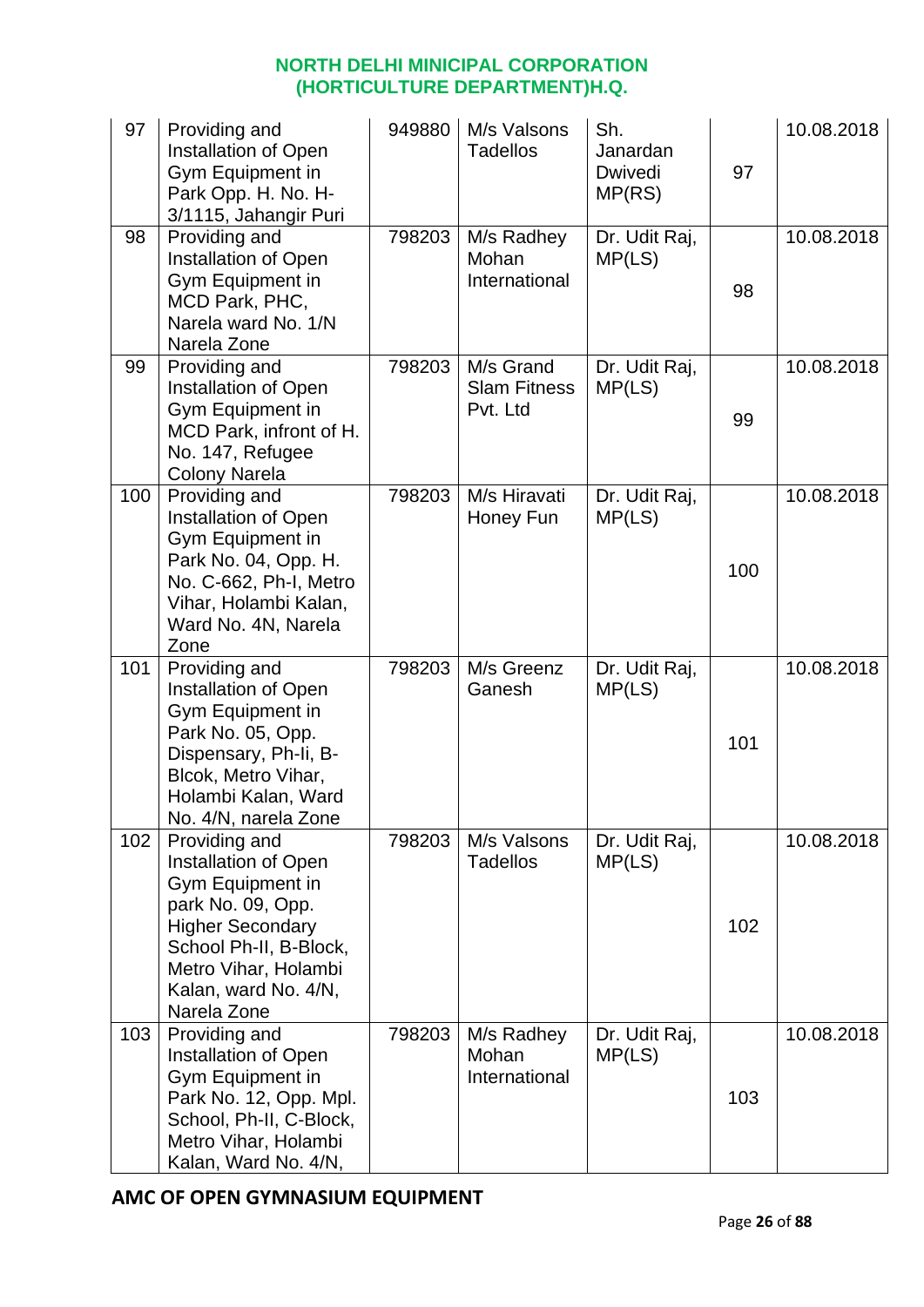|     | Narela Zone                                                                                                                                            |        |                                              |                         |     |            |
|-----|--------------------------------------------------------------------------------------------------------------------------------------------------------|--------|----------------------------------------------|-------------------------|-----|------------|
| 104 | Providing and<br>Installation of Open                                                                                                                  | 798203 | M/s Grand<br><b>Slam Fitness</b>             | Dr. Udit Raj,<br>MP(LS) |     | 10.08.2018 |
|     | Gym Equipment at<br><b>Physical Centre of</b><br>Pooth in Ward No.<br>31/N, Narela Zone                                                                |        | Pvt. Ltd                                     |                         | 104 |            |
| 105 | Providing and<br><b>Installation of Open</b><br><b>Gym Equipment at</b><br>Park of Bhagwan<br>Apartment, Sector-28<br>in Ward No. 31/N,<br>Narela Zone | 798203 | M/s Hiravati<br>Honey Fun                    | Dr. Udit Raj,<br>MP(LS) | 105 | 10.08.2018 |
| 106 | Providing and<br>Installation of Open<br>Gym Equipment at<br>Ramswaroop Samadhi<br>Park, Barwala in Ward<br>No. 31/N, Narela Zone                      | 798203 | M/s Greenz<br>Ganesh                         | Dr. Udit Raj,<br>MP(LS) | 106 | 10.08.2018 |
| 107 | Providing and<br>Installation of Open<br>Gym Equipment at<br>Park Ambedkar,<br>Prahladpur in Ward<br>No. 31N, Narela Zone                              | 798203 | M/s Valsons<br><b>Tadellos</b>               | Dr. Udit Raj,<br>MP(LS) | 107 | 10.08.2018 |
| 108 | Providing and<br><b>Installation of Open</b><br><b>Gym Equipment Nithari</b><br>Village Park in Ward<br>No. 40, Rohini Zone                            | 798203 | M/s Radhey<br>Mohan<br>International         | Dr. Udit Raj,<br>MP(LS) | 108 | 10.08.2018 |
| 109 | Providing and<br>Installation of Open<br><b>Gym Equipment at</b><br>Park situated at<br>Paschim Enclave,<br>Ward No.50,<br>Peeragarhi, Rohini<br>Zone  | 798203 | M/s Grand<br><b>Slam Fitness</b><br>Pvt. Ltd | Dr. Udit Raj,<br>MP(LS) | 109 | 10.08.2018 |
| 110 | Providing and<br>Installation of Open<br>Gym Equipment at<br>Park F-Block, Mangol                                                                      | 798203 | M/s Hiravati<br>Honey Fun                    | Dr. Udit Raj,<br>MP(LS) | 110 | 10.08.2018 |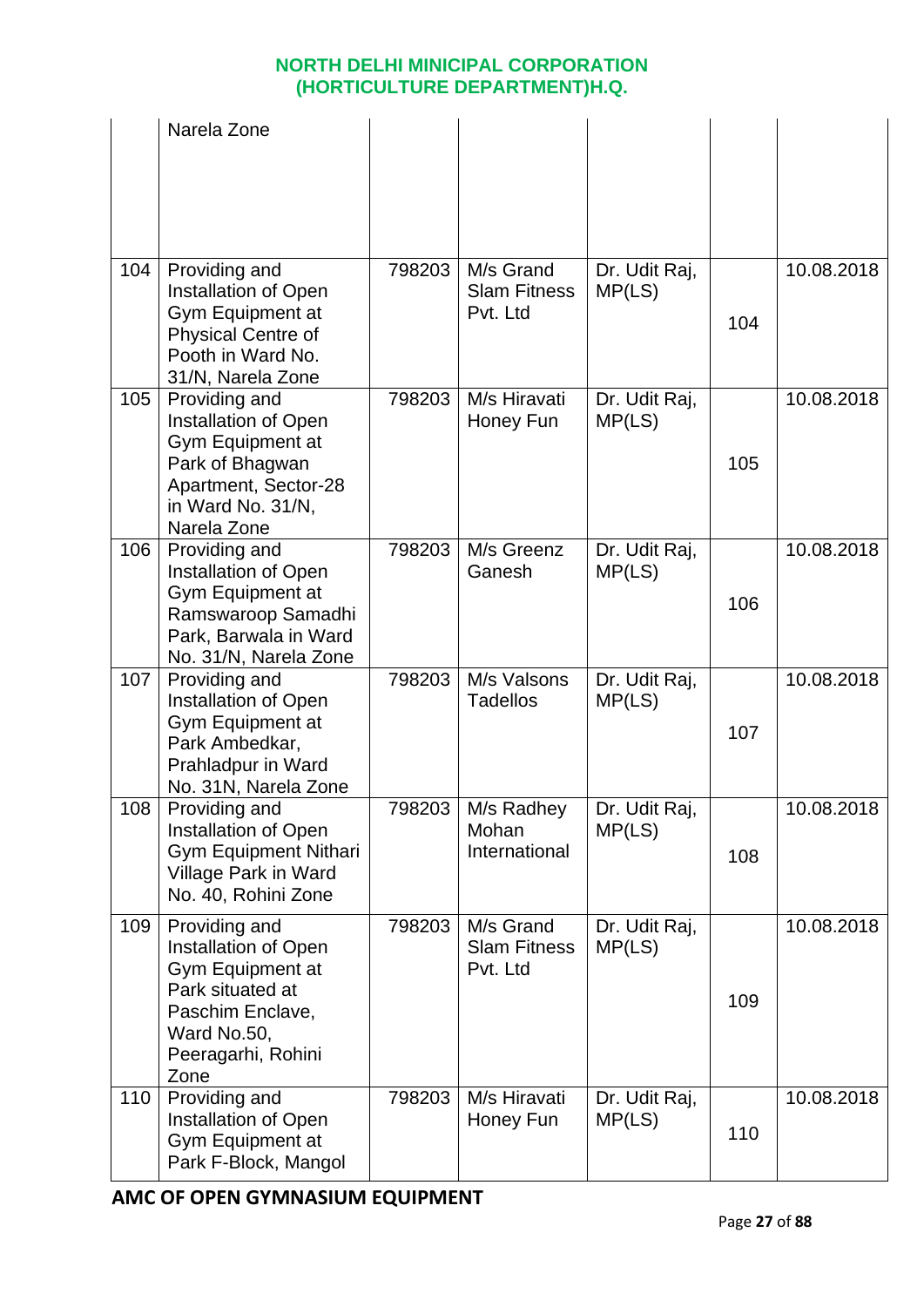|     | Puri in Ward No. 54/N,<br>Rohini Zone                                                                                                                     |        |                                              |                         |     |            |
|-----|-----------------------------------------------------------------------------------------------------------------------------------------------------------|--------|----------------------------------------------|-------------------------|-----|------------|
| 111 | Providing and<br>Installation of Open<br><b>Gym Equipmentin</b><br>MCD park No. 02<br>(Khasra No. 37/25)<br>Village Bankner, Ward<br>No. 2/N, Narela Zone | 798203 | M/s Greenz<br>Ganesh                         | Dr. Udit Raj,<br>MP(LS) | 111 | 10.08.2018 |
| 112 | Providing and<br>Installation of Open<br>Gym Equipment at<br>Aditi Mahavidyalaya,<br>University of Delhi,<br>Auchandi Road,<br>Bawana, Narela Zone        | 798203 | M/s Valsons<br><b>Tadellos</b>               | Dr. Udit Raj,<br>MP(LS) | 140 | 10.08.2018 |
| 113 | Providing and<br>Installation of Open<br>Gym Equipment at<br>Park opp. 101 Stand,<br>D-1, JJ Colony,<br><b>Bhalawa Dairy in Ward</b><br>No. 20/N, CLZ     | 949880 | M/s Radhey<br>Mohan<br>International         | Dr. Udit Raj,<br>MP(LS) | 112 | 10.08.2018 |
| 114 | Providing and<br>Installation of Open<br>Gym Equipment at<br>Park infron of H. No. A-<br>286, Bhalaswa Dairy in<br>Ward No. 20/N, CLZ                     | 949880 | M/s Grand<br><b>Slam Fitness</b><br>Pvt. Ltd | Dr. Udit Raj,<br>MP(LS) | 113 | 10.08.2018 |
| 115 | Providing and<br>Installation of Open<br><b>Gym Equipment AT</b><br>PARK No. 64 near<br>Church Road, U-Block,<br>Mangol Puri in Rohini<br>Zone            | 798203 | M/s Hiravati<br>Honey Fun                    | Dr. Udit Raj,<br>MP(LS) | 114 | 10.08.2018 |
| 116 | Providing and<br><b>Installation of Open</b><br>Gym Equipment at<br>MCD Park No. 05, N-<br><b>Block Mangol Puri in</b><br>Rohini Zone                     | 798203 | M/s Greenz<br>Ganesh                         | Dr. Udit Raj,<br>MP(LS) | 115 | 10.08.2018 |
| 117 | Providing and<br>Installation of Open<br>Gym Equipment at<br>Ambedkar Park,<br>Bakhtawarpur Village,                                                      | 798203 | M/s Valsons<br><b>Tadellos</b>               | Dr. Udit Raj,<br>MP(LS) | 116 | 10.08.2018 |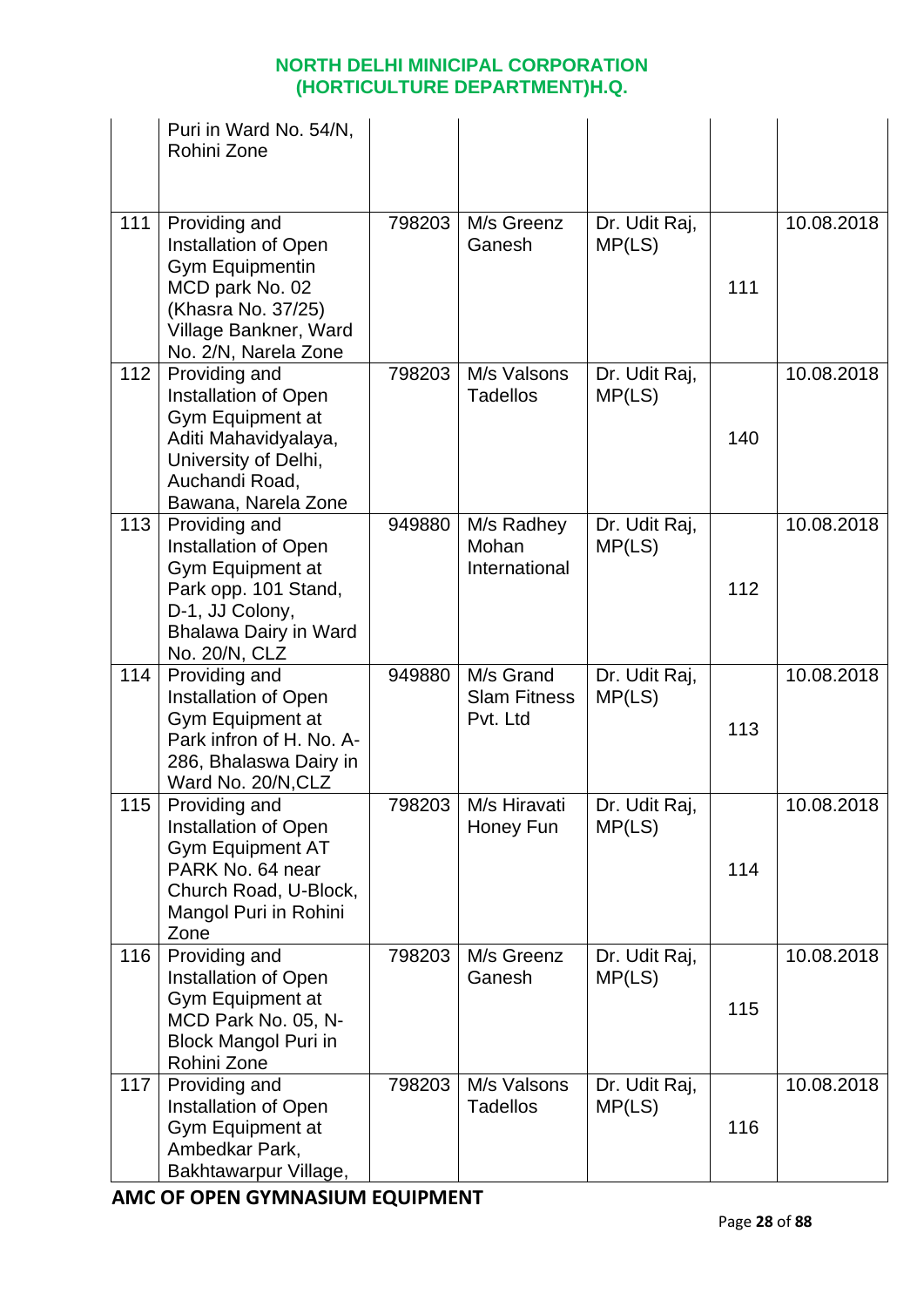|     | Narela Zone                                                                                                                                                             |        |                                              |                              |     |            |
|-----|-------------------------------------------------------------------------------------------------------------------------------------------------------------------------|--------|----------------------------------------------|------------------------------|-----|------------|
| 118 | Providing and<br>Installation of Open<br>Gym Equipment at<br>Tiranga Park, Mangol<br>Puri in Ward No. 54/N,<br>Rohini Zone                                              | 798203 | M/s Radhey<br>Mohan<br>International         | Dr. Udit Raj,<br>MP(LS)      | 117 | 10.08.2018 |
| 119 | Providing and<br>Installation of Open<br>Gym Equipment at<br>Park near Pond in<br>Village Budhanpur,<br>Majra Dabas in Narela<br>Zone                                   | 798203 | M/s Grand<br><b>Slam Fitness</b><br>Pvt. Ltd | Dr. Udit Raj,<br>MP(LS)      | 118 | 10.08.2018 |
| 120 | Providing and<br>Installation of Open<br>Gym Equipment at<br>park Opp. H. No. A-<br>4/452, Sultan Puri,<br>Ward No. 47, Rohini<br>Zone                                  | 798203 | M/s Hiravati<br>Honey Fun                    | Dr. Udit Raj,<br>MP(LS)      | 119 | 10.08.2018 |
| 121 | Providing and<br>Installation of Open<br>Gym Equipment at<br>Park near Village<br>Salahpur, Majra Dabas<br>in Rohini Zone                                               | 798203 | M/s Greenz<br>Ganesh                         | Dr. Udit Raj,<br>MP(LS)      | 120 | 10.08.2018 |
| 122 | Providing and<br><b>Installation of Open</b><br><b>Gym Equipment with</b><br>Platform in the park<br>behind Tanki, L Block,<br>Mangol Puri, ward No.<br>56, Rohini Zone | 949880 | M/s Valsons<br><b>Tadellos</b>               | Dr. Karan<br>Singh<br>MP(RS) | 121 | 10.08.2018 |
| 123 | Providing and<br>Installation of Open<br>Gym Equipment in the<br>Park behind Basti<br>Vikas Kendra, K Block,<br>Mangol Puri, ward No.<br>56, Rohini Zone                | 949880 | M/s Radhey<br>Mohan<br>International         | Dr. Karan<br>Singh<br>MP(RS) | 122 | 10.08.2018 |
| 124 | Providing and<br>Installation of Open<br>Gym Equipment in the<br>Park near M-24<br>Mangol Puri, Ward No.                                                                | 949880 | M/s Grand<br><b>Slam Fitness</b><br>Pvt. Ltd | Dr. Karan<br>Singh<br>MP(RS) | 123 | 10.08.2018 |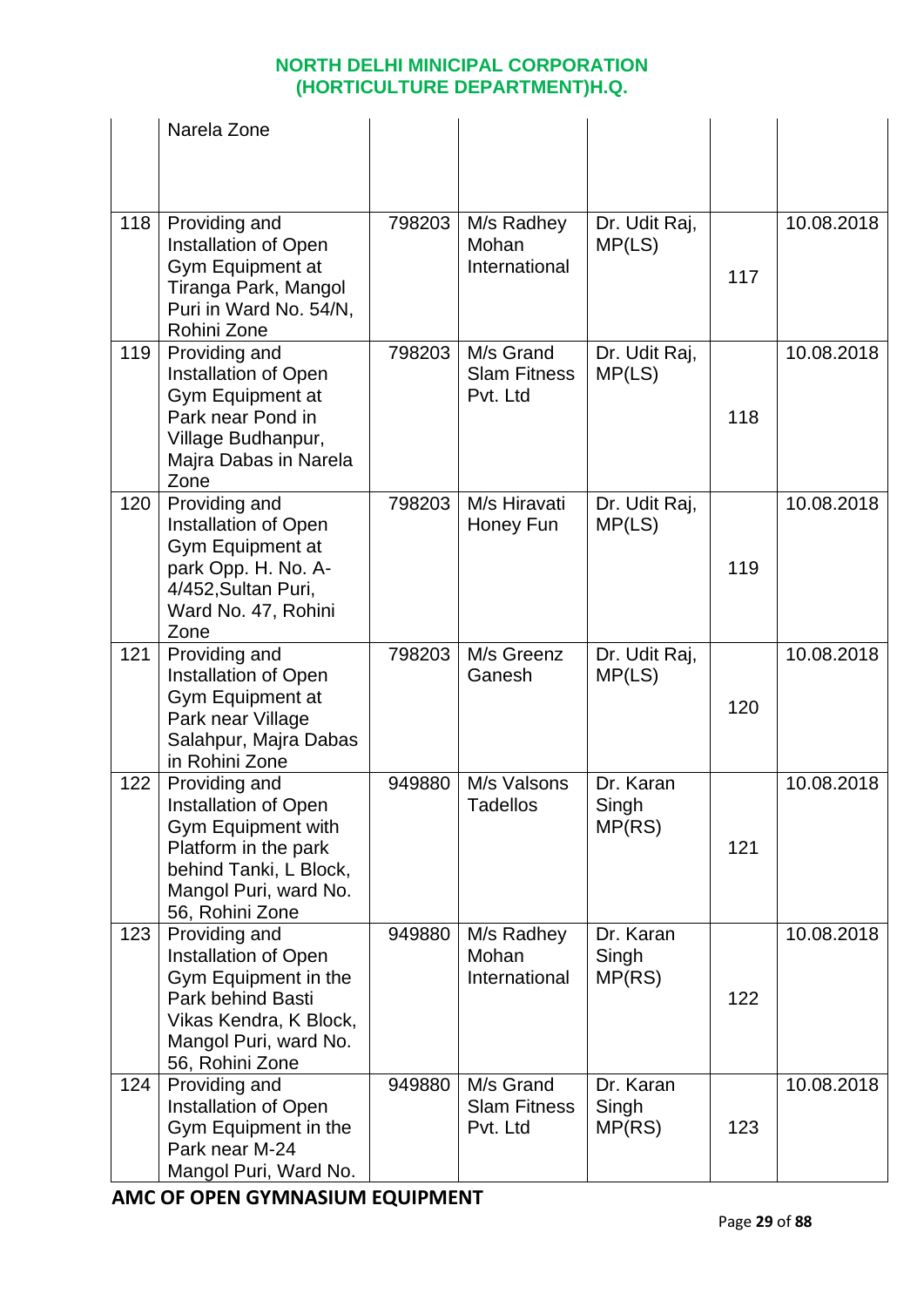|     | 56, Rohini Zone                                                                                                                                   |        |                                      |                              |     |            |
|-----|---------------------------------------------------------------------------------------------------------------------------------------------------|--------|--------------------------------------|------------------------------|-----|------------|
| 125 | Providing and<br>Installation of Open<br>Gym Equipment in the<br>Park Opp. L-332,<br>Mangol Puri, Ward No.<br>56, Rohini Zone                     | 949880 | M/s Hiravati<br>Honey Fun            | Dr. Karan<br>Singh<br>MP(RS) | 124 | 10.08.2018 |
| 126 | Providing and<br>Installation of Open<br>Gym Equipment in the<br>Park Opp. M-1/14 near<br>DDA Market, Mangol<br>Puri, Ward No. 56,<br>Rohini Zone | 949880 | M/s Greenz<br>Ganesh                 | Dr. Karan<br>Singh<br>MP(RS) | 125 | 10.08.2018 |
| 127 | Providing and<br>Installation of Open<br>Gym Equipment in<br>Mpl. School, Siraspur<br>Village, Ward No.<br>19N/CLZ                                | 935251 | M/s Valsons<br><b>Tadellos</b>       | Dr. Karan<br>Singh<br>MP(RS) | 126 | 10.08.2018 |
| 128 | Providing and<br>Installation of Open<br>Gym Equipment in S-<br>Blcok, Near H. No. S-<br>175, Mangol Puri,<br>Ward No. C-55                       | 836703 | M/s Radhey<br>Mohan<br>International | Dr. Karan<br>Singh<br>MP(RS) | 127 | 10.08.2018 |
| 129 | Providing and<br>Installation of Open<br>Gym Equipment in<br>Mpl. School, Badli,<br>weard No. 23N/CLZ                                             | 935251 | M/s Hiravati<br>Honey Fun            | Dr. Karan<br>Singh<br>MP(RS) | 129 | 10.08.2018 |
| 130 | Providing and<br>Installation of Open<br>Gym Equipment in<br>Krishna Vatika, Smay<br>Pur, ward No.<br>23N/CLZ                                     | 935251 | M/s Greenz<br>Ganesh                 | Dr. Karan<br>Singh<br>MP(RS) | 130 | 10.08.2018 |
| 131 | Providing and<br><b>Installation of Open</b><br><b>Gym EquipmenT IN</b><br>mcd Park, Opp. H. No.<br>16, Rajdhani Enclave,<br>Kohat, ward No. 68.  | 949880 | M/s Valsons<br><b>Tadellos</b>       | Dr. Karan<br>Singh<br>MP(RS) | 131 | 10.08.2018 |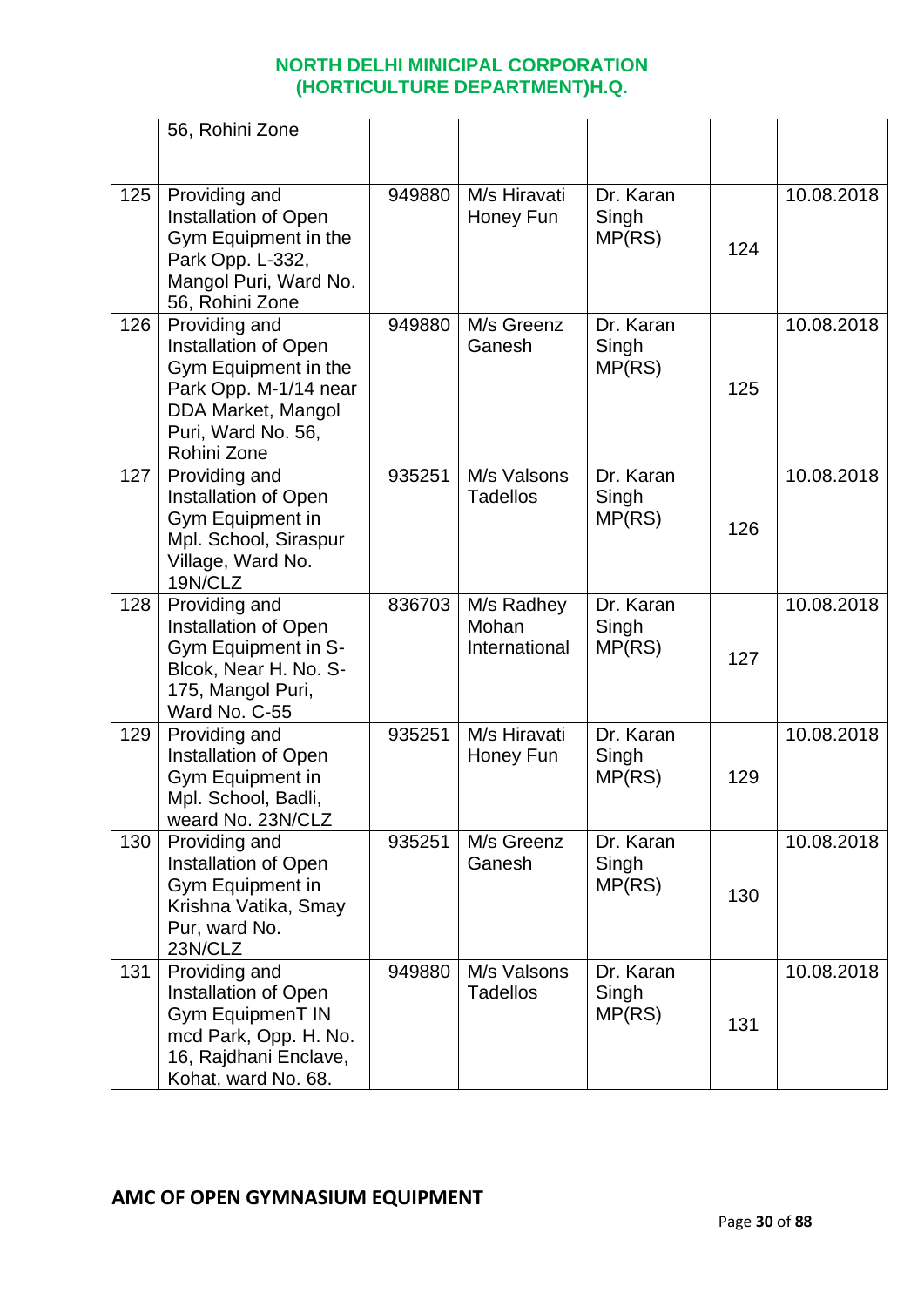| 132 | Providing and<br>Installation of Open<br>Gym Equipment in F-<br>Block, Shivaji Park,<br>Shakur Pur, ward No.<br>69                            | 949880 | M/s Radhey<br>Mohan<br>International         | Dr. Karan<br>Singh<br>MP(RS) | 132 | 10.08.2018 |
|-----|-----------------------------------------------------------------------------------------------------------------------------------------------|--------|----------------------------------------------|------------------------------|-----|------------|
| 133 | Providing and<br>Installation of Open<br>Gym Equipment in Dr.<br>Ambedkar Park,<br>Shakurpur, Ward No.<br>69                                  | 949880 | M/s Grand<br><b>Slam Fitness</b><br>Pvt. Ltd | Dr. Karan<br>Singh<br>MP(RS) | 133 | 10.08.2018 |
| 134 | Providing and<br>Installation of Open<br>Gym Equipment in<br>Park CD-Block, Behind<br><b>Community Centre,</b><br>Shakur Pur, Ward No.<br>69  | 949880 | M/s Hiravati<br>Honey Fun                    | Dr. Karan<br>Singh<br>MP(RS) | 134 | 10.08.2018 |
| 135 | Providing and<br>Installation of Open<br>Gym Equipment in J-<br>Block, Central park, H.<br>No. J-370, Shakur Pur,<br>ward No. 69              | 949880 | M/s Greenz<br>Ganesh                         | Dr. Karan<br>Singh<br>MP(RS) | 135 | 10.08.2018 |
| 136 | Providing and<br>Installation of Open<br>Gym Equipment in<br>MCD Park in M-Block,<br>Shakur Pur Opp.<br>Mother Dairy,<br>Rampura, Ward No. 70 | 949880 | M/s Valsons<br><b>Tadellos</b>               | Dr. Karan<br>Singh<br>MP(RS) | 136 | 10.08.2018 |
| 137 | Providing and<br>Installation of Open<br>Gym Equipment in<br>MCD park Opp, SDM<br>Office, RamPura, Ward<br>No. 70                             | 949880 | M/s Radhey<br>Mohan<br>International         | Dr. Karan<br>Singh<br>MP(RS) | 137 | 10.08.2018 |
| 138 | Providing and<br>Installation of Open<br>Gym Equipment in<br>MCD Park, Opp. H.<br>No. 97, Sandehsh<br>Vihar, Kohat, Ward No.<br>68            | 949880 | M/s Grand<br><b>Slam Fitness</b><br>Pvt. Ltd | Dr. Karan<br>Singh<br>MP(RS) | 138 | 10.08.2018 |
| 139 | Providing and<br>Installation of Open<br>Gym Equipment in P-<br>Block, near H. No. P-                                                         | 836703 | M/s Hiravati<br>Honey Fun                    | Dr. Karan<br>Singh<br>MP(RS) | 139 | 10.08.2018 |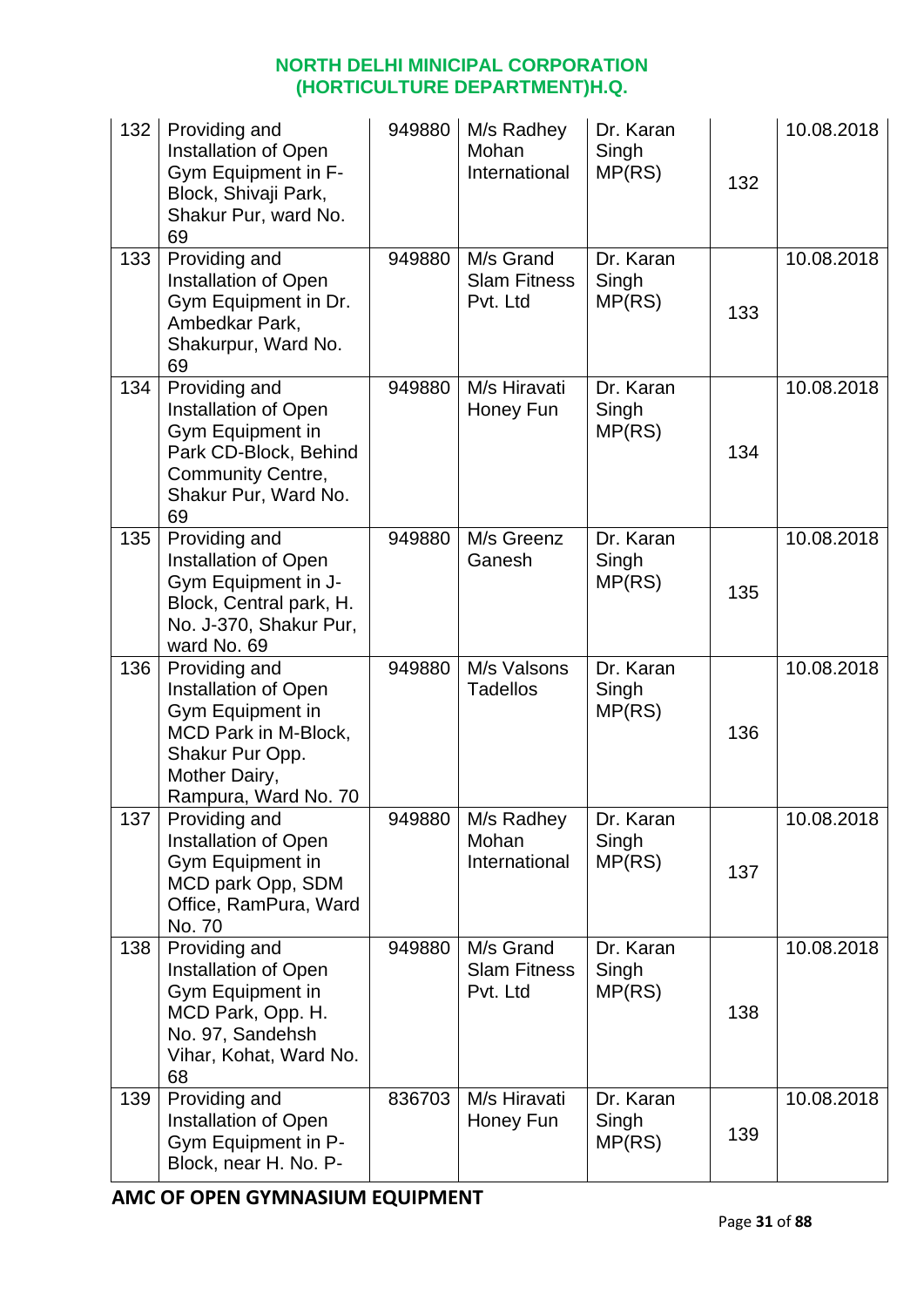|     | 1/54, Mangol Puri,<br>Ward No. C-56                                                                                                                                                         |        |                                                               |                              |     |            |
|-----|---------------------------------------------------------------------------------------------------------------------------------------------------------------------------------------------|--------|---------------------------------------------------------------|------------------------------|-----|------------|
| 140 | <b>Providing and</b><br><b>Installation of Open</b><br><b>Gym Equipment in R-</b><br>Block near H. No. R-<br>375, Mangol Puri,<br>Ward No. C-55                                             | 836703 | <b>M/s Greenz</b><br><b>Ganesh</b>                            | Dr. Karan<br>Singh<br>MP(RS) | 141 | 18.09.2018 |
| 141 | <b>Providing and</b><br><b>Installation of Open</b><br><b>Gym Equipment in</b><br>Park Opp. H. No. B-<br>4/377, Sultan Puri<br>Ward No. 47, RZ                                              | 798203 | <b>M/s Valsons</b><br><b>Tadellos</b>                         | Dr. Udit Raj,<br>MP(LS)      | 142 | 18.09.2018 |
| 142 | <b>Providing and</b><br><b>Installation of Open</b><br><b>Gym Equipment IN b-</b><br>1 Mpl. School, Ward<br>No. 47, Rohini Zone                                                             | 798203 | <b>M/s Radhey</b><br><b>Mohan</b><br><b>International</b>     | Dr. Udit Raj,<br>MP(LS)      | 143 | 18.09.2018 |
| 143 | <b>Providing and</b><br><b>Installation of Open</b><br><b>Gym Equipment in</b><br>park Opp. H. Jo. B-<br>5/147, Sultan Puri,<br>Ward No. 47, Rohini<br>Zone                                 | 798203 | <b>M/s Grand</b><br><b>Slam</b><br><b>Fitness Pvt.</b><br>Ltd | Dr. Udit Raj,<br>MP(LS)      | 144 | 18.09.2018 |
| 144 | <b>Providing and</b><br><b>Installation of Open</b><br><b>Gym Equipmentin</b><br><b>Sant Durbalnath</b><br>Vatika (Park) Jawala<br>Puri                                                     | 798203 | <b>M/s Hiravati</b><br><b>Honey Fun</b>                       | Dr. Udit Raj,<br>MP(LS)      | 145 | 18.09.2018 |
| 145 | <b>Providing and</b><br><b>Installation of Open</b><br><b>Gym Equipment in</b><br>Park in Camp No.-03,<br>Nangloi, Main Rohtak<br>Road                                                      | 798203 | M/s Greenz<br><b>Ganesh</b>                                   | Dr. Udit Raj,<br>MP(LS)      | 146 | 18.09.2018 |
| 146 | <b>Providing and</b><br><b>Installation of Open</b><br><b>Gym Equipment in</b><br><b>Park situated in</b><br>between NDPL and<br>Library, Ishwer<br>Colony, Bawana,<br>Delhi in Ward No. 30 | 798203 | <b>M/s Valsons</b><br><b>Tadellos</b>                         | Dr. Udit Raj,<br>MP(LS)      | 147 | 18.09.2018 |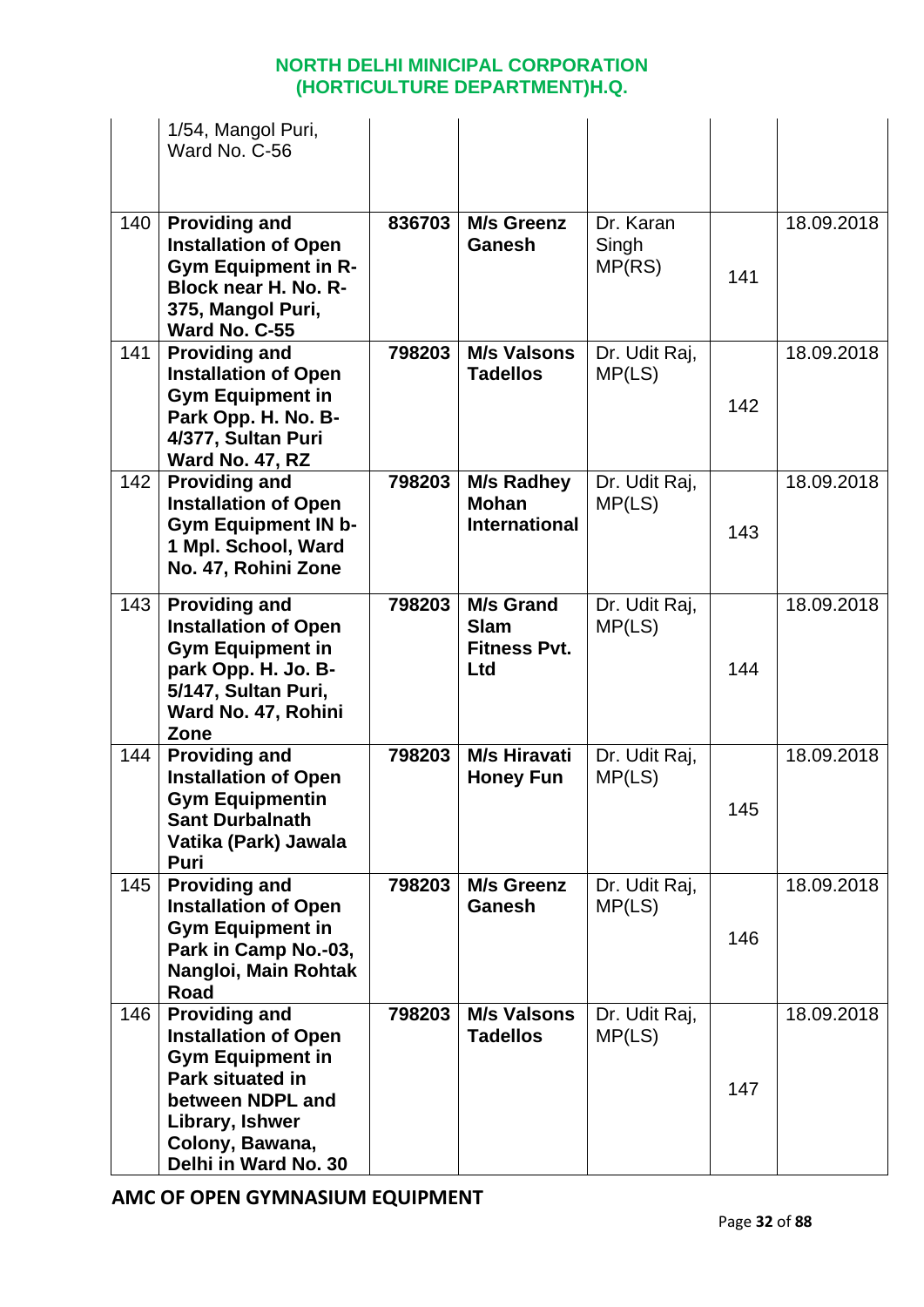|     | N                                                                                                                                                                                               |        |                                                               |                         |     |            |
|-----|-------------------------------------------------------------------------------------------------------------------------------------------------------------------------------------------------|--------|---------------------------------------------------------------|-------------------------|-----|------------|
|     |                                                                                                                                                                                                 |        |                                                               |                         |     |            |
|     |                                                                                                                                                                                                 |        |                                                               |                         |     |            |
| 147 | <b>Providing and</b><br><b>Installation of Open</b><br><b>Gym Equipment in</b><br>Park in D-Block,<br><b>Kunwar Singh Nagar,</b><br>Delhi (Site changed<br>from MCD Park                        | 798203 | <b>M/s Radhey</b><br><b>Mohan</b><br><b>International</b>     | Dr. Udit Raj,<br>MP(LS) | 148 | 18.09.2018 |
|     | (Palab Park), Kunwar<br>Singh; Nagar                                                                                                                                                            |        |                                                               |                         |     |            |
| 148 | <b>Providing and</b><br><b>Installation of Open</b><br><b>Gym Equipment in</b><br><b>MCD Park, Village</b><br>Zindpur, Narela Zone                                                              | 798203 | <b>M/s Grand</b><br><b>Slam</b><br><b>Fitness Pvt.</b><br>Ltd | Dr. Udit Raj,<br>MP(LS) | 149 | 18.09.2018 |
| 149 | <b>Providing and</b><br><b>Installation of Open</b><br><b>Gym Equipment in F-</b><br><b>Block Park infront of</b><br><b>Bank of Baroda,</b><br><b>Sultan Puri Ward No.</b><br>48N/ Rohini Zone. | 798203 | <b>M/s Hiravati</b><br><b>Honey Fun</b>                       | Dr. Udit Raj,<br>MP(LS) | 150 | 18.09.2018 |
| 150 | <b>Providing and</b><br><b>Installation of Open</b><br><b>Gym Equipment at</b><br><b>Park No. 79,</b><br>Durbalnath Vatika,<br><b>Mangol Puri</b>                                               | 798203 | <b>M/s Greenz</b><br>Ganesh                                   | Dr. Udit Raj,<br>MP(LS) | 151 | 18.09.2018 |
| 151 | <b>Providing and</b><br><b>Installation of Open</b><br><b>Gym Equipment in</b><br><b>MCD Park near</b><br>Pocket-15, MCD<br>Flarts, Sector-20,<br>Rohini                                        | 798203 | <b>M/s Valsons</b><br><b>Tadellos</b>                         | Dr. Udit Raj,<br>MP(LS) | 152 | 18.09.2018 |
| 152 | <b>Providing and</b><br><b>Installation of Open</b><br><b>Gym Equipment at</b><br>Park of Astha Kunj,<br>Pocket-19, Sector-24,<br><b>Rohini Zone</b>                                            | 798203 | <b>M/s Radhey</b><br><b>Mohan</b><br><b>International</b>     | Dr. Udit Raj,<br>MP(LS) | 153 | 18.09.2018 |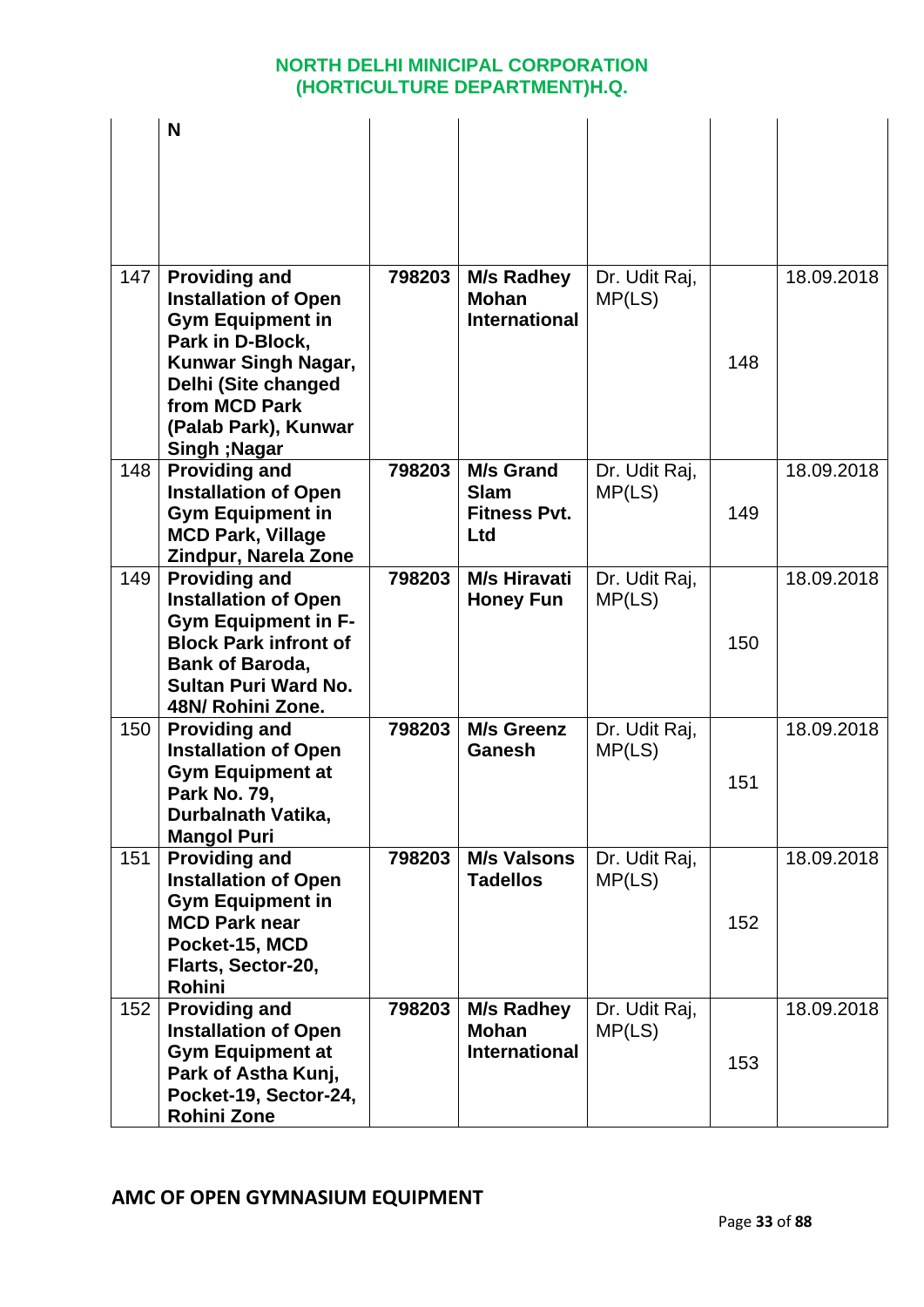| 153<br>154 | <b>Providing and</b><br><b>Installation of Open</b><br><b>Gym Equipment at</b><br>Sanskriti Apartment,<br>Pocket-GH-1, Sector-<br>28, Rohini Zone<br><b>Providing and</b>                | 798203<br>798203 | <b>M/s Grand</b><br><b>Slam</b><br><b>Fitness Pvt.</b><br>Ltd<br>M/s Hiravati | Dr. Udit Raj,<br>MP(LS)<br>Dr. Udit Raj, | 154 | 18.09.2018<br>18.09.2018 |
|------------|------------------------------------------------------------------------------------------------------------------------------------------------------------------------------------------|------------------|-------------------------------------------------------------------------------|------------------------------------------|-----|--------------------------|
|            | <b>Installation of Open</b><br><b>Gym Equipment at</b><br>Park F-Block, Sector-<br>16, Rohini Zone                                                                                       |                  | <b>Honey Fun</b>                                                              | MP(LS)                                   | 155 |                          |
| 155        | <b>Providing and</b><br><b>Installation of Open</b><br><b>Gym Equipment with</b><br><b>Platform in Park Opp.</b><br>H. No. D-2/340, Sultan<br>Puri, Ward No. 47/N,<br><b>Rohini Zone</b> | 836703           | <b>M/s Greenz</b><br><b>Ganesh</b>                                            | Dr. Udit Raj,<br>MP(LS)                  | 156 | 18.09.2018               |
| 156        | <b>Providing and</b><br><b>Installation of Open</b><br><b>Gym Equipment in</b><br><b>Agarsen Marg</b><br>(Tikona Park) in Ward<br>No. 18N, Dhirpur<br><b>Village, CLZ</b>                | 836703           | <b>M/s Valsons</b><br><b>Tadellos</b>                                         | Dr. Harsh<br>Vardhan<br>MP(LS)           | 157 | 18.09.2018               |
| 157        | <b>Providing and</b><br><b>Installation of Open</b><br><b>Gym Equipment IN</b><br><b>Tikona Park, Sarai</b><br><b>Pipal Thala in Ward</b><br><b>No. 17/CLZ</b>                           | 918830           | <b>M/s Radhey</b><br><b>Mohan</b><br><b>International</b>                     | Dr. Harsh<br>Vardhan<br>MP(LS)           | 158 | 18.09.2018               |
| 158        | <b>Providing and</b><br><b>Installation of Open</b><br><b>Gym Equipment at</b><br>site Park near H. NO.<br>113, Harsh Vihar in<br>Ward No. 68/KPZ                                        | 831639           | <b>M/s Grand</b><br><b>Slam</b><br><b>Fitness Pvt.</b><br>Ltd                 | Dr. Harsh<br>Vardhan<br>MP(LS)           | 159 | 18.09.2018               |
| 159        | <b>Providing and</b><br><b>Installation of Open</b><br><b>Gym Equipment in</b><br><b>Gopal Malik Park,</b><br><b>Subhadra Colony,</b><br>Ward No. 74                                     | 831639           | <b>M/s Greenz</b><br><b>Ganesh</b>                                            | Dr. Harsh<br>Vardhan<br>MP(LS)           | 161 | 18.09.2018               |
| 160        | <b>Providing and</b><br><b>Installation of Open</b><br><b>Gym Equipment in</b><br><b>Mollana Azad Park in</b><br>Ward No. 65/KPZ                                                         | 831639           | <b>M/s Valsons</b><br><b>Tadellos</b>                                         | Dr. Harsh<br>Vardhan<br>MP(LS)           | 162 | 18.09.2018               |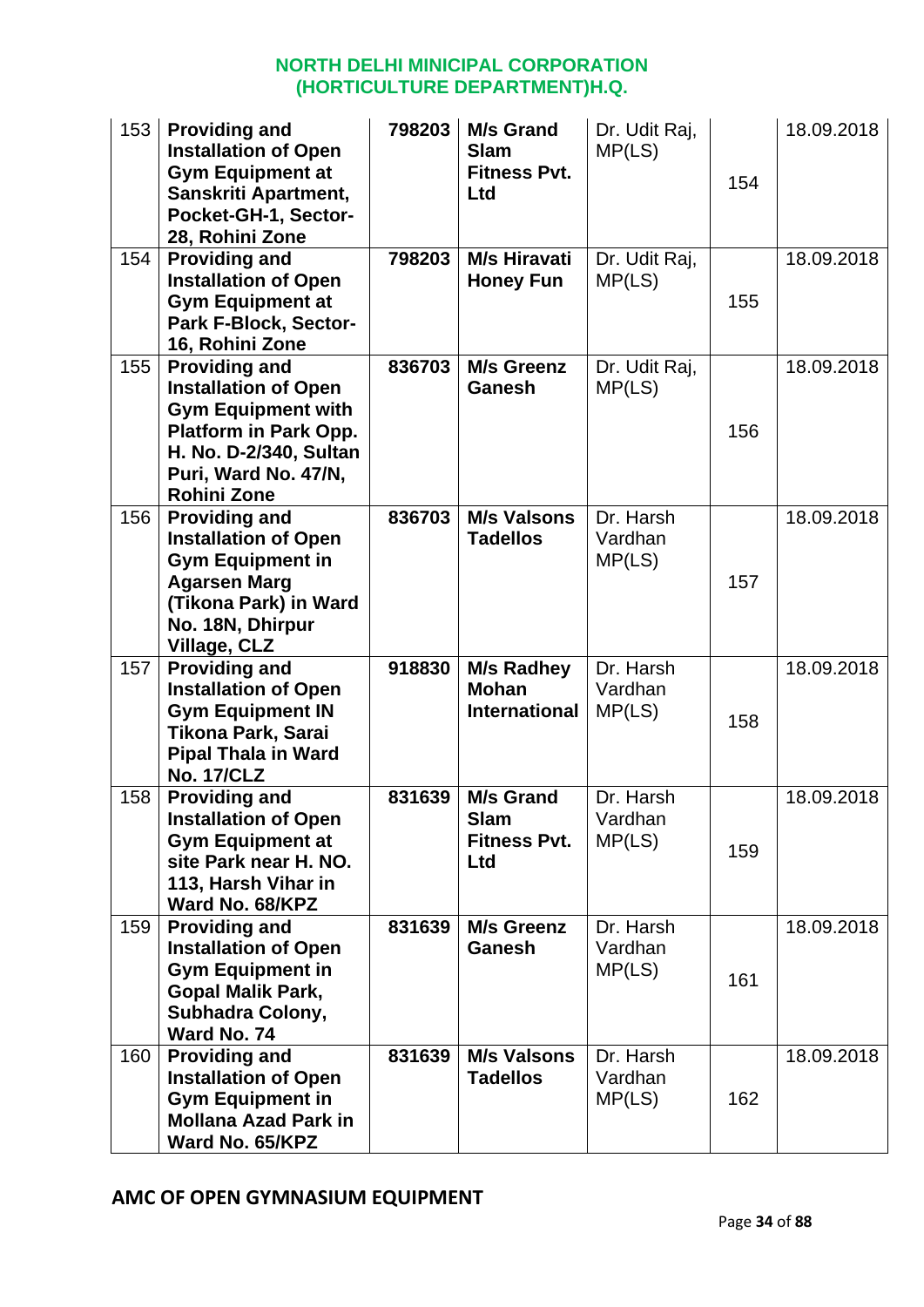| 161 | <b>Providing and</b><br><b>Installation of Open</b><br><b>Gym Equipment in</b><br>Satyawati Colony,<br><b>Ashok Vihar, Ph-III</b>                                                | 949880 | M/s Radhey<br><b>Mohan</b><br><b>International</b>            | Dr. Harsh<br>Vardhan<br>MP(LS) | 163 | 18.09.2018 |
|-----|----------------------------------------------------------------------------------------------------------------------------------------------------------------------------------|--------|---------------------------------------------------------------|--------------------------------|-----|------------|
| 162 | <b>Providing and</b><br><b>Installation of Open</b><br><b>Gym Equipment in</b><br>Priyadarshini Park,<br>Derawal Nagar, W.<br><b>No. 71</b>                                      | 949880 | <b>M/s Grand</b><br><b>Slam</b><br><b>Fitness Pvt.</b><br>Ltd | Dr. Harsh<br>Vardhan<br>MP(LS) | 164 | 18.09.2018 |
| 163 | <b>Providing and</b><br><b>Installation of Open</b><br><b>Gym Equipment in</b><br><b>Shalimar Park, Model</b><br>Town-II, W. No. 72                                              | 949880 | <b>M/s Hiravati</b><br><b>Honey Fun</b>                       | Dr. Harsh<br>Vardhan<br>MP(LS) | 165 | 18.09.2018 |
| 164 | <b>Providing and</b><br><b>Installation of Open</b><br><b>Gym Equipment in</b><br>near Park H. No. 167,<br>Pocket A-4, Paschim<br>Vihar in W. NO. 67,<br><b>Rohini Zone</b>      | 949880 | <b>M/s Greenz</b><br><b>Ganesh</b>                            | Dr. Harsh<br>Vardhan<br>MP(LS) | 166 | 18.09.2018 |
| 165 | <b>Providing and</b><br><b>Installation of Open</b><br><b>Gym Equipment in</b><br>Park in fron to J-32,<br><b>Reserve Bank Colony</b><br>in Ward No. 67,<br><b>Rohini Zone</b>   | 949880 | <b>M/s Valsons</b><br><b>Tadellos</b>                         | Dr. Harsh<br>Vardhan<br>MP(LS) | 167 | 18.09.2018 |
| 166 | <b>Providing and</b><br><b>Installation of Open</b><br><b>Gym Equipment in</b><br>Vardhman Vatika<br>(MCD Park) at W. No.<br>71 (Tri Nagar Area)<br><b>CLZ</b>                   | 949880 | <b>M/s Radhey</b><br><b>Mohan</b><br><b>International</b>     | Dr. Harsh<br>Vardhan<br>MP(LS) | 168 | 18.09.2018 |
| 167 | <b>Providing and</b><br><b>Installation of Open</b><br><b>Gym Equipment with</b><br><b>Platform in Park Opp.</b><br>H. No. B-239 in<br>Sarawati Vihar in W.<br><b>No.65, KPZ</b> | 949880 | <b>M/s Grand</b><br><b>Slam</b><br><b>Fitness Pvt.</b><br>Ltd | Dr. Harsh<br>Vardhan<br>MP(LS) | 169 | 18.09.2018 |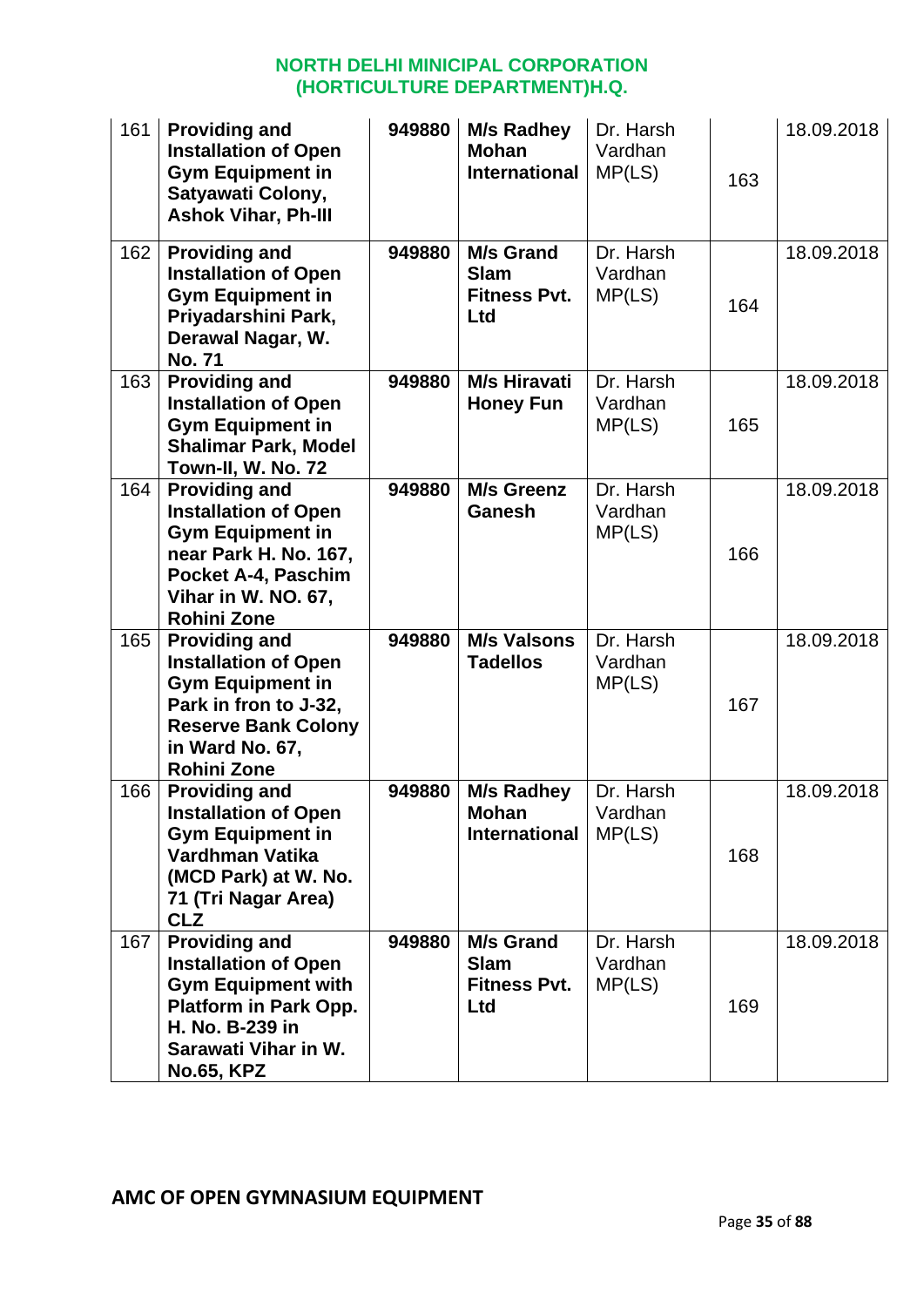| 168 | <b>Providing and</b><br><b>Installation of Open</b><br><b>Gym Equipment with</b><br><b>Platform in the Park</b><br>at Chnaderlok,<br>Pitampura, W. No.<br><b>68/KPZ</b>                     | 949880 | <b>M/s Hiravati</b><br><b>Honey Fun</b>                       | Dr. Harsh<br>Vardhan<br>MP(LS) | 170 | 18.09.2018 |
|-----|---------------------------------------------------------------------------------------------------------------------------------------------------------------------------------------------|--------|---------------------------------------------------------------|--------------------------------|-----|------------|
| 169 | <b>Providing and</b><br><b>Installation of Open</b><br><b>Gym Equipment in</b><br>Village Ladpur,<br>Mundka, W. No. 35,<br><b>Delhi</b>                                                     | 798203 | M/s Greenz<br><b>Ganesh</b>                                   | Dr. Udit Raj,<br>MP(LS)        | 171 | 18.09.2018 |
| 170 | <b>Providing and</b><br><b>Installation of Open</b><br><b>Gym Equipment in</b><br>Maharani Laxmi Bai<br>Park, Pocket-16,<br>Sector-20, Rohini, W.<br>No. 34N, Narela Zone                   | 798203 | <b>M/s Valsons</b><br><b>Tadellos</b>                         | Dr. Udit Raj,<br>MP(LS)        | 172 | 18.09.2018 |
| 171 | <b>Providing and</b><br><b>Installation of Open</b><br><b>Gym Equipment in</b><br><b>Shri Sant Durbal Nath</b><br>Park, D-Block,<br>Nangloi, Delhi                                          | 798203 | <b>M/s Radhey</b><br><b>Mohan</b><br><b>International</b>     | Dr. Udit Raj,<br>MP(LS)        | 173 | 18.09.2018 |
| 172 | <b>Providing and</b><br><b>Installation of Open</b><br><b>Gym Equipment in</b><br><b>Shri Thakurji Sports</b><br><b>Ground, Azad Hind</b><br>Village, Tikri Kalan,<br><b>Delhi</b>          | 798203 | <b>M/s Grand</b><br><b>Slam</b><br><b>Fitness Pvt.</b><br>Ltd | Dr. Udit Raj,<br>MP(LS)        | 174 | 18.09.2018 |
| 173 | <b>Providing and</b><br><b>Installation of Open</b><br><b>Gym Equipment in</b><br>Shri Thakurji Khel<br>Parisar, Shahid<br><b>Bhagat Singh Park,</b><br>Tikri Kalan, Delhi                  | 798203 | <b>M/s Hiravati</b><br><b>Honey Fun</b>                       | Dr. Udit Raj,<br>MP(LS)        | 175 | 18.09.2018 |
| 174 | <b>Providing and</b><br><b>Installation of Open</b><br><b>Gym Equipment in</b><br><b>Village, Dada Mal Dev</b><br>Park, Daryappur<br>Kalan, Nangla<br>Thakran, W. NO. 29/N,<br><b>Delhi</b> | 798203 | <b>M/s Greenz</b><br><b>Ganesh</b>                            | Dr. Udit Raj,<br>MP(LS)        | 176 | 18.09.2018 |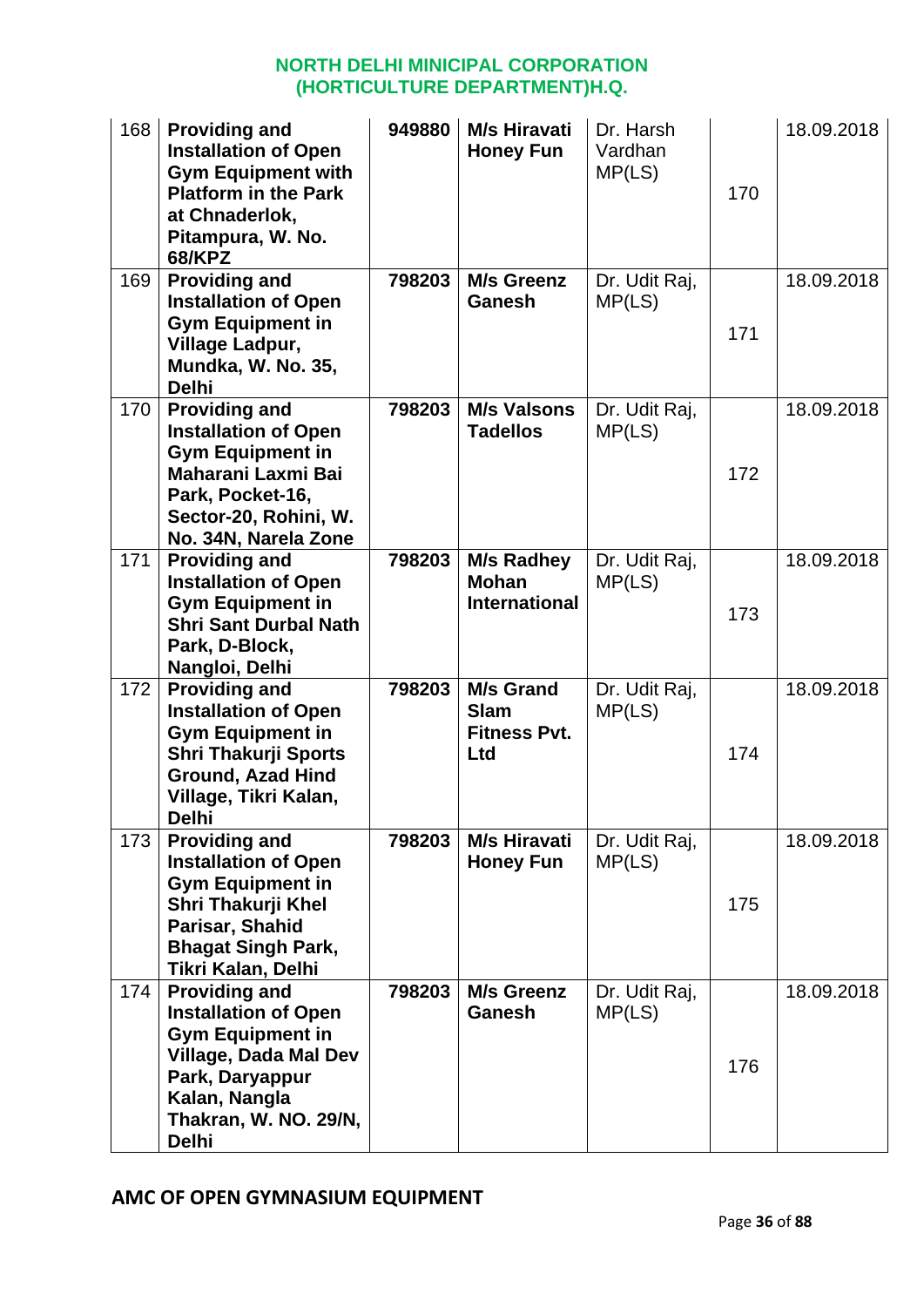| 175 | <b>Providing and</b><br><b>Installation of Open</b><br><b>Gym Equipment in</b><br>Park Pocket-12,<br>Sector-20, Rohini,<br>Delhi-85                                              | 798203 | <b>M/s Valsons</b><br><b>Tadellos</b>                         | Dr. Udit Raj,<br>MP(LS)               | 177 | 18.09.2018 |
|-----|----------------------------------------------------------------------------------------------------------------------------------------------------------------------------------|--------|---------------------------------------------------------------|---------------------------------------|-----|------------|
| 176 | <b>Providing and</b><br><b>Installation of Open</b><br><b>Gym Equipment in</b><br>Krishna Vatika Park,<br>Railway Road,<br>Samaipur, Delhi                                       |        | <b>M/s Radhey</b><br><b>Mohan</b><br><b>International</b>     | Dr. Udit Raj,<br>MP(LS)               | 178 | 18.09.2018 |
| 177 | <b>Providing and</b><br><b>Installation of Open</b><br><b>Gym Equipment in</b><br>Pocket-8, Sector-23,<br>Rohini, Delhi                                                          | 798203 | <b>M/s Grand</b><br><b>Slam</b><br><b>Fitness Pvt.</b><br>Ltd | Dr. Udit Raj,<br>MP(LS)               | 179 | 18.09.2018 |
| 178 | <b>Providing and</b><br><b>Installation of Open</b><br><b>Gym Equipment in</b><br>Park No. 73 (Phool<br>Park), near Railway<br>Under Pass, W. No.<br>55N, Mangol Puri,<br>Delhi. | 798203 | <b>M/s Hiravati</b><br><b>Honey Fun</b>                       | Dr. Udit Raj,<br>MP(LS)               | 180 | 18.09.2018 |
| 179 | <b>Providing and</b><br><b>Installation of Open</b><br><b>Gym Equipment in</b><br><b>Ram Swaroop</b><br>Vidyarthi Park, Road<br>No. 89, Baljeet Nagar<br>under KBZ               | 949880 | <b>M/s Greenz</b><br><b>Ganesh</b>                            | Smt.<br>Meenakhsi<br>Lekhi,<br>MP(LS) | 181 | 18.09.2018 |
| 180 | <b>Providing and</b><br><b>Installation of Open</b><br><b>Gym Equipment in</b><br>Sanjay park, Baljeet<br>Nagar, Ward Baljeet<br>Nagar under KBZ                                 | 949880 | <b>M/s Valsons</b><br><b>Tadellos</b>                         | Smt.<br>Meenakhsi<br>Lekhi,<br>MP(LS) | 182 | 18.09.2018 |
| 181 | <b>Providing and</b><br><b>Installation of Open</b><br><b>Gym Equipment in</b><br>Veer Savarkar Park,<br>Road No. 89, Baljeet<br>Nagar, Ward Baljeet<br><b>Nagar under KBZ</b>   | 949880 | <b>M/s Radhey</b><br><b>Mohan</b><br><b>International</b>     | Smt.<br>Meenakhsi<br>Lekhi,<br>MP(LS) | 183 | 18.09.2018 |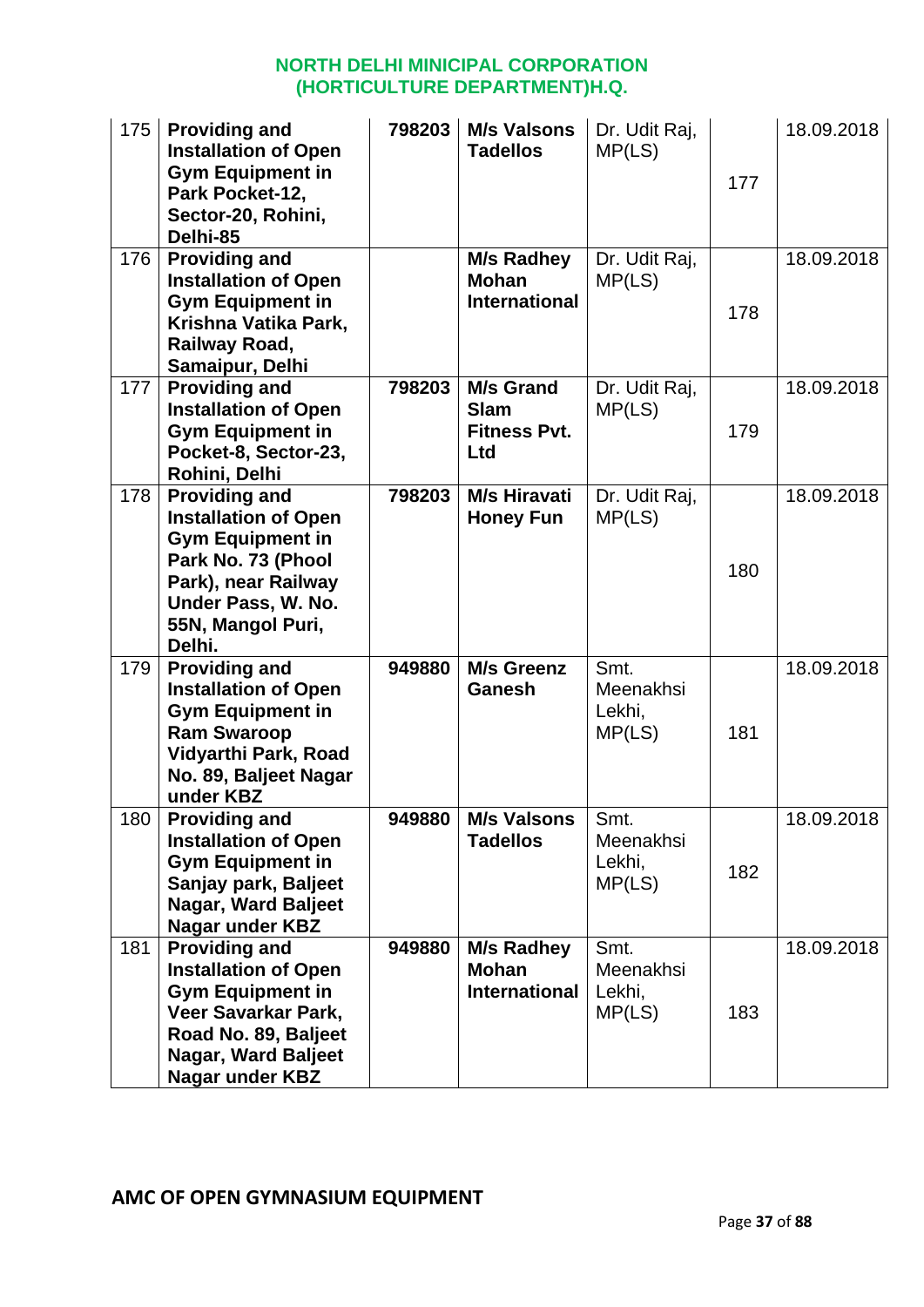| 182 | <b>Providing and</b><br><b>Installation of Open</b><br><b>Gym Equipment in</b><br><b>Park Kirti Club F-</b><br><b>Block, Kirti Nagar,</b><br>ward No 100N (Moti<br>Nagar) under KBZ | 949880 | <b>M/s Grand</b><br><b>Slam</b><br><b>Fitness Pvt.</b><br><b>Ltd</b> | Smt.<br>Meenakhsi<br>Lekhi,<br>MP(LS) | 184 | 18.09.2018 |
|-----|-------------------------------------------------------------------------------------------------------------------------------------------------------------------------------------|--------|----------------------------------------------------------------------|---------------------------------------|-----|------------|
| 183 | <b>Providing and</b><br><b>Installation of Open</b><br><b>Gym Equipment in</b><br>Park near C-22, Kirti<br>Nagarf, Ward No.<br>100N (Moti Nagar)<br>under KBZ                       | 949880 | <b>M/s Hiravati</b><br><b>Honey Fun</b>                              | Smt.<br>Meenakhsi<br>Lekhi,<br>MP(LS) | 185 | 18.09.2018 |
| 184 | <b>Providing and</b><br><b>Installation of Open</b><br><b>Gym Equipment in</b><br>Park near M-60, Kirti<br>Nagar, Ward No.<br>100N (Moti Nagar)<br>under KBZ                        | 949880 | <b>M/s Greenz</b><br>Ganesh                                          | Smt.<br>Meenakhsi<br>Lekhi,<br>MP(LS) | 186 | 18.09.2018 |
| 185 | <b>Providing and</b><br><b>Installation of Open</b><br><b>Gym Equipment in</b><br><b>Bhutani Park, Moti</b><br>Nagar, Ward No.<br>100/N under KBZ                                   | 949880 | <b>M/s Valsons</b><br><b>Tadellos</b>                                | Smt.<br>Meenakhsi<br>Lekhi,<br>MP(LS) | 187 | 18.09.2018 |
| 186 | <b>Providing and</b><br><b>Installation of Open</b><br><b>Gym Equipment in</b><br>Park near E-47, Kirti<br>Nagar, Ward No.<br>100N (Moti Nagar)<br>under KBZ                        | 949880 | <b>M/s Radhey</b><br><b>Mohan</b><br><b>International</b>            | Smt.<br>Meenakhsi<br>Lekhi,<br>MP(LS) | 188 | 18.09.2018 |
| 187 | <b>Providing and</b><br><b>Installation of Open</b><br><b>Gym Equipmentin</b><br>Park near L-4, Kirti<br>Nagar, Ward No.<br>100/N under KBZ                                         | 949880 | <b>M/s Grand</b><br><b>Slam</b><br><b>Fitness Pvt.</b><br>Ltd        | Smt.<br>Meenakhsi<br>Lekhi,<br>MP(LS) | 189 | 18.09.2018 |
| 188 | <b>Providing and</b><br><b>Installation of Open</b><br><b>Gym Equipment in</b><br>park Near C-90, Kirti<br>Nagar, Ward No.<br>100/N under KBZ                                       | 949880 | <b>M/s Hiravati</b><br><b>Honey Fun</b>                              | Smt.<br>Meenakhsi<br>Lekhi,<br>MP(LS) | 190 | 18.09.2018 |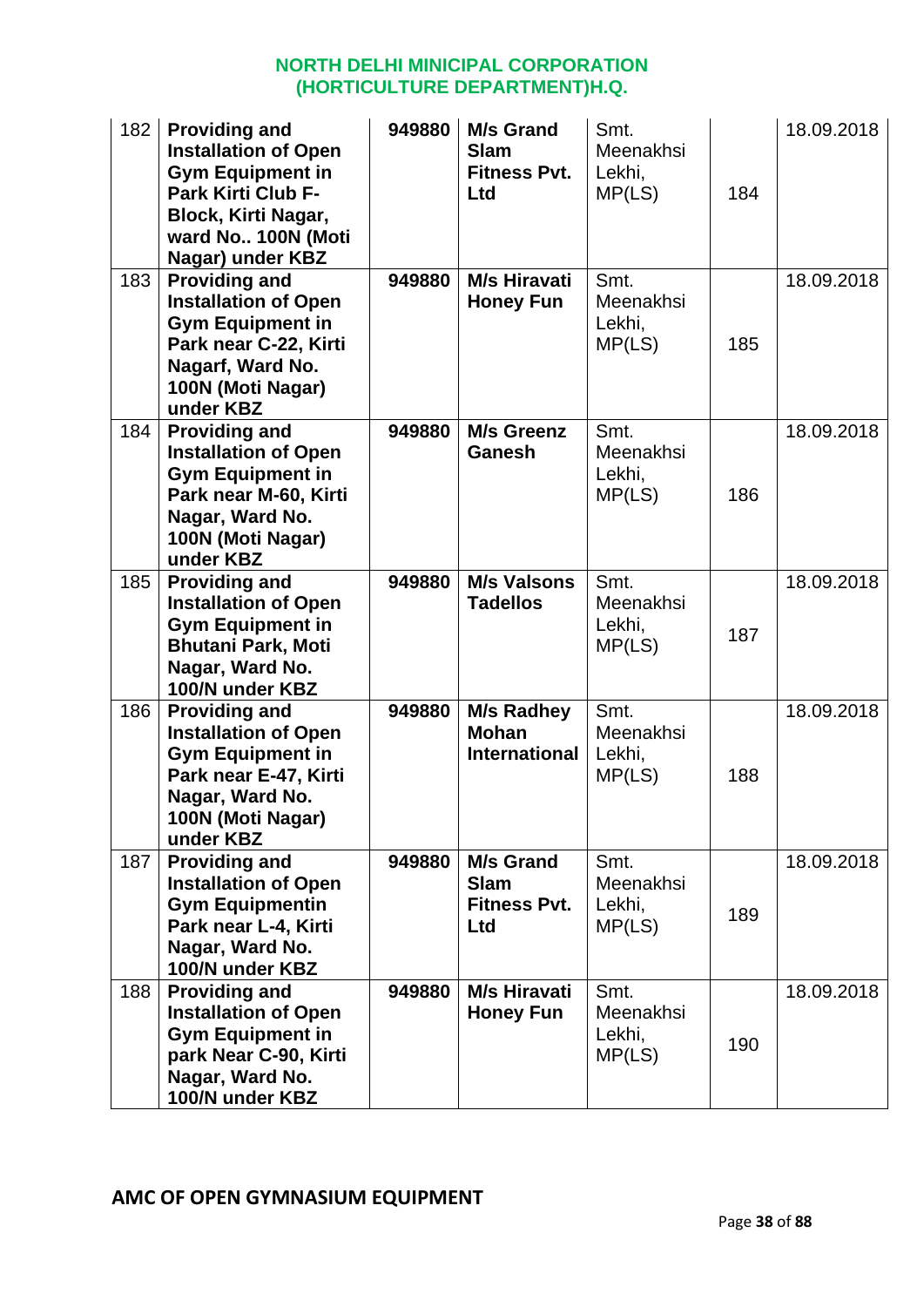| 189 | <b>Providing and</b><br><b>Installation of Open</b><br><b>Gym Equipment in</b><br>Park 18-Block, Moti<br>Nagar, Ward No.<br>100/N under KBZ                                                                | 949880 | <b>M/s Greenz</b><br>Ganesh                                   | Smt.<br>Meenakhsi<br>Lekhi,<br>MP(LS) | 191 | 18.09.2018 |
|-----|------------------------------------------------------------------------------------------------------------------------------------------------------------------------------------------------------------|--------|---------------------------------------------------------------|---------------------------------------|-----|------------|
| 190 | <b>Providing and</b><br><b>Installation of Open</b><br><b>Gym Equipment in</b><br><b>Tikona Park Ramesh</b><br>Nagar, Ward No.<br>101/N under KBZ                                                          | 949880 | <b>M/s Valsons</b><br><b>Tadellos</b>                         | Smt.<br>Meenakhsi<br>Lekhi,<br>MP(LS) | 192 | 18.09.2018 |
| 191 | <b>Providing and</b><br><b>Installation of Open</b><br><b>Gym Equipment in</b><br>Park near 3/37 Block,<br><b>Ramesh Nagar, Ward</b><br>No. 101/N under KBZ                                                | 949880 | <b>M/s Radhey</b><br><b>Mohan</b><br><b>International</b>     | Smt.<br>Meenakhsi<br>Lekhi,<br>MP(LS) | 193 | 18.09.2018 |
| 192 | <b>Providing and</b><br><b>Installation of Open</b><br><b>Gym Equipment in 7-</b><br><b>Block park, Ramesh</b><br>Nagar, Ward No.<br>101/N under KBZ                                                       | 949880 | <b>M/s Grand</b><br><b>Slam</b><br><b>Fitness Pvt.</b><br>Ltd | Smt.<br>Meenakhsi<br>Lekhi,<br>MP(LS) | 194 | 18.09.2018 |
| 193 | <b>Providing and</b><br><b>Installation of Open</b><br><b>Gym Equipment in</b><br>Park near 2/48,<br>Ramesh Nagar, Ward<br>No. 101/N under KBZ                                                             | 949880 | <b>M/s Hiravati</b><br><b>Honey Fun</b>                       | Smt.<br>Meenakhsi<br>Lekhi,<br>MP(LS) | 195 | 18.09.2018 |
| 194 | <b>Providing and</b><br><b>Installation of Open</b><br><b>Gym Equipment in</b><br>Park F-Block,<br><b>Mansarover Garden,</b><br><b>Fire Station, Kirti</b><br>Nagar Ward No.<br>101/N under KBZ            | 949880 | <b>M/s Greenz</b><br><b>Ganesh</b>                            | Smt.<br>Meenakhsi<br>Lekhi,<br>MP(LS) | 196 | 18.09.2018 |
| 195 | <b>Providing and</b><br><b>Installation of Open</b><br><b>Gym Equipment in I-</b><br><b>Block LIG Flats Park,</b><br>Hari Niketan, Naraina<br>Vihar (Near I-180 and<br>I-271), Ward No.<br>104/N under KBZ | 949880 | <b>M/s Valsons</b><br><b>Tadellos</b>                         | Smt.<br>Meenakhsi<br>Lekhi,<br>MP(LS) | 197 | 18.09.2018 |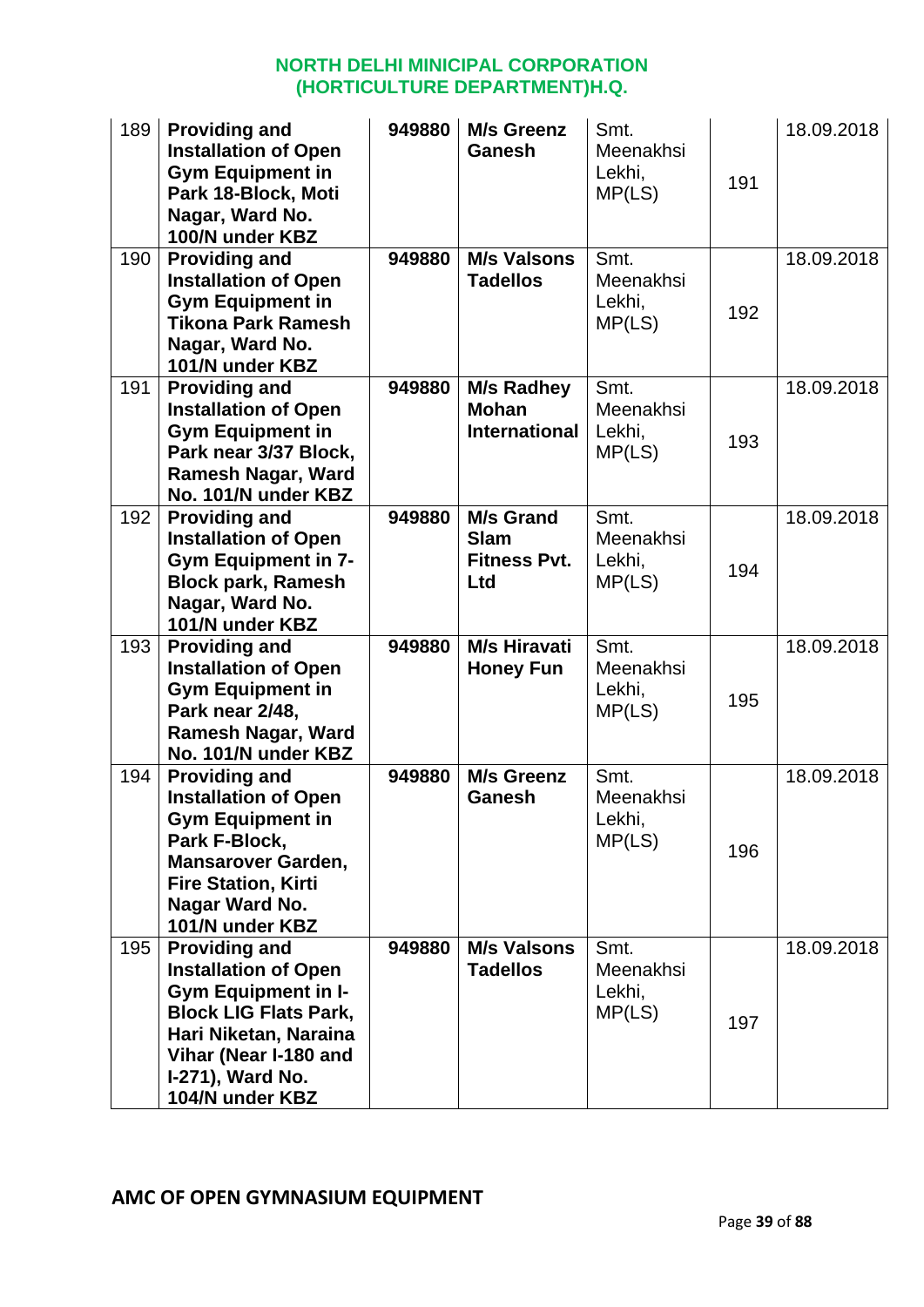| 196 | <b>Providing and</b><br><b>Installation of Open</b><br><b>Gym Equipment in F-</b><br><b>Block LIG Flats park,</b><br><b>Naraina Vihar (Near</b><br><b>Continental School),</b><br>Ward No. 104/N under<br><b>KBZ</b> | 949880 | M/s Radhey<br><b>Mohan</b><br><b>International</b>            | Smt.<br>Meenakhsi<br>Lekhi,<br>MP(LS) | 198 | 18.09.2018 |
|-----|----------------------------------------------------------------------------------------------------------------------------------------------------------------------------------------------------------------------|--------|---------------------------------------------------------------|---------------------------------------|-----|------------|
| 197 | <b>Providing and</b><br><b>Installation of Open</b><br><b>Gym Equipment in H-</b><br><b>Block Park, (MIG</b><br>Flats-RWA, Ph-II)<br>Naraina Vihar, Ward<br>No. 104/N under KBZ                                      | 949880 | <b>M/s Grand</b><br><b>Slam</b><br><b>Fitness Pvt.</b><br>Ltd | Smt.<br>Meenakhsi<br>Lekhi,<br>MP(LS) | 199 | 18.09.2018 |
| 198 | <b>Providing and</b><br><b>Installation of Open</b><br><b>Gym Equipment in</b><br>Shivaji Park (Near<br><b>Naraina Industrial</b><br>Area, Ph-I), Ward No.<br>104/N under KBZ                                        | 949880 | <b>M/s Hiravati</b><br><b>Honey Fun</b>                       | Smt.<br>Meenakhsi<br>Lekhi,<br>MP(LS) | 200 | 18.09.2018 |
| 199 | <b>Providing and</b><br><b>Installation of Open</b><br><b>Gym Equipment in A-</b><br><b>Block Park, Naraina</b><br>Vihar, Ward No. 104/N<br>under KBZ                                                                | 949880 | <b>M/s Greenz</b><br>Ganesh                                   | Smt.<br>Meenakhsi<br>Lekhi,<br>MP(LS) | 201 | 18.09.2018 |
| 200 | <b>Providing and</b><br><b>Installation of Open</b><br><b>Gym Equipment in</b><br><b>Mahila Park (Near</b><br>Mini Stadium),<br>Naraina Vihar, Ward<br>No. 104/N under KBZ                                           | 949880 | <b>M/s Valsons</b><br><b>Tadellos</b>                         | Smt.<br>Meenakhsi<br>Lekhi,<br>MP(LS) | 202 | 18.09.2018 |
| 201 | <b>Providing and</b><br><b>Installation of Open</b><br><b>Gym Equipment in 65</b><br><b>Block Park at New</b><br><b>Rohtak Road, New</b><br>Delhi, Ward 92-N,<br><b>KBZ</b>                                          | 949880 | <b>M/s Radhey</b><br><b>Mohan</b><br><b>International</b>     | Smt.<br>Meenakhsi<br>Lekhi,<br>MP(LS) | 203 | 18.09.2018 |
| 202 | <b>Providing and</b><br><b>Installation of Open</b><br><b>Gym Equipment in 60</b><br><b>Block Park, Ramjas</b><br>Road, New Delhi,<br>Ward 92-N, karol<br><b>Bagh Zone</b>                                           | 949880 | <b>M/s Grand</b><br><b>Slam</b><br><b>Fitness Pvt.</b><br>Ltd | Smt.<br>Meenakhsi<br>Lekhi,<br>MP(LS) | 204 | 18.09.2018 |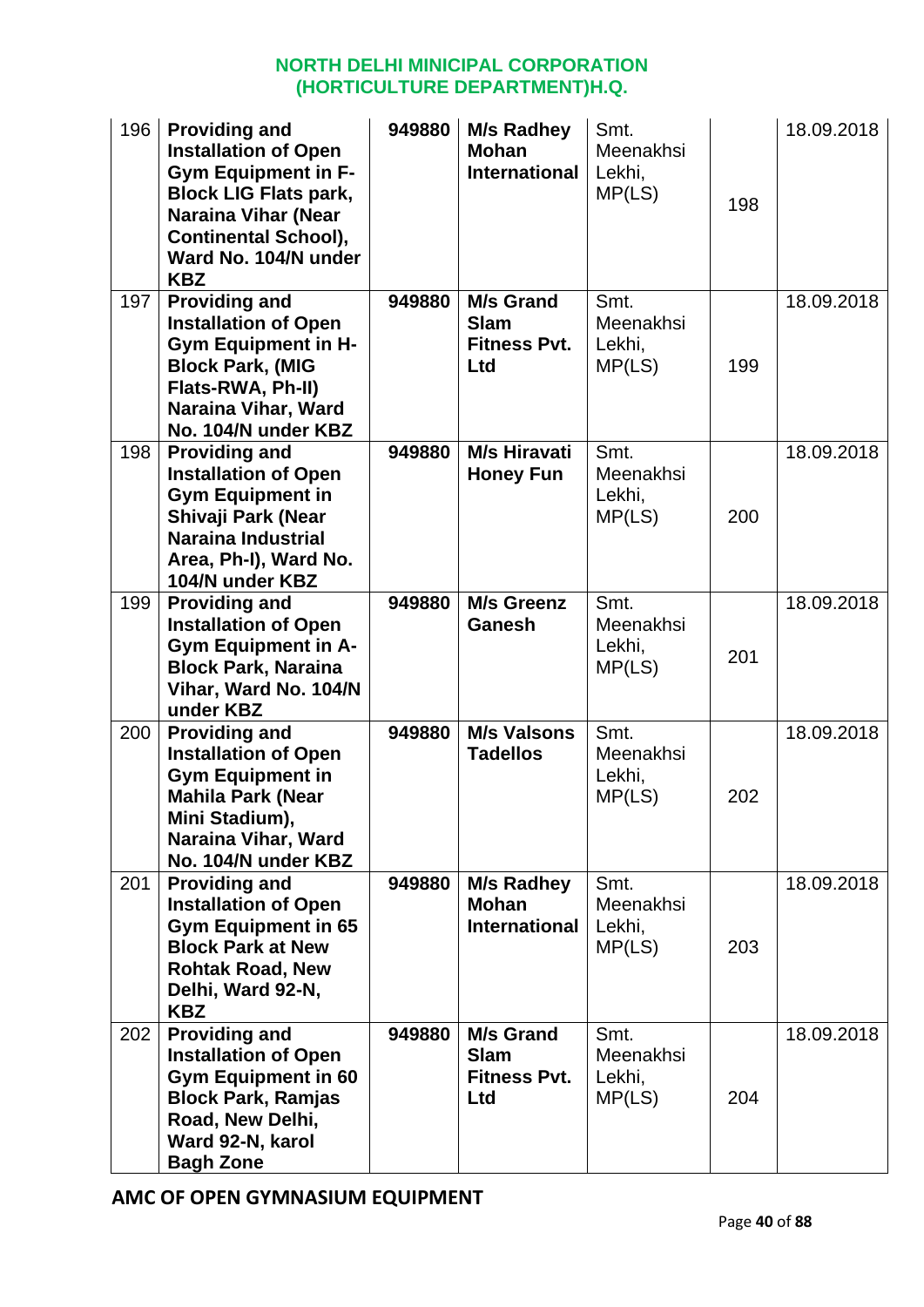| 203 | <b>Providing and</b><br><b>Installation of Open</b><br><b>Gym Equipment in 52</b><br><b>Block Park, Ramjas</b><br>Road, New Delhi,<br>Ward 92-N, Karol<br><b>Bagh Zone</b> | 949880 | <b>M/s Hiravati</b><br><b>Honey Fun</b>                              | Smt.<br>Meenakhsi<br>Lekhi,<br>MP(LS) | 205 | 18.09.2018 |
|-----|----------------------------------------------------------------------------------------------------------------------------------------------------------------------------|--------|----------------------------------------------------------------------|---------------------------------------|-----|------------|
| 204 | <b>Providing and</b><br><b>Installation of Open</b><br><b>Gym Equipment in</b><br>Park near Dev Nagar,<br>PWD Flats, Sai nagar,<br>New Delhi, Ward 92-<br>N, KBZ           | 949880 | <b>M/s Greenz</b><br>Ganesh                                          | Smt.<br>Meenakhsi<br>Lekhi,<br>MP(LS) | 206 | 18.09.2018 |
| 205 | <b>Providing and</b><br><b>Installation of Open</b><br><b>Gym Equipment in 50</b><br><b>Block Park, New</b><br><b>Rohtak Road, New</b><br>Delhi, Ward 92/N,<br><b>KBZ</b>  | 949880 | <b>M/s Valsons</b><br><b>Tadellos</b>                                | Smt.<br>Meenakhsi<br>Lekhi,<br>MP(LS) | 207 | 18.09.2018 |
| 206 | <b>Providing and</b><br><b>Installation of Open</b><br><b>Gym Equipment in 59</b><br><b>Block Park, Ramjas</b><br>Road, New Delhi,<br>Ward 92/N, Karol<br><b>Bagh Zone</b> | 949880 | <b>M/s Grand</b><br><b>Slam</b><br><b>Fitness Pvt.</b><br><b>Ltd</b> | Smt.<br>Meenakhsi<br>Lekhi,<br>MP(LS) | 209 | 18.09.2018 |
| 207 | <b>Providing and</b><br><b>Installation of Open</b><br><b>Gym Equipment in</b><br>Janta Park, Baba<br>Fareed Puri, Opp.<br>Rajasthan Colony,<br>Ward No. 95, KBZ           | 949880 | <b>M/s Hiravati</b><br><b>Honey Fun</b>                              | Smt.<br>Meenakhsi<br>Lekhi,<br>MP(LS) | 210 | 18.09.2018 |
| 208 | <b>Providing and</b><br><b>Installation of Open</b><br><b>Gym Equipment in</b><br>East Patel Nagar,<br>Chawla Park, 40-<br>Block, Ward No. 95,<br><b>KBZ</b>               | 949880 | <b>M/s Greenz</b><br>Ganesh                                          | Smt.<br>Meenakhsi<br>Lekhi,<br>MP(LS) | 211 | 18.09.2018 |
| 209 | <b>Providing and</b><br><b>Installation of Open</b><br><b>Gym Equipment in</b><br>Patel park, Opp. 15<br><b>Block, West Patel</b><br>nagar, Ward No. 95,<br><b>KBZ</b>     | 949880 | <b>M/s Valsons</b><br><b>Tadellos</b>                                | Smt.<br>Meenakhsi<br>Lekhi,<br>MP(LS) | 212 | 18.09.2018 |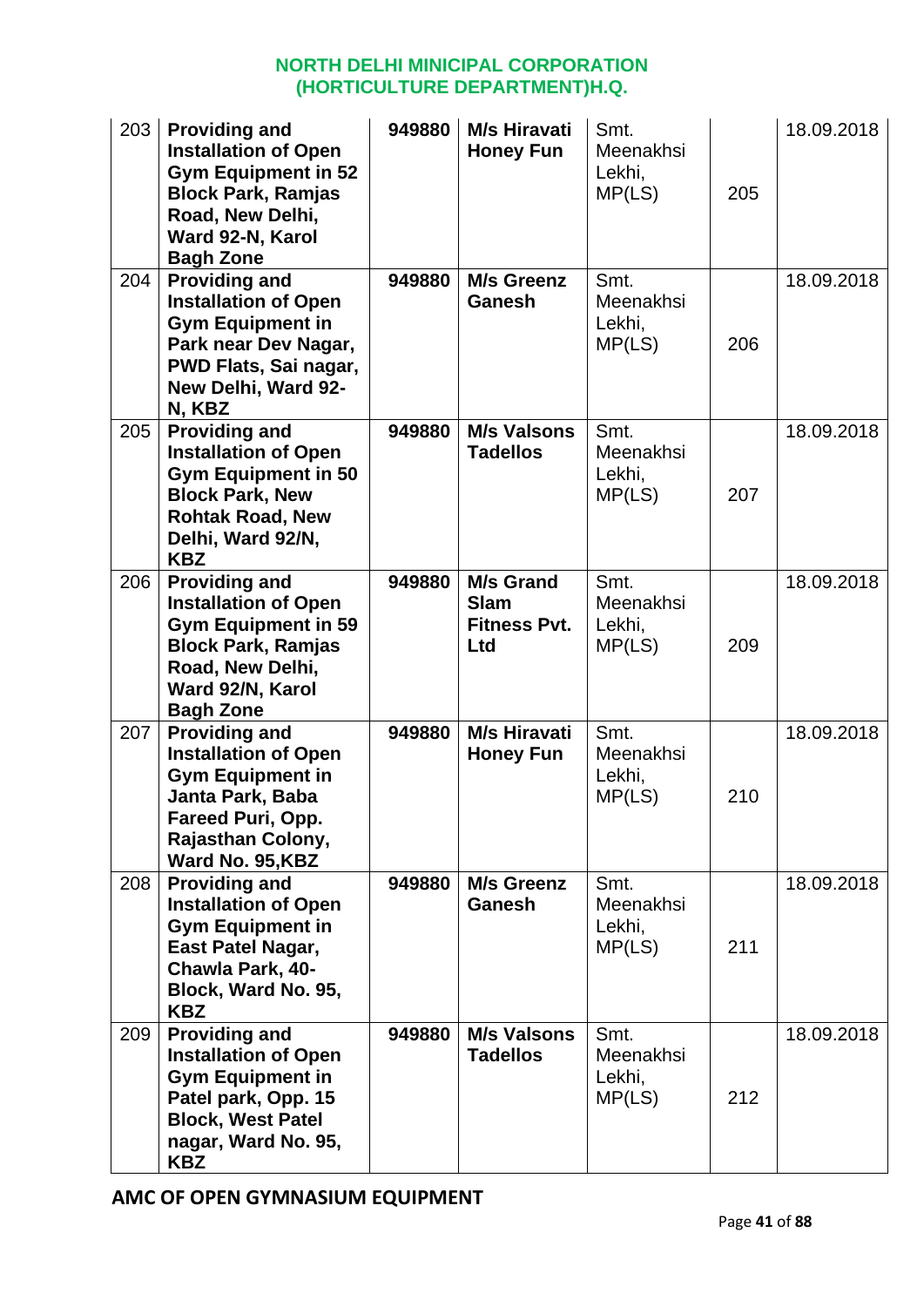| 210 | Providing and<br>Installation of Open<br>Gym Equipment in<br>Park Opp. Flat No. 50,<br>Pocket-3, Sectopr-2,<br>Rohini              | 255550 | M/s Radhey<br>Mohan<br>International         | Dr. Udit Raj,<br>MP(LS) | 242 | 25.09.2018 |
|-----|------------------------------------------------------------------------------------------------------------------------------------|--------|----------------------------------------------|-------------------------|-----|------------|
| 211 | Providing and<br>Installation of Open<br>Gym Equipment in<br>Park Opp. FlatNo. 292,<br>Pocket-4, Sector-2,<br>Rohini.              | 255550 | M/s Grand<br><b>Slam Fitness</b><br>Pvt. Ltd | Dr. Udit Raj,<br>MP(LS) | 243 | 25.09.2018 |
| 212 | Providing and<br>Installation of Open<br>Gym Equipment in<br>Park opp. Flat No. 81,<br>Pocket-3, Sector-2,<br>Rohini               | 255550 | M/s Hiravati<br>Honey Fun                    | Dr. Udit Raj,<br>MP(LS) | 244 | 25.09.2018 |
| 213 | Providing and<br>Installation of Open<br>Gym Equipment in<br>Park opp. Flat No. 81,<br>Pocket-7, Sector-2,<br>Rohini               | 255550 | M/s Greenz<br>Ganesh                         | Dr. Udit Raj,<br>MP(LS) | 245 | 25.09.2018 |
| 214 | Providing and<br>Installation of Open<br>Gym Equipment in<br>park Opp. Flat No.<br>105, Himalaya<br>Apartment, Sector-2,<br>Rohini | 255550 | M/s Valsons<br><b>Tadellos</b>               | Dr. Udit Raj,<br>MP(LS) | 217 | 10.10.2018 |
| 215 | Providing and<br>Installation of Open<br>Gym Equipment in<br>Park Opp. Flat No. B-<br>23A, Avantika Enclave,<br>Sector-2, Rohini   | 255550 | M/s Radhey<br>Mohan<br>International         | Dr. Udit Raj,<br>MP(LS) | 218 | 10.10.2018 |
| 216 | Providing and<br><b>Installation of Open</b><br>Gym Equipment in<br>Barat Ghar (60 Mtr.),<br>A- Block, Sector-2,<br>Rohini         | 255550 | M/s Grand<br><b>Slam Fitness</b><br>Pvt. Ltd | Dr. Udit Raj,<br>MP(LS) | 219 | 10.10.2018 |
| 217 | Providing and<br>Installation of Open<br>Gym Equipment in<br>park Opp. A-348,<br>Sector-2, Rohini                                  | 255550 | M/s Hiravati<br>Honey Fun                    | Dr. Udit Raj,<br>MP(LS) | 220 | 10.10.2018 |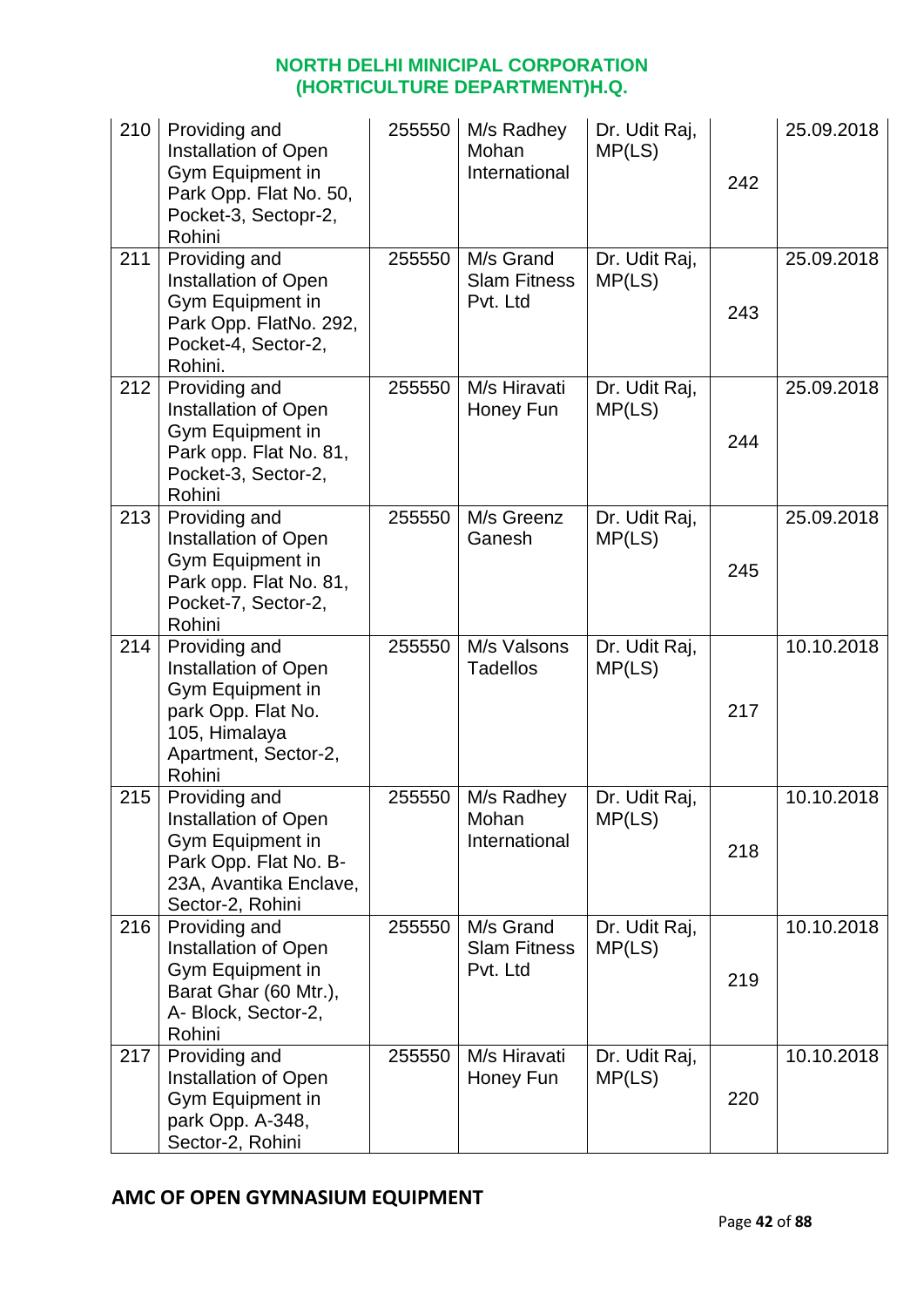| 218 | Providing and<br>Installation of Open<br>Gym Equipment in<br>park Opp. A-590,<br>Sector-2, Rohini                                              | 255550 | M/s Greenz<br>Ganesh                         | Dr. Udit Raj,<br>MP(LS) | 221 | 10.10.2018 |
|-----|------------------------------------------------------------------------------------------------------------------------------------------------|--------|----------------------------------------------|-------------------------|-----|------------|
| 219 | Providing and<br>Installation of Open<br>Gym Equipment in<br>park in front of I-155,<br>156, Jahangir Puri                                     | 798203 | M/s Valsons<br><b>Tadellos</b>               | Dr. Udit Raj,<br>MP(LS) | 222 | 10.10.2018 |
| 220 | Providing and<br>Installation of Open<br>Gym Equipment in<br>park front of J-1200<br>Jahangirpuri                                              | 798203 | M/s Radhey<br>Mohan<br>International         | Dr. Udit Raj,<br>MP(LS) | 223 | 10.10.2018 |
| 221 | Providing and<br>Installation of Open<br>Gym Equipment in<br>Park infront of K-1985<br>Jahangirpuri                                            | 798203 | M/s Grand<br><b>Slam Fitness</b><br>Pvt. Ltd | Dr. Udit Raj,<br>MP(LS) | 224 | 10.10.2018 |
| 222 | Providing and<br>Installation of Open<br><b>Gym Equipment in</b><br>park behind Ahinsa<br><b>Vihar Society in Ward</b><br>No. 60N, Rohini Zone | 593440 | M/s Hiravati<br>Honey Fun                    | Dr. Udit Raj,<br>MP(LS) | 225 | 10.10.2018 |
| 223 | Providing and<br>Installation of Open<br>Gym Equipment in<br>Park Opp. Navyug<br>Apartment in ward No.<br>60N, Rohini Zone                     | 593440 | M/s Greenz<br>Ganesh                         | Dr. Udit Raj,<br>MP(LS) | 226 | 10.10.2018 |
| 224 | Providing and<br>Installation of Open<br>Gym Equipment in<br>Park Opp. Chardham<br>Society, Sector-9 in<br>Ward No. 60N, Rohini<br>Zone        | 593440 | M/s Valsons<br><b>Tadellos</b>               | Dr. Udit Raj,<br>MP(LS) | 227 | 10.10.2018 |
| 225 | Providing and<br>Installation of Open<br>Gym Equipment in<br>Keshav Park, Secotr-<br>13, Rohini in ward No.<br>60N, Rohini Zone                | 593440 | M/s Radhey<br>Mohan<br>International         | Dr. Udit Raj,<br>MP(LS) | 228 | 10.10.2018 |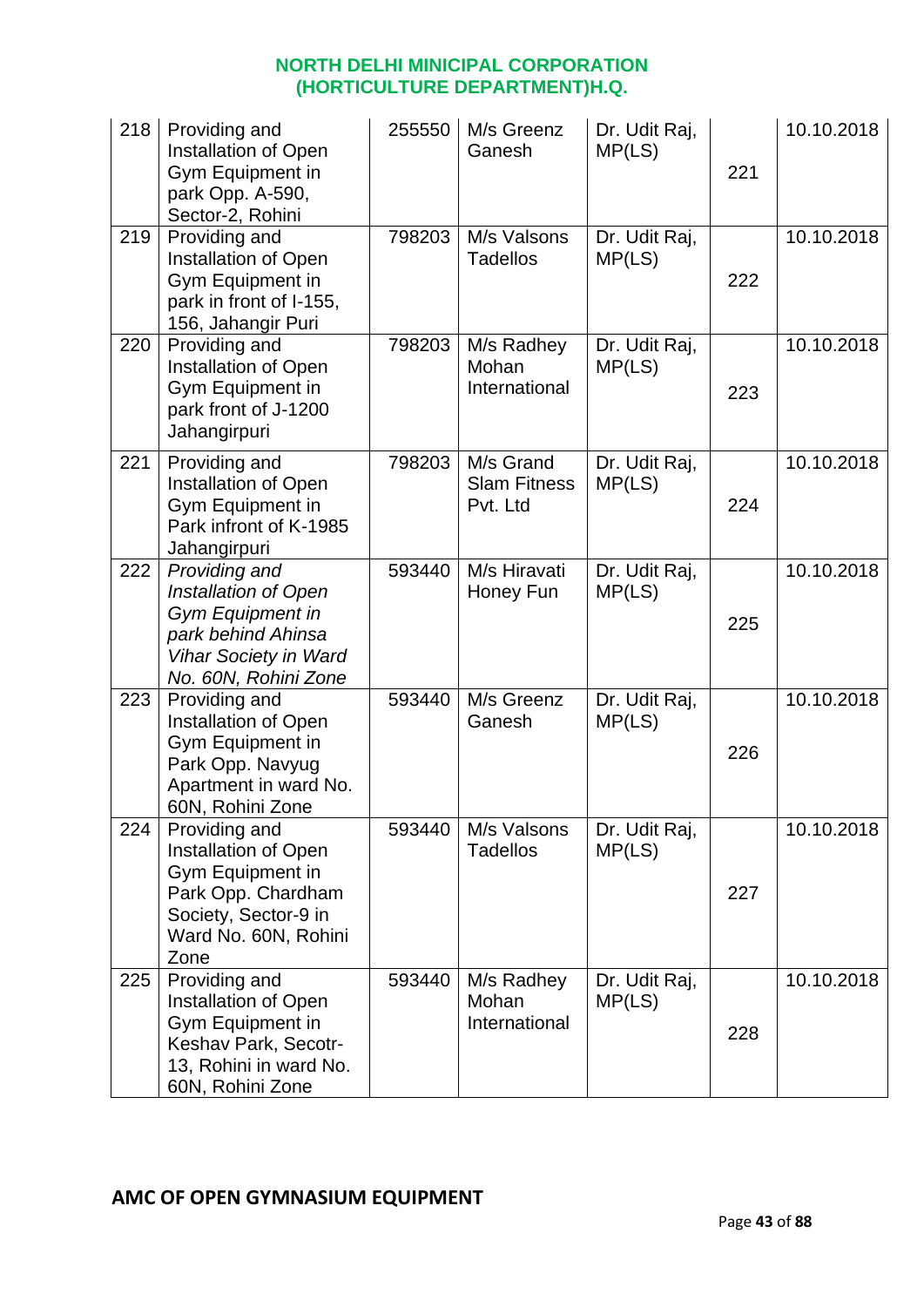| 226 | Providing and<br>Installation of Open<br>Gym Equipment in<br>Park of M.C. Pry.<br>School (Boys), Pooth<br>Kalan Village, Narela<br>Zone                | 418990 | M/s Grand<br><b>Slam Fitness</b><br>Pvt. Ltd | Dr. Udit Raj,<br>MP(LS) | 229 | 10.10.2018 |
|-----|--------------------------------------------------------------------------------------------------------------------------------------------------------|--------|----------------------------------------------|-------------------------|-----|------------|
| 227 | Providing and<br>Installation of Open<br>Gym Equipment in<br>Park situated at<br>Sector-20, MCD Flats<br>Park, Narela Zone                             | 418990 | M/s Hiravati<br>Honey Fun                    | Dr. Udit Raj,<br>MP(LS) | 230 | 10.10.2018 |
| 228 | Providing and<br>Installation of Open<br>Gym Equipment in<br>Park near NDPL office<br>situated at Sector-20,<br><b>MCD Flats Park,</b><br>Narela Zone  | 798203 | M/s Greenz<br>Ganesh                         | Dr. Udit Raj,<br>MP(LS) | 231 | 10.10.2018 |
| 229 | Providing and<br>Installation of Open<br>Gym Equipment in<br>Park Near SD-18/2<br>behind Lal Barat Ghar,<br>Shahbad Dairy in Ward<br>No. 32N, Rohini-C | 798203 | M/s Valsons<br><b>Tadellos</b>               | Dr. Udit Raj,<br>MP(LS) | 232 | 10.10.2018 |
| 230 | Providing and<br>Installation of Open<br>Gym Equipment in<br>Park near C-25/21,<br>Nirankari Bhawan,<br>Shahbad Dairy in Ward<br>No. 32 N, Rohini-C    | 798203 | M/s Radhey<br>Mohan<br>International         | Dr. Udit Raj,<br>MP(LS) | 233 | 10.10.2018 |
| 231 | Providing and<br>Installation of Open<br>Gym Equipment in<br>Park (Slum) near Sr.<br>Xaviers School,<br>Sector-26, Phase-IV,<br>Rohini                 | 798203 | M/s Grand<br><b>Slam Fitness</b><br>Pvt. Ltd | Dr. Udit Raj,<br>MP(LS) | 234 | 10.10.2018 |
| 232 | Providing and<br>Installation of Open<br>Gym Equipment in<br>Ambedkar Park, B-<br>Block (Pakka),<br>Shahbad Dairy, Delhi                               | 798203 | M/s Hiravati<br>Honey Fun                    | Dr. Udit Raj,<br>MP(LS) | 235 | 10.10.2018 |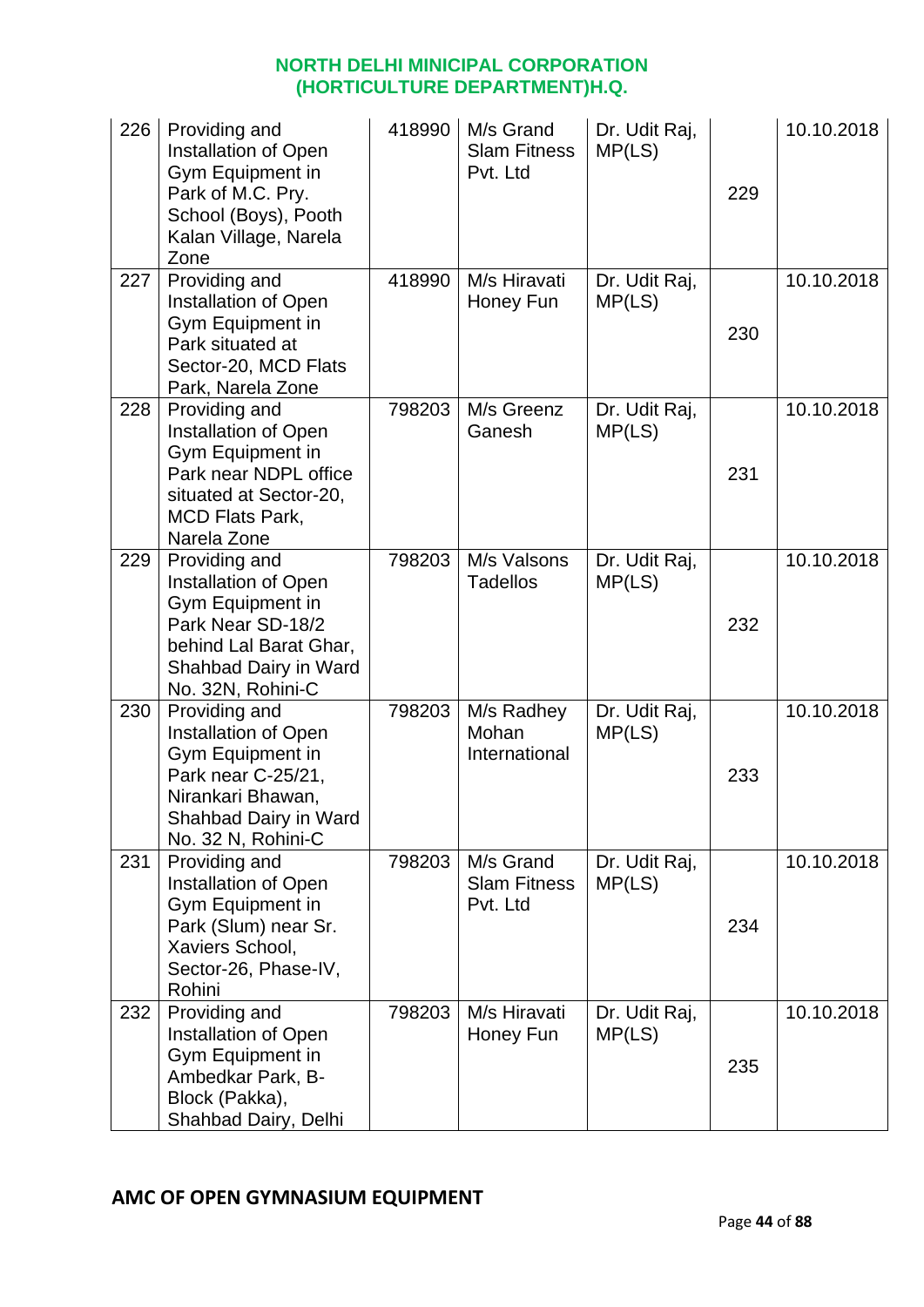| 233 | Providing and<br>Installation of Open<br>Gym Equipment in<br><b>Park between Street</b><br>No. 2 and 3 near E-<br><b>Block near Maharana</b><br>Pratap Chowk, Shabad<br>Dairy | 798203 | M/s Greenz<br>Ganesh                         | Dr. Udit Raj,<br>MP(LS)       | 236 | 10.10.2018 |
|-----|-------------------------------------------------------------------------------------------------------------------------------------------------------------------------------|--------|----------------------------------------------|-------------------------------|-----|------------|
| 234 | Providing and<br>Installation of Open<br>Gym Equipment in<br>Park situated at D-<br>Block, Sector-7,<br>Rohini, Ward No. 59,<br>Rohini                                        | 228240 | M/s Valsons<br><b>Tadellos</b>               | Dr. Udit Raj,<br>MP(LS)       | 237 | 10.10.2018 |
| 235 | Providing and<br>Installation of Open<br>Gym Equipment in<br>Park of the ModeRn<br>Apartment, Sector-15,<br>Rohini                                                            | 798203 | M/s Radhey<br>Mohan<br>International         | Dr. Udit Raj,<br>MP(LS)       | 238 | 10.10.2018 |
| 236 | Providing and<br>Installation of Open<br>Gym Equipment in<br>Parks in Pocket B-5, H.<br>NO. 53, 83, Pocket B-<br>6/114 and Pocket B-<br>8/124, Sector -4,<br>Rohini           | 831639 | M/s Grand<br><b>Slam Fitness</b><br>Pvt. Ltd | Dr. Udit Raj,<br>MP(LS)       | 239 | 10.10.2018 |
| 237 | Providing and<br>Installation of Open<br>Gym Equipment in<br>Parks in Pocket A-<br>1/69, B-10/137 and C-<br>12/92, Sector-3, Rohini                                           | 831639 | M/s Hiravati<br>Honey Fun                    | Dr. Udit Raj,<br>MP(LS)       | 240 | 10.10.2018 |
| 238 | Providing and<br>Installation of Open<br>Gym Equipment in<br>Parks in Pocket F-<br>23/71, F-25/110 and H-<br>33/90 in Sector-3,<br>Rohini                                     | 831639 | M/s Greenz<br>Ganesh                         | Dr. Udit Raj,<br>MP(LS)       | 241 | 10.10.2018 |
| 239 | Providing and<br>Installation of Open<br>Gym Equipment at<br>Signature Apartment,<br>Central Park,<br>Mukherjee Nagar,<br>Ward No. 15N/CLZ                                    | 949880 | M/s Valsons<br><b>Tadellos</b>               | Sh.Manoj<br>Tiwari,<br>MP(LS) | 213 | 25.09.2018 |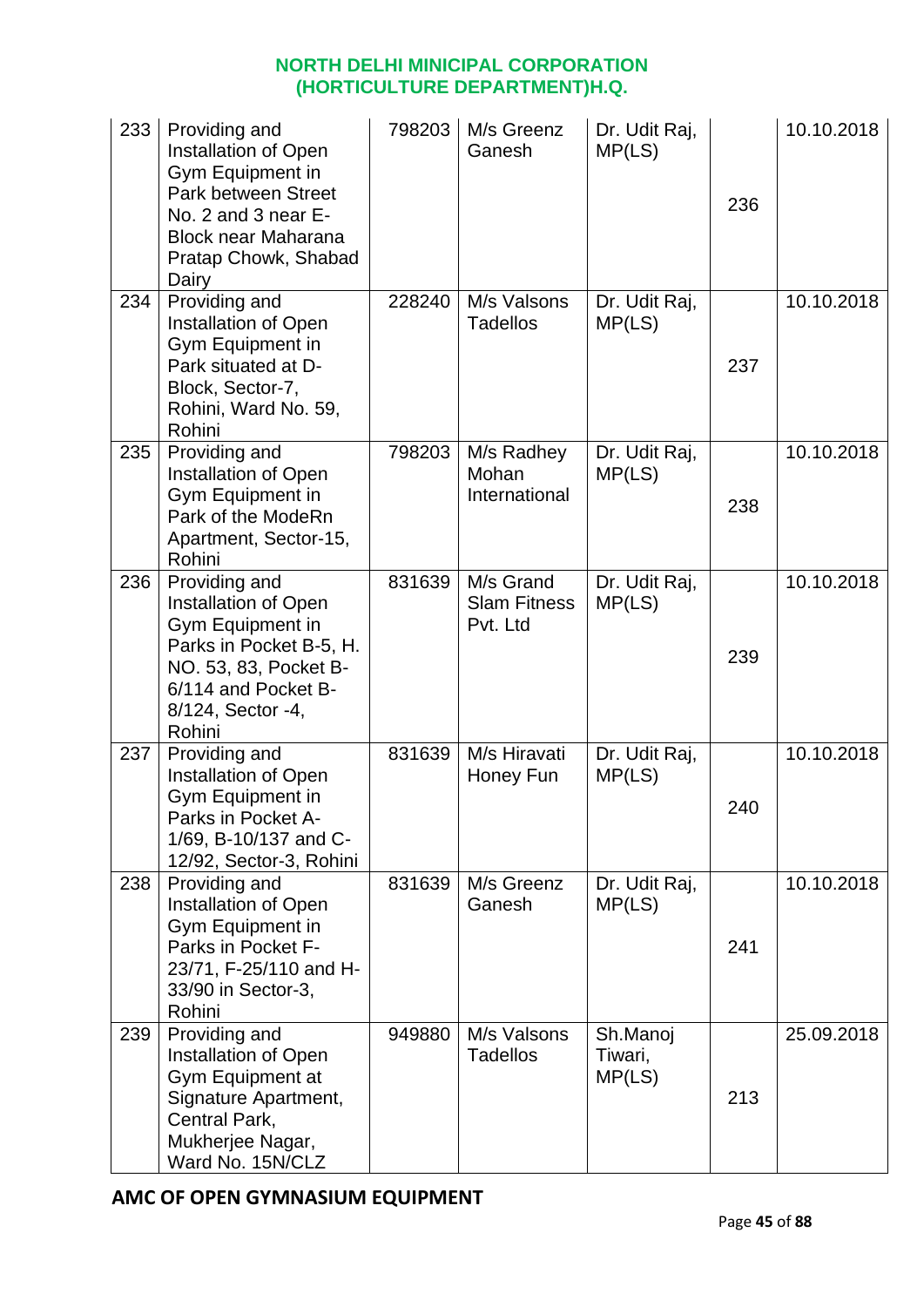| 240 | Providing and<br>Installation of Open<br>Gym Equipment at<br><b>SFS Flats, Central</b><br>Park, Mukherjee<br>Nagar, Ward No.<br>15N/CLZ                 | 949880 | M/s Radhey<br>Mohan<br>International         | Sh.Manoj<br>Tiwari,<br>MP(LS) | 214 | 25.09.2018 |
|-----|---------------------------------------------------------------------------------------------------------------------------------------------------------|--------|----------------------------------------------|-------------------------------|-----|------------|
| 241 | Providing and<br><b>Installation of Open</b><br><b>Gym Equipment at</b><br>Sweet Land Park opp.<br>H. No. 1159,<br>Mukherjee Nagar,<br>Ward No. 15N/CLZ | 949880 | M/s Grand<br><b>Slam Fitness</b><br>Pvt. Ltd | Sh.Manoj<br>Tiwari,<br>MP(LS) | 215 | 25.09.2018 |
| 242 | Providing and<br>Installation of Open<br>Gym Equipment at<br><b>Central Park Indira</b><br>Vihar, Mukherjee<br>Nagar, Ward No. 15<br>N/CLZ              | 949880 | M/s Hiravati<br>Honey Fun                    | Sh.Manoj<br>Tiwari,<br>MP(LS) | 216 | 25.09.2018 |
| 243 | Providing and<br>Installation of Open<br>Gym Equipment in B-7,<br>Central Park, Sector-5,<br>Rohini                                                     | 836703 | M/s Greenz<br>Ganesh                         | Dr. Udit Raj,<br>MP(LS)       | 246 | 10.10.2018 |
| 244 | Providing and<br>Installation of Open<br>Gym Equipment in C-<br>4, Central Park,<br>Sector-5, Rohini                                                    | 836703 | M/s Valsons<br><b>Tadellos</b>               | Dr. Udit Raj,<br>MP(LS)       | 247 | 10.10.2018 |
| 245 | Providing and<br>Installation of Open<br>Gym Equipment in a 4<br>Acre Area Park, Pooth<br>Kalan Extn. Delhi-<br>110086                                  | 798203 | M/s Radhey<br>Mohan<br>International         | Dr. Udit Raj,<br>MP(LS)       | 248 | 10.10.2018 |
| 246 | Providing and<br><b>Installation of Open</b><br>Gym Equipment in the<br>Park of Shanti<br>Apartment, Pkt-13,<br>Sector, A-5, Narela,<br>Delhi-40        | 798203 | M/s Grand<br><b>Slam Fitness</b><br>Pvt. Ltd | Dr. Udit Raj,<br>MP(LS)       | 249 | 10.10.2018 |
| 247 | Providing and<br>Installation of Open<br>Gym Equipment in<br>MCD Park, F-Block,<br>Parshant Vihar, Delhi-                                               | 798203 | M/s Greenz<br>Ganesh                         | Dr. Udit Raj,<br>MP(LS)       | 251 | 10.10.2018 |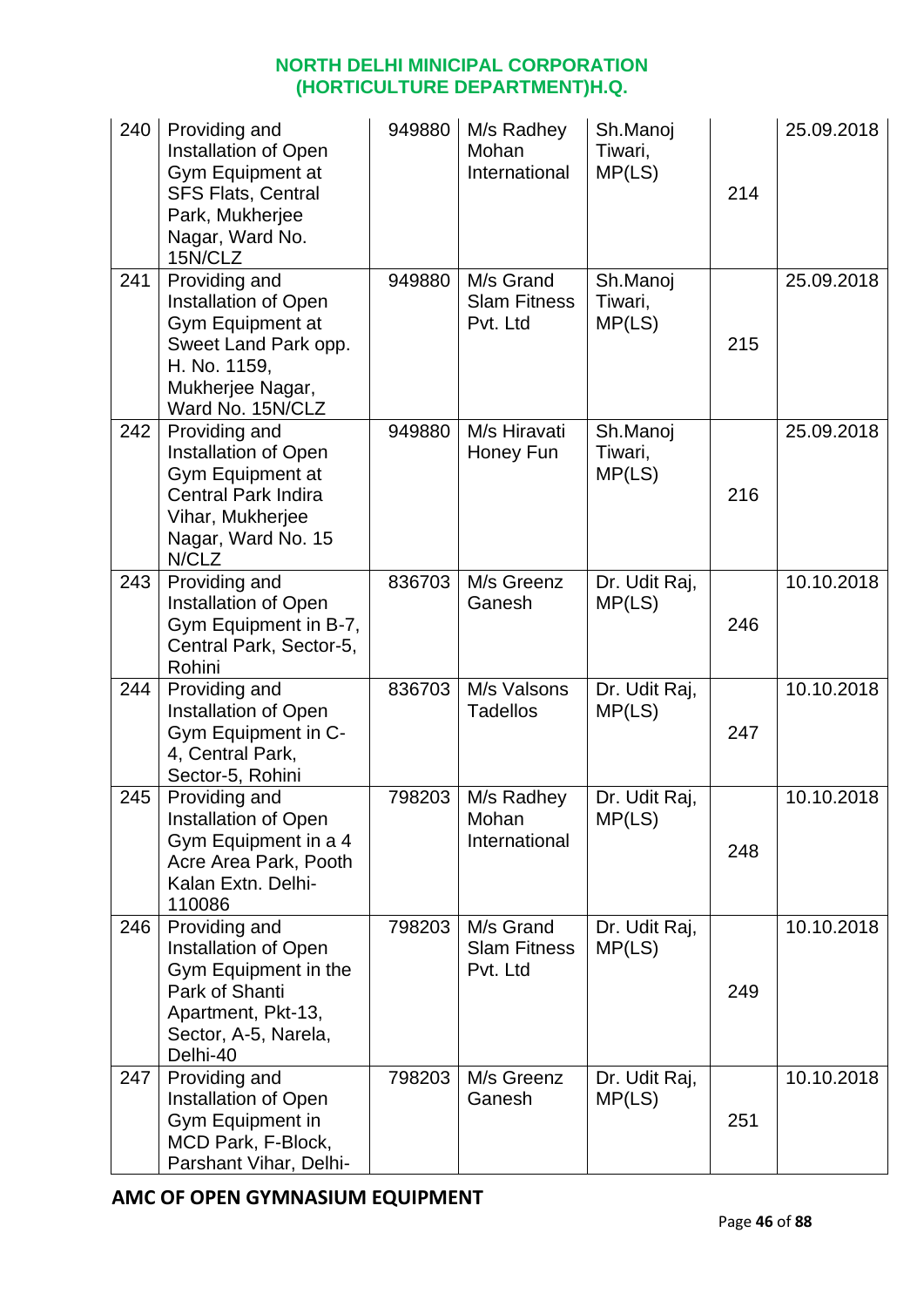|     | 85                                                                                                                                                                                         |         |                                              |                                              |     |            |
|-----|--------------------------------------------------------------------------------------------------------------------------------------------------------------------------------------------|---------|----------------------------------------------|----------------------------------------------|-----|------------|
| 248 | Providing and<br>Installation of Open<br>Gym Equipment in<br>Park No. 28, Mangol<br>Puri, Ward No. 56,<br>Delhi                                                                            | 798203  | M/s Valsons<br>Tadellos                      | Dr. Udit Raj,<br>MP(LS)                      | 252 | 10.10.2018 |
| 249 | Providing and<br>Installation of Open<br>Gym Equipment in<br>Pocket GH-4, Sector-<br>29, Rohini, Delhi-42                                                                                  | 798203  | M/s Radhey<br>Mohan<br>International         | Dr. Udit Raj,<br>MP(LS)                      | 253 | 10.10.2018 |
| 250 | Providing and<br>Installation of Open<br>Gym Equipment in<br>Paschim Enclave, GH-<br>8 and Inder Enclave in<br>Paschim Vihar at Ward<br>No. C-50-N/RZ (Peera<br>Harhi)                     | 1848410 | M/s Grand<br><b>Slam Fitness</b><br>Pvt. Ltd | Sh.<br>Raghuvinder<br>Shokeen,<br><b>MLA</b> | 300 | 03.12.2018 |
| 251 | Providing and<br>Installation of Open<br>Gym Equipment with<br>Platform in Park Opp.<br>Shiv Mandir, Peera<br>Garhi and Park Opp.<br>H. No. B-222,<br>Jawalapuri in AC-11<br>(Nangloi Jat) | 1928223 | M/s Hiravati<br>Honey Fun                    | Sh.<br>Raghuvinder<br>Shokeen,<br><b>MLA</b> | 301 | 03.12.2018 |
| 252 | Providing and<br>Installation of Open<br><b>Gym Equipment with</b><br>Platform in Guru<br>Harkishan Nagar,<br>Paschim Vihar in Ward<br>No. C-41/Rohini Zone                                | 1184874 | M/s Radhey<br>Mohan<br>International         | Sh.<br>Raghuvinder<br>Shokeen,<br><b>MLA</b> | 302 | 03.12.2018 |
| 253 | Providing and<br>Installation of Open<br>Gym Equipment in Raj<br>Nagar Near H. No. 74,<br>Ward No. 68/KPZ                                                                                  | 798203  | M/s Greenz<br>Ganesh                         | Sh. Jitendar<br>Singh<br>Tomar, MLA          | 257 | 11.10.2018 |
| 254 | Providing and<br>Installation of Open<br>Gym Equipment in<br><b>Engineers Enclave</b>                                                                                                      | 798203  | M/s Valsons<br><b>Tadellos</b>               | Sh. Jitendar<br>Singh<br>Tomar, MLA          | 258 | 11.10.2018 |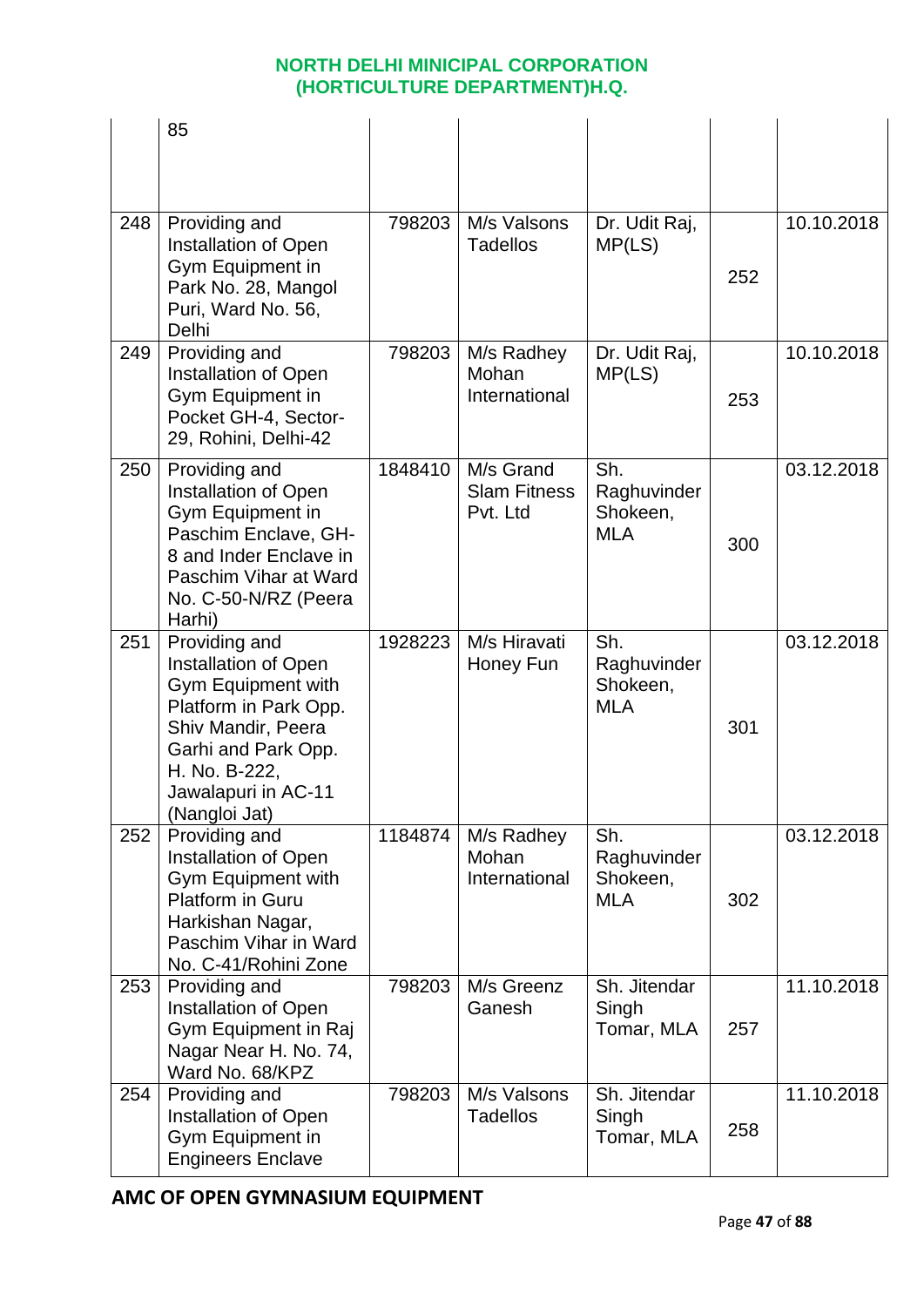|     | near H. No. 45 to 49,<br>Ward No. 68/KPZ                                                                                                       |        |                                              |                                       |     |            |
|-----|------------------------------------------------------------------------------------------------------------------------------------------------|--------|----------------------------------------------|---------------------------------------|-----|------------|
| 255 | Providing and<br>Installation of Open<br>Gym Equipment in MP<br>Enclave, Wa No. 68,<br><b>KPZ</b>                                              | 798203 | M/s Greenz<br>Ganesh                         | Sh. Jitendar<br>Singh<br>Tomar, MLA   | 259 | 11.10.2018 |
| 256 | Providing and<br>Installation of Open<br>Gym Equipment in Lok<br>Vihar, W. No. 68, KPZ                                                         | 798203 | M/s Valsons<br><b>Tadellos</b>               | Sh. Jitendar<br>Singh<br>Tomar, MLA   | 260 | 11.10.2018 |
| 257 | Providing and<br><b>Installation of Open</b><br>Gym Equipment in<br>Vasudha Enclave,<br>Ward No. 68, KPZ                                       | 798203 | M/s Radhey<br>Mohan<br>International         | Sh. Jitendar<br>Singh<br>Tomar, MLA   | 261 | 11.10.2018 |
| 258 | Providing and<br>Installation of Open<br>Gym Equipment in<br>Harsh Vihar near H.<br>No. 193, Ward No. 68,<br><b>KPZ</b>                        | 798203 | M/s Grand<br><b>Slam Fitness</b><br>Pvt. Ltd | Sh. Jitendar<br>Singh<br>Tomar, MLA   | 262 | 11.10.2018 |
| 259 | Providing and<br>Installation of Open<br>Gym Equipment in<br>Hardayal Municipal<br>Library in Chandni<br>Chowk in Ward No.<br>80/City SP Zone. | 918830 | M/s Hiravati<br>Honey Fun                    | Dr. Harsh<br>Vardhan<br>MP(LS)        | 254 | 10.10.2018 |
| 260 | Providing and<br>Installation of Open<br>Gym Equipment in B-2<br>Park, adjacent to Jain<br>Mandir, Paschim Vihar<br>in Ward No. 67/KPZ         | 831639 | M/s Greenz<br>Ganesh                         | Dr. Harsh<br>Vardhan<br>MP(LS)        | 255 | 11.10.2018 |
| 261 | Providing and<br>Installation of Open<br>Gym Equipment in B-1<br>Park. Adjacemt Ram<br>Mandir, Paschim Vihar<br>lin Ward No. 67/KPZ            | 831639 | M/s Valsons<br><b>Tadellos</b>               | Dr. Harsh<br>Vardhan<br>MP(LS)        | 256 | 11.10.2018 |
| 262 | Providing and<br>Installation of Open<br>Gym Equipment at<br>Anand Parvat, Dr.<br><b>Bhim Rao Ambedkar</b>                                     | 949880 | M/s Greenz<br>Ganesh                         | Smt.<br>Meenakhsi<br>Lekhi,<br>MP(LS) | 263 | 25.10.2018 |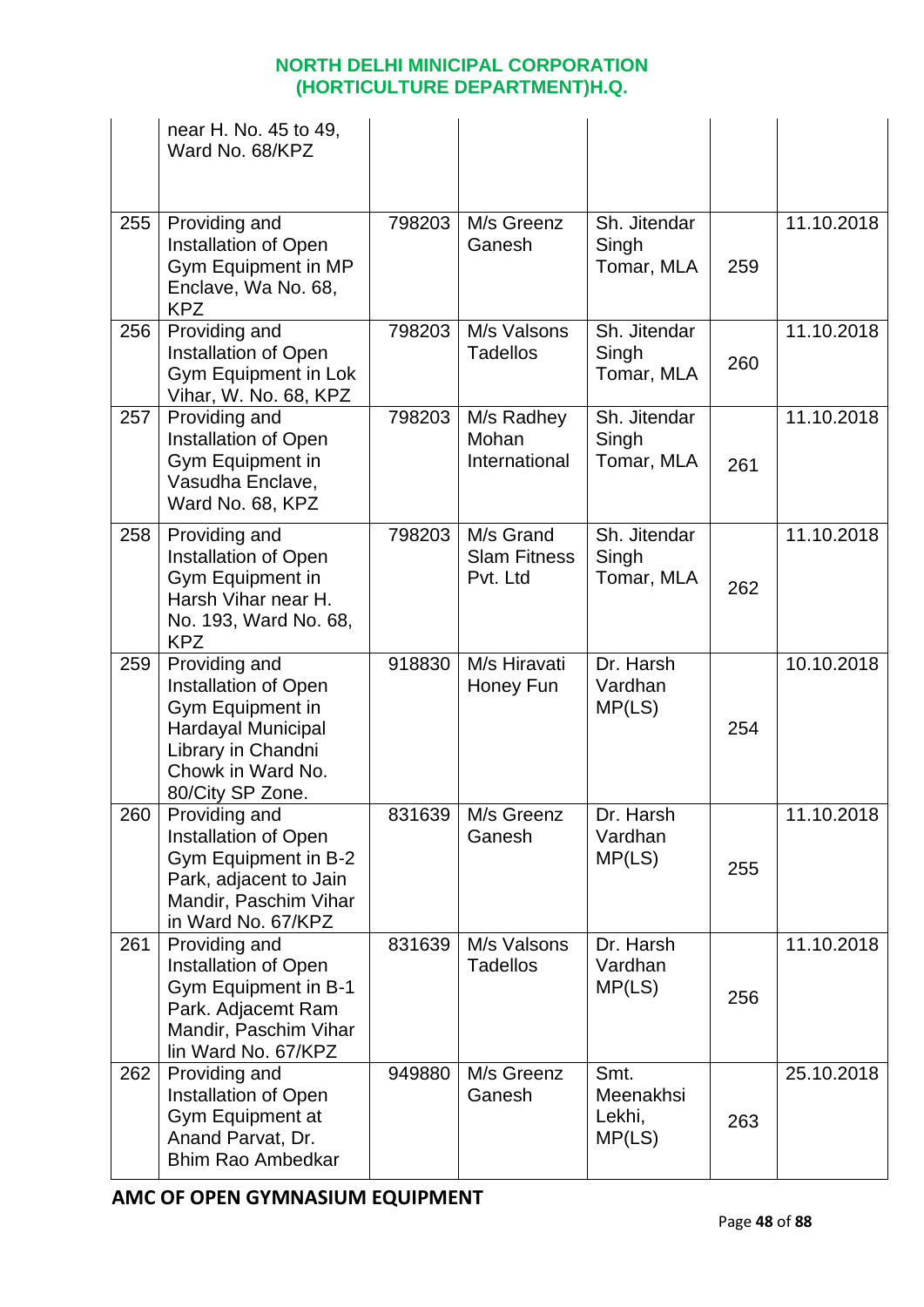|     | Park, Ward No. 95,<br><b>KBZ</b>                                                                                                          |        |                                              |                                       |     |            |
|-----|-------------------------------------------------------------------------------------------------------------------------------------------|--------|----------------------------------------------|---------------------------------------|-----|------------|
| 263 | Providing and<br>Installation of Open<br>Gym Equipment at<br>Mahila Park, Gali No.<br>03, Prem Nagar, Ward<br>No. 98/N, KBZ               | 949880 | M/s Valsons<br><b>Tadellos</b>               | Smt.<br>Meenakhsi<br>Lekhi,<br>MP(LS) | 264 | 25.10.2018 |
| 264 | Providing and<br>Installation of Open<br>Gym EquipmentAT 30<br><b>Block Park, West Patel</b><br>Nagar, Ward No. 98/N.<br><b>KBZ</b>       | 949880 | M/s Radhey<br>Mohan<br>International         | Smt.<br>Meenakhsi<br>Lekhi,<br>MP(LS) | 265 | 25.10.2018 |
| 265 | Providing and<br>Installation of Open<br>Gym Equipment at 29<br><b>Block Park, West Patel</b><br>Nagar, Ward No. 98/N,<br><b>KBZ</b>      | 949880 | M/s Grand<br><b>Slam Fitness</b><br>Pvt. Ltd | Smt.<br>Meenakhsi<br>Lekhi,<br>MP(LS) | 266 | 25.10.2018 |
| 266 | Providing and<br>Installation of Open<br>Gym Equipment in<br>Park of DMS, Shadipur<br>Flyover, Ward No.<br>98/N, KBZ                      | 949880 | M/s Hiravati<br>Honey Fun                    | Smt.<br>Meenakhsi<br>Lekhi,<br>MP(LS) | 267 | 25.10.2018 |
| 267 | Providing and<br>Installation of Open<br>Gym Equipment in B-<br>1/95 Block, New Moti<br>Nagar Park, Ward No.<br>99/N. KBZ.                | 949880 | M/s Greenz<br>Ganesh                         | Smt.<br>Meenakhsi<br>Lekhi,<br>MP(LS) | 268 | 25.10.2018 |
| 268 | Providing and<br>Installation of Open<br>Gym Equipment at<br>Road No. 04, H. NO.<br>19, Jaidev Park,<br>Karampura, Ward No.<br>99/N, KBZ. | 949880 | M/s Valsons<br><b>Tadellos</b>               | Smt.<br>Meenakhsi<br>Lekhi,<br>MP(LS) | 269 | 25.10.2018 |
| 269 | Providing and<br>Installation of Open<br>Gym Equipment at A-<br>131, New Moti Nagar<br>Park, Ward No. 99/N,<br>KBZ.                       | 949880 | M/s Radhey<br>Mohan<br>International         | Smt.<br>Meenakhsi<br>Lekhi,<br>MP(LS) | 270 | 25.10.2018 |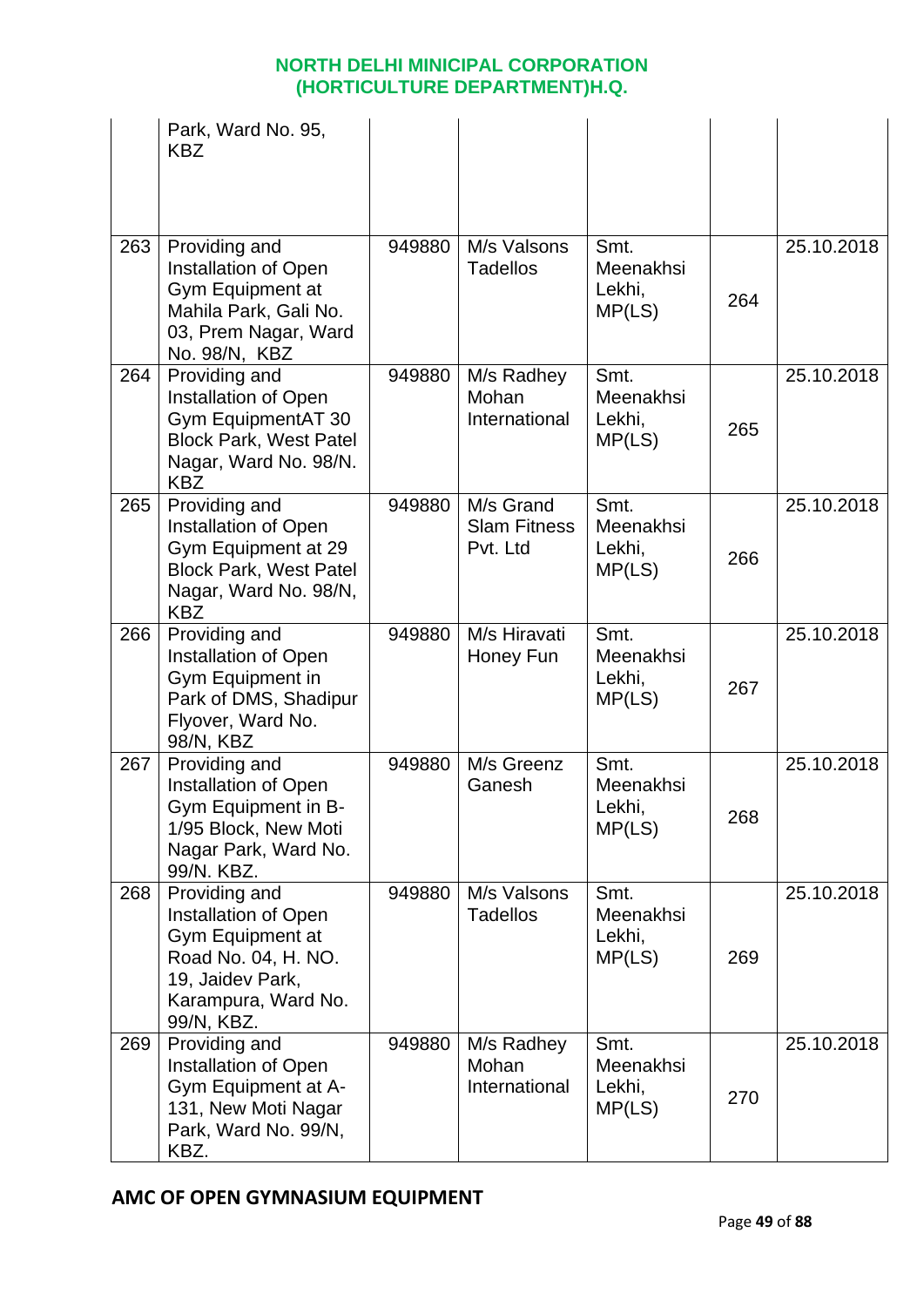| 270 | Providing and<br>Installation of Open<br>Gym Equipment at H-<br>134, Karampura Park,<br>Ward No. 99/N, KBZ                                                                                                                      | 949880  | M/s Grand<br><b>Slam Fitness</b><br>Pvt. Ltd | Smt.<br>Meenakhsi<br>Lekhi,<br>MP(LS) | 271 | 25.10.2018 |
|-----|---------------------------------------------------------------------------------------------------------------------------------------------------------------------------------------------------------------------------------|---------|----------------------------------------------|---------------------------------------|-----|------------|
| 271 | Providing and<br>Installation of Open<br>Gym Equipment at D-<br>169, Karampura Park,<br>Ward No. 99/N, KBZ.                                                                                                                     | 949880  | M/s Hiravati<br>Honey Fun                    | Smt.<br>Meenakhsi<br>Lekhi,<br>MP(LS) | 272 | 25.10.2018 |
| 272 | Providing and<br>Installation of Open<br>Gym Equipment at I-<br>271, Karampura Park,<br>Ward No. 99/N, KBZ                                                                                                                      | 949880  | M/s Greenz<br>Ganesh                         | Smt.<br>Meenakhsi<br>Lekhi,<br>MP(LS) | 273 | 25.10.2018 |
| 273 | Providing and<br><b>Installation of Open</b><br>Gym Equipment in 21-<br><b>Block, West Patel</b><br>Nagar, Opp. Army<br>Gate, Eard No. 95,<br><b>KBZ</b>                                                                        | 949880  | M/s Valsons<br><b>Tadellos</b>               | Smt.<br>Meenakhsi<br>Lekhi,<br>MP(LS) | 274 | 25.10.2018 |
| 274 | Providing and<br>Installation of Open<br>Gym Equipment of 02<br>sets 01 No. Gents and<br>01 No. Ladies<br>equipment in park at<br><b>Chander Shekhar</b><br>Azad Park ward No.<br>81/N. Citi S.P. Zone,<br>AC-19, Sadar Bazaar. | 1634909 | M/s Radhey<br>Mohan<br>International         | Sh. Som<br>Dutt, MLA                  | 314 | 14.01.2019 |
| 275 | Providing and<br>Installation of Open<br>Gym Equipment with<br>Platform in the Park D-<br>1 Block, Sector-16,<br>Rohini, Ward No. 24,<br>Rohini Zone                                                                            | 796829  | M/s Hiravati<br>Honey Fun                    | Sh.<br>Mohinder<br>Goyal, MLA         | 276 | 25.10.2018 |
| 276 | Providing and<br>Installation of Open<br>Gym Equipment with<br>platfom in the park I-7<br>Block, Rohini, Ward<br>No. 24, Rohini Zone.                                                                                           | 796829  | M/s Greenz<br>Ganesh                         | Sh.<br>Mohinder<br>Goyal, MLA         | 277 | 25.10.2018 |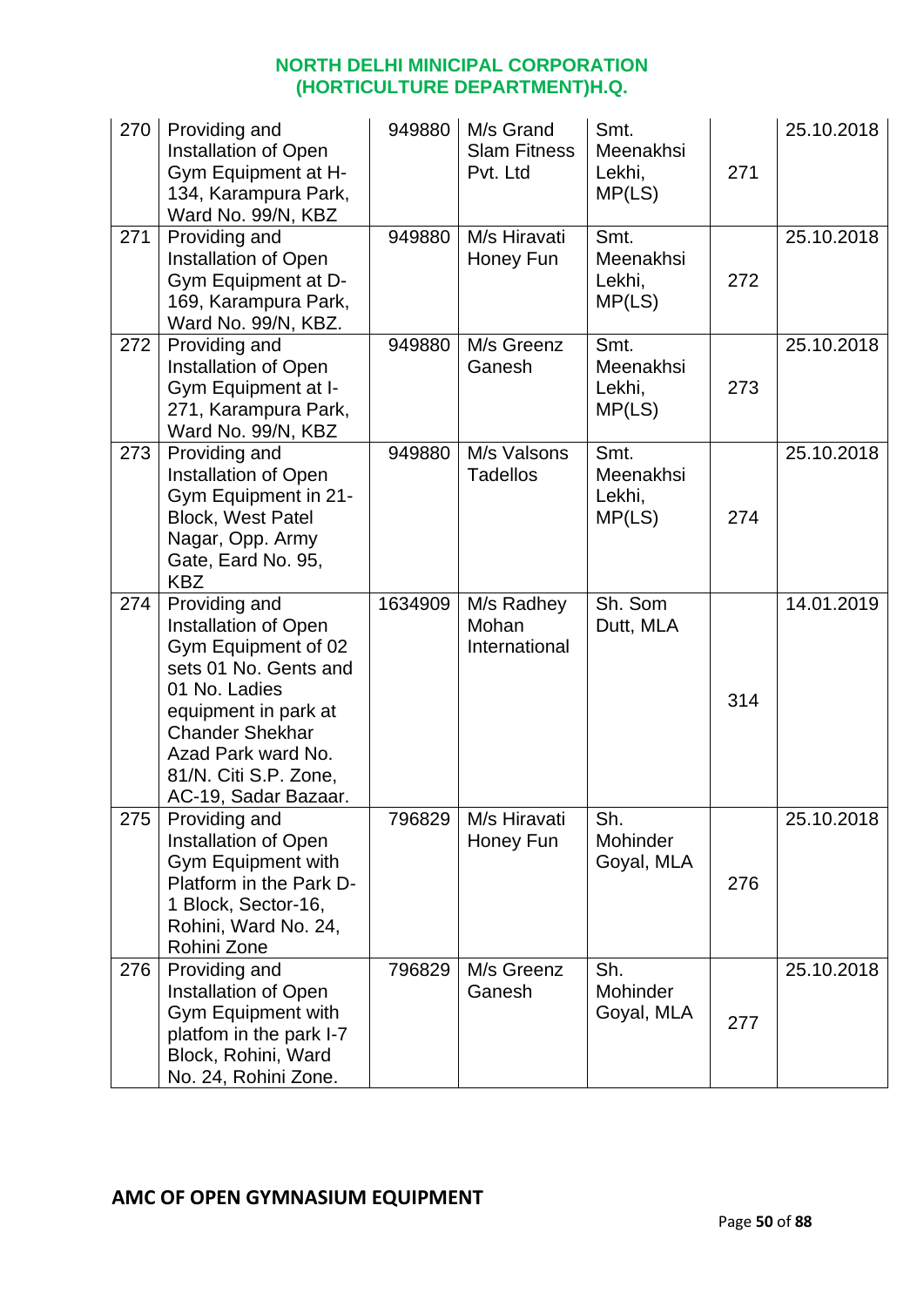| 277 | Providing and<br>Installation of Open<br>Gym Equipment with<br>platform in the park,<br>Citizen Park, Sector-<br>17, Rohini, Ward No.<br>24, Rohini Zone                        | 796829 | M/s Valsons<br><b>Tadellos</b>               | Sh.<br>Mohinder<br>Goyal, MLA   | 278 | 25.10.2018 |
|-----|---------------------------------------------------------------------------------------------------------------------------------------------------------------------------------|--------|----------------------------------------------|---------------------------------|-----|------------|
| 278 | Providing and<br>Installation of Open<br>Gym Equipment with<br>platform inl the Parshu<br>Ram Park, Sector-6,<br>Rohini, Ward No. 25.<br>Rohini Zone                            | 796829 | M/s Radhey<br>Mohan<br>International         | Sh.<br>Mohinder<br>Goyal, MLA   | 279 | 25.10.2018 |
| 279 | Providing and<br>Installation of Open<br><b>Gym Equipment with</b><br>platform in the park<br>opp. H. No. 22, Rajiv<br>Enclave, Setor-5,<br>Rohini, Ward No. 25,<br>Rohini Zone | 796829 | M/s Grand<br><b>Slam Fitness</b><br>Pvt. Ltd | Sh.<br>Mohinder<br>Goyal, MLA   | 280 | 25.10.2018 |
| 280 | Providing and<br>Installation of Open<br>Gym Equipment in the<br>park between A-1 & -3<br>Block, Sector-5,<br>Rohini, Ward No. 25.<br>Rohini Zone.                              | 796829 | M/s Hiravati<br>Honey Fun                    | Sh.<br>Mohinder<br>Goyal, MLA   | 281 | 25.10.2018 |
| 281 | Providing and<br>Installation of Open<br>Gym Equipment with<br>platform in the park<br>between B-2 & B-3<br>Block, Sector-6,<br>Rohini, Ward No. 25,<br>Rohini Zone             | 796829 | M/s Greenz<br>Ganesh                         | Sh.<br>Mohinder<br>Goyal, MLA   | 282 | 25.10.2018 |
| 282 | Providing and<br>Installation of Open<br>Gym Equipment with<br>platform in the park<br>between A-Block,<br>Sector-16, Rohini<br>Ward No. 24, Rohini<br>Zone.                    | 796829 | M/s Valsons<br><b>Tadellos</b>               | Sh.<br>Mohinder<br>Goyal, MLA   | 283 | 25.10.2018 |
| 283 | Providing and<br>Installation of Open<br>Gym Equipment in<br>Park near H. No. 77                                                                                                | 918830 | M/s Radhey<br>Mohan<br>International         | Sh. Parvez<br>Harshmi<br>MP(RS) | 284 | 31.10.2018 |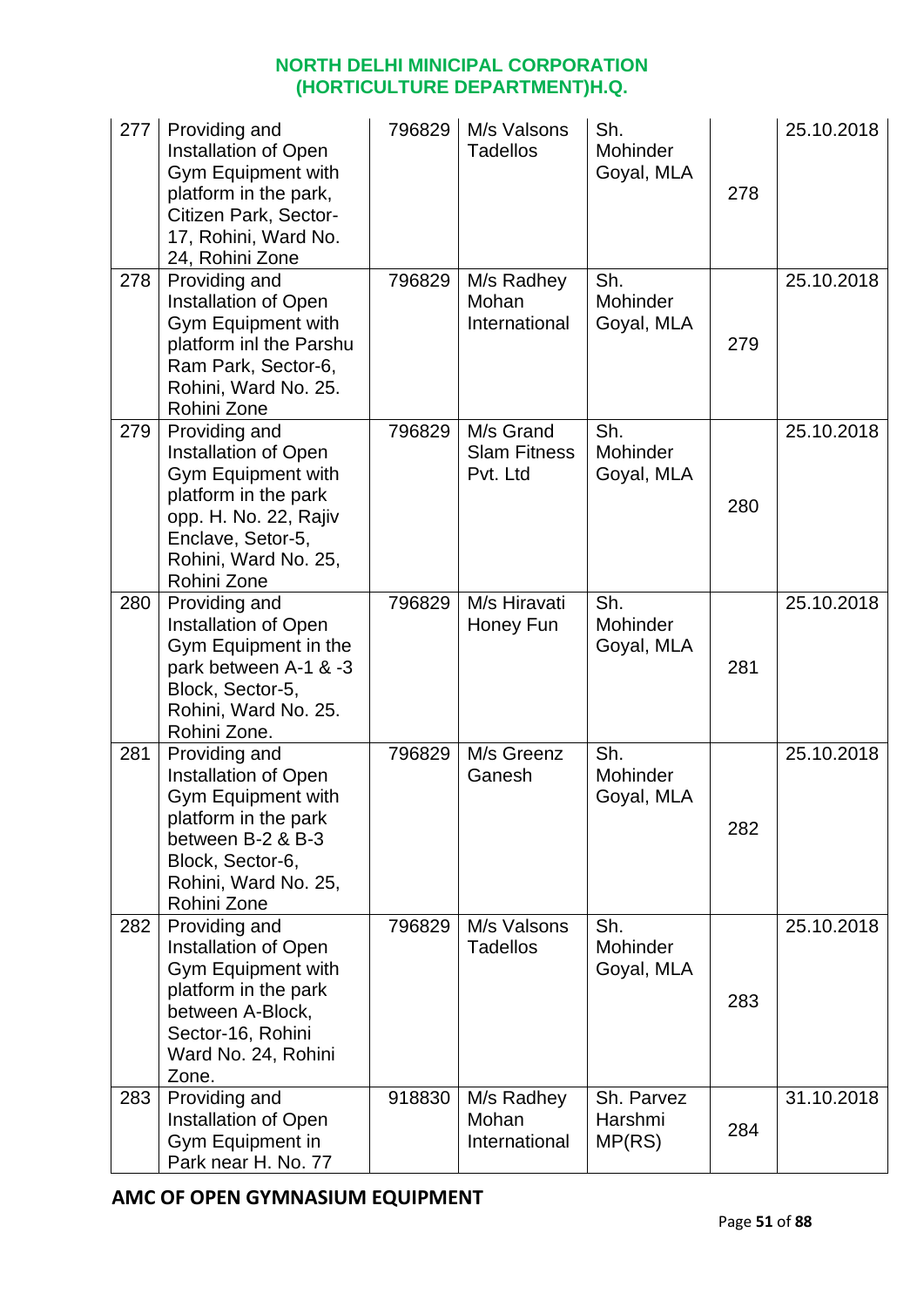|     | B.D. Eatate, Timarpur,<br>Ward No. 12/CLZ                                                                                              |        |                                              |                                 |     |            |
|-----|----------------------------------------------------------------------------------------------------------------------------------------|--------|----------------------------------------------|---------------------------------|-----|------------|
| 284 | Providing and<br>Installation of Open<br>Gym Equipment in<br>Mahila Park M.S. Flat,<br>Timarpur, Ward No.<br>12/CLZ                    | 918830 | M/s Grand<br><b>Slam Fitness</b><br>Pvt. Ltd | Sh. Parvez<br>Harshmi<br>MP(RS) | 285 | 31.10.2018 |
| 285 | Providing and<br>Installation of Open<br>Gym Equipment in<br>Tansain Park, Ward<br>No. 12/CLZ                                          | 918830 | M/s Hiravati<br>Honey Fun                    | Sh. Parvez<br>Harshmi<br>MP(RS) | 286 | 31.10.2018 |
| 286 | Providing and<br>Installation of Open<br>Gym Equipment in<br>Children Park,<br>Jawahar Market, Ward<br>No. 12/CLZ                      | 918830 | M/s Greenz<br>Ganesh                         | Sh. Parvez<br>Harshmi<br>MP(RS) | 287 | 31.10.2018 |
| 287 | Providing and<br>Installation of Open<br>Gym Equipment in<br>Post Office Wala Park,<br>Ward No. 12/CLZ                                 | 918830 | M/s Valsons<br><b>Tadellos</b>               | Sh. Parvez<br>Harshmi<br>MP(RS) | 288 | 31.10.2018 |
| 288 | Providing and<br>Installation of Open<br><b>Gym Equipment</b><br>inMCD Colony,<br>Timarpur, Ward No. 12<br>under CLZ                   | 918830 | M/s Radhey<br>Mohan<br>International         | Sh. Parvez<br>Harshmi<br>MP(RS) | 289 | 31.10.2018 |
| 289 | Providing and<br><b>Installation of Open</b><br>Gym Equipment in<br>MCD School,<br>Wazirabad, Ward No.<br>12 under CLZ                 | 918830 | M/s Grand<br><b>Slam Fitness</b><br>Pvt. Ltd | Sh. Parvez<br>Harshmi<br>MP(RS) | 290 | 31.10.2018 |
| 290 | Providing and<br><b>Installation of Open</b><br>Gym Equipment in<br>Mpl. School, Lancer<br>Road, Timarpur, Ward<br>No. 12, under CLZ   | 918830 | M/s Hiravati<br>Honey Fun                    | Sh. Parvez<br>Harshmi<br>MP(RS) | 291 | 31.10.2018 |
| 291 | Providing and<br>Installation of Open<br>Gym Equipment with<br>Platform of the Park in<br>Paradise Apartment,<br>Sec-18, Rohini, AC-13 | 836703 | M/s Greenz<br>Ganesh                         | Sh. Vijender<br>Gupta, MLA      | 292 | 31.10.2018 |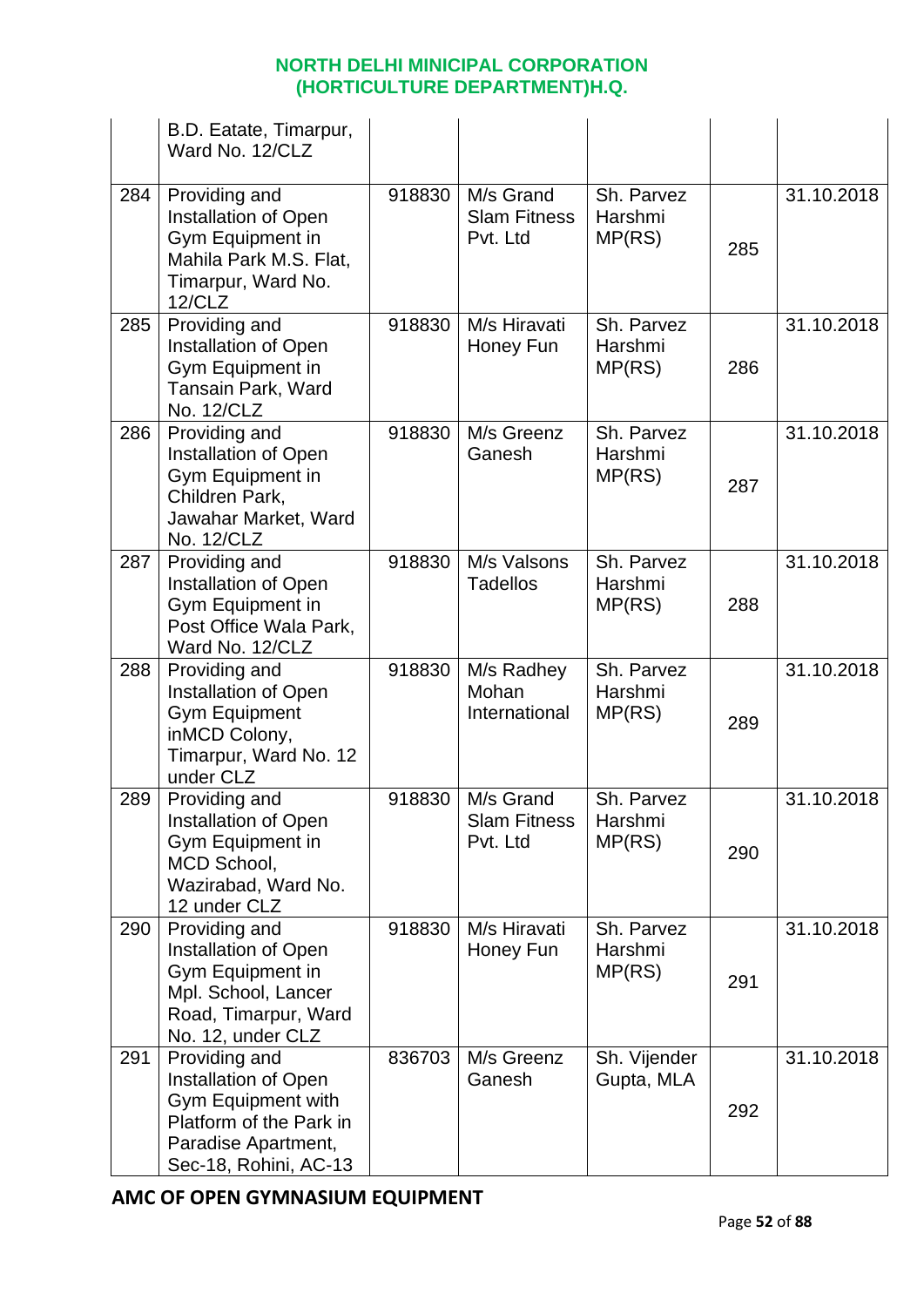|     | (Ward No. 57) Rohini<br>Zone                                                                                                                                                 |        |                                              |                            |     |            |
|-----|------------------------------------------------------------------------------------------------------------------------------------------------------------------------------|--------|----------------------------------------------|----------------------------|-----|------------|
| 292 | Providing and<br>Installation of Open<br>Gym Equipment with<br>Platform of the Park in<br>Divyanjali Apartment,<br>Sec-19, Rohini AC-13,<br>(Ward No. 57) Rohini<br>Zone     | 836703 | M/s Valsons<br><b>Tadellos</b>               | Sh. Vijender<br>Gupta, MLA | 293 | 31.10.2018 |
| 293 | Providing and<br>Installation of Open<br>Gym Equipment with<br>Platform of the park in<br>Platinum Apartment,<br>Sec-18, Rohini AC-13<br>(Ward No. 57), Rohini<br>Zone)      | 836703 | M/s Radhey<br>Mohan<br>International         | Sh. Vijender<br>Gupta, MLA | 294 | 31.10.2018 |
| 294 | Providing and<br>Installation of Open<br>Gym Equipment with<br><b>Platform in Green</b><br><b>Valley Apartment, Sec-</b><br>18, Rohini AC-13<br>(Ward No. 57) Rohini<br>Zone | 836703 | M/s Grand<br><b>Slam Fitness</b><br>Pvt. Ltd | Sh. Vijender<br>Gupta, MLA | 295 | 31.10.2018 |
| 295 | Providing and<br>Installation of Open<br>Gym Equipment with<br>Platform of the Park in<br>Millenium Apartment,<br>Sec-18, Rohini AC-13<br>(Ward No. 57) Rohini<br>Zone       | 836703 | M/s Hiravati<br>Honey Fun                    | Sh. Vijender<br>Gupta, MLA | 296 | 31.10.2018 |
| 296 | Providing and<br><b>Installation of Open</b><br>Gym Equipment with<br>Platform in the Park<br>between Pkt B-4/B-6,<br>Sector-8, Rohini AC-<br>13, Rohini Zone                | 836703 | M/s Greenz<br>Ganesh                         | Sh. Vijender<br>Gupta, MLA | 297 | 31.10.2018 |
| 297 | Providing and<br>Installation of Open<br>Gym Equipment with<br>Platform in the Park<br>between Pkt. E-15 and                                                                 | 836703 | M/s Valsons<br><b>Tadellos</b>               | Sh. Vijender<br>Gupta, MLA | 298 | 31.10.2018 |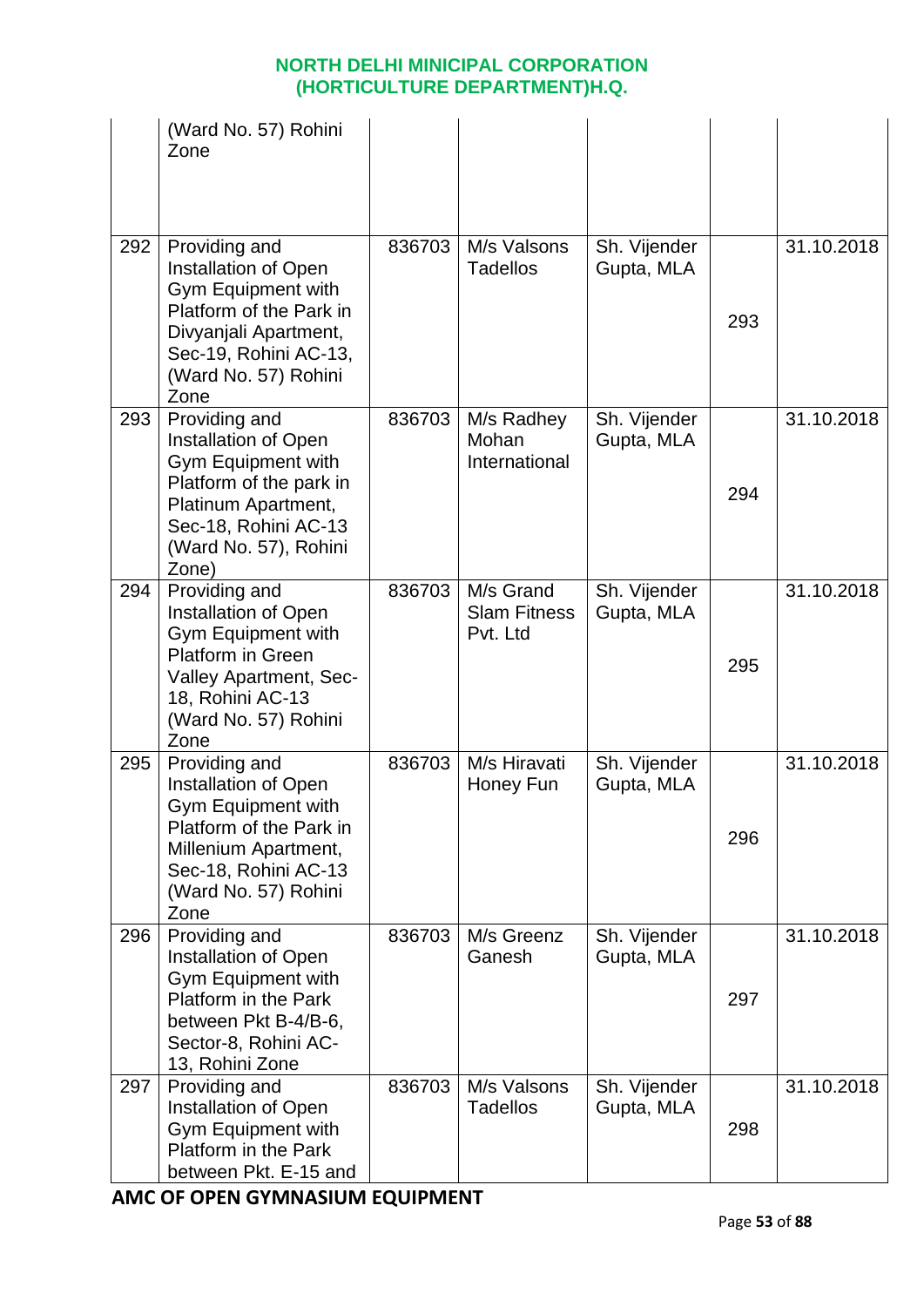|     | E-16, Sec-8, Rohini<br>AC-13, Rohini Zone                                                                                                                                                                 |        |                                              |                                        |     |            |
|-----|-----------------------------------------------------------------------------------------------------------------------------------------------------------------------------------------------------------|--------|----------------------------------------------|----------------------------------------|-----|------------|
| 298 | Providing and<br>Installation of Open<br>Gym Equipment at<br>Park Opp. H. No. SCG-<br>1/2. S. No. 7, B-Block,<br>Ph-II, Metro Vihar,<br>Holambi Kalan, Delhi<br>in Holambi Khurd,<br>Ward No. 04N Narela. | 949880 | M/s Radhey<br>Mohan<br>International         | Sh. Sushil<br>Kumar<br>Gupta<br>MP(RS) | 299 | 31.10.2018 |
| 299 | Providing and<br>Installation of Open<br>Gym Equipment with<br>Platform in the Bapu<br>Ram, Mangol Puri<br>Constituencly, AC No.<br>12, Rohini Zone                                                       | 798203 | M/s Grand<br><b>Slam Fitness</b><br>Pvt. Ltd | Ms Rakhi<br>Birla, MLA                 | 303 | 18.12.2018 |
| 300 | Providing and<br>Installation of Open<br>Gym Equipment in<br>Chacha Nehru Park,<br>Ramesh Nagar, Ward<br>No. 101N/KBZ                                                                                     | 949880 | M/s Hiravati<br>Honey Fun                    | Smt.<br>Meenakhsi<br>Lekhi,<br>MP(LS)  | 304 | 18.12.2018 |
| 301 | Providing and<br>Installation of Open<br>Gym Equipment with<br>Platform in the Church<br>Wala Park, Mangol<br>Puri Constituency, AC<br>No. 12, Rohini Zone                                                | 798203 | M/s Greenz<br>Ganesh                         | Ms Rakhi<br>Birla, MLA                 | 305 | 18.12.2018 |
| 302 | Providing and<br>Installation of Open<br>Gym Equipment in Raj<br>Guru Park, Old<br>Rajinder Nagar in<br>Ward NO. C-149/KBZ                                                                                | 798203 | M/s Valsons<br><b>Tadellos</b>               | Smt.<br>Meenakhsi<br>Lekhi,<br>MP(LS)  | 306 | 18.12.2018 |
| 303 | Providing and<br>Installation of Open<br>Gym Equipment in<br>Shaheed Dhingra<br>Park, East Punjabi<br>Bagh in Ward No. C-<br>99/KBZ                                                                       | 798203 | M/s Radhey<br>Mohan<br>International         | Smt.<br>Meenakhsi<br>Lekhi,<br>MP(LS)  | 307 | 18.12.2018 |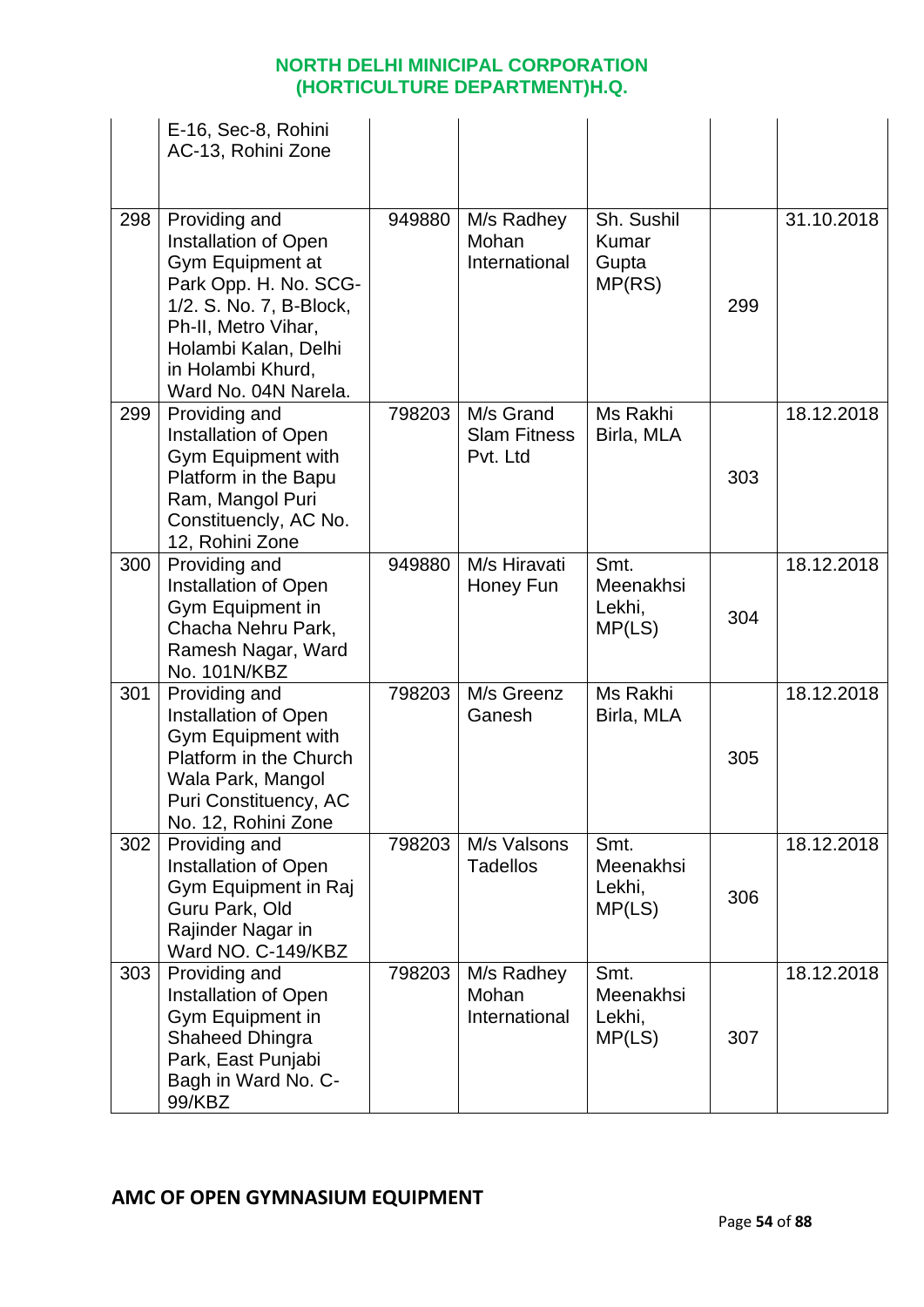| 304 | Providing and<br>Installation of Open<br>Gym Equipment in<br><b>Central Park behind</b><br>Vidhya Bhawan<br>School, New Rajinder<br>Nagar in Ward No. C-<br>149/KBZ | 836703 | M/s Grand<br><b>Slam Fitness</b><br>Pvt. Ltd | Smt.<br>Meenakhsi<br>Lekhi,<br>MP(LS) | 308 | 18.12.2018 |
|-----|---------------------------------------------------------------------------------------------------------------------------------------------------------------------|--------|----------------------------------------------|---------------------------------------|-----|------------|
| 305 | Providing and<br><b>Installation of Open</b><br>Gym Equipment in<br>Mayor Chand Pahuja<br>Park, 4-5 Block, Moti<br>Nagar in W. No. C-99,<br>Part-A.                 | 836703 | M/s Hiravati<br>Honey Fun                    | Smt.<br>Meenakhsi<br>Lekhi,<br>MP(LS) | 309 | 18.12.2018 |
| 306 | Providing and<br>Installation of Open<br>Gym Equipment in 5A<br>Block, WEA Karol<br>Bagh in Ward No. C-<br>149/KBZ, Part-A                                          | 798203 | M/s Greenz<br>Ganesh                         | Smt.<br>Meenakhsi<br>Lekhi,<br>MP(LS) | 310 | 18.12.2018 |
| 307 | Providing and<br>Installation of Open<br>Gym Equipment in Sat<br>Bhai Gola Park, 6-7<br>Block, Moti Nagar                                                           | 798203 | M/s Valsons<br><b>Tadellos</b>               | Smt.<br>Meenakhsi<br>Lekhi,<br>MP(LS) | 311 | 18.12.2018 |
| 308 | Providing and<br>Installation of Open<br>Gym Equipment in<br>Park of Pocket-A8,<br>Sector-16, Rohini.                                                               | 798203 | M/s Radhey<br>Mohan<br>International         | Dr. Udit Raj,<br>MP(LS)               | 312 | 18.12.2018 |
| 309 | Providing and<br>Installation of Open<br>Gym Equipment with<br>Platform in Diamond<br>Park, Mangol Puri<br>Constituency, AC No.<br>12, Rohini Zone                  | 798203 | M/s Grand<br><b>Slam Fitness</b><br>Pvt. Ltd | Ms Rakhi<br>Birla, MLA                | 313 | 18.12.2018 |
| 310 | Providing and<br><b>Installation of Open</b><br><b>Gym Equipmentin Park</b><br>R & M Block near<br>Dayanand Public<br>School, Model Town-III<br>in Ward No. 18/CLZ  | 918830 | M/s Hiravati<br>Honey Fun                    | Dr. Harsh<br>Vardhan<br>MP(LS)        | 315 | 25.01.2019 |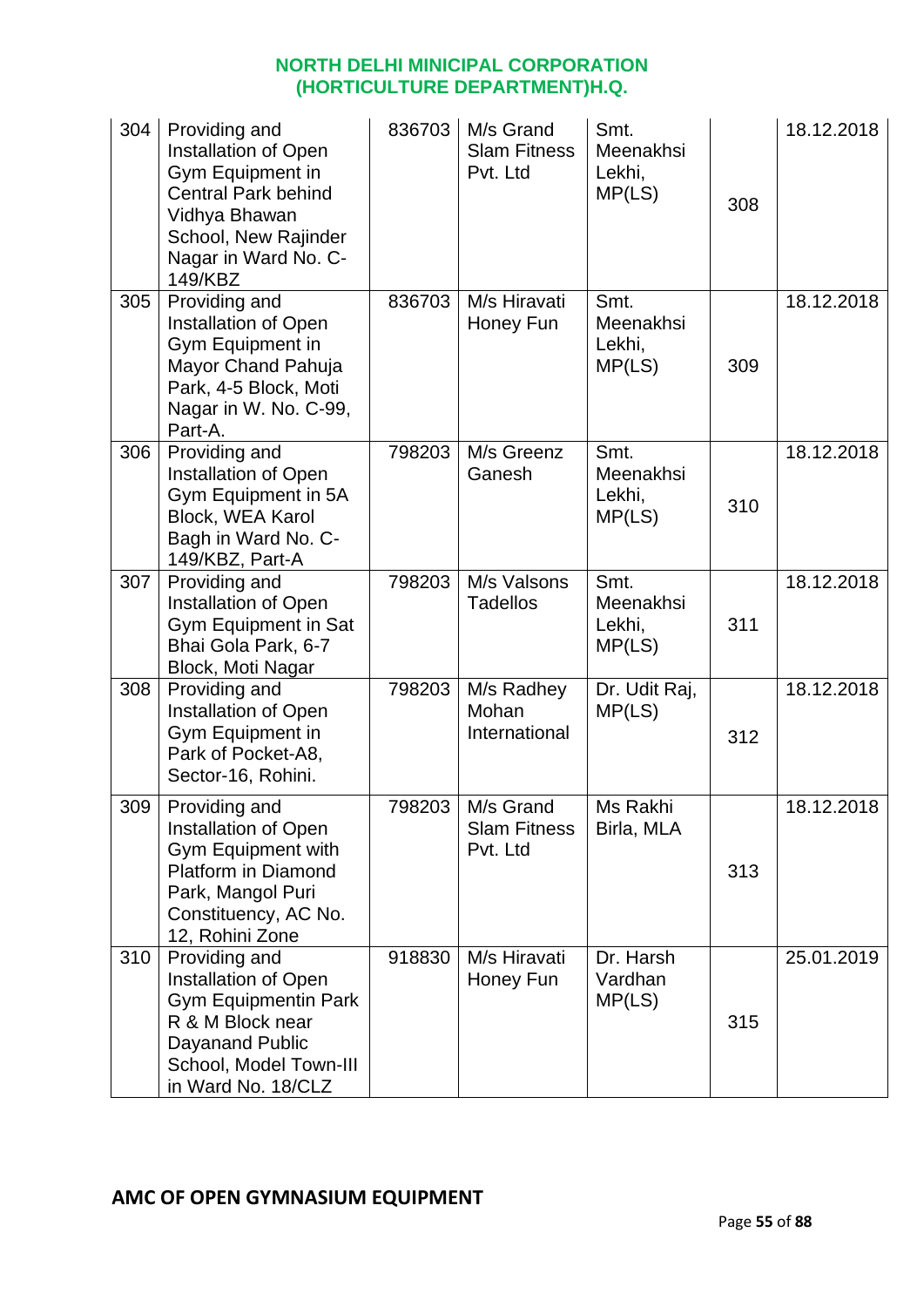| 311 | Providing and<br>Installation of Open<br><b>Gym Equipment</b><br>atmGH-1, Archana<br>Apartment, Paschim<br>Vihar in Ward<br>No.65/KPZ                                                                                   | 831639 | M/s Greenz<br>Ganesh                         | Dr. Harsh<br>Vardhan<br>MP(LS) | 316 | 25.01.2019 |
|-----|-------------------------------------------------------------------------------------------------------------------------------------------------------------------------------------------------------------------------|--------|----------------------------------------------|--------------------------------|-----|------------|
| 312 | Providing and<br>Installation of Open<br>Gym Equipment in<br>Park B-7, Sector-3,<br>Rohini, Ward No. 53,<br>Rohini Zone.                                                                                                | 798203 | M/s Valsons<br><b>Tadellos</b>               | Dr. Udit Raj,<br>MP(LS)        | 317 | 25.01.2019 |
| 313 | Providing and<br><b>Installation of Open</b><br>Gym Equipment in<br>Park G-28, Sector-3,<br>Rohini, Ward No. 53,<br>Rohini Zone.                                                                                        | 798203 | M/s Radhey<br>Mohan<br>International         | Dr. Udit Raj,<br>MP(LS)        | 318 | 25.01.2019 |
| 314 | Providing and<br>Installation of Open<br>Gym Equipment in<br>Park A Block, Majlis<br>Park in Ward No.<br>18/CLZ                                                                                                         | 918830 | M/s Grand<br><b>Slam Fitness</b><br>Pvt. Ltd | Dr. Harsh<br>Vardhan<br>MP(LS) | 319 | 25.01.2019 |
| 315 | Providing and<br>Installation of Open<br>Gym Equipment in<br>Park MCD Flats, Nani<br>Wala Bagh in Ward<br>No. 18/CLZ                                                                                                    | 918830 | M/s Hiravati<br>Honey Fun                    | Dr. Harsh<br>Vardhan<br>MP(LS) | 320 | 25.01.2019 |
| 316 | Providing and<br>Installation of Open<br>Gym Equipment at L-<br>Shape Park behind<br>Flat No. 34<br>(surrounding by Flat<br>No. 31 to 37) in Deep<br>Enclave Pocket-D,<br>Phase-III, Ashok Vihar<br>in Ward No. 73/KPZ. | 931508 | M/s Greenz<br>Ganesh                         | Dr. Harsh<br>Vardhan<br>MP(LS) | 321 | 25.01.2019 |
| 317 | Providing and<br>Installation of Open<br>Gym Equipment at<br><b>Central Park of Shakti</b><br>Apartment, Ashok<br>Vihar-III in Ward No,<br>73/KPZ.                                                                      | 931508 | M/s Valsons<br><b>Tadellos</b>               | Dr. Harsh<br>Vardhan<br>MP(LS) | 322 | 25.01.2019 |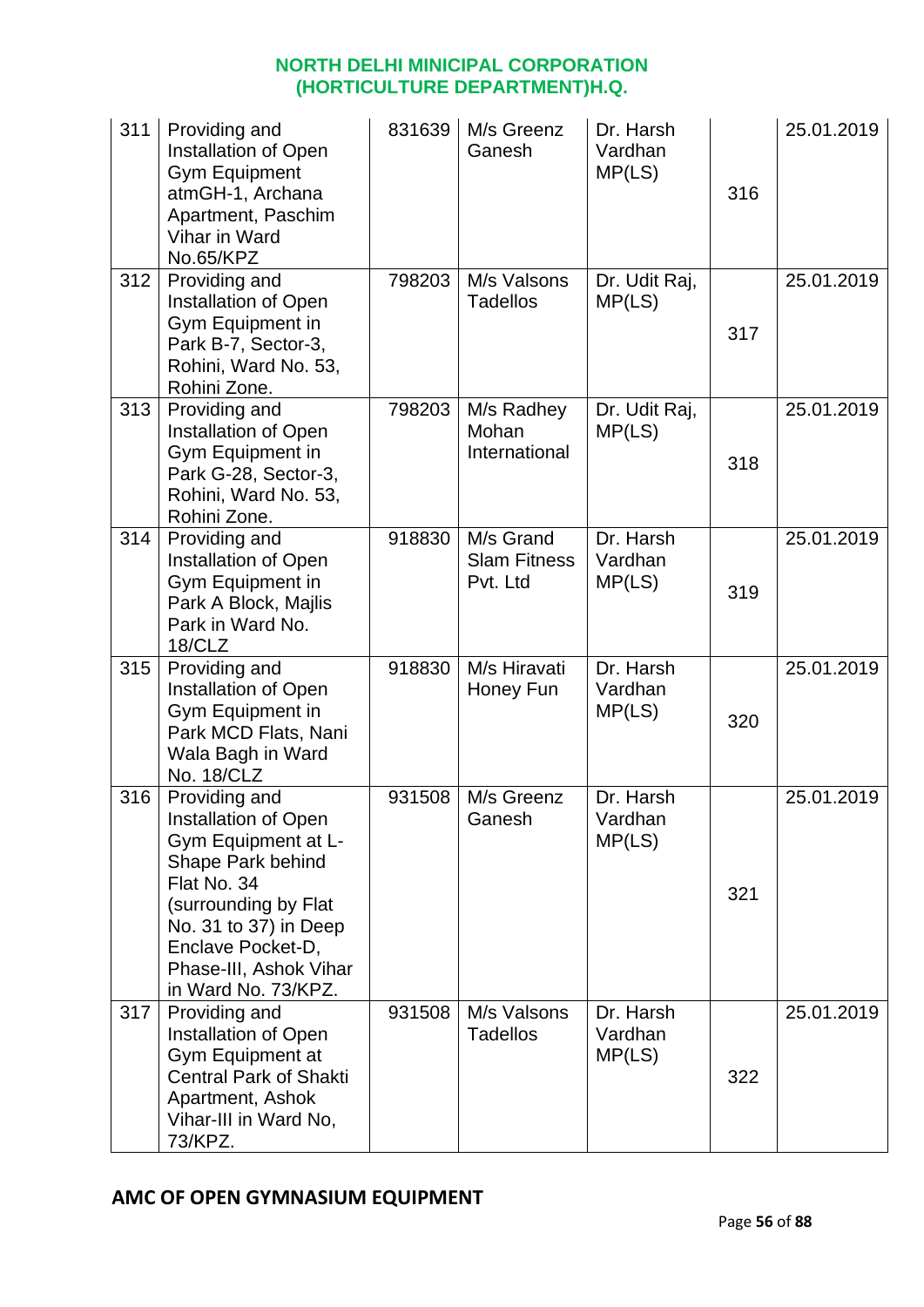| 318 | Providing and<br>Installation of Open<br>Gym Equipment at<br>Public Park, DDA<br>Flats, Turman Gate in<br>Ward No. 86/City-SPZ                         | 931508 | M/s Radhey<br>Mohan<br>International         | Dr. Harsh<br>Vardhan<br>MP(LS)                   | 323 | 25.01.2019 |
|-----|--------------------------------------------------------------------------------------------------------------------------------------------------------|--------|----------------------------------------------|--------------------------------------------------|-----|------------|
| 319 | Providing and<br>installation of Open<br>Gym Equipment in BP-<br><b>BQ Park (Ladies</b><br>Wing), Shalimar Bagh,<br>Ward No. 63, Keshav<br>Puram Zone. | 249140 | M/s Grand<br><b>Slam Fitness</b><br>Pvt. Ltd | Sh. Tilak Raj<br>Katariya,<br>Mpl.<br>Councillor | 324 | 31.01.2019 |
| 320 | Providing &<br>Installaltion of Open<br>Gym Equipment in<br><b>BW-Block Park (Ladies</b><br>Wing), Shalimar Bagh,<br>Ward No. 63, Keshav<br>Puram Zone | 249140 | M/s Hiravati<br>Honey Fun                    | Sh. Tilak Raj<br>Katariya,<br>Mpl.<br>Councillor | 325 | 31.01.2019 |
| 321 | Providing & Installation<br>of Open Gym<br><b>Equipment in Mahila</b><br>Park JJ Colony,<br>Wazirpur in Ward No.<br><b>74/KPZ</b>                      | 831586 | M/s Greenz<br>Ganesh                         | Sh. Rajesh<br>Gupta, MLA                         | 326 | 04.02.2019 |
| 322 | Providing & Installation<br>of Open Gym<br>Equipment in Park of<br>LIG Flats, Ashok Vihar<br>Ph-IV in Ward No.<br>74/KPZ                               | 831586 | M/s Valsons<br><b>Tadellos</b>               | Sh. Rajesh<br>Gupta, MLA                         | 327 | 04.02.2019 |
| 323 | Providing & Installation<br>of Open Gym<br><b>Equipment in Central</b><br>Park JJ Colony, Wazir<br>Pur in Ward No.<br><b>74/KPZ</b>                    | 831586 | M/s Radhey<br>Mohan<br>International         | Sh. Rajesh<br>Gupta, MLA                         | 328 | 04.02.2019 |
| 324 | Providing & Installation<br>of Open Gym<br>Equipment in Park of<br><b>SFS Flats Ashok Vihar</b><br>Ph-IV in Ward No.<br>74/KPZ                         | 831586 | M/s Grand<br><b>Slam Fitness</b><br>Pvt. Ltd | Sh. Rajesh<br>Gupta, MLA                         | 329 | 04.02.2019 |
| 325 | Providing & Installation<br>of Open Gym<br><b>Equipment in Park</b><br>Opp. Gurudwqara,<br>Nimri Colony in Ward                                        | 831586 | M/s Hiravati<br>Honey Fun                    | Sh. Rajesh<br>Gupta, MLA                         | 330 | 04.02.2019 |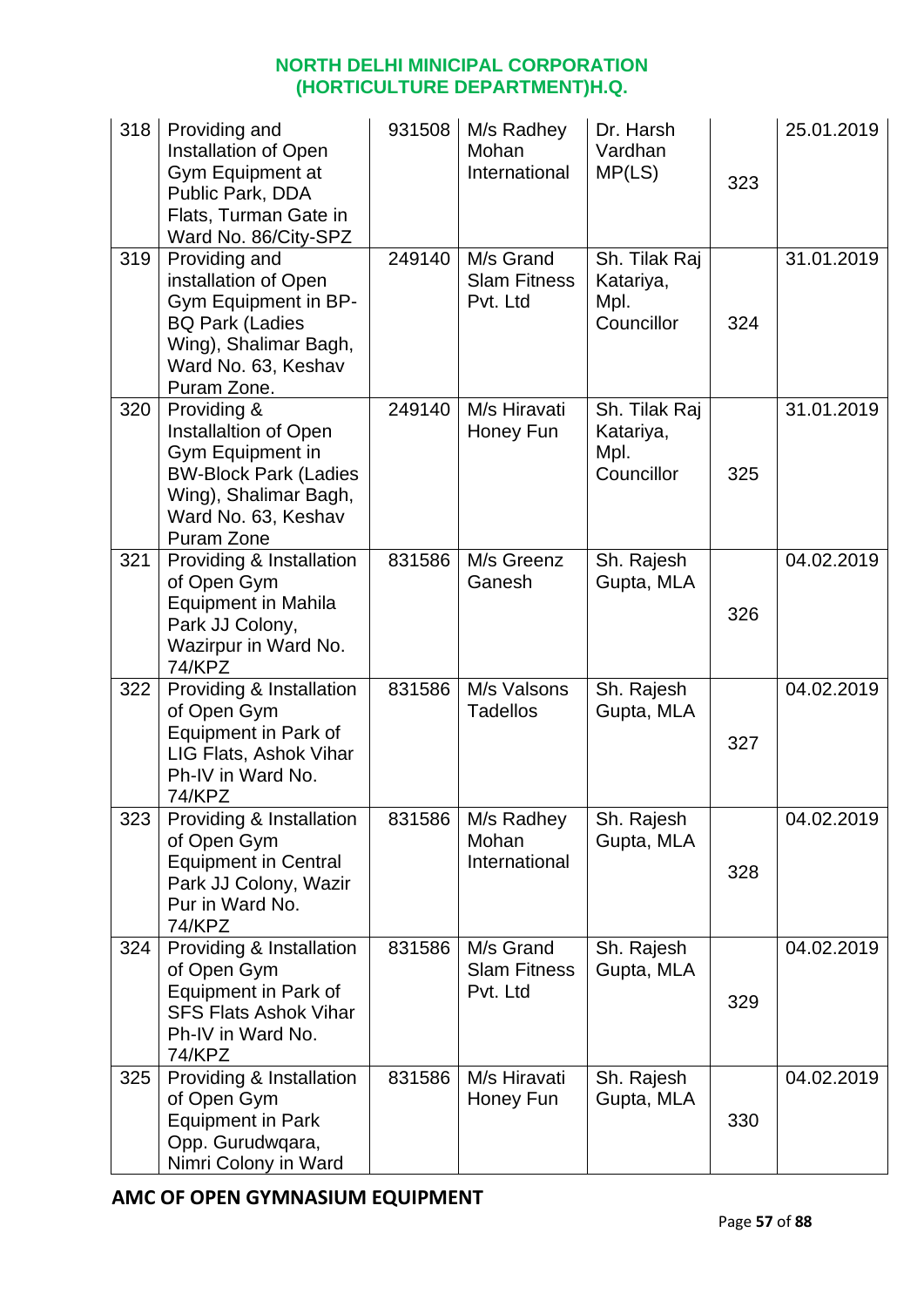|     | No. 74/KPZ                                                                                                                              |        |                                              |                                              |     |            |
|-----|-----------------------------------------------------------------------------------------------------------------------------------------|--------|----------------------------------------------|----------------------------------------------|-----|------------|
| 326 | Providing & Installation<br>of Open Gym<br>Equipment in Park of<br>MIG Flats, Ashok Vihar<br>Ph-IV in Ward No.<br><b>74/KPZ</b>         | 831586 | M/s Greenz<br>Ganesh                         | Sh. Rajesh<br>Gupta, MLA                     | 331 | 04.02.2019 |
| 327 | Providing and<br><b>Installation of Open</b><br>Gym in A-Block Park,<br>R.P. Bagh                                                       | 787938 | M/s Valsons<br><b>Tadellos</b>               | Sh. Akhilesh<br>Pati Tripathi,<br><b>MLA</b> | 332 | 04.02.2019 |
| 328 | Providing and<br>Installation of Open<br>Gym in Park of Malwa<br>Taxi Stand,<br>Gujranwala Town                                         | 787938 | M/s Radhey<br>Mohan<br>International         | Sh. Akhilesh<br>Pati Tripathi,<br><b>MLA</b> | 333 | 04.02.2019 |
| 329 | Providing and<br>Installation of Open<br>Gym in Park of Lal<br><b>Bagh</b>                                                              | 787938 | M/s Valsons<br><b>Tadellos</b>               | Sh. Akhilesh<br>Pati Tripathi,<br><b>MLA</b> | 337 | 04.02.2019 |
| 330 | Providing and<br>Installation of Open<br>Gym in Ramlila Park,<br><b>CC Colony</b>                                                       | 787938 | M/s Radhey<br>Mohan<br>International         | Sh. Akhilesh<br>Pati Tripathi,<br><b>MLA</b> | 338 | 04.02.2019 |
| 331 | Providing and<br><b>Installation of Open</b><br>Gym in Park DDA<br>Flats, Gulabi Bagh                                                   | 787938 | M/s Hiravati<br>Honey Fun                    | Sh. Akhilesh<br>Pati Tripathi,<br><b>MLA</b> | 340 | 04.02.2019 |
| 332 | Providing and<br><b>Installation of Open</b><br>Gym in Kapil Vihar, W.<br>No. 68, KPZ                                                   | 562416 | M/s Valsons<br><b>Tadellos</b>               | Sh. Jitendar<br>Singh<br>Tomar, MLA          | 342 | 12.02.2019 |
| 333 | Providing and<br>Installation of Open<br>Gym in Park of C-45<br><b>Wazirpur Industrial</b><br>Area, Ashok Vihar Ph-I                    | 831586 | M/s Radhey<br>Mohan<br>International         | Sh. Rajesh<br>Gupta, MLA                     | 343 | 12.02.2019 |
| 334 | Providing & Fixing<br>Installation of Open<br>Gym Equipment in the<br>Park opposite H. No.<br>Y-1229, Mangol Puri,<br>Ward No46, Rohini | 797036 | M/s Grand<br><b>Slam Fitness</b><br>Pvt. Ltd | Sh.<br>Sandeep<br>Kumar, MLA                 | 344 | 12.02.2019 |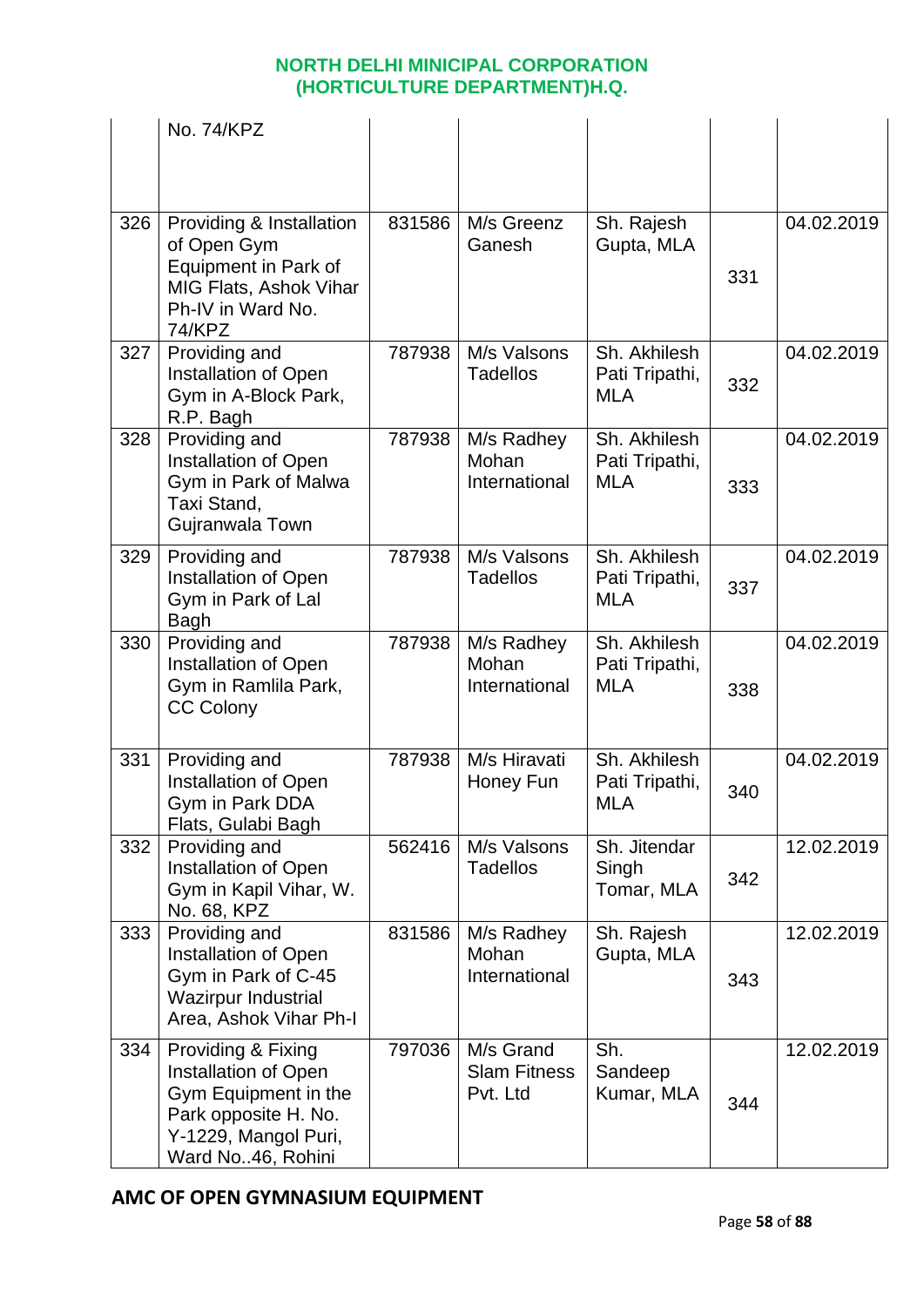|     | Zone                                                                                                                                                |        |                                              |                              |     |            |
|-----|-----------------------------------------------------------------------------------------------------------------------------------------------------|--------|----------------------------------------------|------------------------------|-----|------------|
|     |                                                                                                                                                     |        |                                              |                              |     |            |
| 335 | Providing & Fixing<br>Installation of Open<br>Gym Equipment in the<br>Park opposite H. No.<br>H-127, Mangol Puri,<br>Ward No.-46, Rohini<br>Zone    | 797036 | M/s Hiravati<br>Honey Fun                    | Sh.<br>Sandeep<br>Kumar, MLA | 345 | 12.02.2019 |
| 336 | Providing & Fixing<br>Installation of Open<br>Gym Equipment in the<br>park opposite H. No.<br>H-960, Mangol Puri,<br>Ward No. 46, Rohini<br>Zone    | 797036 | M/s Greenz<br>Ganesh                         | Sh.<br>Sandeep<br>Kumar, MLA | 346 | 12.02.2019 |
| 337 | Providing & Fixing<br>Installation of Open<br>Gym Equipment in the<br>Park opp. H. No. I-253,<br>Manogl Puri, Ward No.<br>46, Rohini Zone           | 797036 | M/s Valsons<br><b>Tadellos</b>               | Sh.<br>Sandeep<br>Kumar, MLA | 347 | 12.02.2019 |
| 338 | Providing & Fixing<br>Installation of Open<br>Gym Equipment in the<br>Park opposite H. No. J-<br>1059, Mangol Puri,<br>Ward No.-46, Rohini<br>Zone  | 797036 | M/s Radhey<br>Mohan<br>International         | Sh.<br>Sandeep<br>Kumar, MLA | 348 | 12.02.2019 |
| 339 | Providing & Fixing<br>Installation of Open<br>Gym Equipment in the<br>park opposite H. No. J-<br>1333, Mangol Puri,<br>Ward No.-46, Rohini<br>Zone. | 797036 | M/s Grand<br><b>Slam Fitness</b><br>Pvt. Ltd | Sh.<br>Sandeep<br>Kumar, MLA | 349 | 12.02.2019 |
| 340 | Providing & Fixing<br>Installation of Open<br>Gym Equipment in the<br>park opposite H. No. J-<br>322, Mangol Puri, ward<br>No.46, Rohini Zone       | 797036 | M/s Valsons<br><b>Tadellos</b>               | Sh.<br>Sandeep<br>Kumar, MLA | 352 | 12.02.2019 |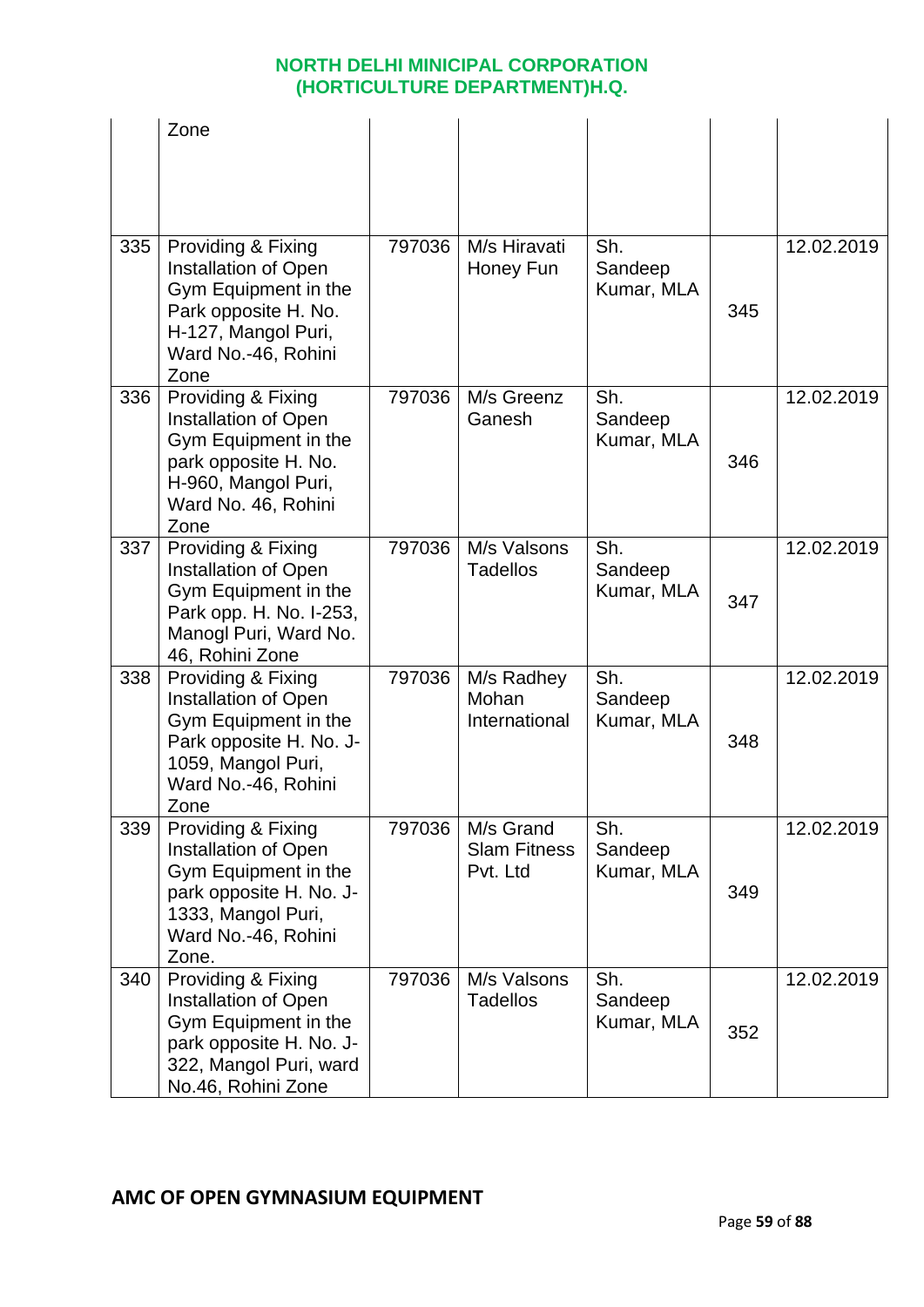| 341 | Providing & Fixing<br>Installation of Open<br>Gym Equipment in the<br>park opposite H. No.<br>B-3/129, Sultanpuri,<br>ward No. 48, Rohini<br>Zone   | 797036 | M/s Radhey<br>Mohan<br>International         | Sh.<br>Sandeep<br>Kumar, MLA | 353 | 12.02.2019 |
|-----|-----------------------------------------------------------------------------------------------------------------------------------------------------|--------|----------------------------------------------|------------------------------|-----|------------|
| 342 | Providing & Fixing<br>Installation of Open<br>Gym Equipment in the<br>park opposite H. No.<br>Y-1026-27,<br>Mangolpuri, ward No.<br>46, Rohini Zone | 797036 | M/s Grand<br><b>Slam Fitness</b><br>Pvt. Ltd | Sh.<br>Sandeep<br>Kumar, MLA | 354 | 12.02.2019 |
| 343 | Providing & Fixing<br>Installation of Open<br>Gym Equipment in the<br>park opposite H. No.<br>Y-432, Mangolpuri,<br>Ward No. 46, Rohini<br>Zone     | 797036 | M/s Hiravati<br>Honey Fun                    | Sh.<br>Sandeep<br>Kumar, MLA | 355 | 12.02.2019 |
| 344 | Providing & Fixing<br>Installation of Open<br>Gym Equipment in the<br>park opposite H. No.<br>Y-2073-74,<br>Manoglpuri, Ward No.<br>46 Rohini Zone  | 797036 | M/s Greenz<br>Ganesh                         | Sh.<br>Sandeep<br>Kumar, MLA | 356 | 12.02.2019 |
| 345 | Providing & Fixing<br>Installation of Open<br>Gym Equipment in the<br>park opposite H. No.<br>Y-2083, Mangolpuri,<br>Ward No.46, Rohini<br>Zone     | 797036 | M/s Valsons<br><b>Tadellos</b>               | Sh.<br>Sandeep<br>Kumar, MLA | 357 | 12.02.2019 |
| 346 | Providing &<br>Fixing/Installation of<br>Open Gym Equipment<br>in Children Park<br>Jhanda Chowk, D-<br>Block, Ward No. 35,<br>Narela Zone           | 798584 | M/s Radhey<br>Mohan<br>International         | Dr. Udit Raj,<br>MP(LS)      | 358 | 19.02.2019 |
| 347 | Providing &<br>Fixing/Installation of<br>Open Gym Equipment<br>in Park of MCD<br>School, Jheemarpura,<br>Ward No. 35, Narela<br>Zone                | 798584 | M/s Grand<br><b>Slam Fitness</b><br>Pvt. Ltd | Dr. Udit Raj,<br>MP(LS)      | 359 | 19.02.2019 |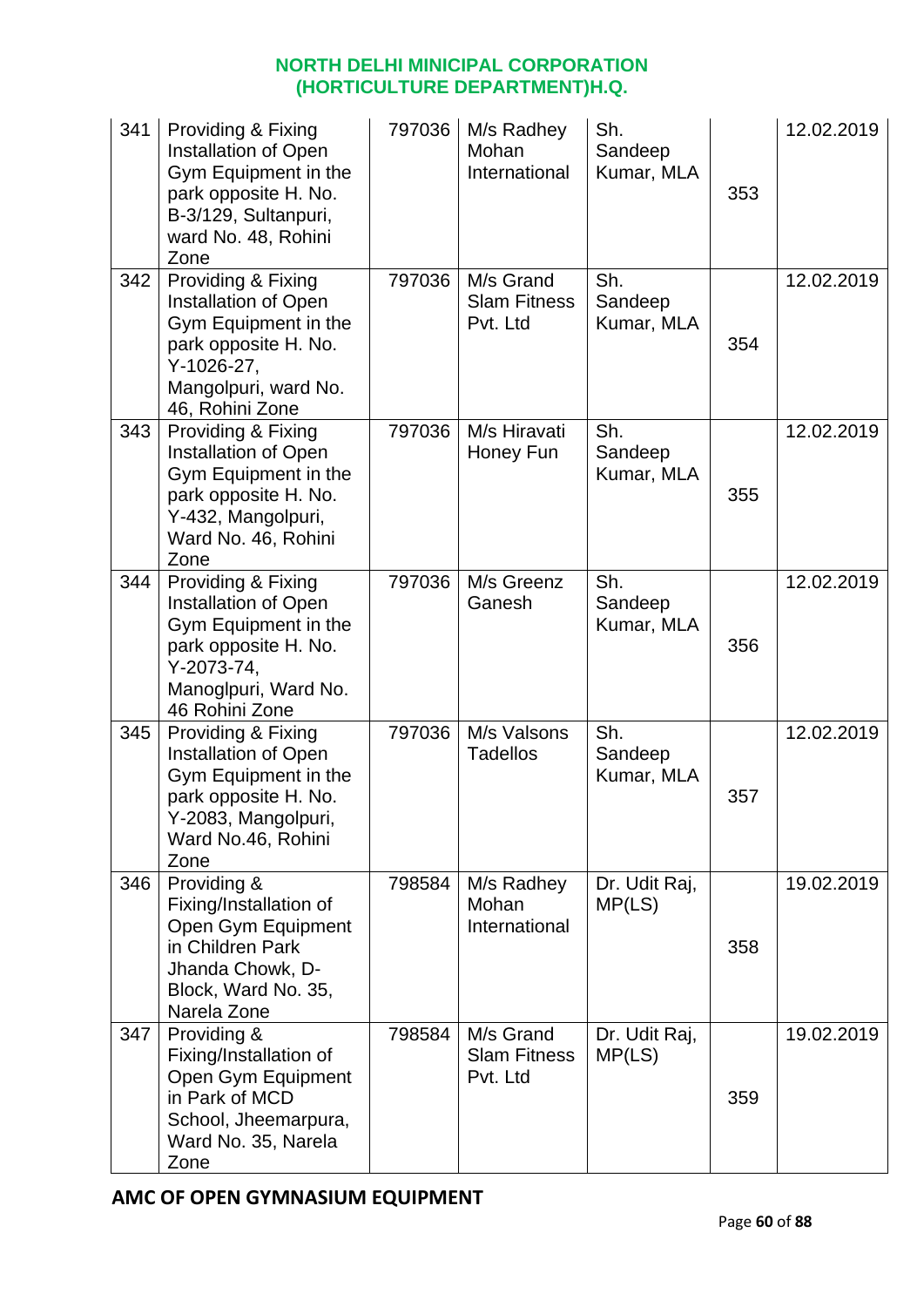| 348 | Providing<br>&Fixing/Installation of<br>Open Gym Equipment<br>in Jhanda Park, Savda<br>Village, Ward No. 35,<br>Narela Zone                        | 798584 | M/s Hiravati<br>Honey Fun            | Dr. Udit Raj,<br>MP(LS)        | 360 | 19.02.2019 |
|-----|----------------------------------------------------------------------------------------------------------------------------------------------------|--------|--------------------------------------|--------------------------------|-----|------------|
| 349 | Providing & Installation<br>of Open Gym<br><b>Equipments at Park</b><br>14/A DDA Flats, Mata<br>Sundri Road, Ward No.<br>88, City-S.P. Zone        | 931508 | M/s Valsons<br><b>Tadellos</b>       | Sh. Asim<br>Ahmed<br>Khan, MLA | 362 | 19.02.2019 |
| 350 | Providing & Installation<br>of Open Gym<br><b>Equipments at Shastri</b><br>Park, Asaf Ali Road,<br>Ward No. 88, City-S.P.<br>Zone                  | 931508 | M/s Radhey<br>Mohan<br>International | Sh. Asim<br>Ahmed<br>Khan, MLA | 363 | 19.02.2019 |
| 351 | Providing &<br>Fixing/Installation of<br>Open Gym Equipment<br>in the Akhade Wala<br>Park at L-Block,<br>Mangol Purii, Ward No.<br>56, Rohini Zone | 798986 | M/s Greenz<br>Ganesh                 | Ms Rakhi<br>Birla, MLA         | 366 | 19.02.2019 |
| 352 | Providing &<br>Fixing/Installation of<br>Open Gym Equipment<br>in the Park No. 28,<br>Mangol Puri, Ward No.<br>56, Rohini Zone                     | 798986 | M/s Valsons<br><b>Tadellos</b>       | Ms Rakhi<br>Birla, MLA         | 367 | 19.02.2019 |
| 353 | Providing &<br>Fixing/Installation of<br>Open Gym Equipment<br>in Durbal Nath Vatica<br>at Q-Block, Mangol<br>Puri, Ward No. 55,<br>Rohini Zone    | 798986 | M/s Radhey<br>Mohan<br>International | Ms Rakhi<br>Birla, MLA         | 368 | 19.02.2019 |
| 354 | Providing &<br>Fixing/Installation of<br>Open Gym Equipment<br>in the Park opp. H. No.<br>B-540, Mangol Puri,<br>Ward No. 54, Rohini<br>Zone       |        | M/s Hiravati<br>Honey Fun            | Ms Rakhi<br>Birla, MLA         | 370 | 19.02.2019 |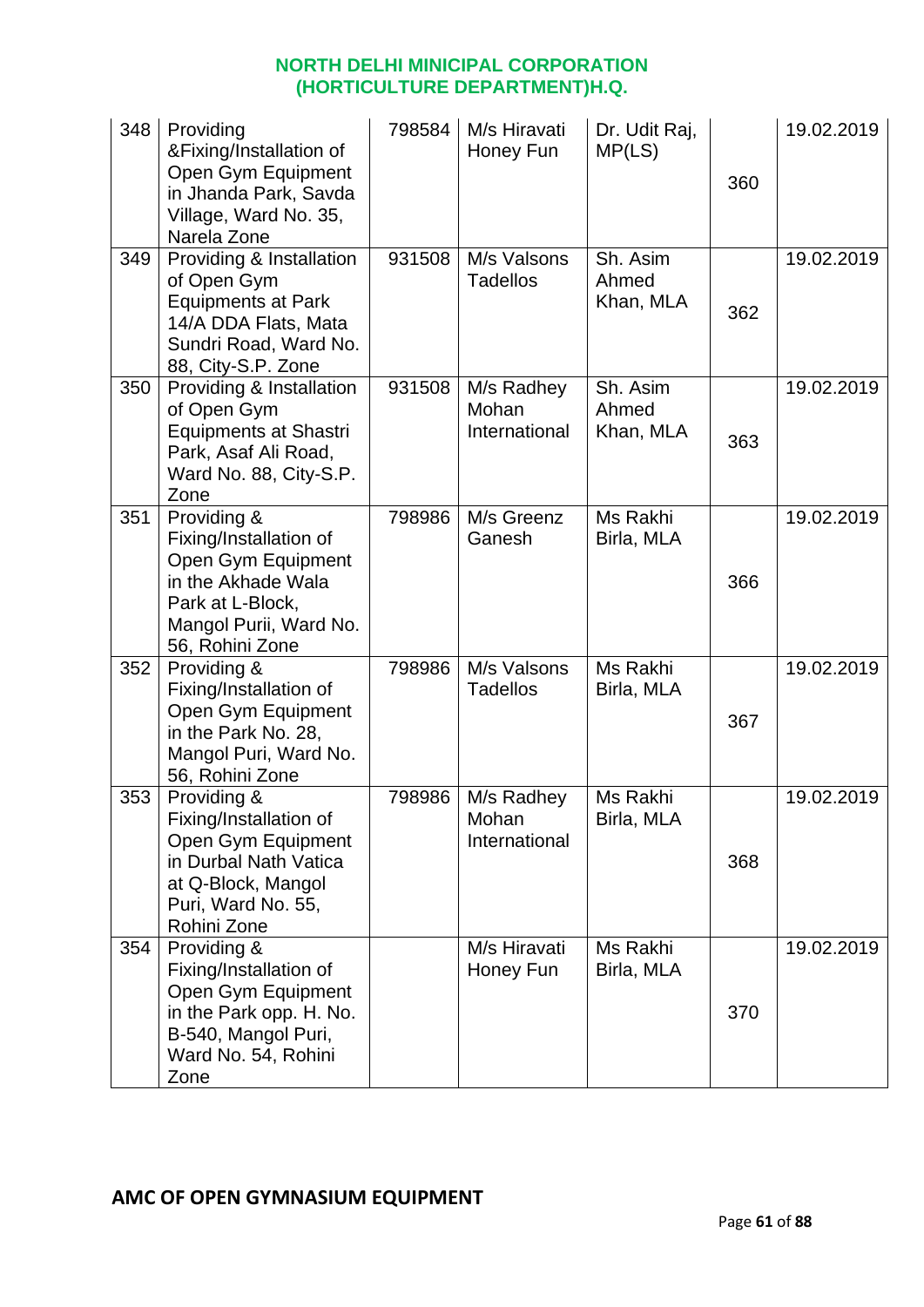| 355 | Providing &<br>Fixing/Installation of<br>Open Gym Equipment<br>in the Park opp.<br>Nirankari Bhawan, C-<br><b>Block Mangol Puri,</b><br>Ward No. 54, Rohini<br>Zone           | 798986 | M/s Greenz<br>Ganesh                         | Ms Rakhi<br>Birla, MLA         | 371 | 19.02.2019 |
|-----|-------------------------------------------------------------------------------------------------------------------------------------------------------------------------------|--------|----------------------------------------------|--------------------------------|-----|------------|
| 356 | Providing & Installation<br>of Open Gym<br><b>Equipment in Park</b><br>under Rani Jhansi<br>Flyover (Pillar No. 13<br>to 17) Opp. P.S. Bara<br>Hindu Rao in City-S.P.<br>Zone | 994760 | M/s Valsons<br><b>Tadellos</b>               | L.A. Road                      | 372 | 07.03.2019 |
| 357 | Providing & Installation<br>of Open Gym<br>Equipments at<br><b>Shubham Enclave</b><br>Park, Paschim Vihar in<br>W. No. 67, K.P. Zone.                                         | 816418 | M/s Hiravati<br>Honey Fun                    | Dr. Harsh<br>Vardhan<br>MP(LS) | 373 | 07.03.2019 |
| 358 | Providing & Installation<br>of Open Gym<br>Equipments in A-4<br>Kothi Area, Paschim<br>Vihar in W. No. 67,<br>K.P. Zone                                                       | 816418 | M/s Hiravati<br>Honey Fun                    | Dr. Harsh<br>Vardhan<br>MP(LS) | 374 | 07.03.2019 |
| 359 | Providing & Installation<br>of Open Gym<br><b>Equipments at BG-7</b><br><b>Block, Paschim Vihar</b><br>in W. No. 67, K.P.<br>Zone                                             | 816418 | M/s Grand<br><b>Slam Fitness</b><br>Pvt. Ltd | Dr. Harsh<br>Vardhan<br>MP(LS) | 375 | 07.03.2019 |
| 360 | Providing & Installation<br>of Open Gym<br>Equipments at site<br>Park, B-Block, Meera<br>Bagh, Paschim Vihar<br>in W. No. 67, K.P.<br>Zone                                    | 816418 | M/s Radhey<br>Mohan<br>International         | Dr. Harsh<br>Vardhan<br>MP(LS) | 376 | 07.03.2019 |
| 361 | Providing &<br>Fixing/Installation of<br>Open Gym<br>Equipments in newly<br>developed Railway<br>Park near Platform No.<br>2, Nangloi Railway<br>Station, Delhi, Ward         | 798986 | M/s Greenz<br>Ganesh                         | Dr. Udit Raj,<br>MP(LS)        | 377 | 07.03.2019 |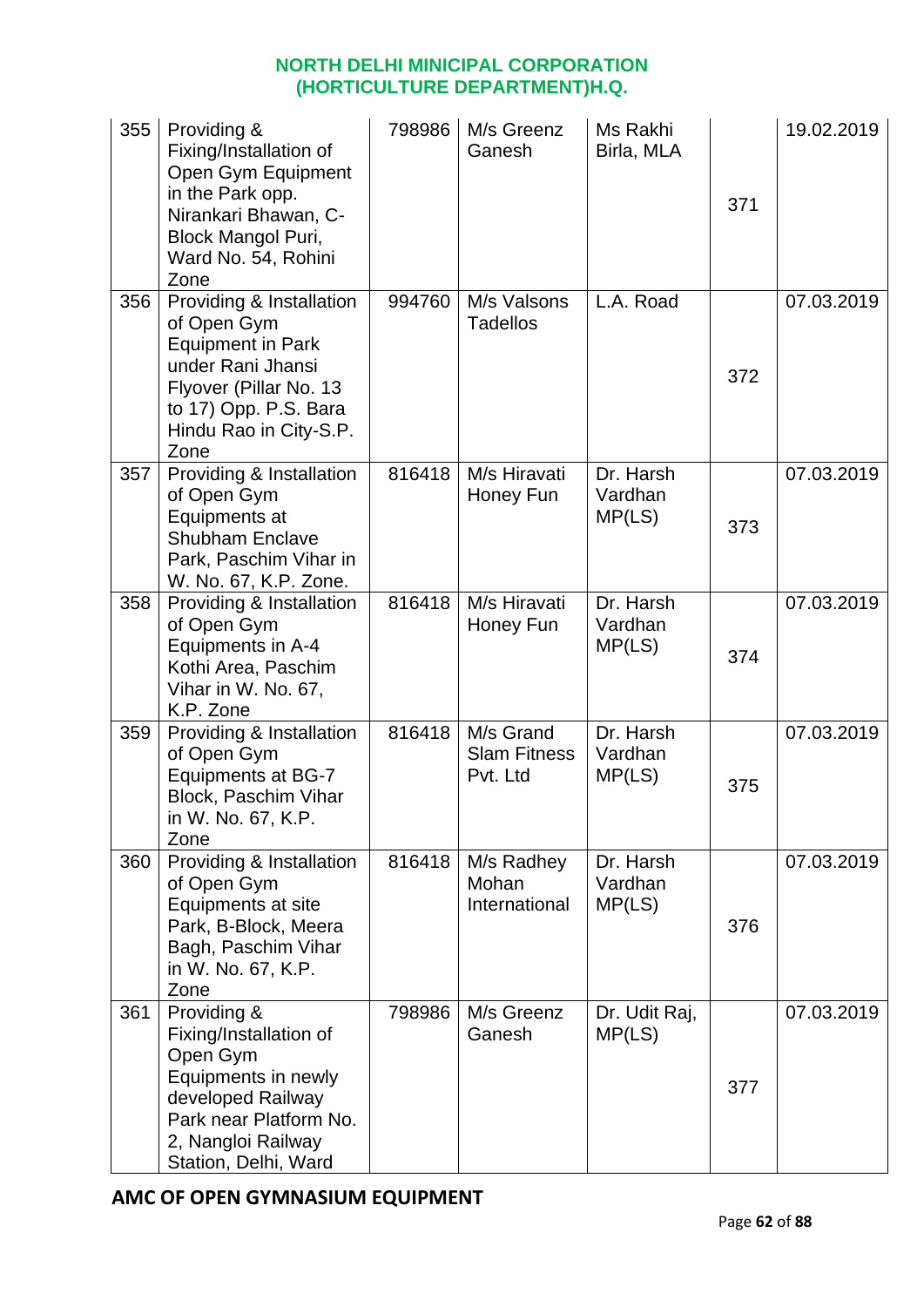|     | No. 42, Rohini Zone,                                                                                                                                                   |         |                                              |                                 |           |            |
|-----|------------------------------------------------------------------------------------------------------------------------------------------------------------------------|---------|----------------------------------------------|---------------------------------|-----------|------------|
| 362 | Providing &<br>Fixing/Installation of<br>Open Gym<br><b>Equipments in Park</b><br>between A-3/1 & A-4/1<br>& A-7/74, Sector-18,<br>Rohini, Ward No. 57,<br>Rohini Zone | 798986  | M/s Grand<br><b>Slam Fitness</b><br>Pvt. Ltd | Dr. Udit Raj,<br>MP(LS)         | 378       | 07.03.2019 |
| 363 | Installation of Gym<br>Equipments in different<br>parks of Ward No. 59,<br>Rani Bagh, Rohini<br>Zone.                                                                  | 1413650 | Engineering<br>Department                    | Dr. Karan<br>Singh,<br>MP(RS)   | <b>NA</b> | <b>NA</b>  |
| 364 | <b>Installation of Open</b><br>Gym and precast RCC<br>benches at MCD Park<br>at Jaunti Village.                                                                        | 667853  | Engineering<br>Department                    | Dr. Karan<br>Singh,<br>MP(RS)   | <b>NA</b> | <b>NA</b>  |
| 365 | <b>Installation of Open</b><br>Gym at PHC Karala in<br><b>Village Karala</b>                                                                                           | 639013  | Engineering<br>Department                    | Dr. Karan<br>Singh,<br>MP(RS)   | <b>NA</b> | <b>NA</b>  |
| 366 | providing & Installation<br>of Open Gym<br><b>Equipments in Park</b><br>opposite D-90, Ashok<br>Vihar, Phase-1, Ward<br>No.68, CLZ.                                    | 572747  | Engineering<br>Department                    | Dr. Harsh<br>Vardhan,<br>MP(LS) | <b>NA</b> | <b>NA</b>  |
| 367 | providing & Installation<br>of Open Gym.<br><b>Equipments in Park</b><br>opposite H.No.E-76,<br>Ashok Vihar, Phase-1,<br>Ward No.68, CLZ.                              | 572747  | Engineering<br>Department                    | Dr. Harsh<br>Vardhan,<br>MP(LS) | <b>NA</b> | <b>NA</b>  |
| 368 | providing & Installation<br>of Open Gym.<br><b>Equipments in Park</b><br>opposite A-61, Ashok<br>Vihar, Phase-1, Ward<br>No.68, CLZ.                                   | 572747  | Engineering<br>Department                    | Dr. Harsh<br>Vardhan,<br>MP(LS) | <b>NA</b> | <b>NA</b>  |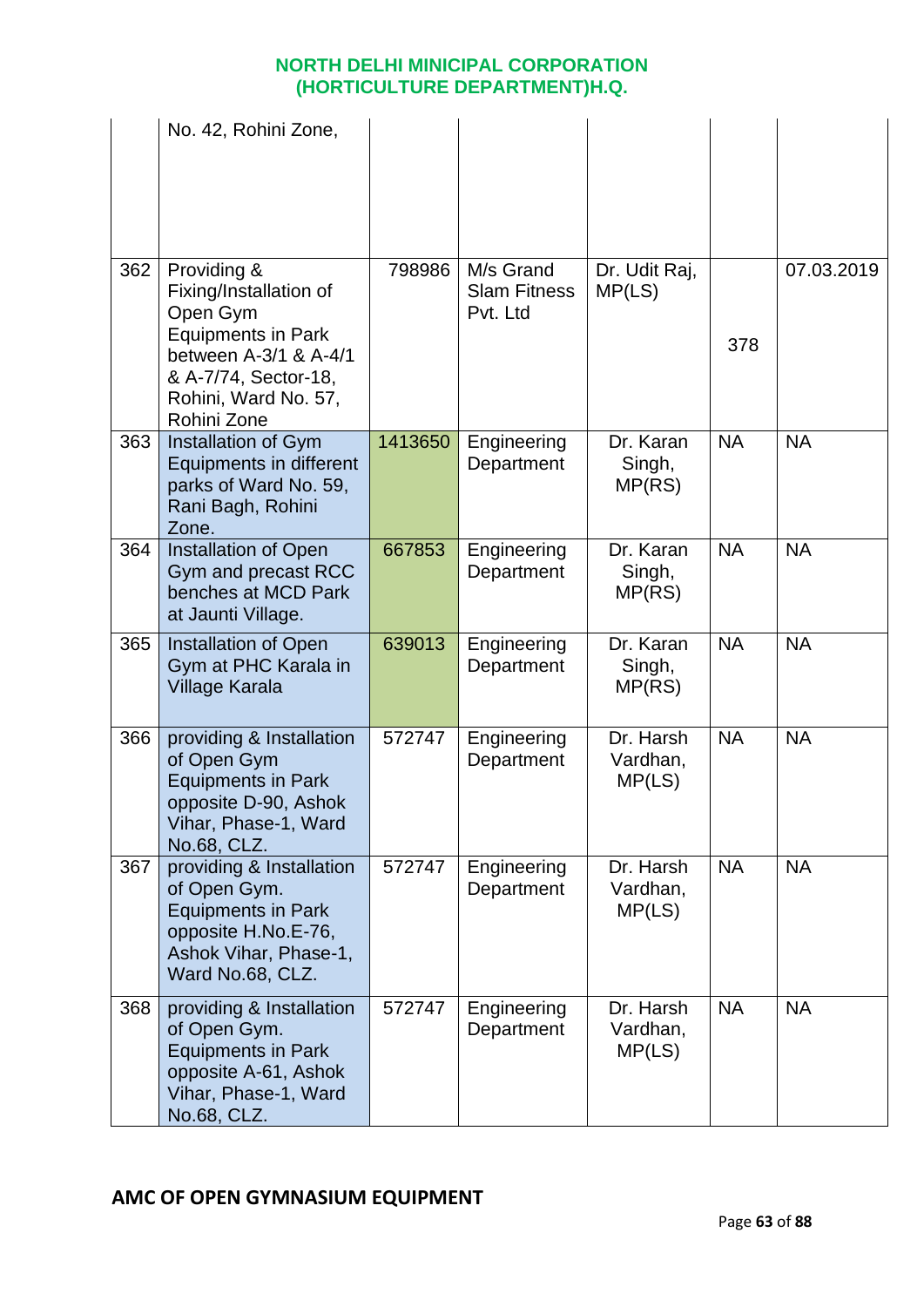| 369 | providing & Installation<br>of Open Gym.<br><b>Equipments in Park</b><br>opposite H-110, Ashok<br>Vihar, Phase-1, Ward<br>No.68, CLZ.<br>Site changed to: - Beri<br>Wala Bagh, Ashok<br>Vihar Phase-II as per<br>Hon'ble MP consent<br>letter dated 30.06.17.                                                                                                                                                                                                                                                                                                                          | 572747  | Engineering<br>Department | Dr. Harsh<br>Vardhan,<br>MP(LS) | <b>NA</b> | <b>NA</b> |
|-----|----------------------------------------------------------------------------------------------------------------------------------------------------------------------------------------------------------------------------------------------------------------------------------------------------------------------------------------------------------------------------------------------------------------------------------------------------------------------------------------------------------------------------------------------------------------------------------------|---------|---------------------------|---------------------------------|-----------|-----------|
| 370 | 1. Providing & Fixing<br>open Gym Equipments<br>at Mahila Park, Kacha<br>Bagh, Ward No.80,<br>AC-20, City Zone.<br>2. Providing & Fixing<br>open Gym Equipments<br>at Dangal Maidan<br>Store Wala Park,<br>Subhash Marg, City<br>Zone Ward No.79, AC-<br>20, City Zone                                                                                                                                                                                                                                                                                                                 | 1098640 | Engineering<br>Department | Dr. Harsh<br>Vardhan,<br>MP(LS) | <b>NA</b> | <b>NA</b> |
| 371 | 1. Providing & Fixing<br>open Gym Equipments<br>at Indira Park, Mahila<br>Park, Ward No.14/AC-<br>04, CLZ 2. Providing &<br>Fixing open Gym<br>Equipments at<br>Opposite SDM Office,<br>Rampura Ward<br>No.62.AC-16,CLZ<br>3. Providing & Fixing<br>open Gym Equipments<br>at Sanjay Enclave,<br><b>MCD Park Ward</b><br>No.13. AC-04, CLZ<br>4. Providing & Fixing<br>open Gym Equipments<br>at Kohat Enclave Park<br>Ward No.63 AC-16,<br>CLZ. Site changed to: -<br>Kapil Vihar park &<br>Kohat Enclave park as<br>per Hon'ble MP<br>consent letter dated<br>30.08.175. Providing & | 5155974 | Engineering<br>Department | Dr. Harsh<br>Vardhan,<br>MP(LS) | <b>NA</b> | <b>NA</b> |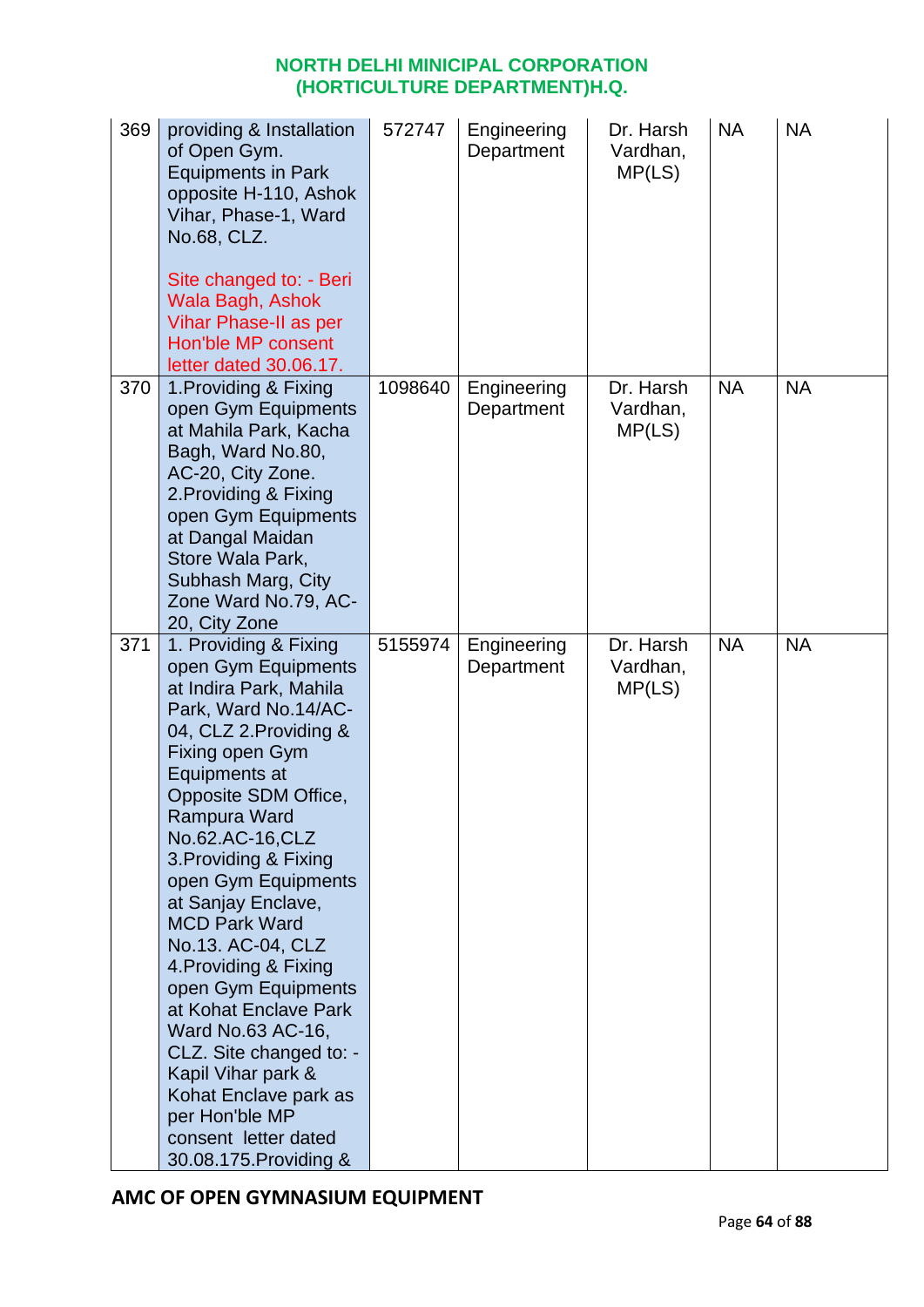|     | Fixing open Gym<br>Equipments at<br><b>Teachers Park Ward</b><br>No.65 AC-17, CLZ<br>6. Providing & Fixing<br>open Gym Equipments<br>at Sahib Singh Verma<br>Park, Keshav Puram,<br>Ward No.67, AC-17,<br>CLZ. 7. Providing &<br>Fixing open Gym<br>Equipments at D-<br>Block, Kamla Nagar<br>Park, Ward No.69, AC-<br>18, CLZ 8. Providing &<br>Fixing open Gym<br>Equipments at<br>Maharaja Agarsen<br>Park, Kashmiri Gate<br>Ward No.77, AC-20,<br>CLZ. 9. Providing &<br>Fixing open Gym<br><b>Equipments at Store</b><br>Wala Park, Majnu ka<br>Tila Ward No.78, AC-<br>20, CLZ (9) |        |                           |                                 |   |           |  |
|-----|------------------------------------------------------------------------------------------------------------------------------------------------------------------------------------------------------------------------------------------------------------------------------------------------------------------------------------------------------------------------------------------------------------------------------------------------------------------------------------------------------------------------------------------------------------------------------------------|--------|---------------------------|---------------------------------|---|-----------|--|
| 372 | Pdg. & Fixing open<br>Gym equipments at<br><b>Hardayal Municipal</b><br>Library Chandni<br>Chowk in in Ward No.<br>80 in City Zone. (1)                                                                                                                                                                                                                                                                                                                                                                                                                                                  | 918830 | Engineering<br>Department | Dr. Harsh<br>Vardhan,<br>MP(LS) | N | <b>NA</b> |  |
|     |                                                                                                                                                                                                                                                                                                                                                                                                                                                                                                                                                                                          |        |                           |                                 |   |           |  |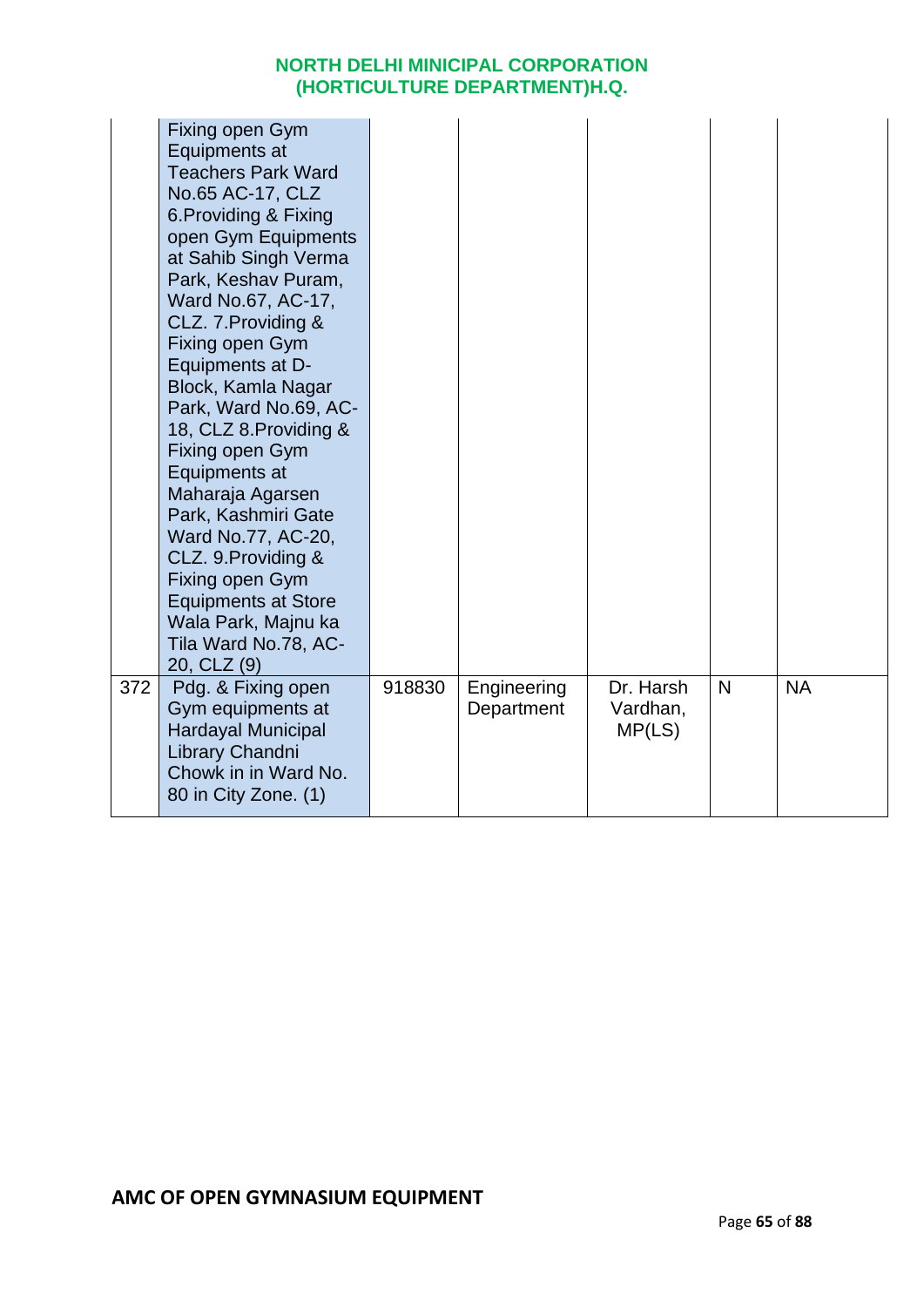| 373 | 1. Providing & Fixing<br>open Gym Equipments<br>at Swami Shardanand<br>Park,<br>Opp.<br>Jagriti<br>Apartment.<br>Ward<br>No.59. AC-15, RZ New<br>Site of $S.No.1: - (i)D-$<br>Park<br><b>Block</b><br><b>Multan</b><br>Nagar2.Providing<br>8 <sub>l</sub><br><b>Fixing</b><br>open<br>Gym<br><b>HP</b><br>Equipments<br>at<br>Block, Park No. 21<br>Ward<br>No.53. AC-14,<br>RZ.3. Providing<br>&<br><b>Fixing</b><br>open<br>Gym<br>Equipments at<br><b>BG-6</b><br>park Ward No.57, AC-<br>15, RZ New Site of<br>S.No.3: - (i) Park at<br>BG-6 Block Paschim<br>Vihar (Opposite Sunny<br>Sweets,<br><b>Between</b><br>8 <sub>1</sub><br>H.No.299<br>304)(ii)<br>Park behind H.No. 27,<br>BG-6 Paschim Vihar<br>(3) | 2356318 | Engineering<br>Department | Dr. Harsh<br>Vardhan,<br>MP(LS) | <b>NA</b> | <b>NA</b> |
|-----|----------------------------------------------------------------------------------------------------------------------------------------------------------------------------------------------------------------------------------------------------------------------------------------------------------------------------------------------------------------------------------------------------------------------------------------------------------------------------------------------------------------------------------------------------------------------------------------------------------------------------------------------------------------------------------------------------------------------|---------|---------------------------|---------------------------------|-----------|-----------|
| 374 | providing & Fixing of<br>Open Gym.<br>Equipments in a Park<br>between A-6 & A-4<br>Block, Paschim Vihar,<br>Ward No. 58, KPZ.                                                                                                                                                                                                                                                                                                                                                                                                                                                                                                                                                                                        | 536510  | Engineering<br>Department | Dr. Harsh<br>Vardhan,<br>MP(LS) | <b>NA</b> | <b>NA</b> |
| 375 | Pdg. & Fixing open<br>Gym equipments at I-<br><b>Block, behind MCD</b><br>School (Sant Bali Nath<br>Park) in Ward No. 64<br>Civil Line Zone. (1)<br>Site changed to: G-<br><b>Block Bhama Shabh</b><br>Park in Keshav Puram.                                                                                                                                                                                                                                                                                                                                                                                                                                                                                         | 592145  | Engineering<br>Department | Dr. Harsh<br>Vardhan,<br>MP(LS) | <b>NA</b> | <b>NA</b> |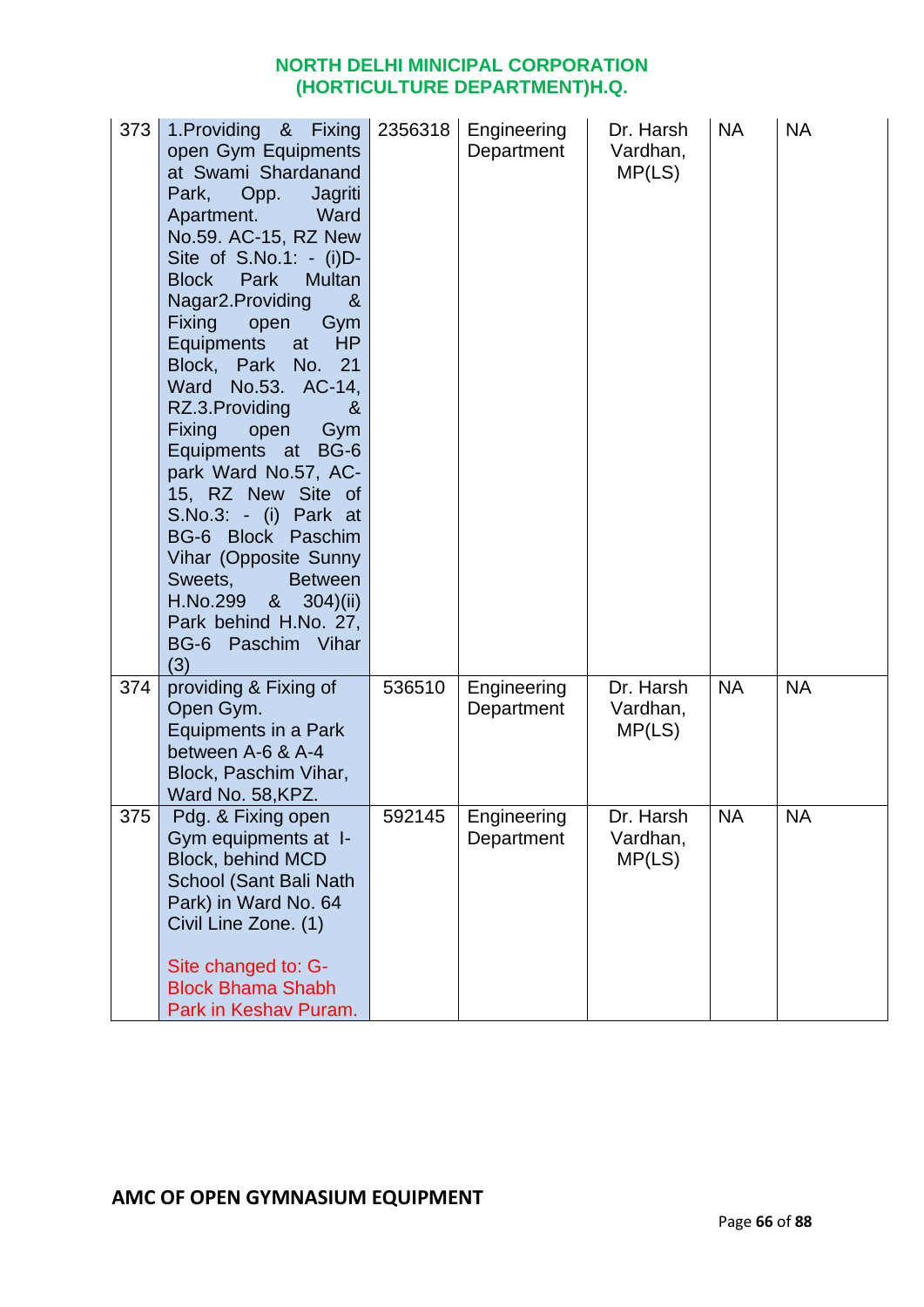| 376 | Providing & Fixing of                             | $1.4E + 07$ | Engineering | Dr. Udit Raj, | <b>NA</b> | <b>NA</b> |
|-----|---------------------------------------------------|-------------|-------------|---------------|-----------|-----------|
|     | 18 Nos. Open Gym<br>Equipments in parks           |             | Department  | MP(LS)        |           |           |
|     | under Rohini Zone (i)                             |             |             |               |           |           |
|     | Sec.24, Rohini, Open                              |             |             |               |           |           |
|     | Gym for Main Road                                 |             |             |               |           |           |
|     | Sec-24, Pkt. 15A near                             |             |             |               |           |           |
|     | Adler High School. (ii)                           |             |             |               |           |           |
|     | Indira Park in J-Block,                           |             |             |               |           |           |
|     | Mangolpuri                                        |             |             |               |           |           |
|     | (iii) Chander Shekhar                             |             |             |               |           |           |
|     | Azad Park, C-8 Block                              |             |             |               |           |           |
|     | Sultanpuri infront of B-<br>2, Mpl. School (iv)E- |             |             |               |           |           |
|     | <b>Block Park,</b>                                |             |             |               |           |           |
|     | Mangolpuri(v)NHP                                  |             |             |               |           |           |
|     | Park between Pkt. 1 &                             |             |             |               |           |           |
|     | 2 Sector -25 Rohini                               |             |             |               |           |           |
|     | (vi) Park between Pkt. 6                          |             |             |               |           |           |
|     | & 7 Sector -23 Rohini                             |             |             |               |           |           |
|     | (vii)NHP No.12 Park                               |             |             |               |           |           |
|     | between Pkt. 7 & 8                                |             |             |               |           |           |
|     | Sector -24 Rohini                                 |             |             |               |           |           |
|     | (viii) Park in Sec-20,<br>Near JJ Colony          |             |             |               |           |           |
|     | (ix)NHP Park in                                   |             |             |               |           |           |
|     | between Pkt. 22 & 23                              |             |             |               |           |           |
|     | Sector -24 Rohini (X)                             |             |             |               |           |           |
|     | Park Opp. House                                   |             |             |               |           |           |
|     | No.354, A-Block, Sec-                             |             |             |               |           |           |
|     | $2:$ - Site change to :                           |             |             |               |           |           |
|     | Park at Pocket 6/2,                               |             |             |               |           |           |
|     | H.No.611-642, Sector-                             |             |             |               |           |           |
|     | 2, Rohini (xi) Park in<br>Pkt. E-18 Sec-3,        |             |             |               |           |           |
|     | Rohini (xii) Park in Pkt.                         |             |             |               |           |           |
|     | D-17 Sec-3, Rohini                                |             |             |               |           |           |
|     | (xiii) Park in Pkt. B-9                           |             |             |               |           |           |
|     | Sec-4, Rohini (xiv) Park                          |             |             |               |           |           |
|     | between C-7 Block C-9                             |             |             |               |           |           |
|     | <b>Block Sector -</b>                             |             |             |               |           |           |
|     | 8(xv) Park Opp. F-17                              |             |             |               |           |           |
|     | Block Sec-8(xvi)Park                              |             |             |               |           |           |
|     | between G-5 & G-6                                 |             |             |               |           |           |
|     | Sector -11(xvii)Store<br>Wala Park, in G-Block    |             |             |               |           |           |
|     | Sec-16(xviii) A-4, Sec-                           |             |             |               |           |           |
|     | 4, MCD Park (18)                                  |             |             |               |           |           |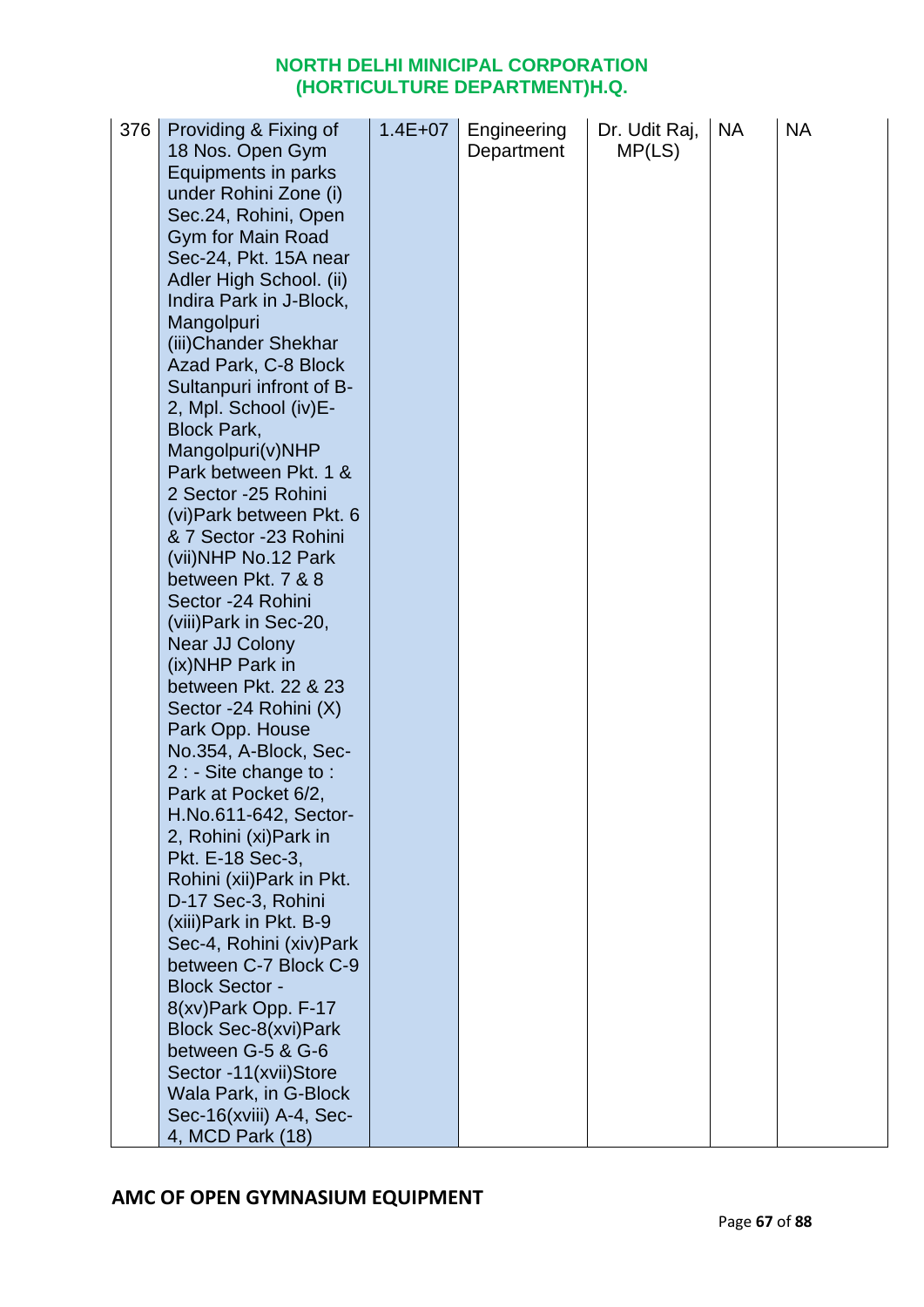| Equipments in parks<br>under Rohini Zone (i)<br>Sec.24, Rohini, Open<br>Gym for Main Road<br>Sec-24, Pkt. 15A near<br>Adler High School. (ii)<br>Indira Park in J-Block,<br>Mangolpuri<br>(iii) Chander Shekhar<br>Azad Park, C-8 Block<br>Sultanpuri infront of B-<br>2, Mpl. School (iv)E-<br><b>Block Park,</b><br>Mangolpuri(v)NHP<br>Park between Pkt. 1 &<br>2 Sector -25 Rohini<br>(vi) Park between Pkt. 6<br>& 7 Sector -23 Rohini<br>(vii)NHP No.12 Park<br>between Pkt. 7 & 8<br>Sector -24 Rohini<br>(viii) Park in Sec-20,<br>Near JJ Colony<br>(ix)NHP Park in<br>between Pkt. 22 & 23<br>Sector -24 Rohini (X)<br>Park Opp. House<br>No.354, A-Block, Sec-<br>$2:$ - Site change to :<br>Park at Pocket 6/2,<br>H.No.611-642, Sector-<br>2, Rohini (xi) Park in<br>Pkt. E-18 Sec-3,<br>Rohini (xii) Park in Pkt.<br>D-17 Sec-3, Rohini<br>(xiii) Park in Pkt. B-9<br>Sec-4, Rohini (xiv) Park<br>between C-7 Block C-9<br><b>Block Sector -</b><br>8(xv) Park Opp. F-17<br>Block Sec-8(xvi)Park<br>between G-5 & G-6<br>Sector -11(xvii)Store<br>Wala Park, in G-Block<br>Sec-16(xviii) A-4, Sec- | 377 | Providing & Fixing of | $1.4E + 07$ | Engineering | Dr. Udit Raj, | <b>NA</b> | <b>NA</b> |
|------------------------------------------------------------------------------------------------------------------------------------------------------------------------------------------------------------------------------------------------------------------------------------------------------------------------------------------------------------------------------------------------------------------------------------------------------------------------------------------------------------------------------------------------------------------------------------------------------------------------------------------------------------------------------------------------------------------------------------------------------------------------------------------------------------------------------------------------------------------------------------------------------------------------------------------------------------------------------------------------------------------------------------------------------------------------------------------------------------------|-----|-----------------------|-------------|-------------|---------------|-----------|-----------|
|                                                                                                                                                                                                                                                                                                                                                                                                                                                                                                                                                                                                                                                                                                                                                                                                                                                                                                                                                                                                                                                                                                                  |     | 18 Nos. Open Gym      |             | Department  | MP(LS)        |           |           |
|                                                                                                                                                                                                                                                                                                                                                                                                                                                                                                                                                                                                                                                                                                                                                                                                                                                                                                                                                                                                                                                                                                                  |     |                       |             |             |               |           |           |
|                                                                                                                                                                                                                                                                                                                                                                                                                                                                                                                                                                                                                                                                                                                                                                                                                                                                                                                                                                                                                                                                                                                  |     |                       |             |             |               |           |           |
|                                                                                                                                                                                                                                                                                                                                                                                                                                                                                                                                                                                                                                                                                                                                                                                                                                                                                                                                                                                                                                                                                                                  |     |                       |             |             |               |           |           |
|                                                                                                                                                                                                                                                                                                                                                                                                                                                                                                                                                                                                                                                                                                                                                                                                                                                                                                                                                                                                                                                                                                                  |     |                       |             |             |               |           |           |
|                                                                                                                                                                                                                                                                                                                                                                                                                                                                                                                                                                                                                                                                                                                                                                                                                                                                                                                                                                                                                                                                                                                  |     |                       |             |             |               |           |           |
|                                                                                                                                                                                                                                                                                                                                                                                                                                                                                                                                                                                                                                                                                                                                                                                                                                                                                                                                                                                                                                                                                                                  |     |                       |             |             |               |           |           |
|                                                                                                                                                                                                                                                                                                                                                                                                                                                                                                                                                                                                                                                                                                                                                                                                                                                                                                                                                                                                                                                                                                                  |     |                       |             |             |               |           |           |
|                                                                                                                                                                                                                                                                                                                                                                                                                                                                                                                                                                                                                                                                                                                                                                                                                                                                                                                                                                                                                                                                                                                  |     |                       |             |             |               |           |           |
|                                                                                                                                                                                                                                                                                                                                                                                                                                                                                                                                                                                                                                                                                                                                                                                                                                                                                                                                                                                                                                                                                                                  |     |                       |             |             |               |           |           |
|                                                                                                                                                                                                                                                                                                                                                                                                                                                                                                                                                                                                                                                                                                                                                                                                                                                                                                                                                                                                                                                                                                                  |     |                       |             |             |               |           |           |
|                                                                                                                                                                                                                                                                                                                                                                                                                                                                                                                                                                                                                                                                                                                                                                                                                                                                                                                                                                                                                                                                                                                  |     |                       |             |             |               |           |           |
|                                                                                                                                                                                                                                                                                                                                                                                                                                                                                                                                                                                                                                                                                                                                                                                                                                                                                                                                                                                                                                                                                                                  |     |                       |             |             |               |           |           |
|                                                                                                                                                                                                                                                                                                                                                                                                                                                                                                                                                                                                                                                                                                                                                                                                                                                                                                                                                                                                                                                                                                                  |     |                       |             |             |               |           |           |
|                                                                                                                                                                                                                                                                                                                                                                                                                                                                                                                                                                                                                                                                                                                                                                                                                                                                                                                                                                                                                                                                                                                  |     |                       |             |             |               |           |           |
|                                                                                                                                                                                                                                                                                                                                                                                                                                                                                                                                                                                                                                                                                                                                                                                                                                                                                                                                                                                                                                                                                                                  |     |                       |             |             |               |           |           |
|                                                                                                                                                                                                                                                                                                                                                                                                                                                                                                                                                                                                                                                                                                                                                                                                                                                                                                                                                                                                                                                                                                                  |     |                       |             |             |               |           |           |
|                                                                                                                                                                                                                                                                                                                                                                                                                                                                                                                                                                                                                                                                                                                                                                                                                                                                                                                                                                                                                                                                                                                  |     |                       |             |             |               |           |           |
|                                                                                                                                                                                                                                                                                                                                                                                                                                                                                                                                                                                                                                                                                                                                                                                                                                                                                                                                                                                                                                                                                                                  |     |                       |             |             |               |           |           |
|                                                                                                                                                                                                                                                                                                                                                                                                                                                                                                                                                                                                                                                                                                                                                                                                                                                                                                                                                                                                                                                                                                                  |     |                       |             |             |               |           |           |
|                                                                                                                                                                                                                                                                                                                                                                                                                                                                                                                                                                                                                                                                                                                                                                                                                                                                                                                                                                                                                                                                                                                  |     |                       |             |             |               |           |           |
|                                                                                                                                                                                                                                                                                                                                                                                                                                                                                                                                                                                                                                                                                                                                                                                                                                                                                                                                                                                                                                                                                                                  |     |                       |             |             |               |           |           |
|                                                                                                                                                                                                                                                                                                                                                                                                                                                                                                                                                                                                                                                                                                                                                                                                                                                                                                                                                                                                                                                                                                                  |     |                       |             |             |               |           |           |
|                                                                                                                                                                                                                                                                                                                                                                                                                                                                                                                                                                                                                                                                                                                                                                                                                                                                                                                                                                                                                                                                                                                  |     |                       |             |             |               |           |           |
|                                                                                                                                                                                                                                                                                                                                                                                                                                                                                                                                                                                                                                                                                                                                                                                                                                                                                                                                                                                                                                                                                                                  |     |                       |             |             |               |           |           |
|                                                                                                                                                                                                                                                                                                                                                                                                                                                                                                                                                                                                                                                                                                                                                                                                                                                                                                                                                                                                                                                                                                                  |     |                       |             |             |               |           |           |
|                                                                                                                                                                                                                                                                                                                                                                                                                                                                                                                                                                                                                                                                                                                                                                                                                                                                                                                                                                                                                                                                                                                  |     |                       |             |             |               |           |           |
|                                                                                                                                                                                                                                                                                                                                                                                                                                                                                                                                                                                                                                                                                                                                                                                                                                                                                                                                                                                                                                                                                                                  |     |                       |             |             |               |           |           |
|                                                                                                                                                                                                                                                                                                                                                                                                                                                                                                                                                                                                                                                                                                                                                                                                                                                                                                                                                                                                                                                                                                                  |     |                       |             |             |               |           |           |
|                                                                                                                                                                                                                                                                                                                                                                                                                                                                                                                                                                                                                                                                                                                                                                                                                                                                                                                                                                                                                                                                                                                  |     |                       |             |             |               |           |           |
|                                                                                                                                                                                                                                                                                                                                                                                                                                                                                                                                                                                                                                                                                                                                                                                                                                                                                                                                                                                                                                                                                                                  |     |                       |             |             |               |           |           |
|                                                                                                                                                                                                                                                                                                                                                                                                                                                                                                                                                                                                                                                                                                                                                                                                                                                                                                                                                                                                                                                                                                                  |     |                       |             |             |               |           |           |
|                                                                                                                                                                                                                                                                                                                                                                                                                                                                                                                                                                                                                                                                                                                                                                                                                                                                                                                                                                                                                                                                                                                  |     |                       |             |             |               |           |           |
|                                                                                                                                                                                                                                                                                                                                                                                                                                                                                                                                                                                                                                                                                                                                                                                                                                                                                                                                                                                                                                                                                                                  |     |                       |             |             |               |           |           |
|                                                                                                                                                                                                                                                                                                                                                                                                                                                                                                                                                                                                                                                                                                                                                                                                                                                                                                                                                                                                                                                                                                                  |     |                       |             |             |               |           |           |
|                                                                                                                                                                                                                                                                                                                                                                                                                                                                                                                                                                                                                                                                                                                                                                                                                                                                                                                                                                                                                                                                                                                  |     |                       |             |             |               |           |           |
|                                                                                                                                                                                                                                                                                                                                                                                                                                                                                                                                                                                                                                                                                                                                                                                                                                                                                                                                                                                                                                                                                                                  |     |                       |             |             |               |           |           |
|                                                                                                                                                                                                                                                                                                                                                                                                                                                                                                                                                                                                                                                                                                                                                                                                                                                                                                                                                                                                                                                                                                                  |     |                       |             |             |               |           |           |
|                                                                                                                                                                                                                                                                                                                                                                                                                                                                                                                                                                                                                                                                                                                                                                                                                                                                                                                                                                                                                                                                                                                  |     |                       |             |             |               |           |           |
|                                                                                                                                                                                                                                                                                                                                                                                                                                                                                                                                                                                                                                                                                                                                                                                                                                                                                                                                                                                                                                                                                                                  |     |                       |             |             |               |           |           |
|                                                                                                                                                                                                                                                                                                                                                                                                                                                                                                                                                                                                                                                                                                                                                                                                                                                                                                                                                                                                                                                                                                                  |     |                       |             |             |               |           |           |
|                                                                                                                                                                                                                                                                                                                                                                                                                                                                                                                                                                                                                                                                                                                                                                                                                                                                                                                                                                                                                                                                                                                  |     |                       |             |             |               |           |           |
| 4, MCD Park (18)                                                                                                                                                                                                                                                                                                                                                                                                                                                                                                                                                                                                                                                                                                                                                                                                                                                                                                                                                                                                                                                                                                 |     |                       |             |             |               |           |           |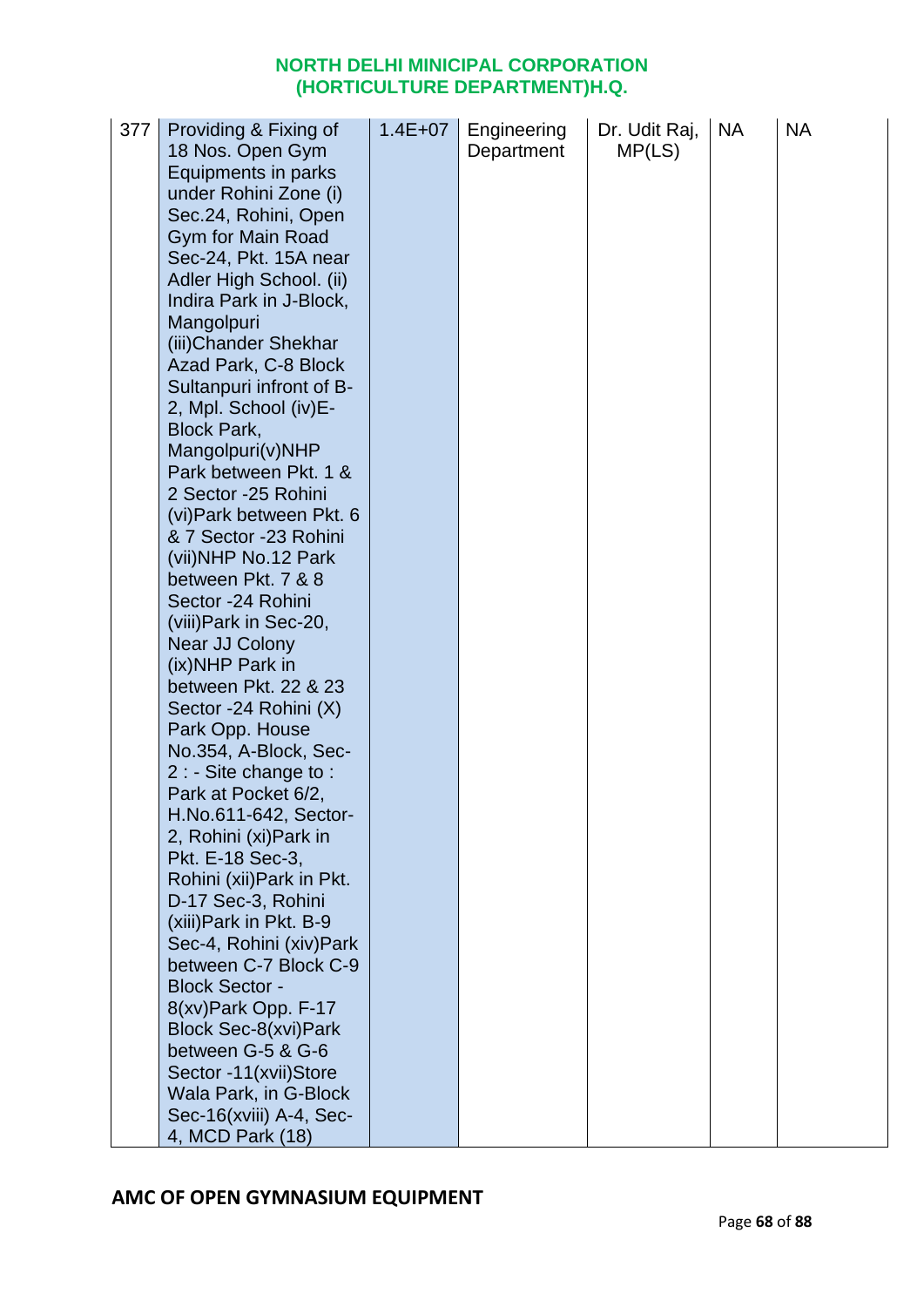| 378<br>379 | Providing & Fixing of<br>09 Nos. Open Gym<br>Equipments in parks<br>under Narela Zone<br>(Part -A) Rs.4669848/-<br>(i) Park in Nizampur<br>Village (ii) Park in Tkri<br>Kalan (iii) Park in Rani<br>Khera Village (iv) Park<br>in Ghewra Village (V)<br>Store Wala Park, in Pkt<br>12 Sec-22, Rohini (vi)<br>Dr. Sahab Singh<br>Verma Park in Pkt. 13,<br>Sec-22, Rohini (vii)<br>Park Back Side in Pkt.<br>11, Sec-A-6 Site<br>changed to: Park<br>Pana Uddyan (Bhagat<br>Singh Park) opp.<br>H.No.417, Narela(viii)<br>Park Opp. Pkt. 4 in<br>Pkt. 5 Sec. A-6 Site<br>changed to: Maharaja<br>Agrasen Park opp.<br>Anaj Mandi,<br>Narela(ix)Tot-Lot Opp.<br>Flat No.391, Pkt. 1,<br>Sec.A-9Supply and<br>installation of sign<br>Boards (Part -B)<br>Rs.213694/-Total<br>amount booked =<br>Rs.4883542/-(9) | 4883542<br>848559 | Engineering<br>Department | Dr. Udit Raj,<br>MP(LS)<br>Dr. Udit Raj, | <b>NA</b> | <b>NA</b> |
|------------|---------------------------------------------------------------------------------------------------------------------------------------------------------------------------------------------------------------------------------------------------------------------------------------------------------------------------------------------------------------------------------------------------------------------------------------------------------------------------------------------------------------------------------------------------------------------------------------------------------------------------------------------------------------------------------------------------------------------------------------------------------------------------------------------------------------|-------------------|---------------------------|------------------------------------------|-----------|-----------|
|            | Providing & Fixing of<br>Open Gym in Park<br>opp. H.No.81 in A-<br>Block, Meera Bagh,<br>Paschim Vihar in Ward<br>No. C-41/ Rohini Zone.                                                                                                                                                                                                                                                                                                                                                                                                                                                                                                                                                                                                                                                                      |                   | Engineering<br>Department | MP(LS)                                   |           |           |
| 380        | Providing Open Gym in<br>F-24 Park in Pocket F-<br>24, Sector -7 Rohini in<br>Ward C-52, Rohini.                                                                                                                                                                                                                                                                                                                                                                                                                                                                                                                                                                                                                                                                                                              | 595204            | Engineering<br>Department | Dr. Udit Raj,<br>MP(LS)                  | <b>NA</b> | <b>NA</b> |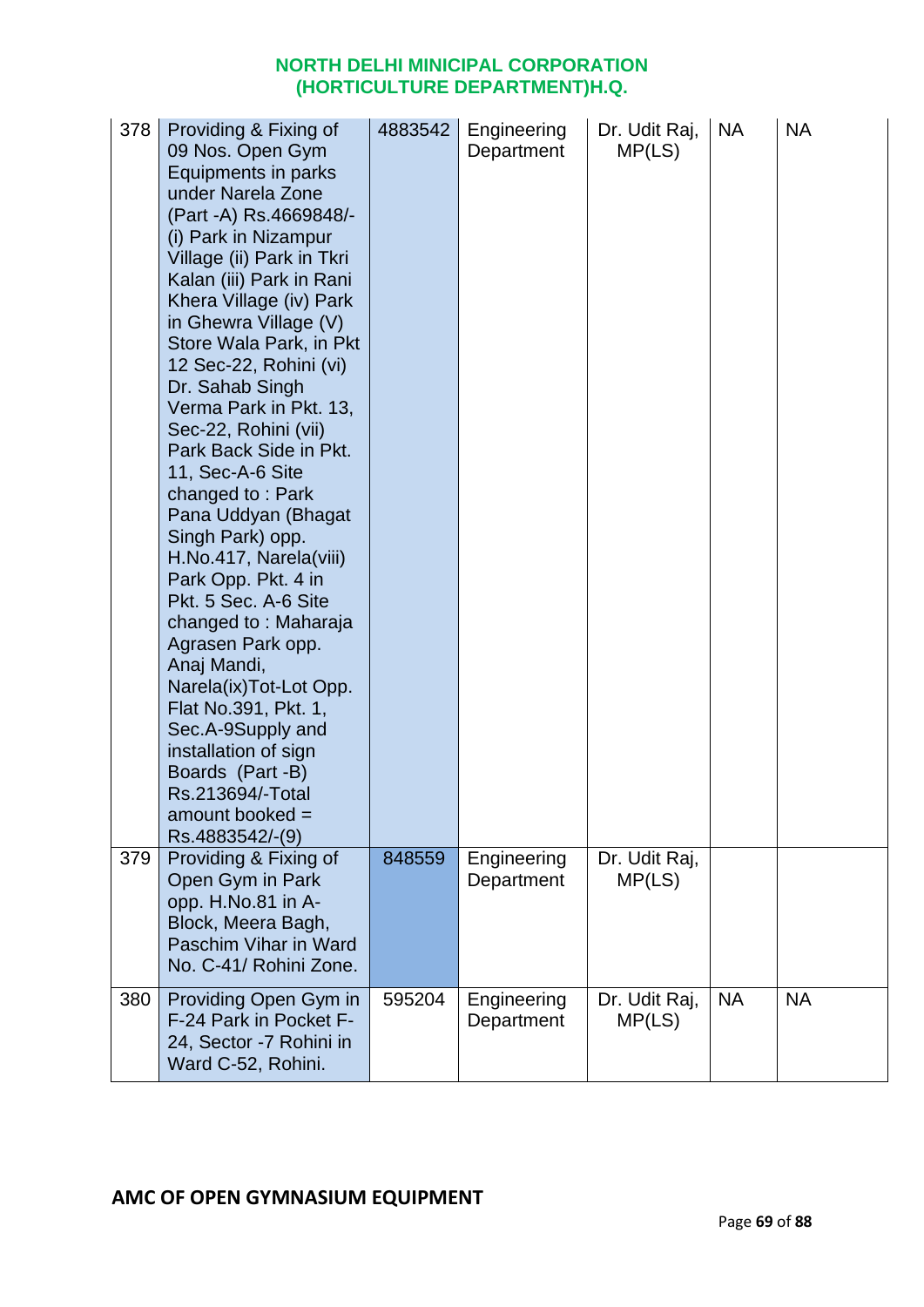| 381 | Providing & Fixing of<br>Open Gym in Chottu<br>Ram Park in Pocket C-<br>4 Sector -6 Rohini in<br>Ward No. 22 in Rohini<br>Zone.                                                                                                                                                                                                                                                                      | 595204 | Engineering<br>Department | Dr. Udit Raj,<br>MP(LS) | <b>NA</b> | <b>NA</b> |
|-----|------------------------------------------------------------------------------------------------------------------------------------------------------------------------------------------------------------------------------------------------------------------------------------------------------------------------------------------------------------------------------------------------------|--------|---------------------------|-------------------------|-----------|-----------|
| 382 | Providing and fixing of<br>Open Gym in C-Block<br>and B-Block Park<br>No.24, F-1 and F-2<br>Block Park No. 55; G-<br><b>Block and E-Block</b><br>Park No. 67 and<br>Kanjhawala Link Road<br>Park, Manglopur Kalan<br>in Mangolpuri Ward<br>No.46 in Rohini Zone.                                                                                                                                     | 802192 | Engineering<br>Department | Dr. Udit Raj,<br>MP(LS) | <b>NA</b> | <b>NA</b> |
| 383 | Booking of Rs.32.00<br>lacs out of MPLADS<br>funds of Dr. Udit Raj,<br>Hon'ble MP(LS) to Set<br>up 4 Open Gyms at<br>(i) Physical Centre of<br>Pooth<br>(ii) Park of Bhagwan<br>Sector-28<br>Apartment,<br>(iii)<br>Ramswaroop<br>Samadhi<br>Park,<br><b>Barwala</b><br>(iv) Ambedkar Park,<br>Prehladpur<br>No.31N.<br>Ward<br><i>in</i><br>SH:<br>Ramswaroop<br>Samadhi<br>Park,<br><b>Barwala</b> | 798203 | Engineering<br>Department | Dr. Udit Raj,<br>MP(LS) | <b>NA</b> | <b>NA</b> |
| 384 | Release/transfer<br><b>of</b><br>Rs.8,09,793/- out<br><b>of</b><br>MPLADS fund of Dr.<br>Hon'ble<br><b>Udit</b><br>Raj,<br>MP(LS) for Provision of<br>an open Gym in Aditi<br>Mahavidyalaya,<br><b>University</b><br><b>of</b><br>Delhi,<br>Auchandi<br>Road,<br>Bawana Delhi.                                                                                                                       | 798203 | Engineering<br>Department | Dr. Udit Raj,<br>MP(LS) | <b>NA</b> | <b>NA</b> |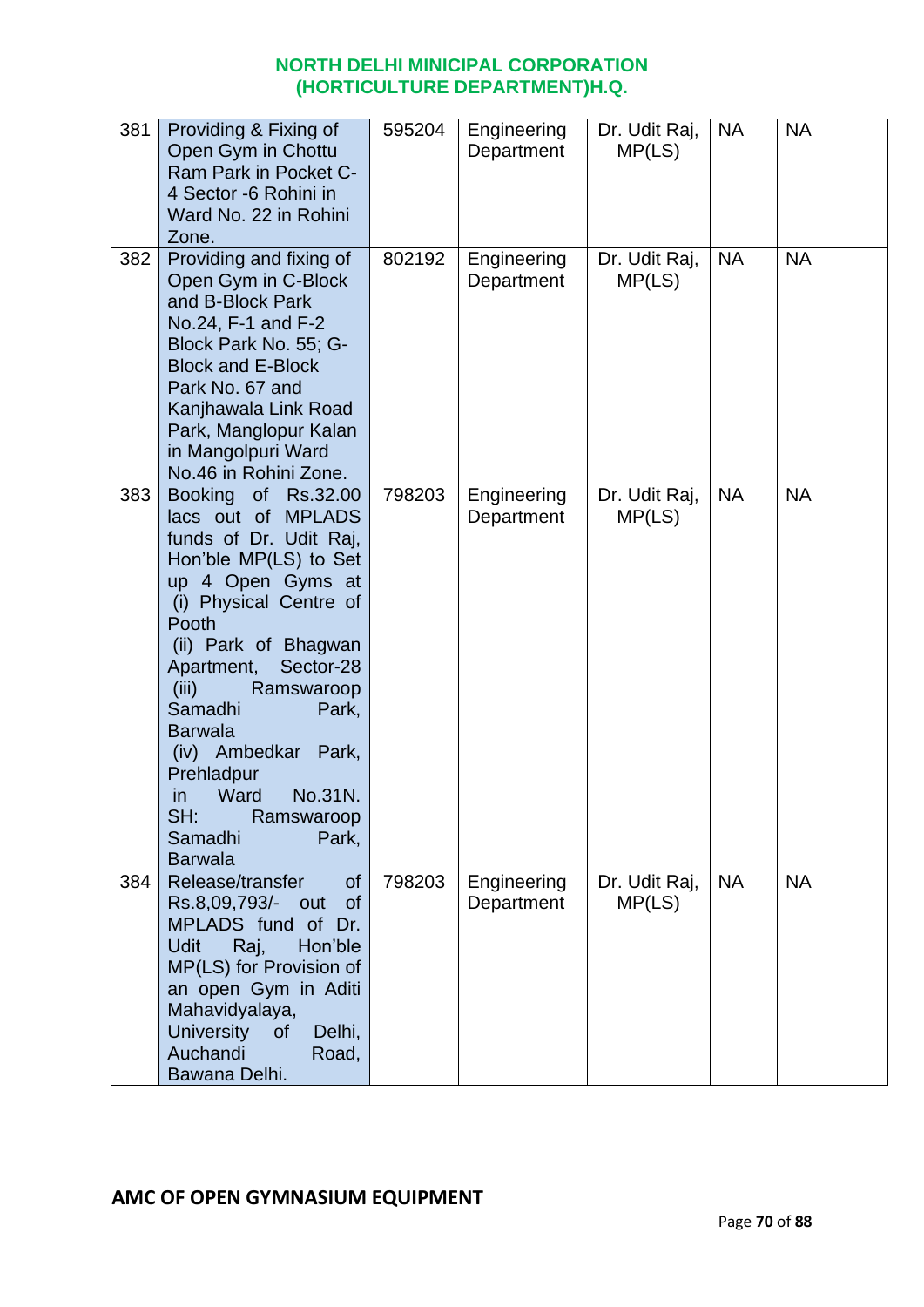| 385 | Booking of<br>Rs.8,09,793/- out of<br>MPLADS funds of Dr.<br>Udit Raj Hon'ble<br>MP(LS) for Provision of<br>an Open Gym in MCD<br>Park, near Pocket-15,<br>MCD Flats, Sector-20,<br>Rohini.<br>(1)                                                                                                                                                                                                                   | 798203 | Engineering<br>Department | Dr. Udit Raj,<br>MP(LS) | <b>NA</b> | <b>NA</b> |
|-----|----------------------------------------------------------------------------------------------------------------------------------------------------------------------------------------------------------------------------------------------------------------------------------------------------------------------------------------------------------------------------------------------------------------------|--------|---------------------------|-------------------------|-----------|-----------|
| 386 | Booking of<br>Rs.24,29,379/- out of<br>MPLADS funds of Dr.<br>Udit Raj Hon'ble<br>MP(LS) for Provision of<br>3 open Gyms in Ward<br>No.22N, Jahangirpuri<br>at following Parks:<br><b>SH: Park in front of</b><br>J-1200, Jahangirpuri                                                                                                                                                                               | 798203 | Engineering<br>Department | Dr. Udit Raj,<br>MP(LS) | <b>NA</b> | <b>NA</b> |
| 387 | <b>Booking</b><br>of Rs.32.00<br>lacs out of MPLADS<br>funds of Dr. Udit Raj,<br>Hon'ble MP(LS) to Set<br>up 4 Open Gyms at (i)<br>Physical<br>Centre<br>of<br>Pooth<br>(ii)<br>Park<br><b>of</b><br>Bhagwan<br>Apartment,<br>Sector-28<br>(iii)<br>Ramswaroop Samadhi<br>Park,<br><b>Barwala</b><br>(iv)<br>Ambedkar<br>Park,<br>Prehladpur<br>in Ward<br>No.31N. SH: Park of<br>Bhagwan<br>Apartment,<br>Sector-28 | 798203 | Engineering<br>Department | Dr. Udit Raj,<br>MP(LS) | <b>NA</b> | <b>NA</b> |
| 388 | Booking of<br>Rs.24,29,379/- out of<br>MPLADS funds of Dr.<br>Udit Raj Hon'ble<br>MP(LS) for Provision of<br>3 open Gyms in Ward<br>No.22N, Jahangirpuri<br>at following Parks:<br>SH: Park in front of I-<br>155, 156,<br><b>Jahangirpuri</b>                                                                                                                                                                       | 798203 | Engineering<br>Department | Dr. Udit Raj,<br>MP(LS) |           |           |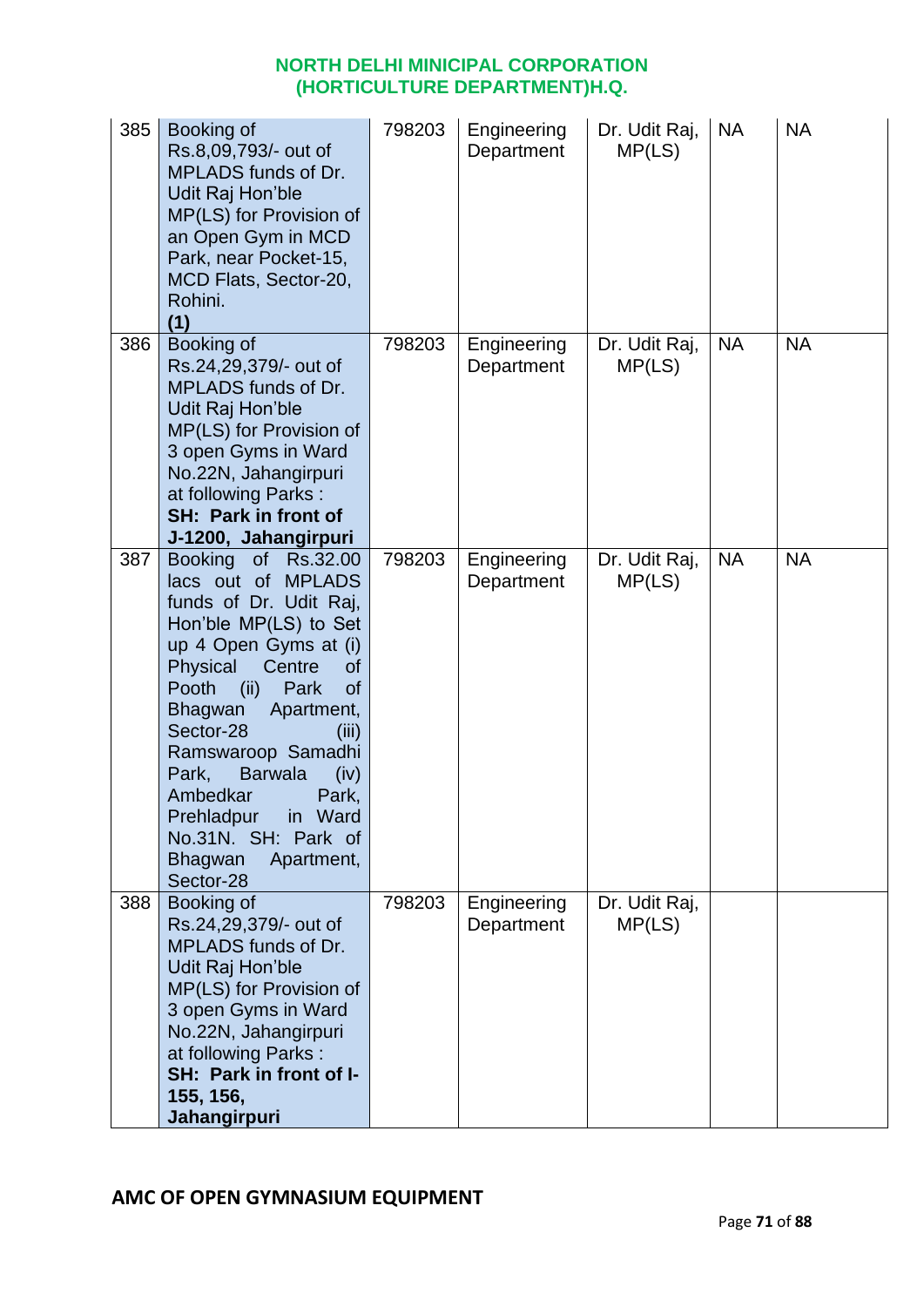| 389 | Booking of Rs.32.00<br>lacs out of MPLADS<br>funds of Dr. Udit Raj,<br>Hon'ble MP(LS) to Set<br>up 4 Open Gyms at<br>(i) Physical Centre of<br>Pooth<br>(ii) Park of Bhagwan<br>Sector-28<br>Apartment,<br>(iii)<br>Ramswaroop<br>Samadhi<br>Park,<br><b>Barwala</b><br>(iv) Ambedkar Park,<br>Prehladpur<br>Ward<br>No.31N.<br>in.<br>SH: Ambedkar Park,<br>Prehladpur<br>in Ward<br>No.31N.<br>As per approval of Dir.<br>(Hort.) site<br>changed<br>$to$ :-<br>Chotu<br>Ram<br>park,<br>Prehladpur in ward No.<br>31N | 798203 | Engineering<br>Department | Dr. Udit Raj,<br>MP(LS) | <b>NA</b> | <b>NA</b> |
|-----|--------------------------------------------------------------------------------------------------------------------------------------------------------------------------------------------------------------------------------------------------------------------------------------------------------------------------------------------------------------------------------------------------------------------------------------------------------------------------------------------------------------------------|--------|---------------------------|-------------------------|-----------|-----------|
| 390 | Booking of<br>Rs.24,29,379/- out of<br>MPLADS funds of Dr.<br>Udit Raj Hon'ble<br>MP(LS) for Provision of<br>3 open Gyms in Ward<br>No.22N, Jahangirpuri<br>at following Parks:<br>SH: Park in front of<br>K-1985, Jahangirpuri<br>Site changed to:<br><b>Central Park, Metro</b><br>Apartment,<br>Jahangirpuri, Delhi                                                                                                                                                                                                   | 798203 | Engineering<br>Department | Dr. Udit Raj,<br>MP(LS) | <b>NA</b> | <b>NA</b> |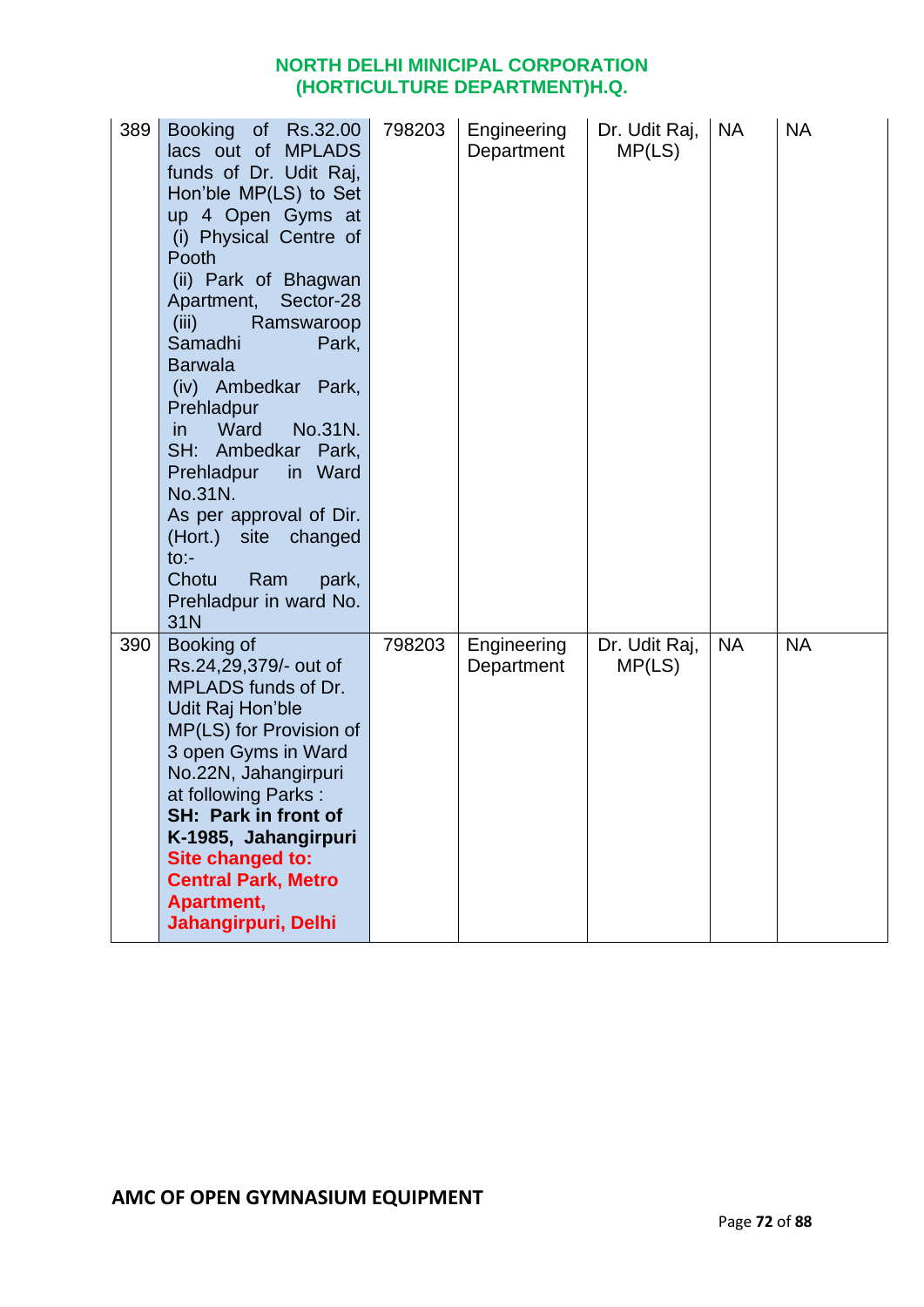| 391 | Booking of Rs.32.00<br>lacs out of MPLADS<br>funds of Dr. Udit Raj,<br>Hon'ble MP(LS) to Set<br>up 4 Open Gyms at<br>(i) Physical Centre of<br>Pooth<br>(ii) Park of Bhagwan<br>Sector-28<br>Apartment,<br>(iii)<br>Ramswaroop<br>Samadhi<br>Park,<br><b>Barwala</b><br>(iv) Ambedkar Park,<br>Prehladpur<br>in<br>Ward<br>No.31N.<br>SH: Physical Centre of<br>Pooth<br><b>Site</b><br>changed<br>to:<br>Shahidi Park, Pooth<br>Khurd, Delhi | 798203    |                           | Dr. Udit Raj,<br>MP(LS)                       | <b>NA</b> | <b>NA</b> |
|-----|-----------------------------------------------------------------------------------------------------------------------------------------------------------------------------------------------------------------------------------------------------------------------------------------------------------------------------------------------------------------------------------------------------------------------------------------------|-----------|---------------------------|-----------------------------------------------|-----------|-----------|
| 392 | Booking of<br>Rs.3,99,25,000/- out of<br>MPLADS fund of Dr.<br>Udit Raj, Hon'ble<br>$MP(LS)$ for<br>Development of sports<br>facilities & children<br>Play Ground at Jaunti<br>Village Ward No.35N<br>in Narela Zone.                                                                                                                                                                                                                         | $2.2E+07$ | Engineering<br>Department | Dr. Udit Raj,<br>MP(LS)                       | <b>NA</b> | <b>NA</b> |
| 393 | Pdg. & Fixing of Play<br><b>Station in Park, New</b><br>Multan Nagar,<br>Paschim Vihar, Ward<br>No.58, RZ.                                                                                                                                                                                                                                                                                                                                    | 404798    | Engineering<br>Department | Sh.<br>Satyender<br>Kumar Jain,<br>MLA, AC-15 | <b>NA</b> | <b>NA</b> |
| 394 | Pdg. & Fixing of Play<br>Station in Park, A-3,<br>Block, Paschim Vihar,<br>Ward No.58, RZ.                                                                                                                                                                                                                                                                                                                                                    | 404798    | Engineering<br>Department | Sh.<br>Satyender<br>Kumar Jain,<br>MLA, AC-16 | <b>NA</b> | <b>NA</b> |
| 395 | Pdg. & Fixing of Play<br>Station in Park, A-4,<br>Block, Paschim Vihar,<br>Ward No.58, RZ.                                                                                                                                                                                                                                                                                                                                                    | 404798    | Engineering<br>Department | Sh.<br>Satyender<br>Kumar Jain,<br>MLA, AC-17 | <b>NA</b> | <b>NA</b> |
| 396 | Pdg. & Fixing of Play<br>Station in Park, in<br><b>West Enclave, Ward</b><br>No.60, RZ.                                                                                                                                                                                                                                                                                                                                                       | 404798    | Engineering<br>Department | Sh.<br>Satyender<br>Kumar Jain,<br>MLA, AC-18 | <b>NA</b> | <b>NA</b> |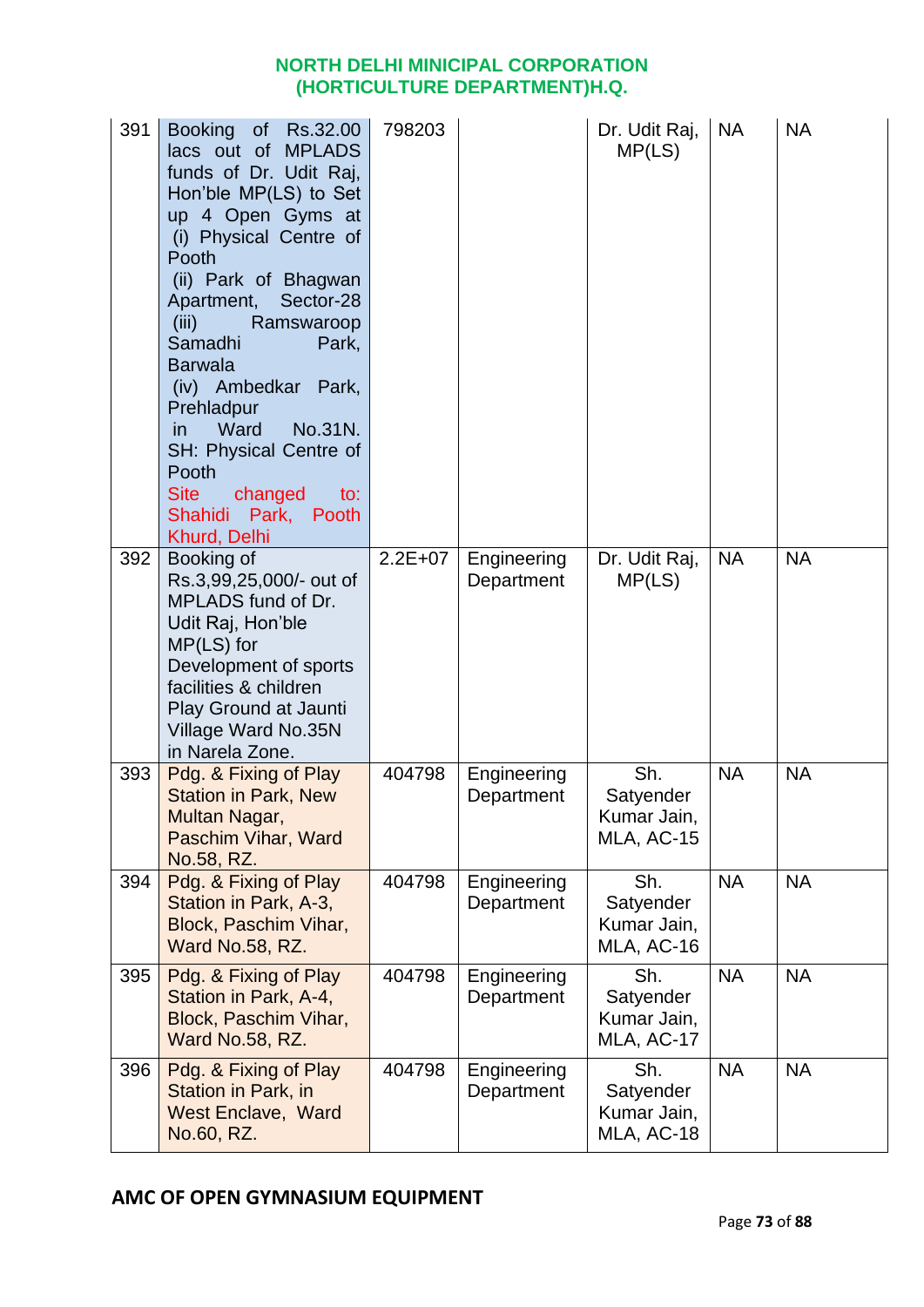| 397 | Pdg. & Fixing of Play<br><b>Station in Park, Tarun</b><br>Enclave, Ward No.60,<br>RZ.                                                                   | 404798 | Engineering<br>Department | Sh.<br>Satyender<br>Kumar Jain,<br>MLA, AC-19 | <b>NA</b> | <b>NA</b> |
|-----|---------------------------------------------------------------------------------------------------------------------------------------------------------|--------|---------------------------|-----------------------------------------------|-----------|-----------|
| 398 | Pdg. & Fixing of Play<br><b>Station in Park, Shakti</b><br>Vihar, Ward No.60,<br>RZ.                                                                    | 404798 | Engineering<br>Department | Sh.<br>Satyender<br>Kumar Jain,<br>MLA, AC-20 | <b>NA</b> | <b>NA</b> |
| 399 | Pdg. & Fixing of Play<br><b>Station in Park, Meera</b><br>Bagh, Ward No.60,<br>RZ.                                                                      | 404798 | Engineering<br>Department | Sh.<br>Satyender<br>Kumar Jain,<br>MLA, AC-21 | <b>NA</b> | <b>NA</b> |
| 400 | Pdg. & Fixing of Play<br>Station in Park, BG-7,<br>Paschim Vihar, Ward<br>No.57, RZ.                                                                    | 404798 | Engineering<br>Department | Sh.<br>Satyender<br>Kumar Jain,<br>MLA, AC-22 | <b>NA</b> | <b>NA</b> |
| 401 | Pdg. & Fixing of Play<br><b>Station in Park, A-1</b><br>Pkt., Paschim Vihar,<br>Ward No.57, RZ.                                                         | 404798 | Engineering<br>Department | Sh.<br>Satyender<br>Kumar Jain,<br>MLA, AC-23 | <b>NA</b> | <b>NA</b> |
| 402 | Pdg. & Fixing of Play<br><b>Station in Park, Jwala</b><br>Heri Village (Dushera<br>Park), Paschim Vihar,<br>Ward No.57, RZ.                             | 404798 | Engineering<br>Department | Sh.<br>Satyender<br>Kumar Jain,<br>MLA, AC-24 | <b>NA</b> | <b>NA</b> |
| 403 | Pdg. & Fixing of open<br>Gym equipment in<br>park, B-Block, Paschim<br>Vihar, Ward No.57<br>under Rohini Zone                                           | 506245 | Engineering<br>Department | Sh.<br>Satyender<br>Kumar Jain,<br>MLA, AC-25 | <b>NA</b> | <b>NA</b> |
| 404 | Pdg. & Fixing of open<br>Gym equipment in<br>park, B-2 & B-4 Block,<br>Paschim Vihar, Ward<br>No.57 under Rohini<br>Zone                                | 506245 | Engineering<br>Department | Sh.<br>Satyender<br>Kumar Jain,<br>MLA, AC-26 | <b>NA</b> | <b>NA</b> |
| 405 | Pdg. & Fixing of open<br>Gym equipment in<br>park, Paschim Vihar,<br>A-1 Pocket, K.L.<br>Sharma Park, Paschim<br>Vihar, Ward No.58<br>under Rohini Zone | 468341 | Engineering<br>Department | Sh.<br>Satyender<br>Kumar Jain,<br>MLA, AC-27 | <b>NA</b> | <b>NA</b> |
| 406 | Pdg. & Fixing of open<br>Gym equipment in<br>park, Rani Bagh,<br>Ward No.59 under                                                                       | 506245 | Engineering<br>Department | Sh.<br>Satyender<br>Kumar Jain,<br>MLA, AC-28 | <b>NA</b> | <b>NA</b> |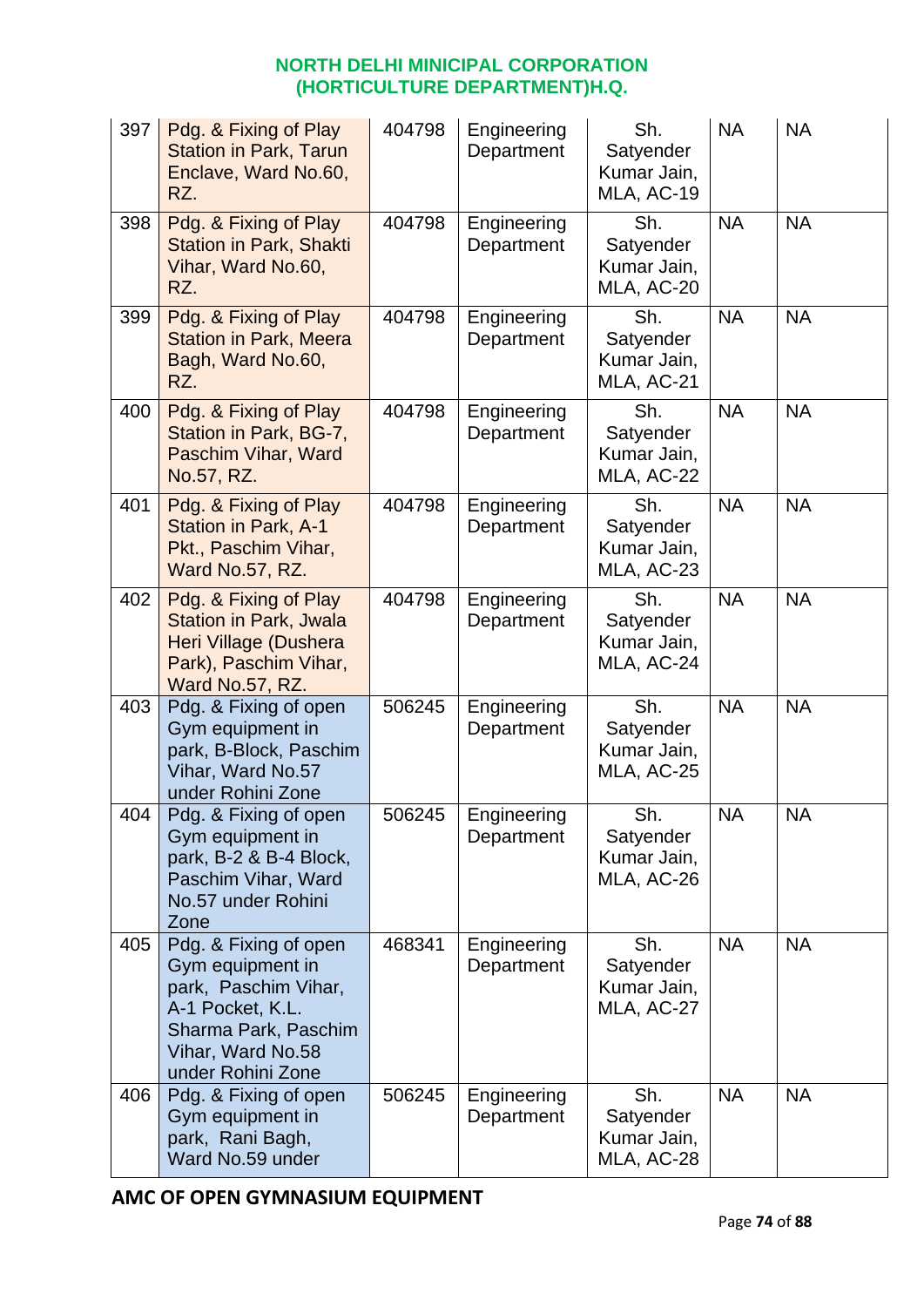|     | Rohini Zone                                                                                                                                                                             |        |                           |                                               |           |           |
|-----|-----------------------------------------------------------------------------------------------------------------------------------------------------------------------------------------|--------|---------------------------|-----------------------------------------------|-----------|-----------|
| 407 | Pdg. & Fixing of open<br>Gym equipment in<br>park, D-727 Park,<br>Saraswati Vihar, Ward<br>No.60 under Rohini<br>Zone                                                                   | 506245 | Engineering<br>Department | Sh.<br>Satyender<br>Kumar Jain,<br>MLA, AC-29 | <b>NA</b> | <b>NA</b> |
| 408 | Pdg. $&$<br>Fixing/installing of<br>open Gym equipment<br>in different parks, A-1,<br>A-3 Prateek Apartment<br>& Ekta Apartment in<br>Paschim Vihar, Ward<br>No.58 under Rohini<br>Zone | 471740 | Engineering<br>Department | Sh.<br>Satyender<br>Kumar Jain,<br>MLA, AC-30 | <b>NA</b> | <b>NA</b> |
| 409 | Pdg. $&$<br>Fixing/installing of<br>open Gym equipment<br>in park, Paschim Puri,<br>B-G, B-3, Meera Bagh<br>& SBI Colony Paschim<br>Vihar, Ward No.57<br>under Rohini Zone              | 566088 | Engineering<br>Department | Sh.<br>Satyender<br>Kumar Jain,<br>MLA, AC-31 | <b>NA</b> | <b>NA</b> |
| 410 | Pdg. &<br>Fixing/installing of<br>open Gym equipment<br>in different parks, in<br>Rani Bagh & Saraswati<br>Vihar Ward No.59 &<br>60 under Rohini Zone                                   | 377392 | Engineering<br>Department | Sh.<br>Satyender<br>Kumar Jain,<br>MLA, AC-32 | <b>NA</b> | <b>NA</b> |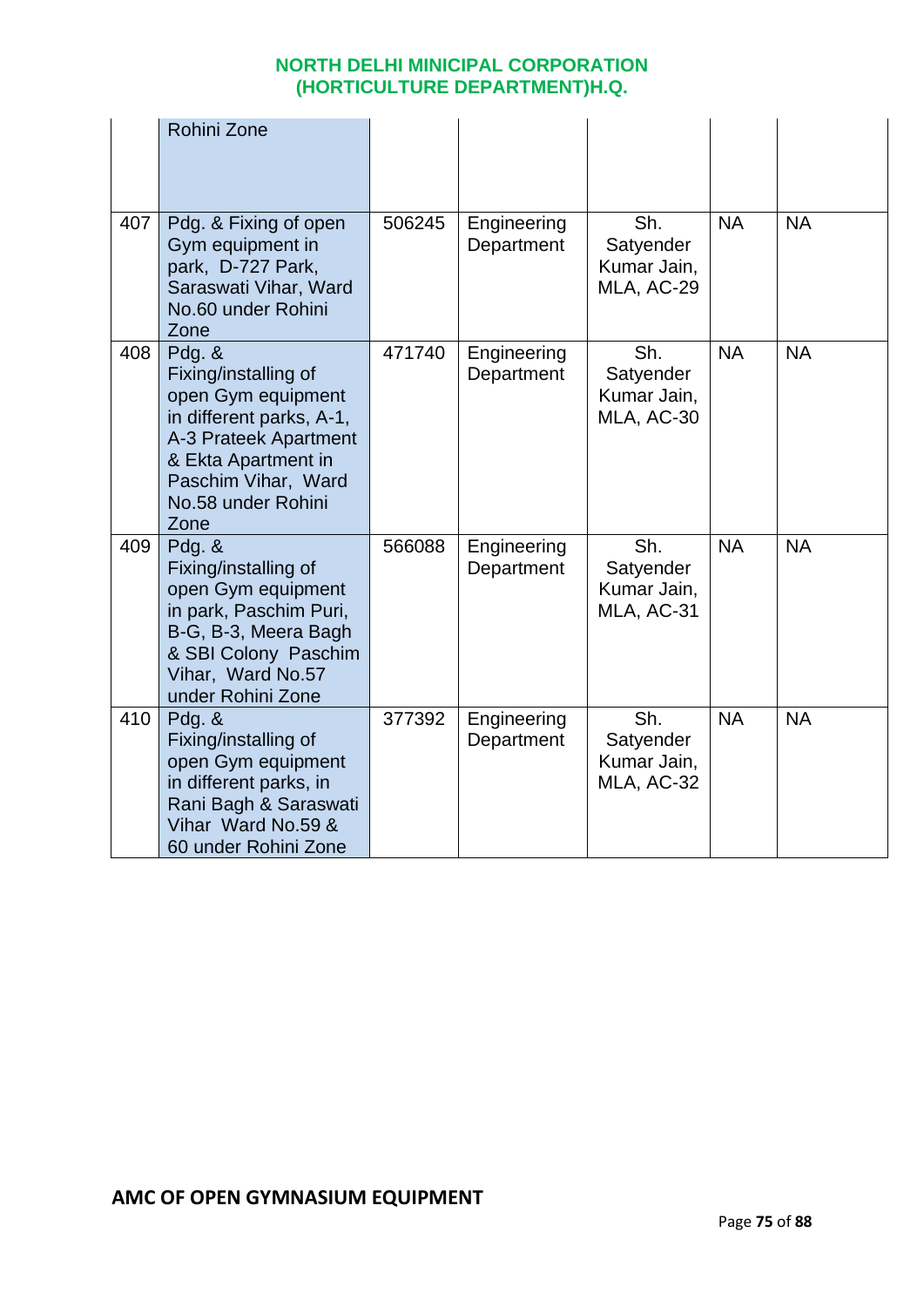# **ANNEXURE-II**

To

The Dy. Director (Hort.) North Delhi Municipal Corporation E-1, 16TH Floor, Dr. S.P.M. Civic Centre, New Delhi-110002

Dear Sir,

Sub:- Tender for Annual Maintenance Contract (AMC) of Open Gym Equipments. Technical Bid Submission

With reference to the above, I/We am/are offering our competitive prices for providing annual maintenance services of Open Gym Equipments.

I/We hereby reconfirm and declare that I/We have carefully read and understood the tender document including instructions, terms & conditions and all contents stated therein.

I/We also confirm that the rates quoted by me/us are inclusive onsite service/repairing charges, defective parts replacements (if required), all taxes, duties etc., applicable as on date.

I/We also confirm that the equipment installed in NORTH-DMC have been inspected by us and I/We possess trained manpower, material and parts to repair and maintain such Open Gym Equipments.

I/We hereby certify that our firm has not been ever blacklisted by any Central/State Government/Public Undertaking/NORTH-DMC on any account.

Earnest Money Deposit of Rs. 4,80,000/- and cost of the Tender of Rs.1500/- through etendering portal. I/We understand that the rate/commercial/technical offer of the firm will remain unchanged at least for two years.

I/We also certify the above information is true and correct in every respect and in any case, at a later date, it is found that any details provided above are incorrect, any contract given to the above firm may be summarily terminated and the firm be blacklisted.

Thanking You,

Yours faithfully,

(Signature & Seal of the Tenderer)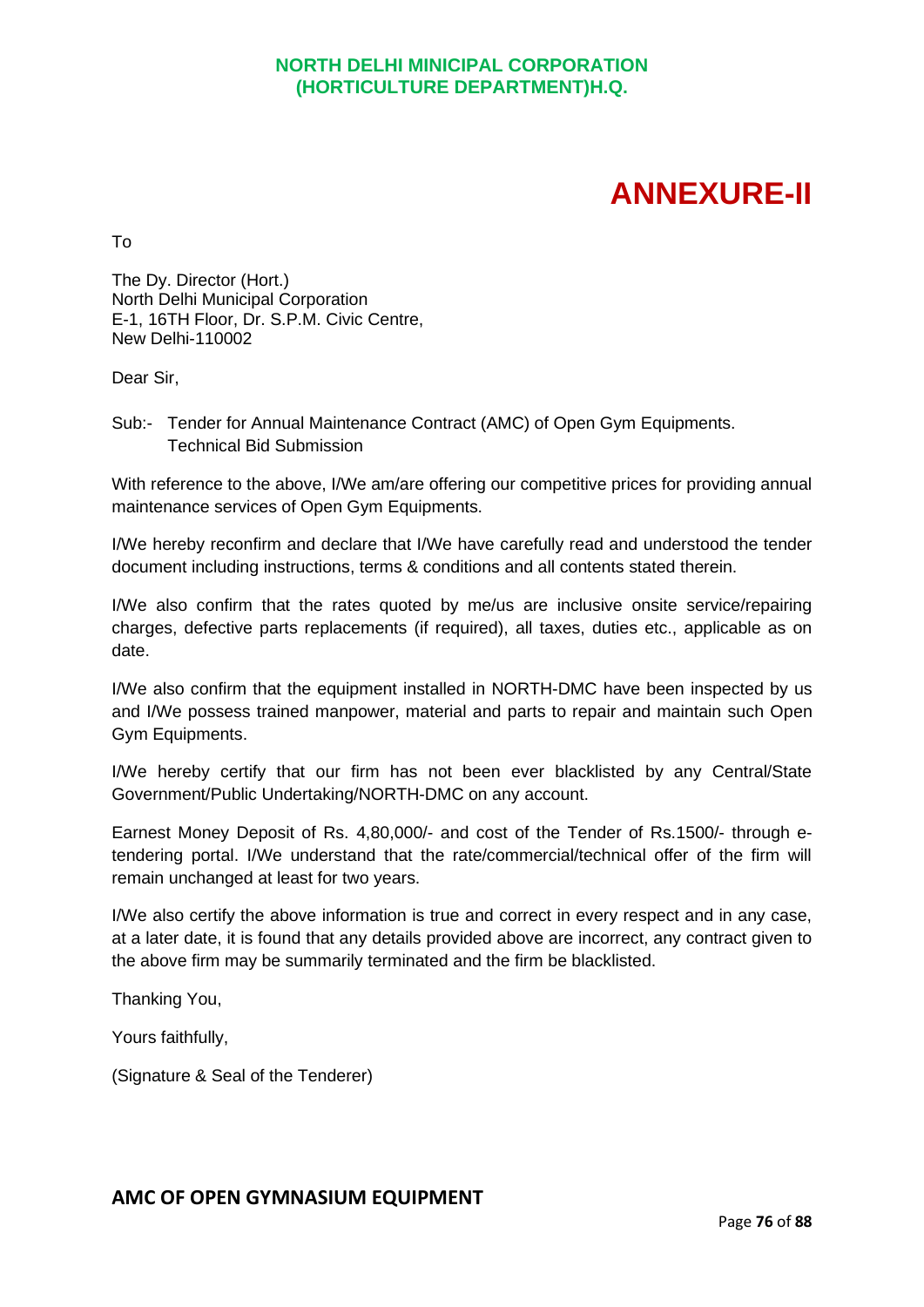# **ANNEXURE-III**

#### **PROFILE OF ORGANISATION (TO BE SUBMITTED WITH TECHNICAL BID)**

- S.No. Particulars
- 1. Name of the Firm
	- **a) Address for correspondence**
	- **b) Telephone No.**
- 2.
- **c) Fax No.**
- **d) Email Id**

**e) Name of the Contract person**

- **f) Contract number of the contact person**
- **g) Website**
- 3. **Localized service facilities / centres in Delhi / NCR**
- 4. Year of Establishment / incorporation (Certificate to be attached)
- 5. Income Tax PAN/TAN

(attach copy of PAN card)

- 6. GST Registration No. (Copy of relevant documents to be attached).
- 7. Registration details of business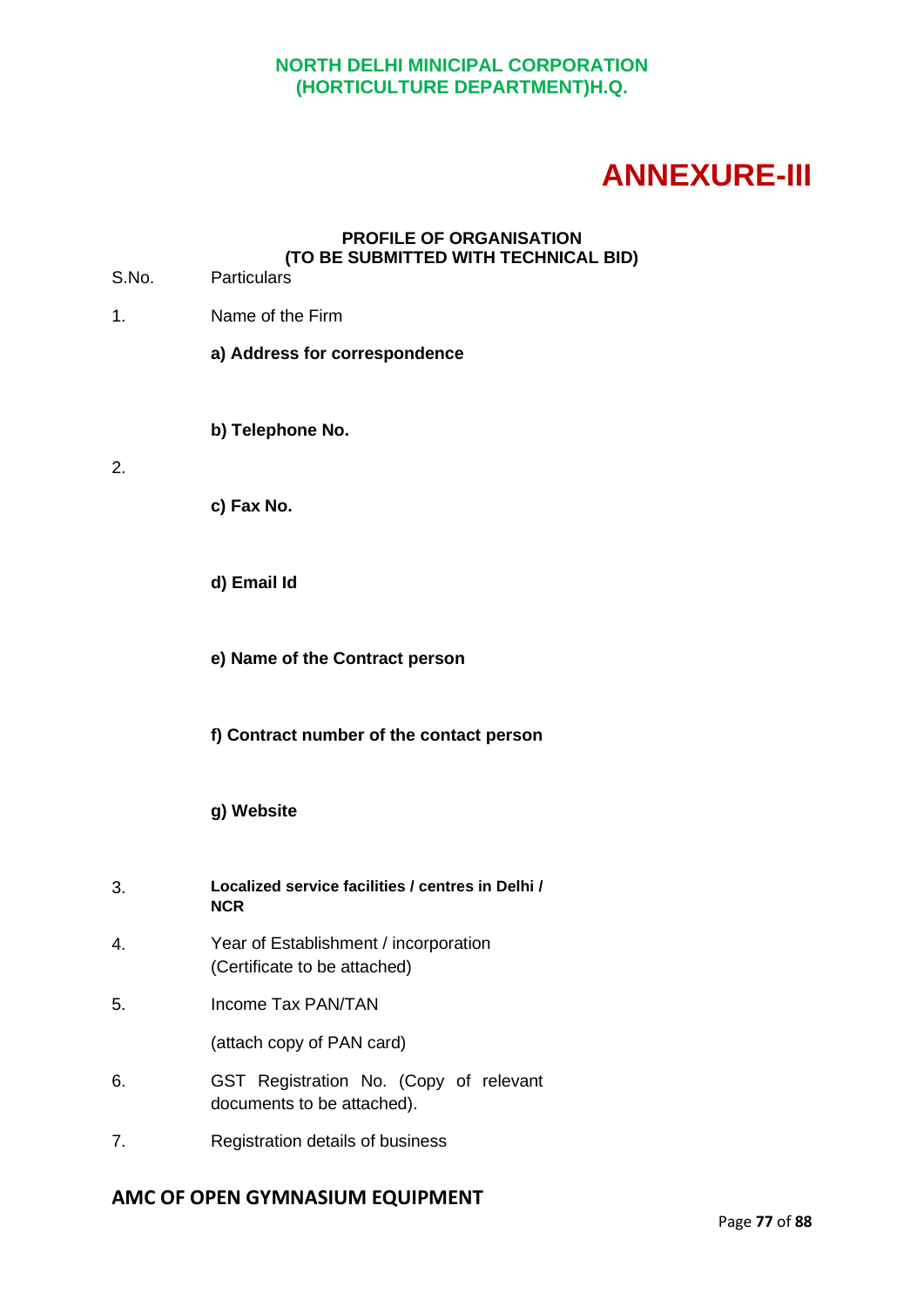(Copy to be attached) 8. Turnover in immediate last three years 2017-18 2018-19 2019-20 Rs.\_\_\_\_\_\_\_\_\_\_\_\_\_\_\_\_\_\_\_\_\_\_ Rs.\_\_\_\_\_\_\_\_\_\_\_\_\_\_\_\_\_\_\_\_\_\_ Rs.\_\_\_\_\_\_\_\_\_\_\_\_\_\_\_\_\_\_\_\_\_\_ 9. Brief company profile including a write-up on the technical competency to carry out such AMCs of Open Gym Equipments

(Signature & Seal of the Tenderer)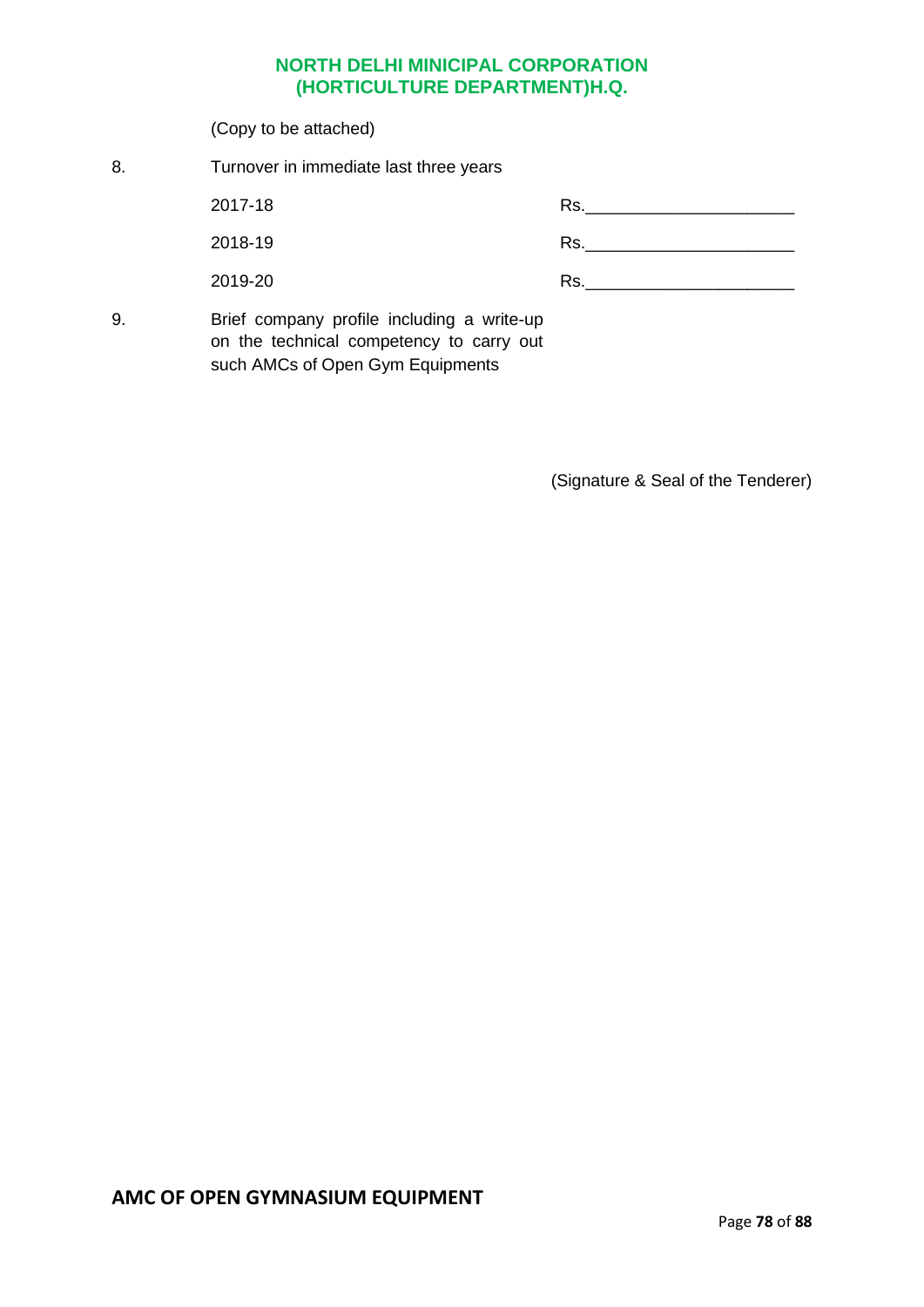## **ANNEXURE IV**

## **FINANCIAL BID (TO BE SUBMITTED ONLINE AT E-TENDER PORTAL ONLY)**

Rates for One Year of AMC

The Bidder will provide spares as and when required. Rates shall be quoted for below mentioned spares/items shall be inclusive of all applicable taxes and labour.<br>RATE TO BE OUOTED

| S.NO.        | <b>NAME &amp; DESCRIPTION OF SPARES / ITEM</b>                                                                                                                                                | <b>RATE TO BE QUOTED</b><br><b>ONLINE</b>                                                 |
|--------------|-----------------------------------------------------------------------------------------------------------------------------------------------------------------------------------------------|-------------------------------------------------------------------------------------------|
| $\mathbf{1}$ | Group of Equipments Onsite Non-Comprehensive<br>Services, General Checking minimum on<br>Quarterly Basis, includes greasing & Oiling etc.<br>(Without spares) by trained / qualified persons. | Rate for Two Mandatory<br><b>Preventive Maintenance</b><br>Services on half yearly basis. |
| $\mathbf{2}$ | Seated Puller prime stand 100mm N.B. C-class<br>GI pipe with powder coating.                                                                                                                  | Each                                                                                      |
| 3            | Seated Puller handle 25mm N.B. C-class GI pipe<br>with powder coating.                                                                                                                        | Each                                                                                      |
| 4            | Seated Puller Link - Big                                                                                                                                                                      | Each                                                                                      |
| 5            | Seated Puller Link - Medium                                                                                                                                                                   | Each                                                                                      |
| 6            | Seated Puller Link - Small                                                                                                                                                                    | Each                                                                                      |
| 7            | Handle Pin of Seated Puller 17mm dia                                                                                                                                                          | Each                                                                                      |
| 8            | Metal Seat Link of Seated Puller                                                                                                                                                              | Each                                                                                      |
| 9            | Cross trainer handle 25mm N.B. C-class GI pipe<br>with powder coating.                                                                                                                        | Each                                                                                      |
| 10           | Cross trainer pedal 25mm N.B. C-class GI pipe<br>with powder coating.                                                                                                                         | Each                                                                                      |
| 11           | Cross trainer pata assembly                                                                                                                                                                   | Each                                                                                      |
| 12           | <b>Back Extension handle Assembly</b>                                                                                                                                                         | Each                                                                                      |
| 13           | <b>Foot Resting Frame</b>                                                                                                                                                                     | Each                                                                                      |
| 14           | Sit Up Board Prime Stand 100 mm N.B. C-class<br>GI pipe with powder coating.                                                                                                                  | Each                                                                                      |
| 15           | Sit up board Sleeve assembly                                                                                                                                                                  | Each                                                                                      |
| 16           | Sit up board seat                                                                                                                                                                             | Each                                                                                      |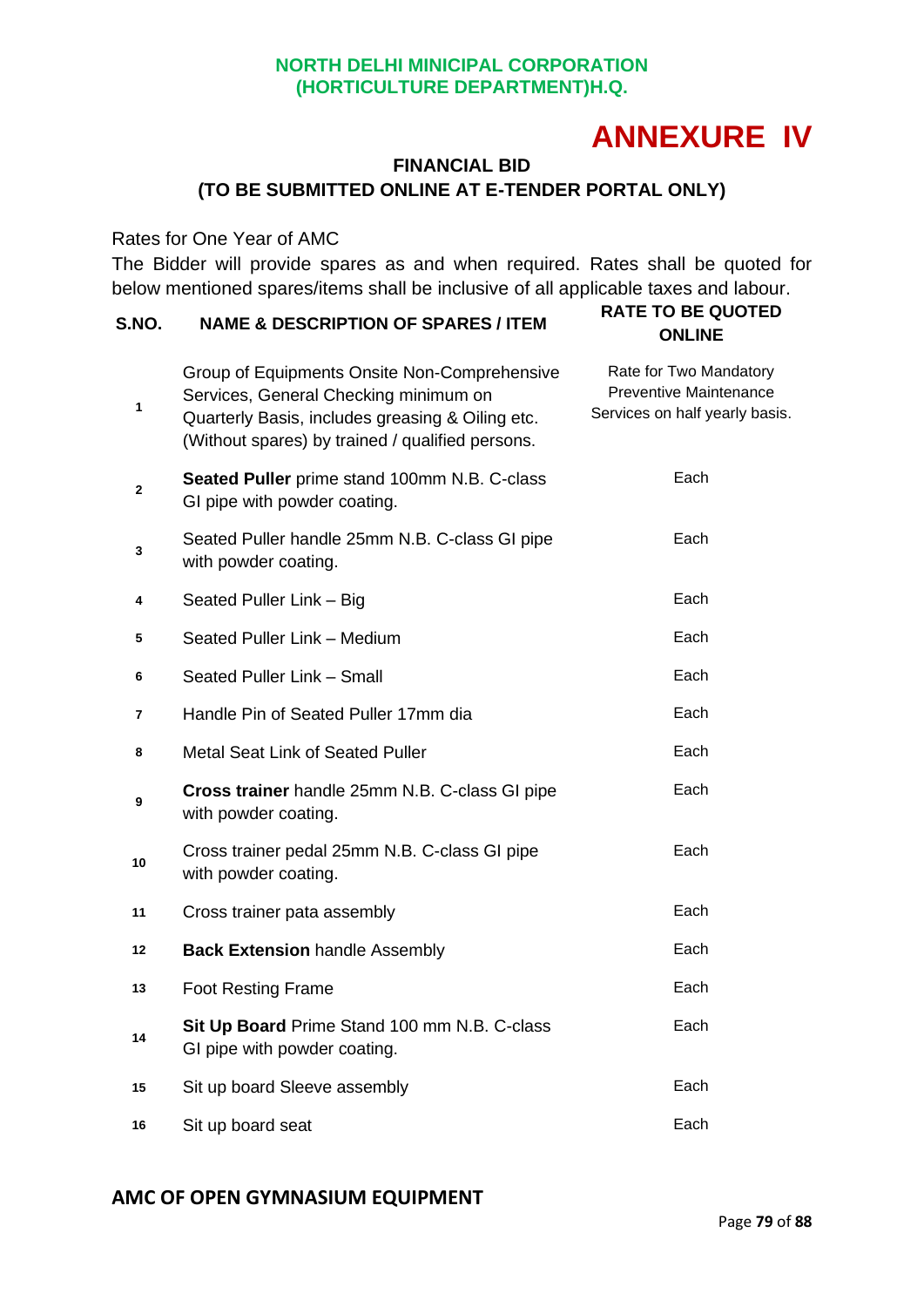| 17 | <b>Standing Seating Twister Prime Stand 100mm</b><br>N.B. C-class GI pipe with powder coating. | Each |
|----|------------------------------------------------------------------------------------------------|------|
| 18 | <b>StandingTwister Link</b>                                                                    | Each |
| 19 | Single Twister plate                                                                           | Each |
| 20 | <b>Seating Twister Link</b>                                                                    | Each |
| 21 | Twister Seat 300mm x10mmThikness M.S. Round<br>Plate                                           | Each |
| 22 | <b>Sky Walker</b> prime stand Set 80mm N.B. C-class<br>GI pipe with powder coating.            | Each |
| 23 | Sky Walker handle 40mm N.B. C-class GI pipe<br>with powder coating.                            | Each |
| 24 | Sky Walker pedal complete with foot rest 50 x<br>50mm x 2mm thick CRC square pipe.             | Each |
| 25 | Sky Walker Handle Pin made of SAE 8620 bright<br>material                                      | Each |
| 26 | <b>Chest Press</b> prime stand 100mm N.B. C-class GI<br>pipe with powder coating.              | Each |
| 27 | Chest Press handle 25mm N.B. C-class GI pipe<br>with powder coating.                           | Each |
| 28 | Chest Press Link - Big                                                                         | Each |
| 29 | Chest Press Link - Medium                                                                      | Each |
| 30 | <b>Chest Press Link - Small</b>                                                                | Each |
| 31 | Handle Pin of Chest Press 25mm dia made of<br>SAE 8620 bright material                         | Each |
| 32 | <b>Metal Seat Link of Chest Press</b>                                                          | Each |
| 33 | <b>Horse Rider Prime Stand 100mm N.B. C-class GI</b><br>pipe with powder coating.              | Each |
| 34 | Horse Rider Handle 32mm N.B. C-class GI pipe<br>with powder coating.                           | Each |
| 35 | <b>Horse Rider Seat Link</b>                                                                   | Each |
| 36 | Horse Rider Connecting Link                                                                    | Each |
| 37 | Horse Rider Seat assembly of GI pipe & MS sheet                                                | Each |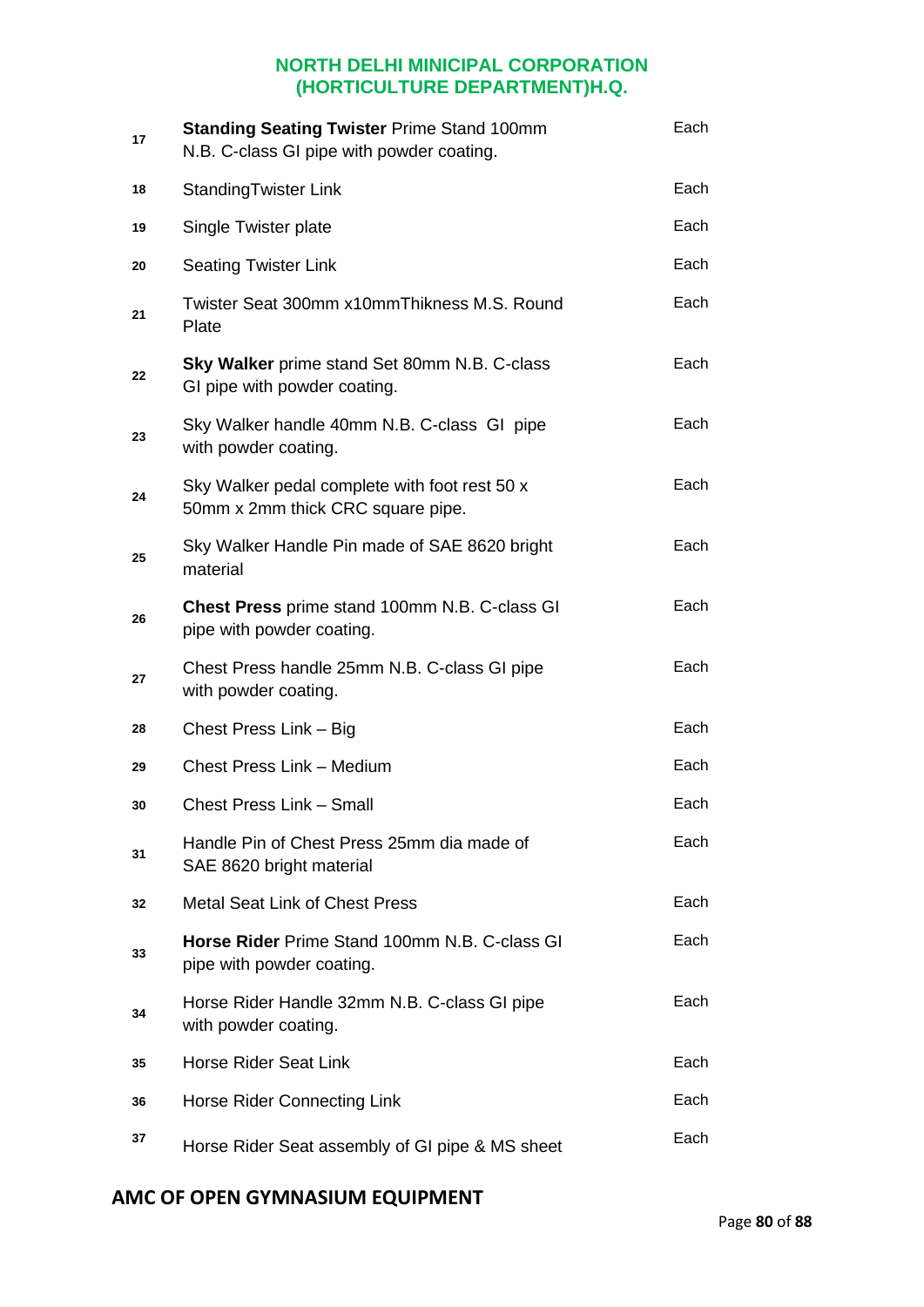with powder coating.

| 38 | <b>Horse Rider Stopper</b>                                                      | Each |
|----|---------------------------------------------------------------------------------|------|
| 39 | <b>Rower Base Prime stand 80mm N.B. C-class GI</b><br>pipe with powder coating. | Each |
| 40 | <b>Rower Seat Link</b>                                                          | Each |
| 41 | <b>Rower Small Link</b>                                                         | Each |
| 42 | Rower Big Link                                                                  | Each |
| 43 | Rower Handle Link 25mm N.B. C-class GI pipe<br>with powder coating.             | Each |
| 44 | Thai Chi Spinner(2 wheel) prime st                                              | Each |
| 45 | Thai Chi Spinnner Wheel                                                         | Each |
| 46 | Thai chi spinner knob                                                           | Each |
| 47 | Arm & Pedal Bike Prime Stand                                                    | Each |
| 48 | Arm & Pedal Bike plate                                                          | Each |
| 49 | Pedal                                                                           | Each |
| 50 | Seat (plastic / FRP)                                                            | Each |
| 51 | Cycle 6001 2RS1 Bearing (SKF)                                                   | Each |
| 52 | Arm & Pedal Bike Nylon Cap Small                                                | Each |
| 53 | Arm Mechanism                                                                   | Each |
| 54 | <b>Air Walker Handle</b>                                                        | Each |
| 55 | <b>Air Walker Pedals</b>                                                        | Each |
| 56 | Nut & Bolt Set                                                                  | Each |
| 57 | Air Walker U shape Assembly                                                     | Each |
| 58 | <b>Surf Board handles</b>                                                       | Each |
| 59 | Surfboard foot rest                                                             | Each |
| 60 | <b>Surf board Centre Pole</b>                                                   | Each |
| 61 | <b>Triple Twister Standing Centre Pipe</b>                                      | Each |
| 62 | Triple Twister Standing handle frame                                            | Each |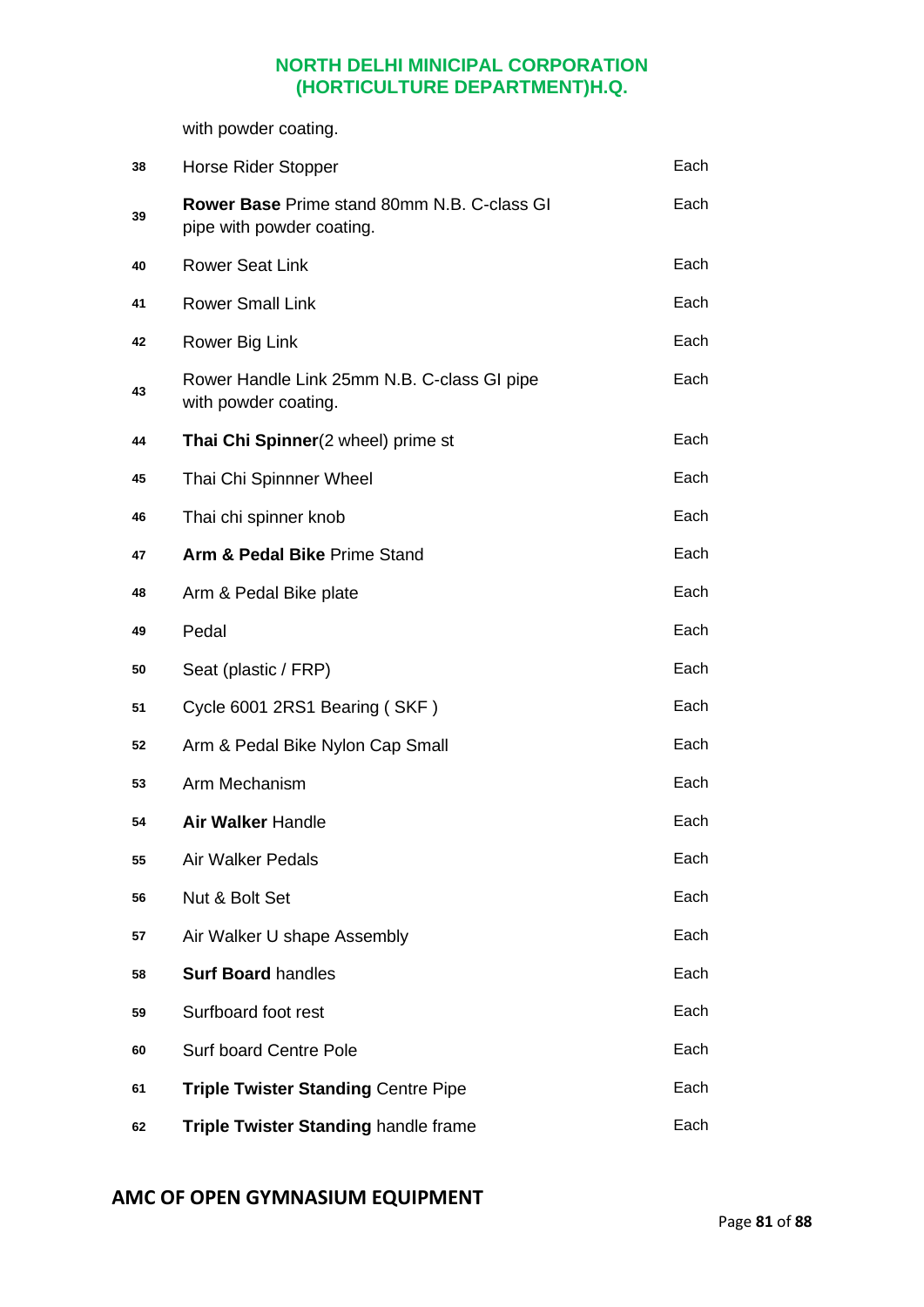| 63 | <b>Triple Twister Standing Round Plate</b>                                                           | Each |
|----|------------------------------------------------------------------------------------------------------|------|
| 64 | <b>Double Twister Standing Centre Pipe</b>                                                           | Each |
| 65 | Double Twister Standing handle frame                                                                 | Each |
| 66 | <b>Double Twister Standing Round Plate</b>                                                           | Each |
| 67 | Seated Twister (Three in One) Centre Pipe                                                            | Each |
| 68 | Seated Twister (Three in One) Round Plate                                                            | Each |
| 69 | Seated Twister (Three in One) supporting frame                                                       | Each |
| 70 | <b>Shoulder Builder Prime Stand 100mm N.B. C-</b><br>class GI pipe with powder coating.              | Each |
| 71 | <b>Shoulder Builder Ring 25mm &amp; 20 mm N.B. C-</b><br>class GI pipe with powder coating.          | Each |
| 72 | <b>Shoulder Builder knob</b>                                                                         | Each |
| 73 | <b>Combination Set bottom support frame</b>                                                          | Each |
| 74 | <b>Combination Set Air Walker cum leg press</b><br>assembly                                          | Each |
| 75 | <b>Combination Set leg movement frame</b>                                                            | Each |
| 76 | <b>Combination Air Walker +Leg Press + Seating</b><br><b>Twister - handle frame</b>                  | Each |
| 77 | <b>Combination Air Walker +Leg Press + Seating</b><br><b>Twister - bottom support frame</b>          | Each |
| 78 | <b>Combination Air Walker +Leg Press + Seating</b><br><b>Twister – Seat with Back rest assembly</b>  | Each |
| 79 | <b>Combination Air Walker +Leg Press + Seating</b><br><b>Twister – Pedal</b>                         | Each |
| 80 | Combination Air Walker + Leg Press +<br><b>Standing Twister - Pedal</b>                              | Each |
| 81 | <b>Combination Air Walker +Leg Press +</b><br><b>Standing Twister - Seat with Back rest assembly</b> | Each |
| 82 | Combination Air Walker + Leg Press +<br><b>Standing Twister - bottom support frame</b>               | Each |
| 83 | <b>Combination Air Walker +Leg Press +</b><br><b>Standing Twister - Twister assembly</b>             | Each |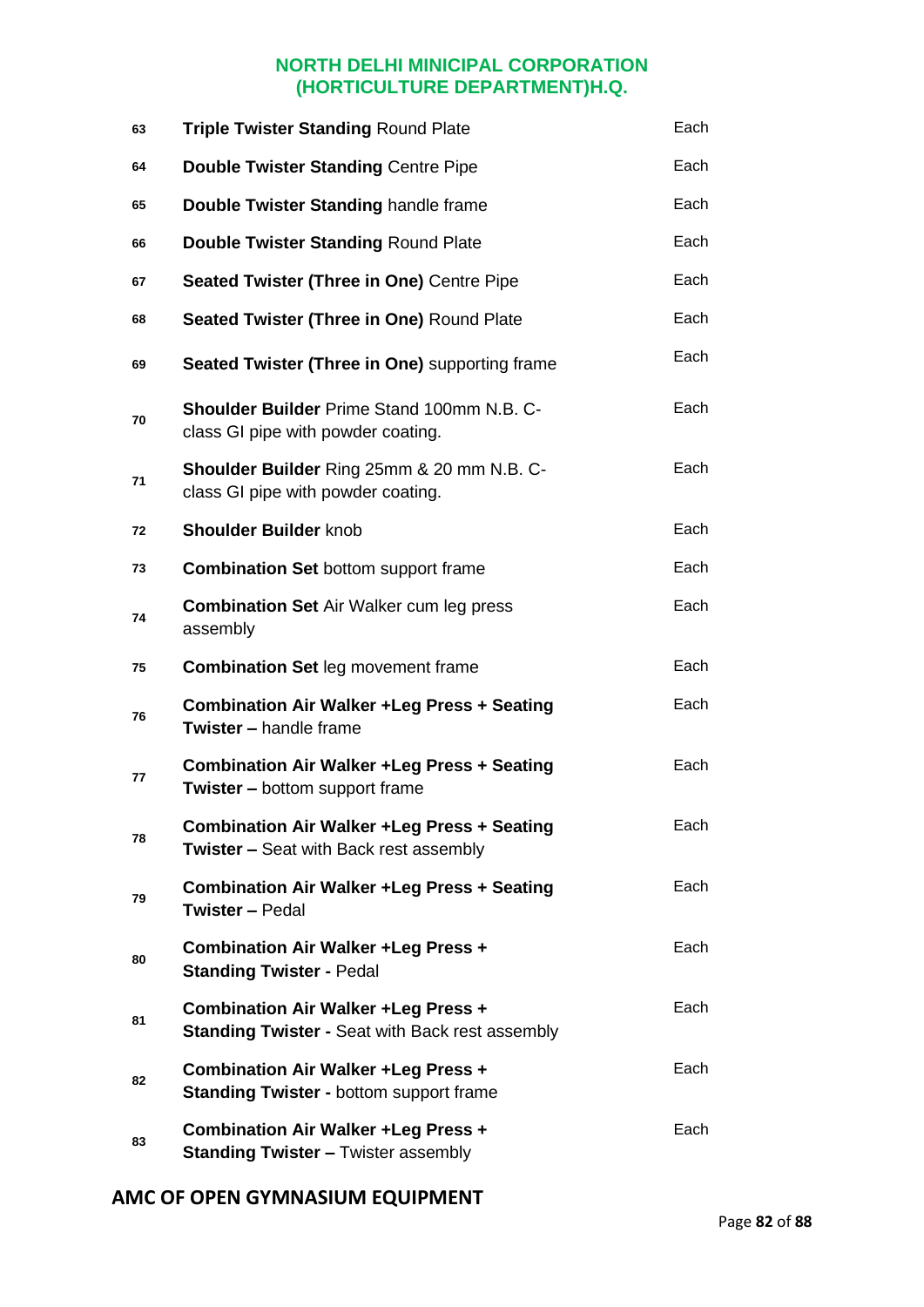| 84 | 6205 - 2RS1 Bearing permanent lubricated sealed<br>bearing of reputed brand.                                      | Each |
|----|-------------------------------------------------------------------------------------------------------------------|------|
| 85 | 6203 2RS1 Bearing permanent lubricated sealed<br>bearing of reputed brand.                                        | Each |
| 86 | 6007 2RS1 bearing permanent lubricated sealed<br>bearing of reputed brand.                                        | Each |
| 87 | 30206 Bearings permanent lubricated sealed<br>bearing of reputed brand.                                           | Each |
| 88 | Pipe End Cap Small 92mm FRP / Plastic                                                                             | Each |
| 89 | Pipe End Cap Big 117mm FRP / Plastic                                                                              | Each |
| 90 | Nylon Cap Black Big                                                                                               | Each |
| 91 | Nylon Cap Black Small                                                                                             | Each |
| 92 | S.S. Nuts of SS 304 grade quality M10 lock nut,<br>M20 Nylloc Nut, 1/2" Nylock nut etc. of good<br>quality.       | Each |
| 93 | S.S. Cir-clips of A-11, A-16, A-24, A-32, B-52                                                                    | Each |
| 94 | MS bolt (MS plated) of sizes M10x25mm MS<br>Bolt, 1/2"x1.5" MS Bolt, 1/2"x3.5" MS bolt etc. of<br>good quality    | Each |
| 95 | MS Nut (MS plated) of sizes 1/2" nylok nut, MS<br>Black Nut M10, 1/2" MS nut, 3/8" MS nut etc. of<br>good quality | Each |
| 96 | Grub Screw of MS Black odized, OHNS ball 8mm<br>etc.                                                              | Each |
| 97 | Charges for Re-installation of Open Gym<br>Equipment, if required.                                                | Each |

## **FINANCIAL BIDS TO BE SUBMITTED ONLINE AT E-TENDER PORTAL ONLY**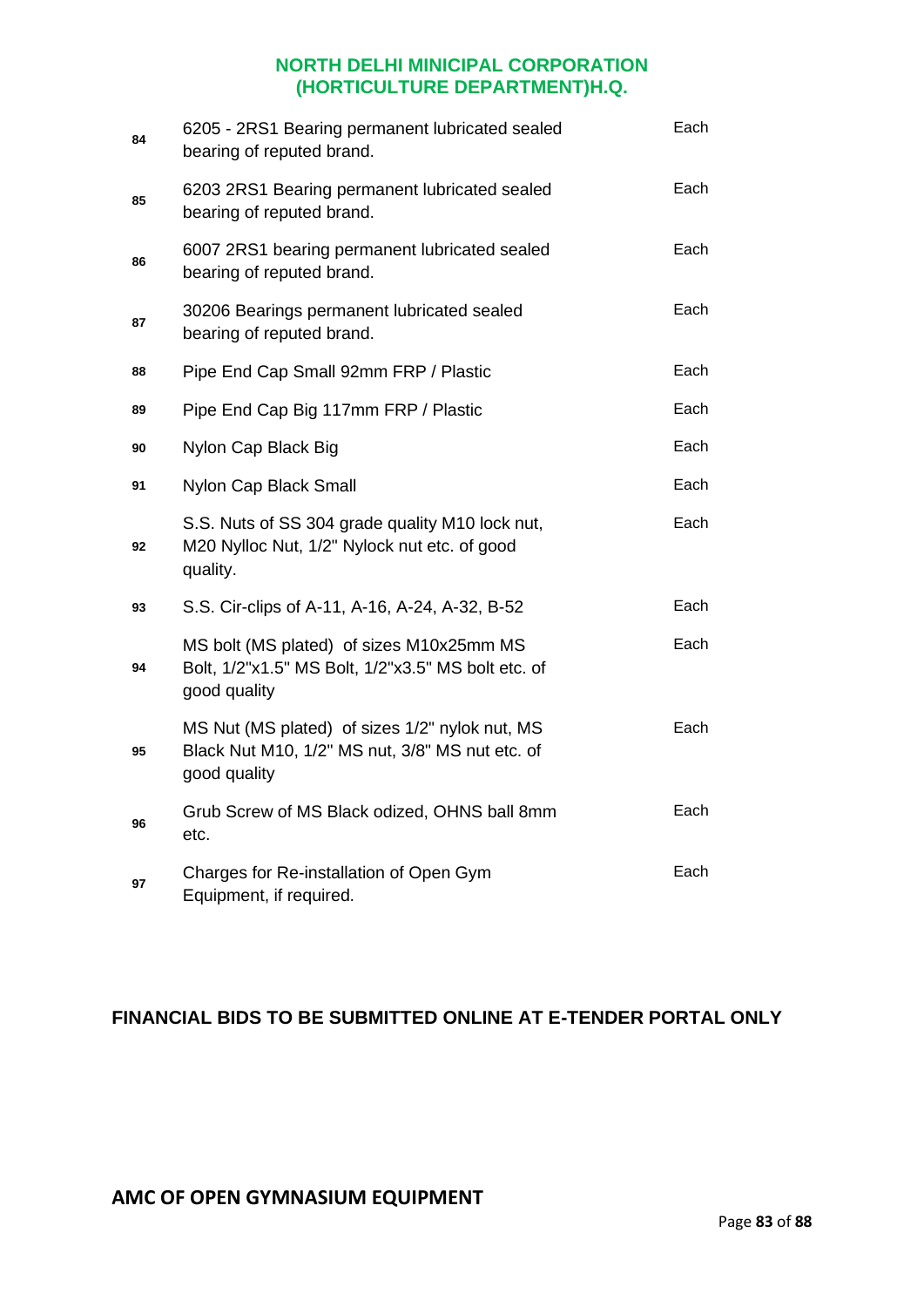## **ANNEXURE V**

## **Technical Specifications of Open Gym Equipments.**

| 1.           | SEATED PULLER /PULL CHAIR made from "C" Class G.I pipe. DIMENSIONS: - 1900mm (Length) x 740mm                                                                                                                                   |
|--------------|---------------------------------------------------------------------------------------------------------------------------------------------------------------------------------------------------------------------------------|
|              | (Width) x 1920mm. (Height). SAFE AREA: - 1.2Mtr x 3Mtr.                                                                                                                                                                         |
|              | Seated puller equipment made up of "C" Class G.I. pipe of different NB.NB stands for Nominal Bore Sizes i.e.                                                                                                                    |
|              | Internal Diameter of pipe in millimeters. The center pipe is of 100NB made from "C" Class G.I. pipe. Bottom support                                                                                                             |
|              | is of M.S. round plate of DIA 250 mm & 10mm thickness welded. All linkages are made up of 25NB "C" class G.I.                                                                                                                   |
|              | pipe. The handle frame is of 32NB "C" class G.I. pipe. The seat frame is of 32NB "C" class G.I. pipe. To build                                                                                                                  |
|              | structure bushes are used which are made from seamless pipe of 60mm O.D. and 5mm thickness as well as 60mm                                                                                                                      |
|              | diameter solid bar bush used. The foundation used for fixing is a structure and made from center pipe of G.I. of 80                                                                                                             |
|              | NB "C" class. Welded with M.S. round plate of DIA 250 mm & 10mm thick. Main pipe supported with 25 mm X 25mm                                                                                                                    |
|              | M.S. angles of 3 mm thickness and 20mm x 40mm CRC square pipes of 3mm thickness. Foundation Cover Closing                                                                                                                       |
|              | Cap is made from Injection Mould Plastic LLDPE / HDPE. The seats and Back rests are fitted on the outer frames<br>are made up of M.S. Sheet of size 330 mm X 300 mmX2mm thickness and deep drawn and pressed in tools and       |
|              | dies to have uniform radius of 20 mm with no sharp edges. Closing Caps are made up of from Injection Moulded                                                                                                                    |
|              | Plastic LLDPE / HDPE. Pins used of Diameter 25mm and 17mm are made up from SAE 8620 bright material. The                                                                                                                        |
|              | bearings used are of "6205 2RS1" and "6203 2RS1" permanent lubricated sealed bearing of reputed brand. High                                                                                                                     |
|              | tensile steel with galvanized nuts & bolts are used for assembly. The cerclips used for assembly are of A16. The                                                                                                                |
|              | Gym Equipment shall be finished smooth with a primer coating of at least 40 micron followed by epoxy based                                                                                                                      |
|              | Powder Coating with Polyester Powder Coating of at least 60 to 70 micron thickness using Exonobel / Berger make                                                                                                                 |
|              | paints or its equivalent paints. The holding down/fixing of Gym Equipments shall be embedded in cement concrete                                                                                                                 |
|              | in the ratio of 1:2:4 (1cement : 2 coarse sand :4 stone agg. 20mm nominal size).                                                                                                                                                |
| $\mathbf{2}$ | CROSS TRAINER / ELLIPTICAL EXERCISER DIMENSIONS: - 1320mm (Length) x 600mm (Width) x 1750mm.                                                                                                                                    |
|              | (Height). SAFE AREA: - 1.77 x 1.2Mtr.                                                                                                                                                                                           |
|              | Cross trainer equipment made from "C" Class G.I. Pipe of different NB.NB stands for Nominal Bore Sizes i.e.                                                                                                                     |
|              | Internal Diameter of pipe in millimeters. The main frame Pipes are of 80NB "C" Class G.I. Pipe with single bend pipe                                                                                                            |
|              | with 250mm radius. The bottom support of M.S. round plate of DIA 250 mm & 10mm thick. The Handle Frame is                                                                                                                       |
|              | made up of 25NB "C" Class G.I. Pipe. The foundation used for fixing is a structure and made from center pipe of G.I.                                                                                                            |
|              | of 80 NB "C" class welded with M.S. round plate of DIA 250 mm & 10mm thick. Main pipe supported with 25 mm X                                                                                                                    |
|              | 25mm M.S. angles of 3 mm thickness and 20mm x 40mm CRC square pipes of 3mm thickness. To build structure                                                                                                                        |
|              | bushes are used which are made from M.S. seamless pipe of 60mm OD With 5 mm thickness. The footrests are<br>made from Injection Moulded Plastic LLDPE / HDPE. Closing Caps are made up of Injection Moulded Plastic LLDPE       |
|              | HDPE. Pins used of Diameter 35mm, 25mm, and 17mm are made up from SAE 8620 bright .The Bearings used                                                                                                                            |
|              | are of "6007 2RS1" "62052RS1" and "62032RS1" permanent lubricated sealed bearing of reputed brand. High                                                                                                                         |
|              | tensile steel with galvanized nuts and bolts are used for assembly. The Gym Equipment shall be finished smooth                                                                                                                  |
|              | with a primer coating of at least 40 micron followed by epoxy based Powder Coating with Polyester Powder Coating                                                                                                                |
|              | of at least 60 to 70 micron thickness using Exonobel / Berger make paints or its equivalent paints. The holding                                                                                                                 |
|              | down/fixing of Gym Equipments shall be embedded in cement concrete in the ratio of 1:2:4 (1cement: 2 coarse                                                                                                                     |
|              | sand: 4 stone agg. 20mm nominal size). A 16, A 24 mm circlips are used for assembly. Bolt M8X16 mm and NY lock                                                                                                                  |
|              | nut of M8 made of SS304 used on nylon cap mounted on pins to protect bearings and pins from rain and dust.                                                                                                                      |
| 3            | <b>BACK EXTENSION</b>                                                                                                                                                                                                           |
|              | DIMENSIONS: - 1400mm (Length) x 700mm (Width) x 820mm (Height). SAFE AREA: - 2.4Mtr x 1.7Mtr.                                                                                                                                   |
|              | Back Extension Equipment made from "C" class G.I. Pipe of different NB pipe. (NB stands for Nominal Bore i.e.                                                                                                                   |
|              | Internal Diameter of pipe in mm) The main frame is of 50mm NB made from "c" Class G.I. pipe. The Foot resting<br>frame of 32mm NB made from "c" Class G.I. pipe. The handle frame is of 25NB made from "C" Class G.I. pipe. The |
|              | seat fitted on the outer frames is made up of M.S. Sheet of size 330 mm X 300mmX2mm thickness and deep drawn                                                                                                                    |
|              | and pressed in tools and dies to have uniform radius of 20 mm with no sharp edges. The foundation used for fixing                                                                                                               |
|              | is consists of 50mm NB made from "C" Class G.I. pipe. The footrests are made from Injection Moulded Plastic                                                                                                                     |
|              | LLDPE / HDPE. The Gym Equipment shall be finished smooth with a primer coating of at least 40 micron followed                                                                                                                   |
|              | by epoxy based Powder Coating with Polyester Powder Coating of at least 60 to 70 micron thickness using                                                                                                                         |
|              | Exonobel / Berger make paints or its equivalent paints. The holding down/fixing of Gym Equipments shall be                                                                                                                      |
|              | embedded in cement concrete in the ratio of 1:2:4 (1cement : 2 coarse sand :4 stone agg. 20mm nominal size)                                                                                                                     |
| 4            | DIMENSIONS: - 1820mm (Length) x 430mm<br>SIT UP BOARD FOR USE OF TWO PERSONS AT ONE TIME                                                                                                                                        |
|              | (Width) x 580mm (Height). Safe Area: - 2.8Mtr x 0.6Mtr.                                                                                                                                                                         |
|              | Sit up Board Equipment made from "C" Class G.I. pipe of different NB.NB stands for Nominal Bore Sizes i.e. Internal                                                                                                             |
|              | Diameter of pipe in millimeters. The main frame is of 50mm NB made from "C" Class G.I. pipe in a single bend and                                                                                                                |
|              | supported with the MS round plate of DIA 250x10mm thickness. Fiber reinforced Plastic sheet of 3mm thickness is                                                                                                                 |
|              | Bounded on 25mm NB (G.I.) "C" class pipe of main frame. The base support of the sit up board is made 40NB (G.I.)                                                                                                                |
|              | "C" class pipe. The foundation used for fixing is a structure and made from center pipe of G.I. of 80 NB "C" class                                                                                                              |
|              | Welded with M.S. round plate of DIA 250 mm & 10mm thick. Main pipe supported with 25 mm X 25mm M.S. angles                                                                                                                      |
|              | of 3 mm thickness and 20mm x 40mm CRC square pipes of 3mm thickness. The Gym Equipment shall be finished                                                                                                                        |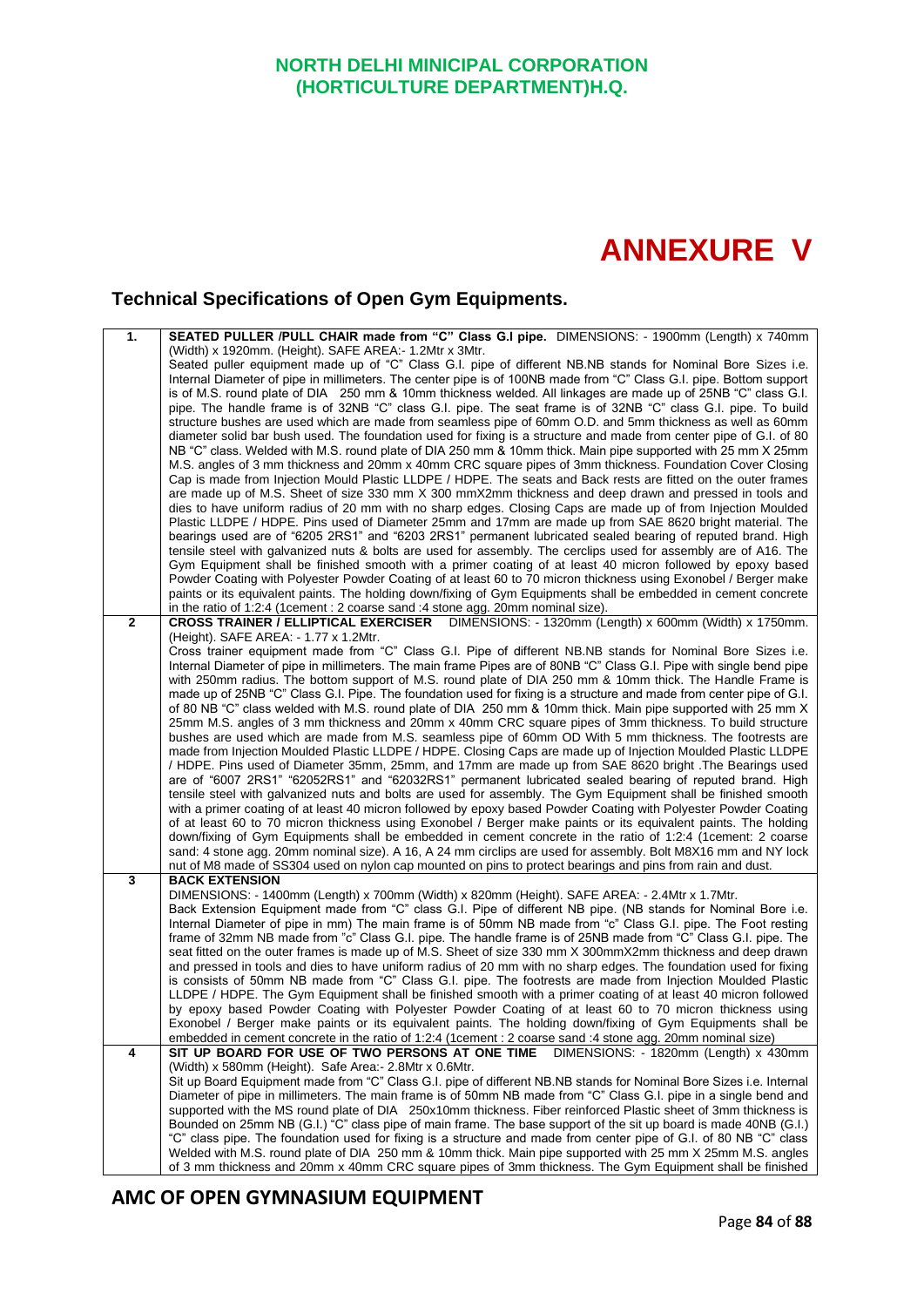|                | smooth with a primer coating of at least 40 micron followed by epoxy based Powder Coating with Polyester Powder                                                                                                                          |
|----------------|------------------------------------------------------------------------------------------------------------------------------------------------------------------------------------------------------------------------------------------|
|                | Coating of at least 60 to 70 micron thickness using Exonobel / Berger make paints or its equivalent paints. The<br>holding down/fixing of Gym Equipments shall be embedded in cement concrete in the ratio of 1:2:4 (1cement : 2)        |
|                | coarse sand :4 stone agg. 20mm nominal size)                                                                                                                                                                                             |
| 5              | STANDING SEATING TWISTER DIMENSIONS: - 1700mm (Length) x 540mm (Width) x 1250mm. (Height). SAFE                                                                                                                                          |
|                | AREA: - 3 Mtr x 1 Mtr.                                                                                                                                                                                                                   |
|                | Seating & Standing Twister equipment made from "C" Class G.I. pipe of different NB. NB stands for Nominal Bore<br>Sizes i.e. Internal Diameter of pipe in millimeters. The Center Pipe is of 100mm NB made from "C" Class G.I. Round     |
|                | Pipe. The M.S. round plate of DIA 250 mm & 10mm thickness is welded at bottom. Handle and Bottom sleeve pipe                                                                                                                             |
|                | of 125mm OD with thickness 5mm provided for easy assembly, replacement and maintenance. The bottom frame of                                                                                                                              |
|                | the Seating & Standing twister is of 32 NB, 50 NB, and 25 NB made from "C" class G.I. pipe. The handle frame of                                                                                                                          |
|                | Seating & Standing twister is 25 NB & Foot resting frame of seating side is made from "C" class G.I. pipe of 25mm<br>NB. The foundation used for fixing is a structure and made from center pipe of G.I. of 80 NB "C" class, Welded with |
|                | M.S. round plate of DIA 250 mm & 10mm thick. Main pipe supported with 25 mm X 25mm M.S. angles of 3 mm                                                                                                                                   |
|                | thickness and 20mm x 40mm CRCA square pipes of 3mm thickness. The Twister plate fitted on the bottom frame is                                                                                                                            |
|                | made up of Injection Moulded Plastic LLDPE / HDPE and supported by M.S. Round Plate of size 300mm diameter<br>&10mm thickness. Closing Caps are made up Injection Moulded Plastic LLDPE / HDPE. The Pins used are made                   |
|                | up of DIA 35 mm SAE 8620 bright material. The bearings used are of "62052RS1" permanent lubricated sealed                                                                                                                                |
|                | bearing of reputed brand. High tensile steel with galvanized nuts & bolts are used for assembly. The Gym                                                                                                                                 |
|                | Equipment shall be finished smooth with a primer coating of at least 40 micron followed by epoxy based Powder<br>Coating with Polyester Powder Coating of at least 60 to 70 micron thickness using Exonobel / Berger make paints or      |
|                | its equivalent paints. The holding down/fixing of Gym Equipments shall be embedded in cement concrete in the ratio                                                                                                                       |
|                | of 1:2:4 (1 cement : 2 coarse sand : 4 stone agg. 20mm nominal size)                                                                                                                                                                     |
| 6              | SKY WALKER DIMENSIONS: - 1720mm (Length) x 630mm (Width) x 1750mm. (Height) SAFE AREA: - 2.7Mtr x                                                                                                                                        |
|                | 1.6Mtr.<br>Sky Walker Equipment made from "C" class G.I. Pipe of different NB. NB stands for Nominal Bore Sizes i.e. Internal                                                                                                            |
|                | Diameter of pipe in millimeters. The main frame pipe is of 80mm NB made from "C" Class G.I. Material which is                                                                                                                            |
|                | bend at the radius of 250mm. The leg movement frame is of 50 x 50mm x 3mm thick CRC square pipe. Sleeves are                                                                                                                             |
|                | made up of 100 mm OD M.S. pipe with thickness 5mm. This results in easy replacement of bearings, pins and<br>handle The handle frame is of 25mm NB made from "C" Class G.I. pipe. The foundation used for fixing is a structure          |
|                | and made from center pipe of G.I. of 80 NB "C" class. Welded with M.S. round plate of DIA 250 mm & 10mm thick.                                                                                                                           |
|                | Main pipe supported with 25 mm X 25mm M.S. angles of 3 mm thickness and 20mm x 40mm CRC square pipes of                                                                                                                                  |
|                | 3mm thickness. Two foundations are provided for rigid support. The footrests made from Injection Moulded Plastic<br>LLDPE / HDPE. Closing Caps are made up of Injection Moulded Plastic LLDPE / HDPE. The pins used are made up          |
|                | of DIA 25mm SAE8620 bright material. Pins are fixed at the outer end with M8 grub screws and Dia.8mm SS ball.                                                                                                                            |
|                | The bearings used are "62052RS1" are permanent lubricated sealed bearing of reputed brand. High tensile steel                                                                                                                            |
|                | with galvanized nuts & bolts are used for assembly. The cerclips used for assembly are of A24 type. The Gym<br>Equipment shall be finished smooth with a primer coating of atleast 40 micron followed by epoxy based Powder              |
|                | Coating with Polyster Powder Coating of at least 60 to 70 micron thickness using Exonobel / Berger make paints or                                                                                                                        |
|                | its equivalent paints. The holding down/fixing of Gym Equipments shall be embedded in cement concrete in the ratio                                                                                                                       |
| $\overline{7}$ | of 1:2:4 (1 cement: 2 coarse sand: 4 stone agg. 20 mm nominal size).<br>CHEST PRESS DIMENSIONS: - 2000mm (Length) x 710mm (Width) x 2200mm. (Height). SAFE AREA: - 3.0Mtr x                                                              |
|                | $1.7$ Mtr.                                                                                                                                                                                                                               |
|                | Chest press equipment made up of "C" Class G.I. pipe of different NB. NB stands for Nominal Bore Sizes i.e.                                                                                                                              |
|                | Internal Diameter of pipe in millimeters. The center pipe is of 100NB made up of "C" Class G.I. pipe. The bottom<br>welded with support of M.S. round plate of DIA 250 mm & 10mm thickness. The connecting pipes are made up from        |
|                | 25NB "C" class G.I. pipe. The handle frame is made up from 32NB "C" class G.I. pipe. To build structure bushes are                                                                                                                       |
|                | used which are made from MS seamless pipe of 60mm O.D. and 5mm thickness as well as 60mm diameter solid                                                                                                                                  |
|                | bar bush is used. The foundation used for fixing is a structure and made from center pipe of G.I. of 80 NB "C" class.<br>Welded with M.S. round plate of DIA 250 mm & 10mm thick. Main pipe supported with 25 mm X 25mm M.S. angles      |
|                | of 3 mm thickness and 20mm x 40mm CRC square pipes of 3mm thickness. The seats and Back rests are fitted on                                                                                                                              |
|                | the outer frames are made up of M.S. Sheet of size 330mm X 300 mmX2mm thickness and deep drawn and                                                                                                                                       |
|                | pressed in tools and dies to have uniform radius of 20 mm with no sharp edges. Closing Caps are made up of<br>Injection Moulded Plastic LLDPE / HDPE. Foundation cover Closing Cap is made from Injection Moulded Plastic                |
|                | LLDPE / HDPE. Pins used of Diameter 25mm and 17mm are made up from SAE 8620 bright material. Bolt M8X16                                                                                                                                  |
|                | mm and Nylock nut of M8 made of SS 304 used on nylon cap mounted on pins to protect bearings and pins from                                                                                                                               |
|                | rain and dust. The bearings used are of "62052RS1" & "62032RS1" permanent lubricated sealed bearing of reputed<br>brand. High tensile steel with galvanized nuts & bolts are used for assembly. The cerclips used for locking is made    |
|                | up of A24 mm & A16mm. The Gym Equipment shall be finished smooth with a primer coating of at least 40 micron                                                                                                                             |
|                | followed by epoxy based Powder Coating with Polyester Powder Coating of at least 60 to 70 micron thickness using                                                                                                                         |
|                | Exonobel / Berger make paints or its equivalent paints. The holding down/fixing of Gym Equipments shall be<br>embedded in cement concrete in the ratio of 1:2:4 (1cement: 2 coarse sand: 4 stone agg. 20mm nominal size).                |
| 8              | HORSE RIDER DIMENSIONS: - 1180mm (Length) x 400mm (Width) x 1400mm. (Height). SAFE AREA: - 2.2Mtr x                                                                                                                                      |
|                | 1.4Mtr.                                                                                                                                                                                                                                  |
|                | Horse rider equipment made from "C" class G.I. Pipe of different NB.NB stands for Nominal Bore Sizes i.e. Internal<br>Diameter of pipe in millimeters. The main frame of 100NB made from "C" Class G.I. pipes welded with M.S. round     |
|                | plate of DIA 250 mm & 10mm thick. Seat provided are made up of MS deep draw quantity of 2mm thickness with no                                                                                                                            |
|                | joint with Uniform outer edge radius 20mm. The foundation used for fixing is a structure and made from center pipe                                                                                                                       |
|                | of G.I. of 80 NB "C" class Welded with M.S. round plate of DIA 250 mm & 10mm thick. Main pipe supported with 25<br>mm X 25mm M.S. angles of 3 mm thickness and 20mm x 40mm CRC square pipes of 3mm thickness. The leg                    |
|                | movement frame is of 32NB made from "C" G.I. pipe. The handle frame is of 32 NB made from "C" Class G.I. pipe.                                                                                                                           |
|                | The footrests are made from 25 NB "C" class G.I. pipe. Pins used of Diameter 17 mm are made up from SAE 8620                                                                                                                             |
|                | bright material. N The bearings used of "62032RS1" permanent lubricated sealed bearing of reputed brand. High<br>tensile steel with galvanized nuts & bolts for assembly. The serclips used for assembly are of A24 mm. The Gym          |
|                |                                                                                                                                                                                                                                          |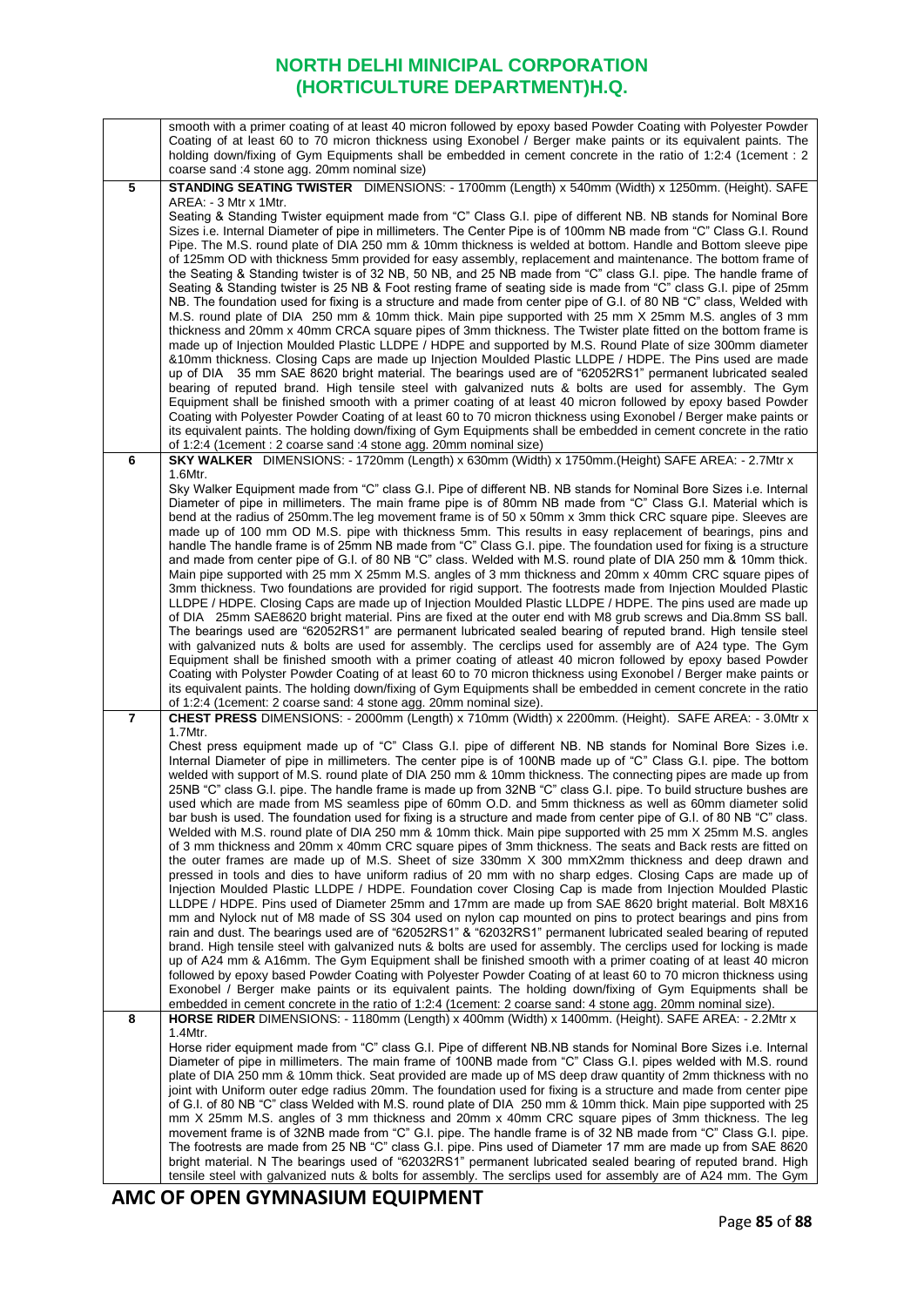|     | Equipment shall be finished smooth with a primer coating of at least 40 micron followed by epoxy based Powder                                                                                                                            |
|-----|------------------------------------------------------------------------------------------------------------------------------------------------------------------------------------------------------------------------------------------|
|     | Coating with Polyester Powder Coating of at least 60 to 70 micron thickness using Exonobel / Berger make paints or<br>its equivalent paints. The holding down/fixing of Gym Equipments shall be embedded in cement concrete in the ratio |
|     | of 1:2:4 (1 cement: 2 coarse sand: 4 stone agg. 20mm nominal size).                                                                                                                                                                      |
|     |                                                                                                                                                                                                                                          |
| 9.  | ROWER DIMENSIONS: - 1200mm (Length) x 1000mm (Width) x 920mm. (Height). SAFE AREA: - 1.5Mtr. x 1.5Mtr.                                                                                                                                   |
|     | Rower Equipment made from "C" Class G.I. pipe of different NB. NB stands for Nominal Bore Sizes i.e. Internal                                                                                                                            |
|     | Diameter of pipe in millimeters. The Main frame is of 80NB "C" class G.I. Pipe welded with M.S. round plate of<br>250mmX10mm. The handle frame 25NB is made from "C" class G.I. pipe. The foundation used for fixing is a                |
|     | structure and made from center pipe of G.I. of 80 NB "C" class Welded with M.S. round plate of DIA 250 mm &                                                                                                                              |
|     | 10mm thick. Main pipe supported with 25 mm X 25mm M.S. angles of 3 mm thickness and 20mm x 40mm CRC                                                                                                                                      |
|     | square pipes of 3mm thickness. To join the movement frame to main frame connecting links made up from 32 NB                                                                                                                              |
|     | G.I. "C" class pipe. The seat fitted on the outer frames are made up of M.S. Sheet of size 330 mm X 300mmX2mm                                                                                                                            |
|     | thickness and deep drawn and pressed tools and dies to have uniform radius of 20 mm with no sharp edges. Pins                                                                                                                            |
|     | used of Diameter 17mm are made up from SAE 8620 bright material. The bearings used are of "6203zz" permanent                                                                                                                             |
|     | lubricated sealed bearing of reputed brand. High tensile steel with galvanized nuts and bolts are used for assembly.<br>The P.U. bushes (Stopper) used to avoid the collision. The circlips used for assembly is of A 16. The Gym        |
|     | Equipment shall be finished smooth with a primer coating of at least 40 micron followed by epoxy based Powder                                                                                                                            |
|     | Coating with Polyester Powder Coating of at least 60 to 70 micron thickness using Exonobel / Berger make paints or                                                                                                                       |
|     | its equivalent paints. The holding down/fixing of Gym Equipments shall be embedded in cement concrete in the ratio                                                                                                                       |
|     | of 1:2:4 (1 cement : 2 coarse sand : 4 stone agg. 20mm nominal size)                                                                                                                                                                     |
| 10. | TAICHI SPINNER DIMENSIONS:- 700mm (Length) x 1000mm (Width) x 1280mm (Height). Safe Area:- 1.9Mtr X                                                                                                                                      |
|     | 1.9Mtr                                                                                                                                                                                                                                   |
|     | Thai chi spinner Equipment made up of "C" Class G.I. pipe of different NB.NB stands for Nominal Bore Sizes i.e.<br>Internal Diameter of pipe in millimeters. The center pipe is of 100NB made up of "C" Class G.I. pipe. The handle      |
|     | movement round frame is made up from 25 NB "C" class G.I. pipe. The foundation used for fixing is a structure and                                                                                                                        |
|     | made from center pipe of G.I. of 80 NB"C" class Welded with M.S. round plate of DIA 250 mm & 10mm thick. Main                                                                                                                            |
|     | pipe supported with 25 mm X 25mm M.S. angles of 3 mm thickness and 20mm x 40mm CRC square pipes of 3mm                                                                                                                                   |
|     | thickness. Closing Caps are made up of Injection Moulded Plastic LLDPE / HDPE. The pins used are made up of                                                                                                                              |
|     | 25 mm of SAE8620 bright material. The bearing used is "62012RS1" & "62052RS1" permanent lubricated<br>DIA                                                                                                                                |
|     | sealed bearing of reputed brand. High tensile S.S. nut bolts are used for assembly. Foundation cover Closing Cap is<br>made of Injection Moulded Plastic LLDPE / HDPE. The cerclips used for assembly is of A24 and A11. The nylon       |
|     | bush is used for handle knob. The Gym Equipment shall be finished smooth with a primer coating of at least 40                                                                                                                            |
|     | micron followed by epoxy based Powder Coating with Polyester Powder Coating of at least 60 to 70 micron                                                                                                                                  |
|     | thickness using Exonobel / Berger make paints or its equivalent paints. The holding down/fixing of Gym Equipments                                                                                                                        |
|     | shall be embedded in cement concrete in the ratio of 1:2:4 (1 cement: 2 coarse sand: 4 stone agg. 20mm nominal                                                                                                                           |
|     | size). Bolt M8X16 mm and Nylock nut of M8 made of SS 304 used on nylon cap mounted on pins to protect                                                                                                                                    |
| 11. | bearings and pins from rain and dust.<br>DIMENSIONS: - - 1100mm (Length) x 500mm (Width) x 900mm (Height). SAFE<br>ARM AND PADDLE BIKE                                                                                                   |
|     | <b>AREA: -</b> 2000mm (Length) X1000mm (Width).                                                                                                                                                                                          |
|     | Arm and Paddle Bike made from "C" Class GI Pipe. The Center Pipe is of 40mm NB made from "C" Class GI Pipe.                                                                                                                              |
|     | The Handles is made up of casted iron material with plastic holding grips. For foundation hole pass provision is                                                                                                                         |
|     | provided. The footrests is made from Aluminum casting material, its sizes are 130 mm X 300 mm & 3 mm thickness.                                                                                                                          |
|     | The seats and Back rests are fitted on the outer frames are made up of M.S. Sheet of size 330 mm X 300 mmX2mm<br>thickness and deep drawn and pressed in tools and dies to have uniform radius of 20 mm with no sharp edges. The         |
|     | Pins used is made up of 25 mm diameter Harden low carbon steel. The Bearings used is of "6205" permanent                                                                                                                                 |
|     | lubricated sealed bearing. The Nut Bolts used for assembly are made from S.S. material. The Gym Equipment shall                                                                                                                          |
|     | be finished smooth with a primer coating of at least 40 micron followed by epoxy based Powder Coating with                                                                                                                               |
|     | Polyester Powder Coating of at least 60 to 70 micron thickness using Exonobel / Berger make paints or its                                                                                                                                |
|     | equivalent paints. The holding down/fixing of Gym Equipments shall be embedded in cement concrete in the ratio of                                                                                                                        |
| 12. | 1:2:4 (1cement : 2 coarse sand : 4 stone agg. 20mm nominal size).<br><b>AIR WALKER</b>                                                                                                                                                   |
|     | Providing and fixing Air Walker made from "C" class GI Pipe. The center pipe is of 80mm NB made from "C" Class                                                                                                                           |
|     | MS pipe, 32mm NB:- Air Walker pedal frame duly bend, 25mm NB:- Air Walker handle frame duly bend and the                                                                                                                                 |
|     | bottom support of M.S. round plate of 250 mm dia & 10mm thickness is welded at bottom. MS plate of 245 x 113 x                                                                                                                           |
|     | 2.8mm :- Footrest support plate. The leg movement frame is of 40mm NB made from "C" Class MS pipe. The handle                                                                                                                            |
|     | frame is of 25mm NB made from "C" Class GI pipe. The foundation used for fixing is consists of three equal items                                                                                                                         |
|     | i.e. 80mm NB made from "C" Class GI pipe, M.S. Round Plate of 250 mm dia & 10mm thickness & 25 mm X 25mm<br>M.S. angle of 3 mm thickness. MS pipe 48 x 48 x 2.8mm:- Footrest frame support. MS Angle 23 x 23 x 1.8mm:-                   |
|     | Foundation support frame. MS Flat 48 x 9mm:- Foundation plate support. MS bright material:- Pins made of                                                                                                                                 |
|     | Dia.25mm. MS plate of 8mm:- Air Walker Pedal L-bend, support. 60mm dia seamless pipe:- Bushes. Bearings:-                                                                                                                                |
|     | Permanent lubricated bearings 6205. Closing Caps made from top quality FRP material with 2 mm thickness. HDPE                                                                                                                            |
|     | / LLDPE Plastic:- Closing cap, Air Walker Footrest. The pins used are made up of 25mm diameter bright bar. The                                                                                                                           |
|     | bearings used be permanent lubricated sealed bearing of reputed make. The nut bolts used for assembly are made                                                                                                                           |
|     | from S.S. material. The serclips used for assembly are of 25 mm diameter. The Gym Equipment shall be finished                                                                                                                            |
|     | smooth with a primer coating of at least 40 micron followed by epoxy based Powder Coating with Polyester Powder<br>Coating of at least 60 to 70 micron thickness using Exonobel / Berger make paints or its equivalent paints. The       |
|     | holding down/fixing of Gym Equipments shall be embedded in cement concrete in the ratio of 1:2:4 (1cement : 2                                                                                                                            |
|     | coarse sand :4 stone agg. 20mm nominal size)                                                                                                                                                                                             |
| 13. | <b>SURF BOARD</b>                                                                                                                                                                                                                        |
|     | Providing and fixing Surf Board made from "C" Class GI pipe. The center pipe is of 100mm NB made from "C" class GI                                                                                                                       |
|     | pipe, and the bottom support of M.S. plate of 250 mm dia & 10mm thickness is welded at bottom. The handle frame is<br>of 40mm NB & 25mm NB made from "C" class GI pipe. The movement frame is made up of 50mm NB "C" class GI            |
|     | pipe. The foundation used for fixing consists of three equal items i.e. 100mm NB made from "C" Class GI pipe, M.S.                                                                                                                       |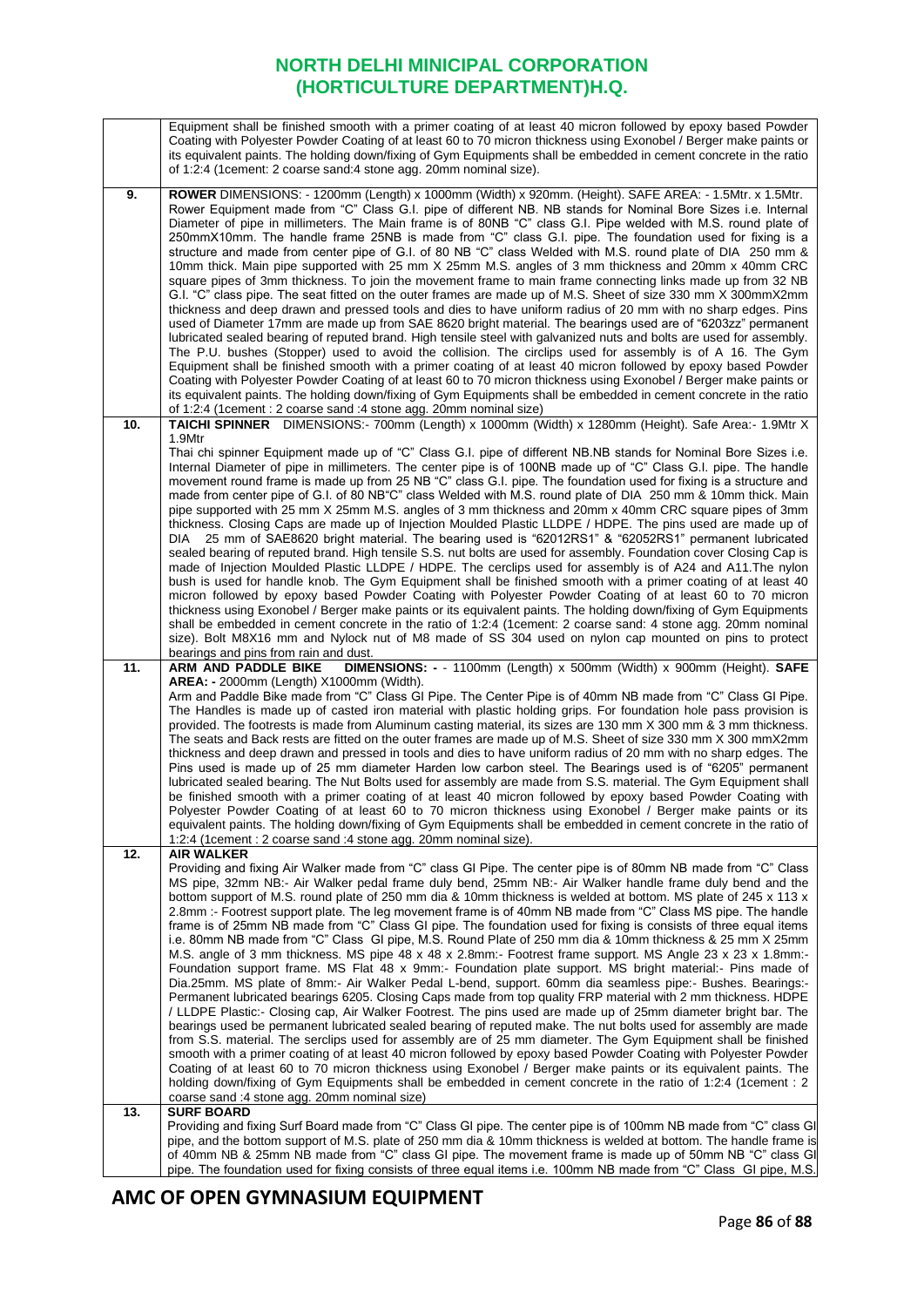|     | round plate of 250 mm diameter & 10mm thickness, 25mm X 25mm X 3mm M.S. angle. To join the centre pipe &<br>handle frame seamless pipe of 130mm dia & 3mm thickness is used. For the movement, bushes are used & for it<br>60mm dia with 3mm thickness & 60mm solid bar is used. The footrests is made from FRP/C.I./Aluminum casting<br>material, its sizes are 320 mm X 270 mm & 5 mm thickness. For support of footrest is 200mm X 250mm with 5mm<br>thickness M.S. Plate and 50mm X 50mm CRC Square pipe with 2mm thickness is used. Closing Caps made from top<br>quality FRP material which is of 2 mm thickness. The pins used are made up of 25 mm diameter Harden bright bar.<br>The bearing used be permanent lubricated sealed bearing of reputed make. The handles used are of Rubber grip. The<br>Nut Bolts used for assembly is made from S.S. material. The bushes (Stopper) used to avoid the collusion made from<br>Polyurethane Plastic material of 50 mm dia. The serclips used for assembly is of 25 mm dia. The Gym Equipment<br>shall be finished smooth with a primer coating of at least 40 micron followed by epoxy based Powder Coating with<br>Polyester Powder Coating of at least 60 to 70 micron thickness using Exonobel / Berger make paints or its equivalent<br>paints. The holding down/fixing of Gym Equipments shall be embedded in cement concrete in the ratio of 1:2:4                                                                                                                                                                                                                                                                              |
|-----|---------------------------------------------------------------------------------------------------------------------------------------------------------------------------------------------------------------------------------------------------------------------------------------------------------------------------------------------------------------------------------------------------------------------------------------------------------------------------------------------------------------------------------------------------------------------------------------------------------------------------------------------------------------------------------------------------------------------------------------------------------------------------------------------------------------------------------------------------------------------------------------------------------------------------------------------------------------------------------------------------------------------------------------------------------------------------------------------------------------------------------------------------------------------------------------------------------------------------------------------------------------------------------------------------------------------------------------------------------------------------------------------------------------------------------------------------------------------------------------------------------------------------------------------------------------------------------------------------------------------------------------------------------------------------------------------|
| 14. | (1 cement: 2 coarse sand: 4 stone agg. 20mm nominal size).<br>TRIPPLE TWISTER STANDING                                                                                                                                                                                                                                                                                                                                                                                                                                                                                                                                                                                                                                                                                                                                                                                                                                                                                                                                                                                                                                                                                                                                                                                                                                                                                                                                                                                                                                                                                                                                                                                                      |
|     | DIMENSIONS: - 1150mm (Length) x 1150mm (Width) x 1580mm. (Height). SAFE AREA: - DIA 2.1Mtr.<br>Triple Twister made from "C" Class Galvanized Iron (G.I.) Pipe of different NB. NB stands for Nominal Bore Sizes<br>i.e. Internal Diameter of pipe in millimeters. The Center Pipe is of 100NB made from or "C" Class G.I. Round Pipe.<br>The bottom support welded is of M.S. round plate of DIA 250 mm & 10mm thick. The standing frame is of 32NB<br>made from "C" class G.I. pipe. The handle frame of triple twister is of 25 mm NB made from or "C" class G.I. pipe.<br>The foundation used for fixing is a structure and made from center pipe of G.I. of 80mm NB or "c" class welded with<br>M.S. round plate of DIA 250 mm & 10mm thick. Main pipe supported with 25 mm X 25mm M.S. angle of 3 mm<br>thickness and 20mm x 40mm CRC square pipe of 3mm thickness The standing plate is fitted on the frame made up                                                                                                                                                                                                                                                                                                                                                                                                                                                                                                                                                                                                                                                                                                                                                                   |
|     | of DIA 80mm seamless pipe. M.S. Round Plate of size DIA 300mm x 10mm thickness. Closing caps of top quality<br>Fiber reinforced Plastic material which is of 2 mm thick. The Pins used are made up of DIA 25 mm SAE8620 bright<br>material. The bearings used are of "6205zz" permanent lubricated sealed bearing of reputed brand (FAG/SKF).<br>High tensile steel with galvanized nuts & bolts are used for assembly. The Gym Equipment shall be finished smooth<br>with a primer coating of at least 40 micron followed by epoxy based Powder Coating with Polyester Powder Coating<br>of at least 60 to 70 micron thickness using Exonobel / Berger make paints or its equivalent paints. The holding<br>down/fixing of Gym Equipments shall be embedded in cement concrete in the ratio of 1:2:4 (1cement : 2 coarse<br>sand :4 stone agg. 20mm nominal size)                                                                                                                                                                                                                                                                                                                                                                                                                                                                                                                                                                                                                                                                                                                                                                                                                          |
| 15. | <b>DOUBLE TWISTER</b><br>DIMENSIONS: - 1700mm (Length) x 540mm (Width) x 1250mm. (Height). SAFE AREA: - 3 Mtr x 1Mtr                                                                                                                                                                                                                                                                                                                                                                                                                                                                                                                                                                                                                                                                                                                                                                                                                                                                                                                                                                                                                                                                                                                                                                                                                                                                                                                                                                                                                                                                                                                                                                        |
| 16  | Double Twister equipment made from "C" Class G.I. pipe of different NB. NB stands for Nominal Bore Sizes i.e.<br>Internal Diameter of pipe in millimeters. The Center Pipe is of 100mm NB made from "C" Class G.I. Round Pipe. The<br>M.S. round plate of DIA 250 mm & 10mm thickness is welded at bottom. The standing frame of the Double twister<br>is of 32 NB made from "C" class G.I. pipe. The handle frame of double twister is 25 NB. The foundation used for<br>fixing is a structure and made from center pipe of G.I. of 80 NB "C" class, Welded with M.S. round plate of DIA 250<br>mm & 10mm thick. Main pipe supported with 25 mm X 25mm M.S. angles of 3 mm thickness and 20mm x 40mm<br>The Twister plate fitted on the standing frame is made up of M.S. Round<br>CRC square pipes of 3mm thickness.<br>Plate of size 300mm diameter and 10mm thickness. Closing caps made from top quality Fiber reinforced Plastic<br>material which is of 2 mm thick. The Pins used are made up of DIA 25 mm MS bright material. The bearings used<br>are of "6205zz" permanent lubricated sealed bearing of reputed brand. High tensile steel with galvanized nuts &<br>bolts are used for assembly. The Gym Equipment shall be finished smooth with a primer coating of at least 40<br>micron followed by epoxy based Powder Coating with Polyester Powder Coating of at least 60 to 70 micron<br>thickness using Exonobel / Berger make paints or its equivalent paints. The holding down/fixing of Gym Equipments<br>shall be embedded in cement concrete in the ratio of 1:2:4 (1cement : 2 coarse sand :4 stone agg. 20mm nominal<br>size)<br><b>SEATED TWISTER THREE IN ONE</b> |
|     | DIMENSIONS: - 1150mm (Length) x 1150mm (Width) x 1300mm (Height). SAFE AREA: - 2Mtr x 2Mtr.                                                                                                                                                                                                                                                                                                                                                                                                                                                                                                                                                                                                                                                                                                                                                                                                                                                                                                                                                                                                                                                                                                                                                                                                                                                                                                                                                                                                                                                                                                                                                                                                 |
|     | Seated Twister Equipment made from "C" Class G.I. pipe of different NB. NB stands for Nominal Bore Sizes i.e.<br>Internal Diameter of pipe in millimeters The Center Pipe is of 80 NB made from "C" Class G.I. Pipe. The chair Pipe                                                                                                                                                                                                                                                                                                                                                                                                                                                                                                                                                                                                                                                                                                                                                                                                                                                                                                                                                                                                                                                                                                                                                                                                                                                                                                                                                                                                                                                         |
|     | is of 50 NB made from "C" Class G.I. Pipe. The M.S. round plate of DIA 250 mm & 10mm thickness is welded at                                                                                                                                                                                                                                                                                                                                                                                                                                                                                                                                                                                                                                                                                                                                                                                                                                                                                                                                                                                                                                                                                                                                                                                                                                                                                                                                                                                                                                                                                                                                                                                 |
|     | bottom. The supporting frame of the seated twister is of 32 NB made from "C" class G.I. pipe. The handle frame of<br>seated twister is of 25 mm NB made from "C" class G.I. pipe. The foundation used for fixing is a structure and made                                                                                                                                                                                                                                                                                                                                                                                                                                                                                                                                                                                                                                                                                                                                                                                                                                                                                                                                                                                                                                                                                                                                                                                                                                                                                                                                                                                                                                                    |
|     | from center pipe of G.I. of 80 NB "C" class, Welded with M.S. round plate of DIA 250 mm & 10mm thick. Main pipe<br>supported with 25 mm X 25mm M.S. angles of 3 mm thickness and 20mm x 40mm CRC square pipes of 3mm                                                                                                                                                                                                                                                                                                                                                                                                                                                                                                                                                                                                                                                                                                                                                                                                                                                                                                                                                                                                                                                                                                                                                                                                                                                                                                                                                                                                                                                                        |
|     | thickness. The twister plate is fitted on the supporting frame is made up of 60NB seamless pipe. DIA 300mm x<br>10mm thickness M.S. Round Plate. Closing caps made from top quality Fiber reinforced Plastic material which is of                                                                                                                                                                                                                                                                                                                                                                                                                                                                                                                                                                                                                                                                                                                                                                                                                                                                                                                                                                                                                                                                                                                                                                                                                                                                                                                                                                                                                                                           |
|     | 2 mm thickness. The bearings used be permanent lubricated sealed bearing of reputed brand. High tensile steel                                                                                                                                                                                                                                                                                                                                                                                                                                                                                                                                                                                                                                                                                                                                                                                                                                                                                                                                                                                                                                                                                                                                                                                                                                                                                                                                                                                                                                                                                                                                                                               |
|     | with galvanized nuts and bolts are used for assembly. The Gym Equipment shall be finished smooth with a primer<br>coating of at least 40 micron followed by epoxy based Powder Coating with Polyester Powder Coating of at least 60<br>to 70 micron thickness using Exonobel / Berger make paints or its equivalent paints. The holding down/fixing of Gym<br>Equipments shall be embedded in cement concrete in the ratio of 1:2:4 (1cement : 2 coarse sand :4 stone agg.                                                                                                                                                                                                                                                                                                                                                                                                                                                                                                                                                                                                                                                                                                                                                                                                                                                                                                                                                                                                                                                                                                                                                                                                                  |
|     | 20mm nominal size)                                                                                                                                                                                                                                                                                                                                                                                                                                                                                                                                                                                                                                                                                                                                                                                                                                                                                                                                                                                                                                                                                                                                                                                                                                                                                                                                                                                                                                                                                                                                                                                                                                                                          |